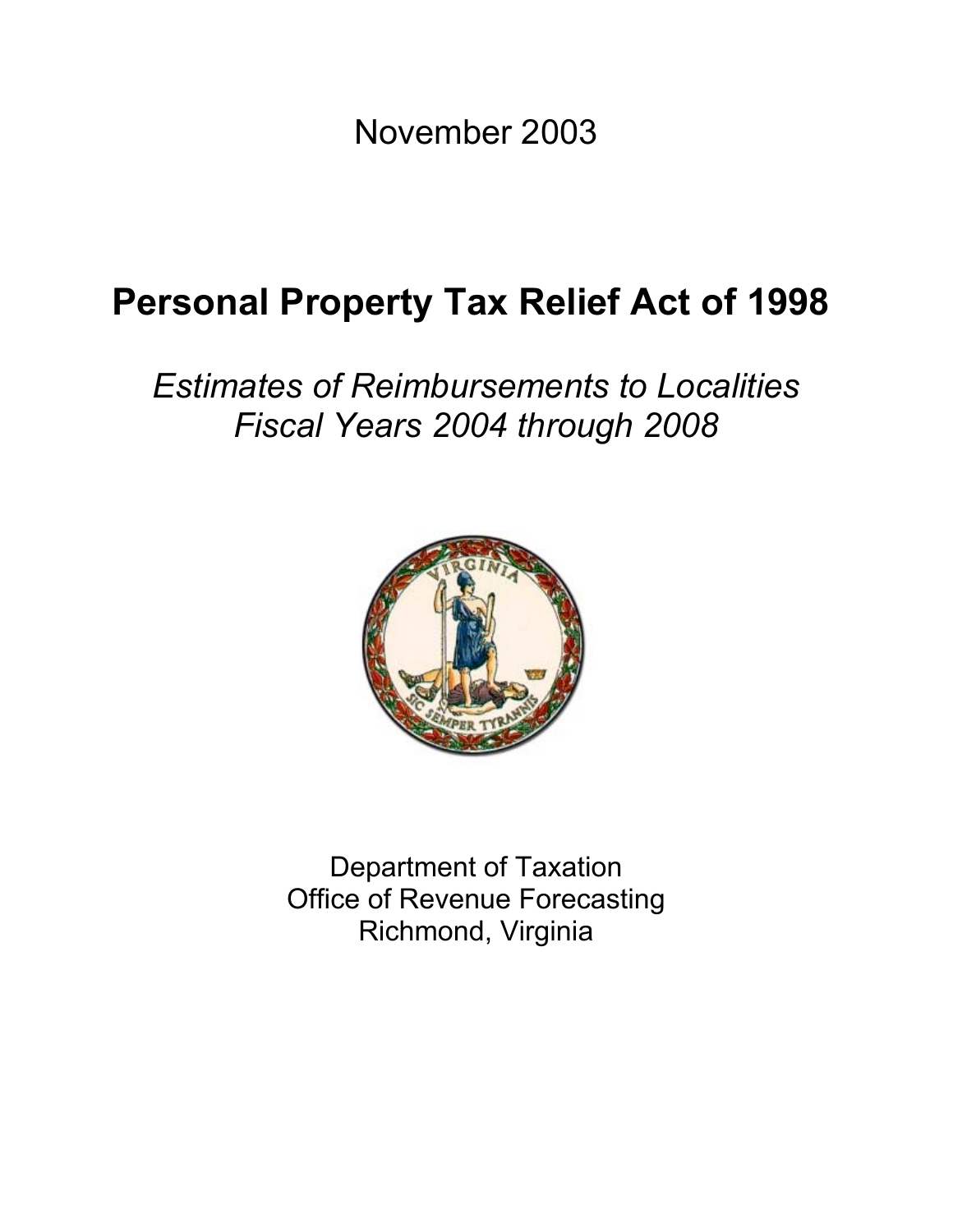# **Table of Contents**

| Appendix A - Actual and Forecast Reimbursements by Locality for FY03         |  |
|------------------------------------------------------------------------------|--|
| Appendix B - PPTRA Forecast by Locality, FY99-03 Actual and FY04-08 Forecast |  |
| Appendix C – Towns Accepting the Forecast, TY00-02                           |  |
| Appendix D – Growth in Average Assessed Vehicle Values, TY85-07              |  |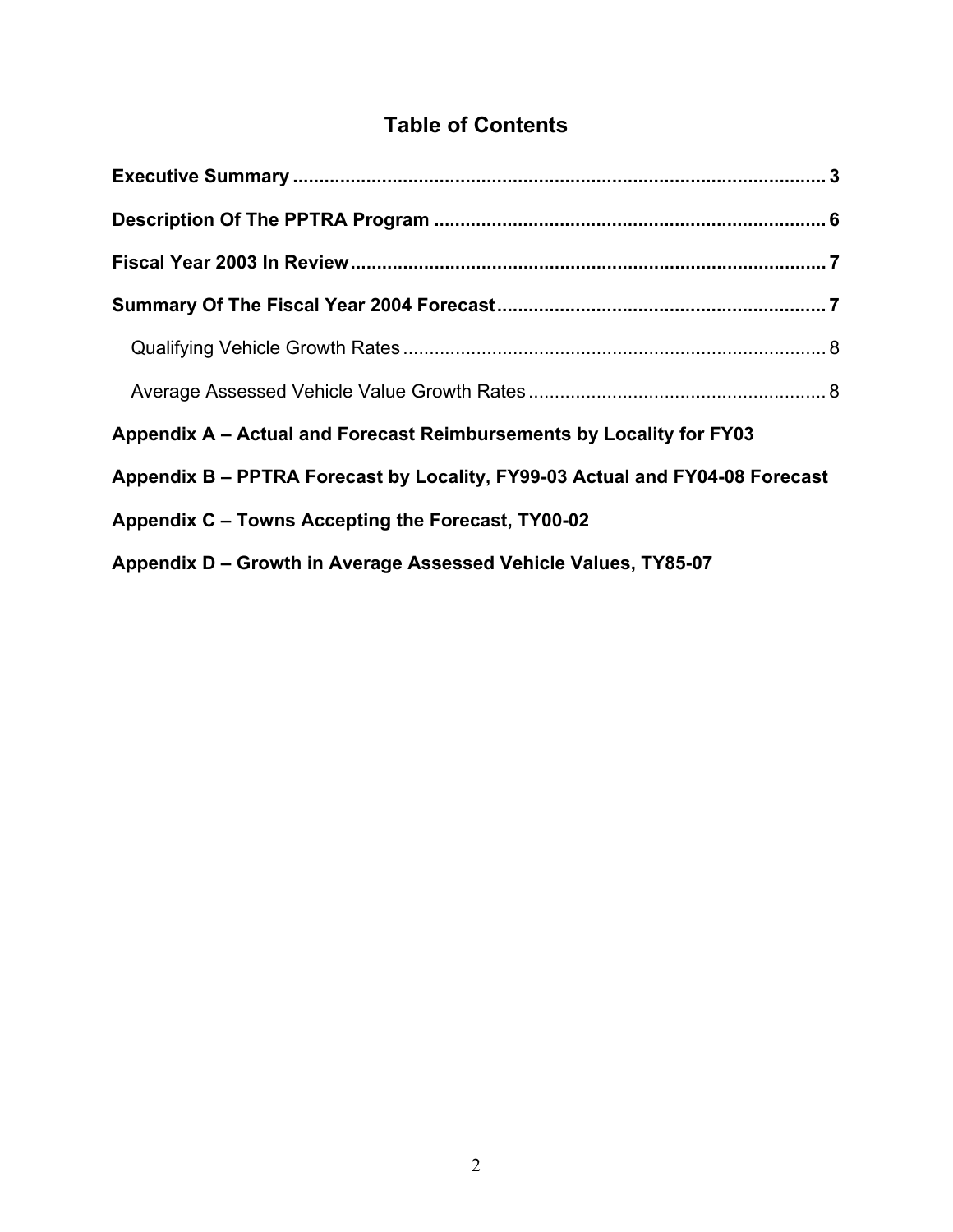#### **Executive Summary**

Section 58.1-3529 of the *Code of Virginia* requires this report and the forecast contained herein. The reimbursement percentage for tax years 2003 through 2008 is assumed to be 70 percent of the first \$20,000 in vehicle value**.**

Actual Personal Property Tax Relief Act (PPTRA) reimbursements for fiscal year 2003 totaled \$856.7 million, \$17.3 million below the official forecast of \$874.0 million. Fiscal year 2003 represented the first time in the history of the program that reimbursements were less than the forecast. The forecast variance is attributed to an overestimation of tax year 2001 delinquencies and a slowdown in the sale of new and used vehicles.

 Table 1 below shows historical PPTRA reimbursements as they compare to forecast and the November PPTRA reimbursement forecast for fiscal years 2004 through 2008.

# **Table 1 Personal Property Tax Relief Act Reimbursements History and Forecast Fiscal Years 1999 through 2008**

|                                                   |  |  |  |                                            | <u>FY99 FY00 FY01 FY02 FY03 FY04 FY05 FY06 FY07</u>             | FY08 |
|---------------------------------------------------|--|--|--|--------------------------------------------|-----------------------------------------------------------------|------|
| Forecast                                          |  |  |  |                                            | 159.9 321.7 598.7 809.4 874.0 901.2 947.9 996.9 1,046.8 1,098.3 |      |
| Actual                                            |  |  |  | 181.5 322.1 604.2 826.2 856.7   -    -   - |                                                                 |      |
| Difference (\$) -21.6 -0.4 -5.5 -16.8 17.3        |  |  |  |                                            |                                                                 |      |
| Difference $\frac{9}{6}$ -11.9 -0.1 -0.9 -2.0 2.0 |  |  |  |                                            |                                                                 |      |

 include this amount. NOTE: Fiscal year 2000 actual reimbursements are adjusted downward by the \$17.4 million in reimbursements that occurred in fiscal year 2000 but were booked to fiscal year 2001. Fiscal year 2001 actual reimbursements

PPTRA reimbursements are driven by vehicle counts (qualifying vehicles) and average assessed vehicle value. Historical and forecast data for these two variables are shown in Table 2 on the next page, comparing tax year 2002 estimates with those for tax year 2003.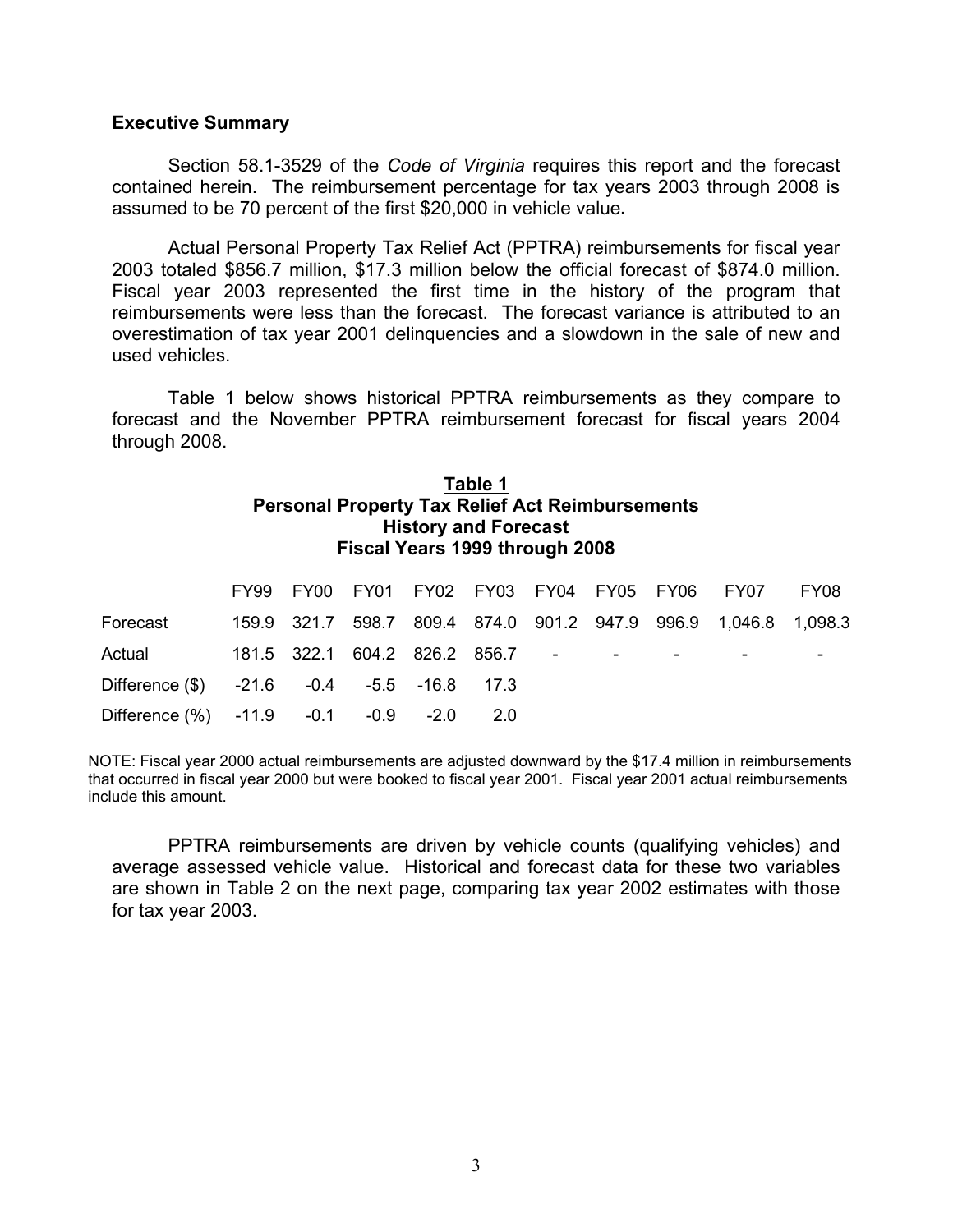#### **Table 2 Growth in Qualified Vehicles (QV) and Average Assessed Vehicle Value (AAVV) A Comparison of the Tax Year 2002 and 2003 Estimates History and Forecast Tax Years 1999 through 2008**

|                 |                 |                 | <b>AAVV</b>     |                 |
|-----------------|-----------------|-----------------|-----------------|-----------------|
|                 | 2002            | 2003            | 2002            | 2003            |
| <b>Tax Year</b> | <b>Estimate</b> | <b>Estimate</b> | <b>Estimate</b> | <b>Estimate</b> |
| 1999            | $-0.2$          | $-0.2$          | 3.8             | 3.8             |
| 2000            | 2.0             | 2.0             | <u>5.0</u>      | 5.0             |
| 2001            | 2.4             | 1.6             | 4.8             | 4.6             |
| 2002            | 2.3             | 1.7             | 2.5             | 3.8             |
| 2003            | 2.3             | 1.7             | 2.5             | 3.9             |
| 2004            | 2.3             | 1.7             | 2.5             | 4.0             |
| 2005            | 2.4             | 1.7             | 2.5             | 4.0             |
| 2006            | 2.4             | 1.8             | 2.5             | 3.8             |
| 2007            | 2.4             | 1.8             | 2.5             | 3.5             |
| 2008            | 2.4             | 1.8             | 2.5             | 3.8             |

The number of qualifying vehicles is a key determinant of growth in reimbursements. However, a lack of current data on qualifying vehicles makes it necessary to rely on the number of registered vehicles by locality in the Commonwealth. The computation and comparison of a two and eight-year annualized growth rate in registered vehicles provides the basis for estimating future growth. The 2003 model utilizes the smaller of these two growth rates, generating the total expected growth in PPTRA qualifying vehicles shown above. Available history shows that the growth in vehicle registrations has been an accurate indicator of the growth in qualifying vehicles.

The other key determinant of growth in reimbursements is average assessed vehicle value. The growth rate for this variable is based on a fifteen-year annualized moving average of new and used vehicle prices. The computed growth rate is then adjusted for pricing anomalies. Table 3 on the following page provides data on actual and forecasted average prices for new and used vehicles.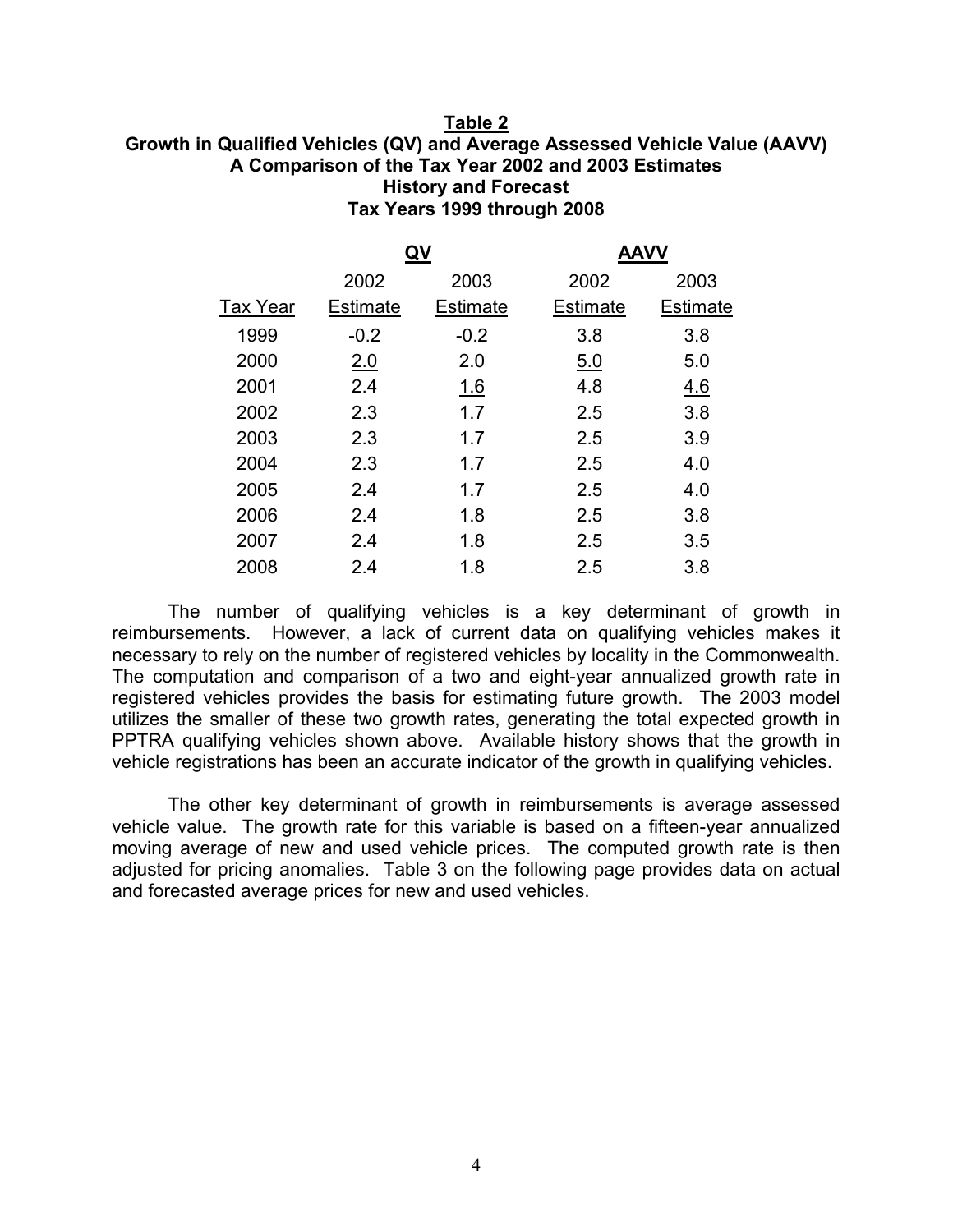# **Table 3 Average New and Used Vehicle Prices History and Forecast Tax Years 1995 through 2007**

| <b>Tax Year</b> | <b>Used Vehicles</b> |       | <b>New Vehicles</b> |      |
|-----------------|----------------------|-------|---------------------|------|
| 1995            | 4,944                | 13.1% | 18,960              | 5.7% |
| 1996            | 5,281                | 6.8%  | 19,924              | 5.1% |
| 1997            | 5,365                | 1.6%  | 20,433              | 2.6% |
| 1998            | 5,525                | 3.0%  | 20,938              | 2.5% |
| 1999            | 5,787                | 4.7%  | 21,685              | 3.6% |
| 2000            | 6,014                | 3.9%  | 22,335              | 3.0% |
| 2001            | 6,158                | 2.4%  | 22,969              | 2.8% |
| 2002            | 6,253                | 1.5%  | 23,620              | 2.8% |
| 2003            | 6,511                | 4.1%  | 24,671              | 4.4% |
| 2004            | 6,723                | 3.3%  | 25,430              | 3.1% |
| 2005            | 6,885                | 2.4%  | 26,174              | 2.9% |
| 2006            | 7,048                | 2.4%  | 26,918              | 2.8% |
| 2007            | 7,210                | 2.3%  | 27,662              | 2.8% |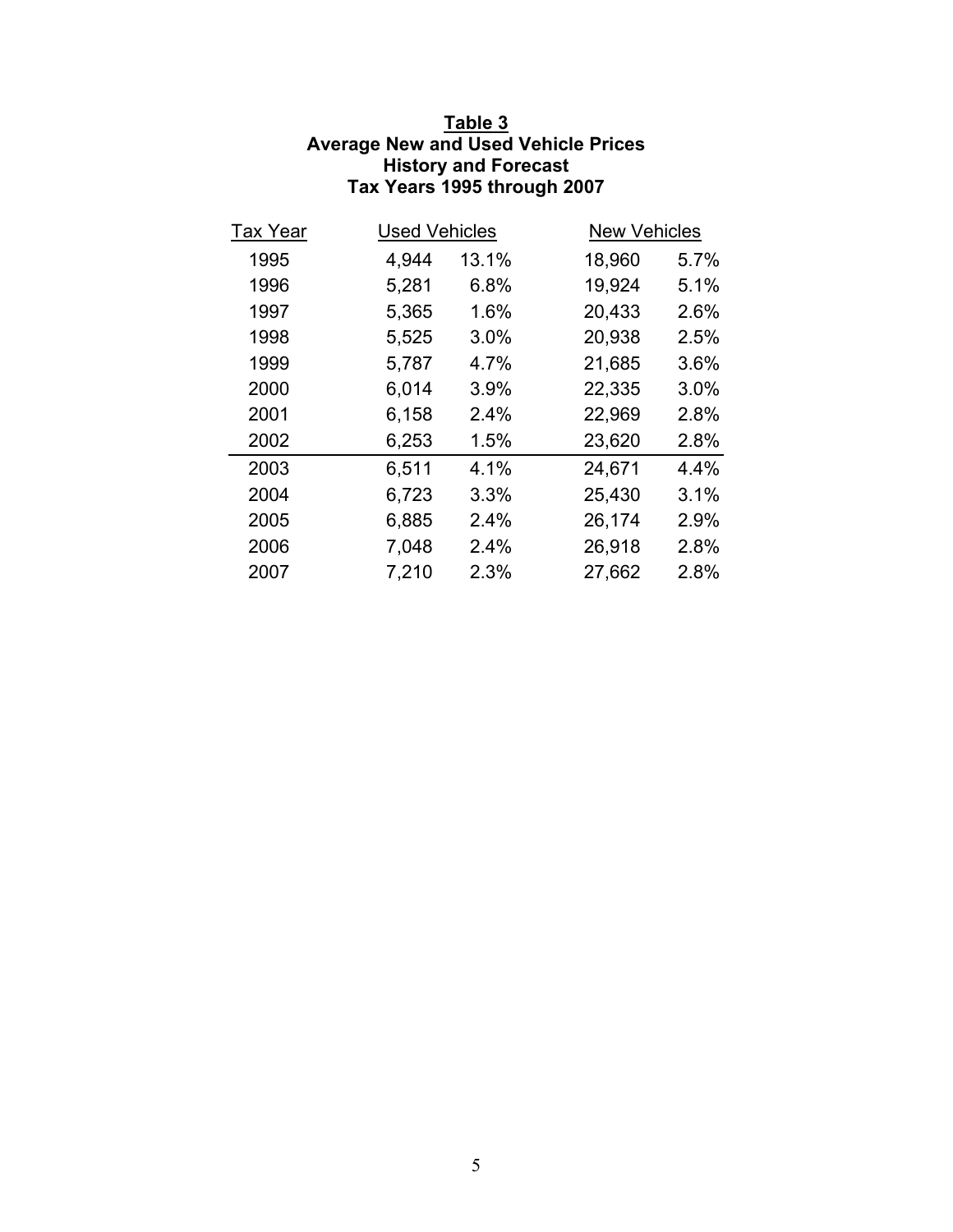# **Description Of The PPTRA Program**

Local governments apply to the state Comptroller for a dollar for dollar reimbursement of the property tax reduction. Reimbursements are limited to the first \$20,000 in vehicle value and apply only to passenger cars, motorcycles, and pickup/panel trucks which are privately owned or leased for personal use and weigh 7,500 pounds or less. Vehicles with an assessed value of \$1,000 or less are reimbursed for 100 percent of the taxes paid. The reimbursements were originally based on the schedule shown in Figure 1.

|                 | Percent       |
|-----------------|---------------|
| <b>Tax Year</b> | Remibursement |
| 1998            | 12.5          |
| 1999            | 27.5          |
| 2000            | 47.5          |
| 2001            | 70.0          |
| 2002            | 100.0         |

#### **Figure 1 Tax Year Reimbursement Percent Schedule**

Section 58.1-3524.C of the *Code of Virginia* establishes conditions under which the next level of tax relief can proceed. If any one of the following conditions occurs, the level of tax relief provided in the following tax year cannot exceed the level of tax relief provided by the Commonwealth in the previous tax year:

- I. Actual general fund revenues for a fiscal year, including transfers, are less than the projected general fund revenues, as reported in the general appropriation act in effect at that time, by one-half of one percent or more of the amount of actual general fund revenues for such fiscal year.
- II. The general fund revenue forecast provided by the Governor to the General Assembly in December, pursuant to §2.1-393 of the *Code of Virginia* indicates that general fund revenues, excluding transfers, for any fiscal year will be less than five percent greater than general fund revenues for the immediately preceding fiscal year.
- III. The general fund revenue forecast provided by the Governor in December pursuant to §2.1-393 of the *Code of Virginia* indicates that total general fund revenues available for appropriation, including transfers, for either of the fiscal years, covered by the general appropriation act in effect at that time, will be less than the general fund appropriations for such fiscal year or years.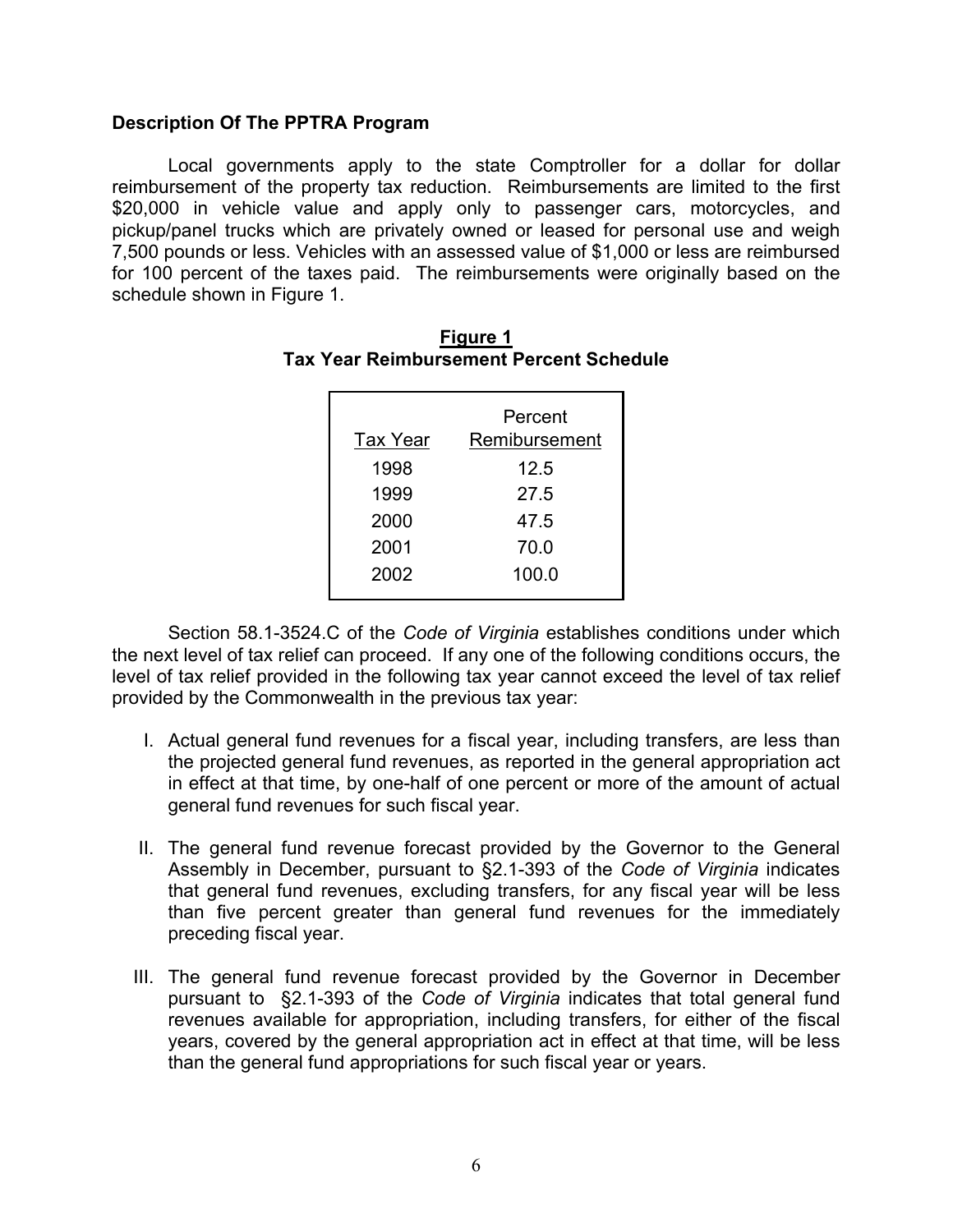In addition, §58.1-3536 of the *Code of Virginia* caps total tax relief reimbursements to treasurers at 8.5 percent of the total general fund revenues available for appropriation for payment in any fiscal year. If anticipated reimbursements exceed this level, the percentage of tax relief applicable for the related tax year must be reduced to ensure actual expenditures do not exceed the statutory cap.

# **Fiscal Year 2003 In Review**

Actual PPTRA reimbursements for fiscal year 2003 totaled \$856.7 million, \$17.3 million below the official forecast of \$874.0 million. Some of the factors that drove the 2.0 percent forecast variance were:

- Delinquent reimbursement requests: 62.4 percent, or \$10.8 million, of the forecast variance was the result of overestimating tax year 2001 delinquencies.
- Sales of new and used vehicles: Sales of new and used vehicles declined 0.5 percent and 2.7 percent, respectively, compared with forecasted growth rates of 1.9 percent and 0.2 percent, respectively.

Appendix A provides data on actual and forecasted PPTRA reimbursements by locality for fiscal year 2003.

# **Summary Of The Fiscal Year 2004 Forecast**

 As Table 4 below illustrates, the November forecast for fiscal year 2004 is \$901.2 million, \$19.5 million less than the amount in the fiscal year 2002 to 2004 Appropriations Act, Chapter 1042.

## **Table 4 The Official and November PPTRA Reimbursement Forecast Fiscal Years 2004 through 2008**

| Difference (\$)          | $-19.5$ | $-16.5$          | $-13.6$     |        |        |
|--------------------------|---------|------------------|-------------|--------|--------|
| Growth (%)               | 5.2     | 5.2              | 5.2         | 5.0    | 4.9    |
| November Forecast 901.2  |         | 947.9            | 996.9       | 1046.8 | 1098.3 |
| Growth (%)               | 7.5     | 47               | 48          |        |        |
| <b>Official Forecast</b> | 920.7   | 964.4            | 1010.5      |        |        |
|                          | FY04    | FY <sub>05</sub> | <b>FY06</b> | FY07   | FY08   |

The forecast was developed using data on qualifying vehicles and average assessed vehicle value. Table 5 on the following page summarizes historical and forecasted growth rates for qualifying vehicles and average assessed vehicle value, comparing the tax year 2002 forecast to the tax year 2003 forecast.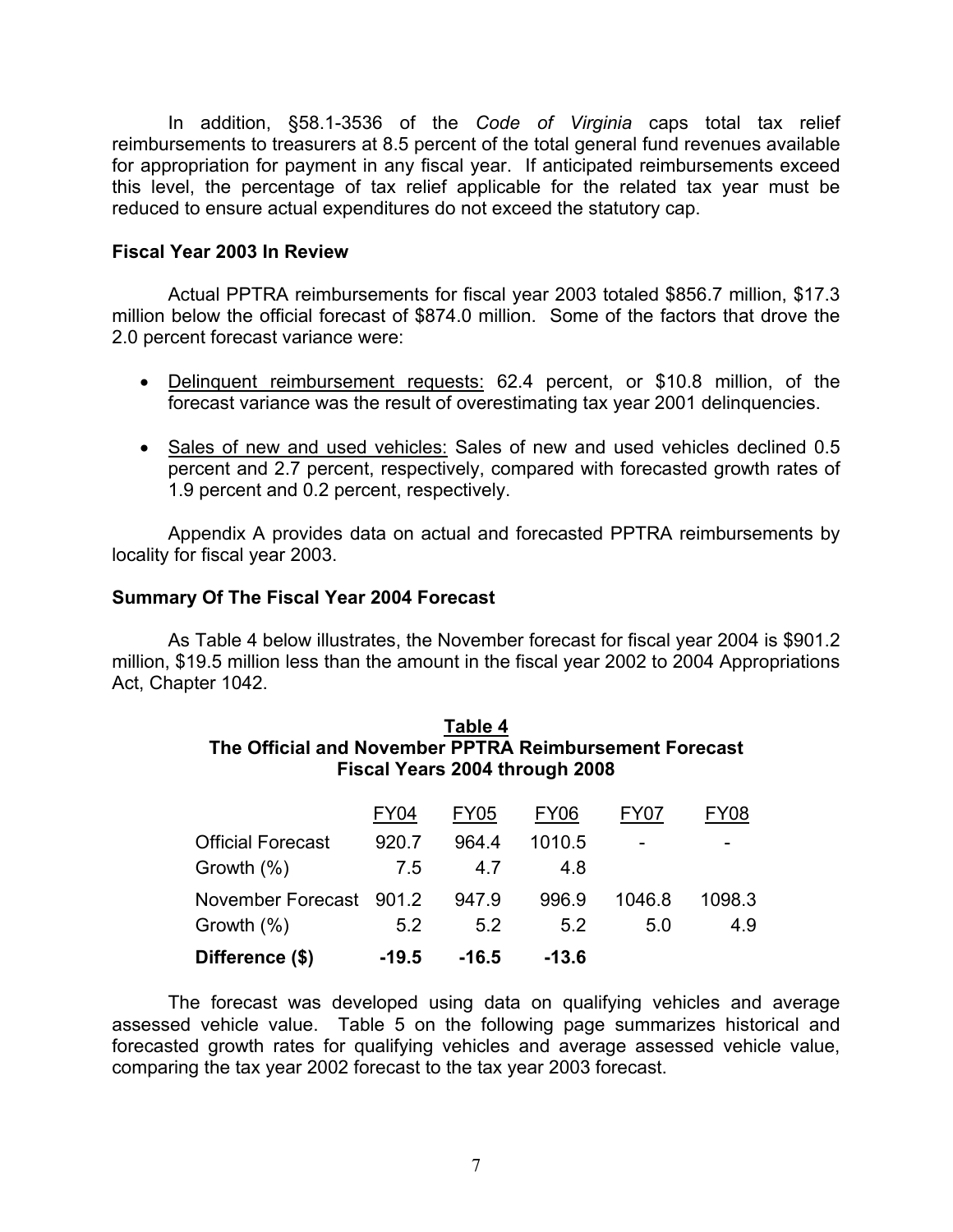#### **Table 5 Growth in Qualified Vehicles (QV) and Average Assessed Vehicle Value (AAVV) A Comparison of the Tax Year 2002 and 2003 Estimates History and Forecast Tax Years 1999 through 2008**

| 2002            | 2003            | 2002            | 2003            |
|-----------------|-----------------|-----------------|-----------------|
| <b>Estimate</b> | <b>Estimate</b> | <b>Estimate</b> | <b>Estimate</b> |
| $-0.2$          | $-0.2$          | 3.8             | 3.8             |
| 2.0             | 2.0             | 5.0             | 5.0             |
| 2.4             | 1.6             | 4.8             | 4.6             |
| 2.3             | 1.7             | 2.5             | 3.8             |
| 2.3             | 1.7             | 2.5             | 3.9             |
| 2.3             | 1.7             | 2.5             | 4.0             |
| 2.4             | 1.7             | 2.5             | 4.0             |
| 2.4             | 1.8             | 2.5             | 3.8             |
| 2.4             | 1.8             | 2.5             | 3.5             |
| 2.4             | 1.8             | 2.5             | 3.8             |
|                 |                 | QV              | AAVV            |

#### Qualifying Vehicle Growth Rates

 Data on active vehicle registrations by locality is used to determine the growth in qualifying vehicles. There are currently ten years of data, from 1993 through 2002. Qualifying vehicles are forecasted using a two-year and eight-year growth rate computed from the series. A comparison between the two growth rates is made, with the one being selected the lower of the two. This methodology results in the total expected growth in PPTRA qualifying vehicles shown above.

#### Average Assessed Vehicle Value Growth Rates

 The expected growth rate in average assessed vehicle value is generated using a fifteen-year annualized moving average of new and used vehicle prices. Unlike the growth rate in qualifying vehicles, information is not available on a locality-by-locality basis. The computation of the growth rate is presented in Appendix D.

 Recent pricing anomalies have made it necessary to adjust the computed growth rates for average assessed vehicle value. Zero-percent financing, along with other incentives offered by dealers, has helped to maintain the automobile industry in this time of economic contraction. However, in order to accommodate the deals offered to consumers, dealers have increased base prices. This has resulted in vehicle value growth that is not totally economic based. Adjustments made to the computed growth rates have been included in Appendix D.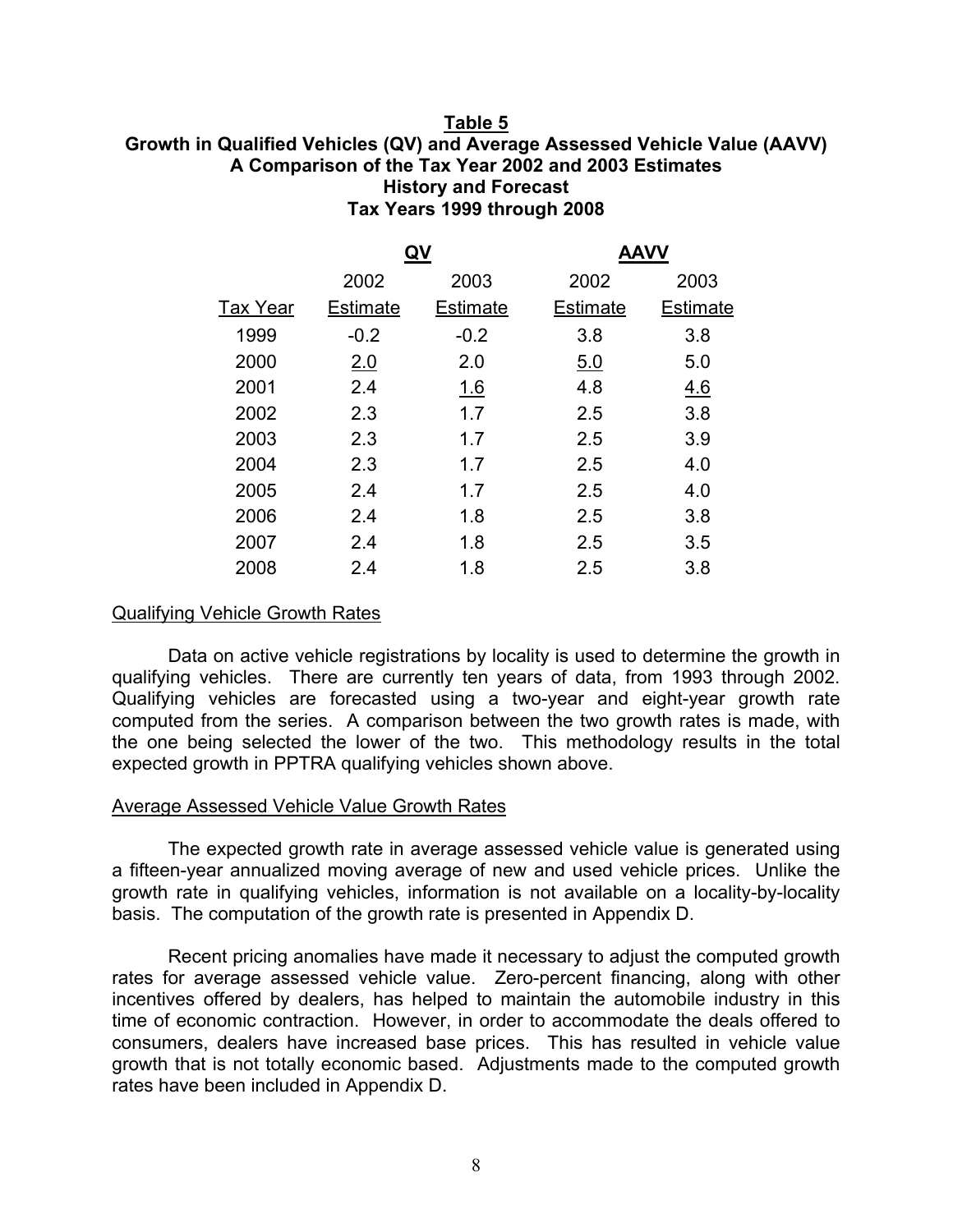These two variables provide the key to forecasting reimbursements. Other key forecast points are:

- The reimbursement rate is assumed to be 70 percent over the forecast horizon and applied to the first \$20,000 of vehicle value. Vehicles valued at \$1,000 or less are reimbursed at a rate of 100%. However, these vehicles are excluded from this analysis because they do not make up a significant portion of the qualified vehicle fleet.
- The most recent years' percent distribution for vehicle counts and total vehicle value for a particular locality is applied to the forecast of these variables to generate the expected distribution.
- Localities currently have a five-year window to submit reimbursement requests for a particular tax year. It is assumed that after the fourth fiscal year for any given tax year, reimbursements are complete. This assumption is supported by historical data that shows reimbursements in the fifth year to be insignificant.

Appendix B provides data on actual and forecasted PPTRA reimbursements by locality for fiscal years 1999 to 2008.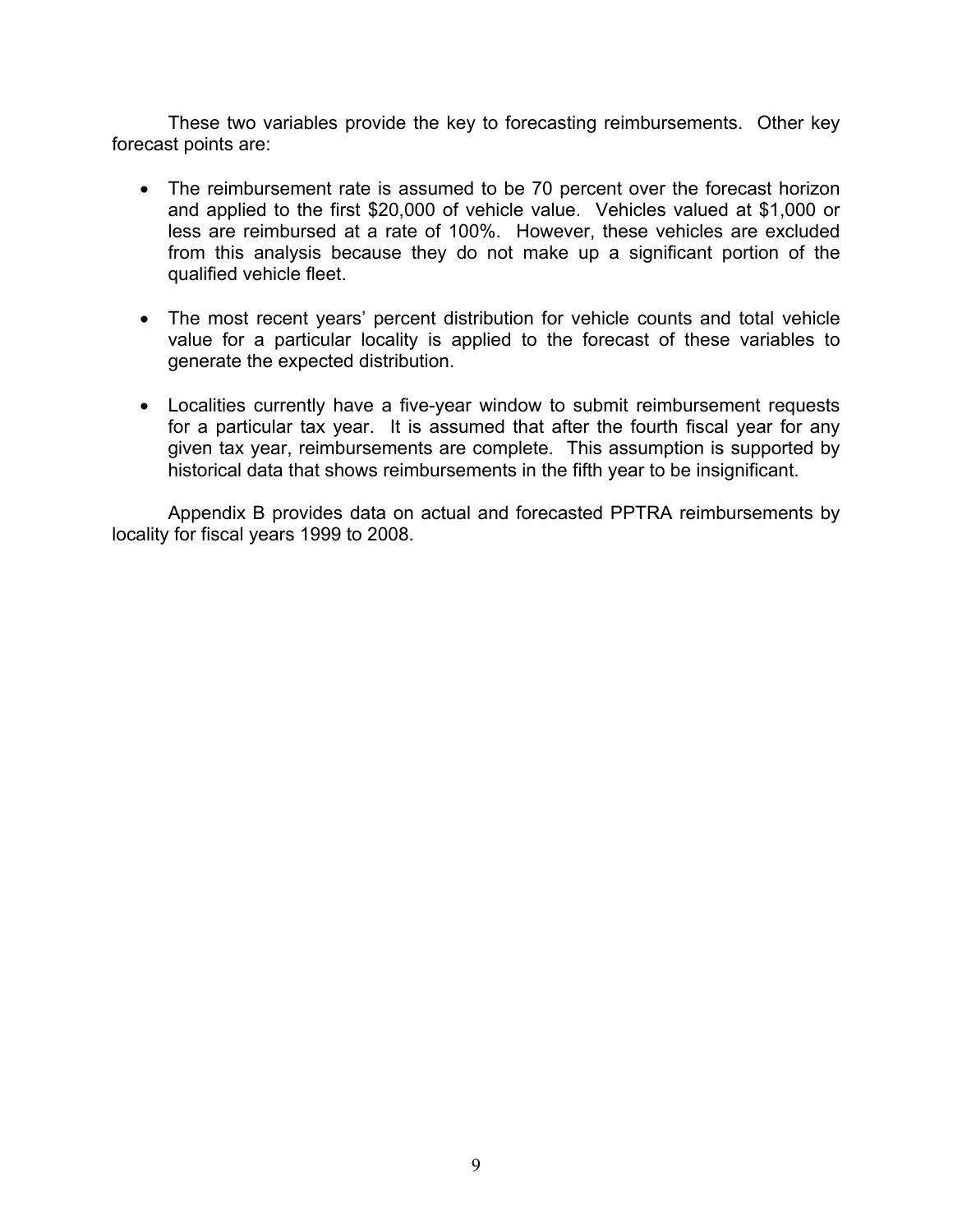|                            |               |                 | <b>Forecast</b> | <b>Forecast</b> |
|----------------------------|---------------|-----------------|-----------------|-----------------|
|                            | <b>FY03</b>   | <b>FY03</b>     | Over/Under      | Over/Under      |
| Locality                   | <b>Actual</b> | <b>Forecast</b> | Actual (\$)     | Actual (%)      |
| <b>Counties</b>            |               |                 |                 |                 |
| <b>Accomack County</b>     | 2,737,481     | 2,819,908       | 82,427          | 3.0             |
| <b>Albemarle County</b>    | 13,406,851    | 14,259,132      | 852,280         | 6.4             |
| <b>Alleghany County</b>    | 1,624,873     | 1,647,637       | 22,764          | 1.4             |
| Amelia County              | 911,303       | 976,753         | 65,450          | 7.2             |
| <b>Amherst County</b>      | 2,033,742     | 2,267,493       | 233,751         | 11.5            |
| <b>Appomattox County</b>   | 927,904       | 974,529         | 46,625          | 5.0             |
| <b>Arlington County</b>    | 28,622,320    | 29,764,472      | 1,142,152       | 4.0             |
| <b>Augusta County</b>      | 3,959,947     | 4,171,730       | 211,783         | 5.3             |
| <b>Bath County</b>         | 41,053        | 43,591          | 2,538           | 6.2             |
| <b>Bedford County</b>      | 5,530,445     | 5,907,073       | 376,628         | 6.8             |
| <b>Bland County</b>        | 345,567       | 356,923         | 11,356          | 3.3             |
| <b>Botetourt County</b>    | 3,087,020     | 3,231,716       | 144,696         | 4.7             |
| <b>Brunswick County</b>    | 1,336,590     | 1,400,914       | 64,324          | 4.8             |
| <b>Buchanan County</b>     | 1,422,642     | 1,566,583       | 143,941         | 10.1            |
| <b>Buckingham County</b>   | 1,078,704     | 1,183,768       | 105,065         | 9.7             |
| <b>Campbell County</b>     | 3,329,957     | 3,503,561       | 173,603         | 5.2             |
| Caroline County            | 1,898,987     | 2,274,766       | 375,779         | 19.8            |
| <b>Carroll County</b>      | 1,023,649     | 1,067,396       | 43,748          | 4.3             |
| <b>Charles City County</b> | 608,491       | 667,081         | 58,590          | 9.6             |
| <b>Charlotte County</b>    | 676,599       | 724,182         | 47,583          | 7.0             |
| <b>Chesterfield County</b> | 37,922,113    | 39,259,368      | 1,337,255       | 3.5             |
| <b>Clarke County</b>       | 2,151,917     | 2,149,829       | (2,088)         | (0.1)           |
| Craig County               | 347,680       | 448,670         | 100,990         | 29.0            |
| <b>Culpeper County</b>     | 3,078,848     | 2,738,469       | (340, 379)      | (11.1)          |
| <b>Cumberland County</b>   | 814,764       | 881,740         | 66,976          | 8.2             |
| Dickenson County           | 791,040       | 634,413         | (156, 628)      | (19.8)          |
| Dinwiddie County           | 3,294,503     | 3,407,661       | 113,158         | 3.4             |
| <b>Essex County</b>        | 981,213       | 1,064,459       | 83,245          | 8.5             |
| <b>Fairfax County</b>      | 195,203,273   | 194,757,135     | (446, 137)      | (0.2)           |
| <b>Fauquier County</b>     | 11,293,699    | 11,552,157      | 258,458         | 2.3             |
| Floyd                      | 832,489       | 914,293         | 81,804          | 9.8             |
| <b>Fluvanna County</b>     | 2,576,570     | 2,709,563       | 132,993         | 5.2             |
| <b>Franklin County</b>     | 2,176,998     | 2,619,447       | 442,449         | 20.3            |
| Frederick County           | 11,120,888    | 10,319,802      | (801,086)       | (7.2)           |
| <b>Giles County</b>        | 1,167,940     | 1,195,329       | 27,389          | 2.3             |
| <b>Gloucester County</b>   | 2,523,697     | 2,617,519       | 93,822          | 3.7             |
| Goochland County           | 2,583,807     | 2,472,163       | (111, 643)      | (4.3)           |
| <b>Grayson County</b>      | 427,515       | 474,886         | 47,372          | 11.1            |
| <b>Greene County</b>       | 2,070,753     | 2,210,529       | 139,777         | 6.8             |
| <b>Greensville County</b>  | 1,033,124     | 1,109,409       | 76,285          | 7.4             |
| <b>Halifax County</b>      | 1,499,667     | 1,720,138       | 220,471         | 14.7            |
| <b>Hanover County</b>      | 12,869,064    | 13,307,270      | 438,207         | 3.4             |
| <b>Henrico County</b>      | 33,674,220    | 35,106,263      | 1,432,043       | 4.3             |
| Henry County               | 2,117,092     | 1,915,987       | (201, 104)      | (9.5)           |
| <b>Highland County</b>     | 137,758       | 167,432         | 29,674          | 21.5            |
| Isle of Wight County       | 4,191,250     | 4,204,679       | 13,429          | 0.3             |
| James City County          | 8,522,714     | 8,856,021       | 333,306         | 3.9             |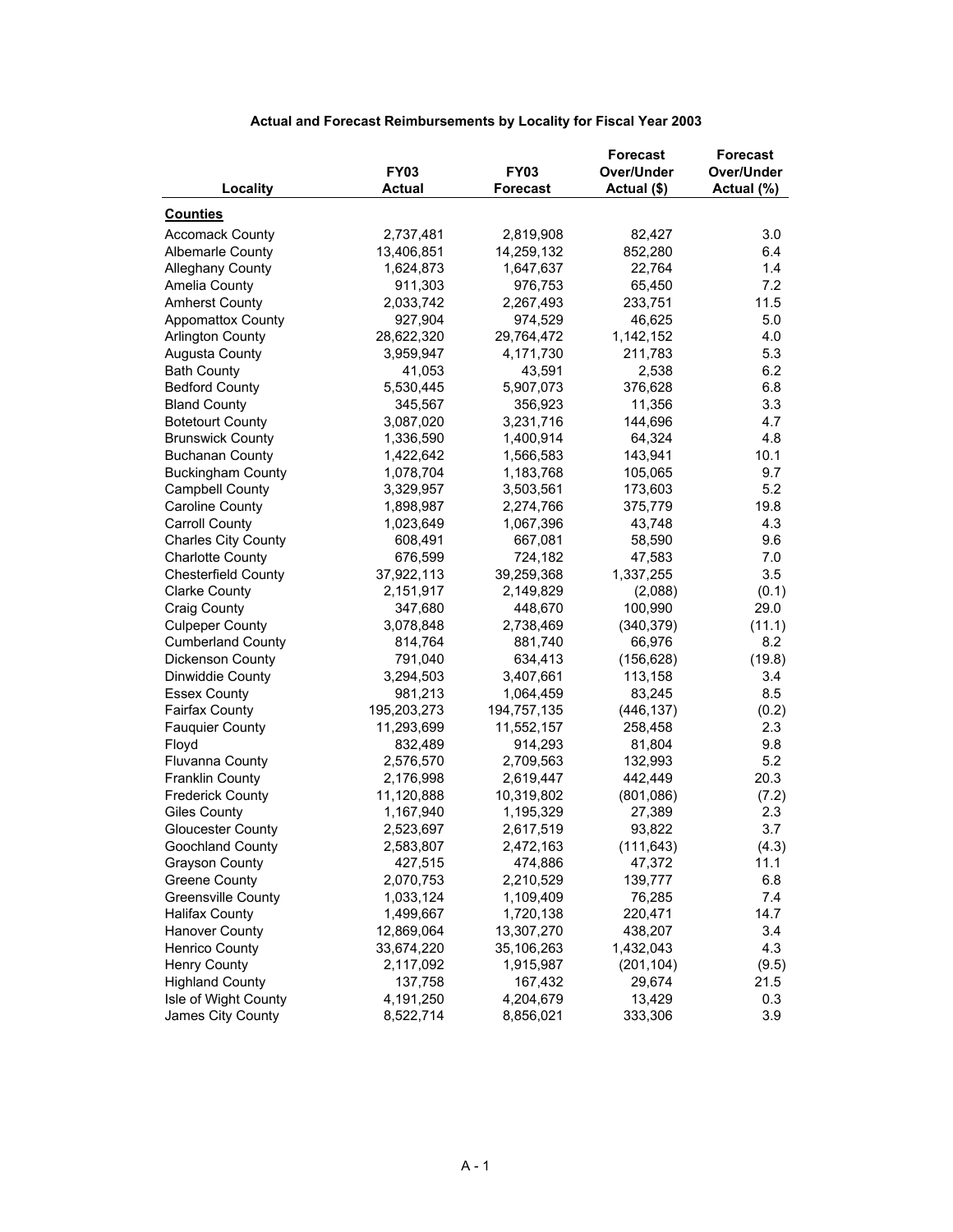|                             |               |                 | <b>Forecast</b> | <b>Forecast</b> |
|-----------------------------|---------------|-----------------|-----------------|-----------------|
|                             | <b>FY03</b>   | <b>FY03</b>     | Over/Under      | Over/Under      |
| Locality                    | <b>Actual</b> | <b>Forecast</b> | Actual (\$)     | Actual (%)      |
| King and Queen County       | 795,577       | 779,889         | (15,688)        | (2.0)           |
| King George County          | 1,747,561     | 1,678,378       | (69, 182)       | (4.0)           |
| King William County         | 1,129,462     | 1,203,405       | 73,943          | 6.5             |
| <b>Lancaster County</b>     | 819,300       | 850,070         | 30,769          | 3.8             |
| Lee County                  | 675,567       | 719,635         | 44,067          | 6.5             |
| Loudoun County              | 38,918,073    | 39,677,885      | 759,812         | 2.0             |
| Louisa County               | 1,473,549     | 1,511,675       | 38,126          | 2.6             |
| Lunenburg County            | 995,071       | 1,161,397       | 166,326         | 16.7            |
| <b>Madison County</b>       | 918,853       | 931,874         | 13,021          | 1.4             |
| <b>Mathews County</b>       | 939,304       | 982,579         | 43,275          | 4.6             |
| <b>Mecklenburg County</b>   | 1,151,957     | 1,499,478       | 347,521         | 30.2            |
| Middlesex County            | 640,941       | 676,007         | 35,066          | 5.5             |
| Montgomery County           | 4,390,502     | 4,345,506       | (44, 996)       | (1.0)           |
| <b>Nelson County</b>        | 1,597,367     | 1,667,996       | 70,629          | 4.4             |
| New Kent                    | 1,746,939     | 1,974,442       | 227,503         | 13.0            |
| Northampton County          | 1,264,136     | 1,295,321       | 31,185          | 2.5             |
| Northumberland County       | 892,633       | 924,230         | 31,597          | 3.5             |
| <b>Nottoway County</b>      | 1,004,842     | 1,119,871       | 115,029         | 11.4            |
| Orange County               | 2,421,095     | 2,458,029       | 36,935          | 1.5             |
| Page County                 | 1,513,586     | 1,566,549       | 52,963          | 3.5             |
| <b>Patrick County</b>       | 658,296       | 718,639         | 60,343          | 9.2             |
| Pittsylvania County         | 4,022,408     | 4,314,671       | 292,262         | 7.3             |
| Powhatan County             | 2,654,467     | 2,719,250       | 64,784          | 2.4             |
| <b>Prince Edward County</b> | 1,293,503     | 1,307,886       | 14,382          | 1.1             |
| Prince George               | 3,221,709     | 3,390,888       | 169,179         | 5.3             |
| Prince William              | 43,930,186    | 42,321,584      | (1,608,602)     | (3.7)           |
| Pulaski County              | 1,435,070     | 1,629,672       | 194,602         | 13.6            |
| Rappahannock County         | 861,401       | 878,472         | 17,071          | 2.0             |
| <b>Richmond County</b>      | 735,309       | 799,392         | 64,083          | 8.7             |
| Roanoke County              | 11,542,470    | 12,043,970      | 501,500         | 4.3             |
| Rockbridge County           | 2,194,242     | 2,343,352       | 149,110         | 6.8             |
| Rockingham County           | 5,459,698     | 5,758,240       | 298,542         | 5.5             |
| <b>Russell County</b>       | 1,309,387     | 1,198,356       | (111, 031)      | (8.5)           |
| Scott County                | 714,985       | 762,685         | 47,701          | 6.7             |
| Shenandoah County           | 3,262,432     | 3,273,420       | 10,988          | 0.3             |
| Smyth County                | 1,786,263     | 1,962,384       | 176,121         | 9.9             |
| Southampton County          | 1,897,188     | 2,037,729       | 140,541         | 7.4             |
| Spotsylvania County         | 12,645,118    | 12,432,259      | (212, 859)      | (1.7)           |
| <b>Stafford County</b>      | 12,739,425    | 10,036,409      | (2,703,016)     | (21.2)          |
| <b>Surry County</b>         | 580,823       | 624,696         | 43,872          | 7.6             |
| <b>Sussex County</b>        | 1,086,180     | 1,178,803       | 92,623          | 8.5             |
| <b>Tazewell County</b>      | 2,497,500     | 2,711,063       | 213,564         | 8.6             |
| <b>Warren County</b>        | 3,769,045     | 3,828,596       | 59,551          | 1.6             |
| <b>Washington County</b>    | 2,325,852     | 2,506,853       | 181,001         | 7.8             |
| <b>Westmoreland County</b>  | 1,152,825     | 1,229,429       | 76,604          | 6.6             |
| Wise County                 | 1,285,751     | 1,353,526       | 67,775          | 5.3             |
| <b>Wythe County</b>         | 1,464,301     | 1,617,226       | 152,924         | 10.4            |
| <b>York County</b>          | 7,595,955     | 7,770,429       | 174,474         | 2.3             |
| <b>County Total</b>         | \$619,166,821 | \$627,397,934   | \$8,231,113     | 1.3             |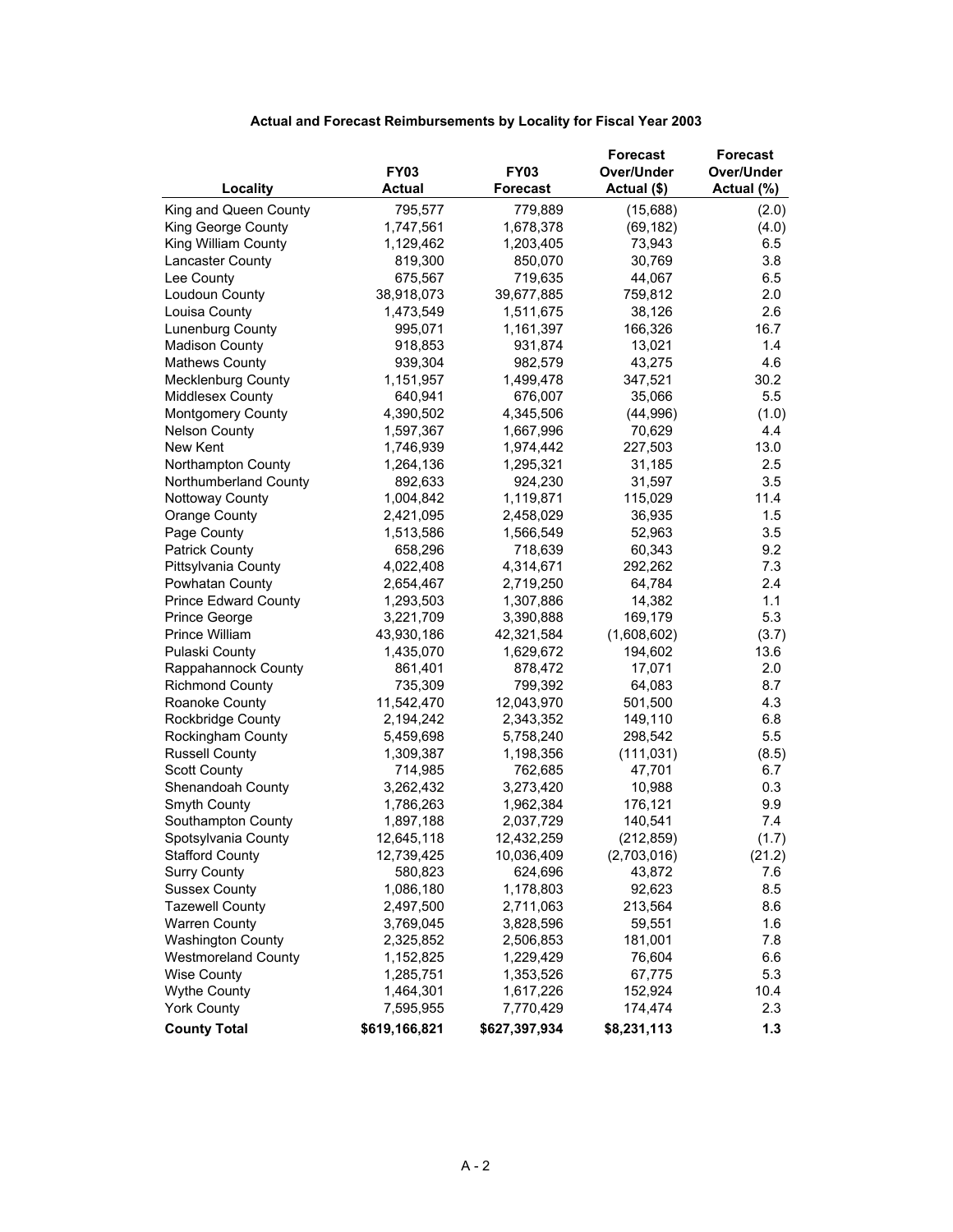|                         |               |                 | <b>Forecast</b> | <b>Forecast</b>  |
|-------------------------|---------------|-----------------|-----------------|------------------|
|                         | <b>FY03</b>   | <b>FY03</b>     | Over/Under      | Over/Under       |
| Locality                | Actual        | <b>Forecast</b> | Actual (\$)     | Actual (%)       |
| <b>Cities</b>           |               |                 |                 |                  |
| Alexandria              | 21,985,502    | 23,011,454      | 1,025,953       | 4.7              |
| <b>Bedford City</b>     | 271,408       | 301,501         | 30,093          | 11.1             |
| <b>Bristol City</b>     | 703,853       | 751,192         | 47,339          | 6.7              |
| Buena Vista, City of    | 645,218       | 685,284         | 40,066          | 6.2              |
| Charlottesville         | 3,659,804     | 3,571,259       | (88, 545)       | (2.4)            |
| Chesapeake              | 25,682,171    | 26, 167, 881    | 485,710         | 1.9              |
| <b>Colonial Heights</b> | 1,416,189     | 1,740,783       | 324,595         | 22.9             |
| Covington               | 529,888       | 565,324         | 35,437          | 6.7              |
| Danville                | 3,594,398     | 3,996,214       | 401,816         | 11.2             |
| Emporia, City of        | 551,587       | 578,141         | 26,554          | 4.8              |
| Fairfax City            | 2,870,250     | 3,115,877       | 245,627         | 8.6              |
| Falls Church City       | 1,894,552     | 2,211,660       | 317,107         | 16.7             |
| <b>Franklin City</b>    | 1,011,191     | 1,111,734       | 100,544         | 9.9              |
| Fredericksburg, City of | 1,668,570     | 1,719,219       | 50,649          | 3.0              |
| Galax City              | 234,142       | 263,136         | 28,995          | 12.4             |
| Hampton, City of        | 13,950,585    | 14,784,841      | 834,257         | 6.0              |
| Harrisonburg City       | 1,576,706     | 1,441,305       | (135, 401)      | (8.6)            |
| Hopewell                | 1,586,621     | 1,414,983       | (171, 639)      | (10.8)           |
| Lexington City          | 540,367       | 555,189         | 14,822          | 2.7              |
| Lynchburg City          | 5,367,867     | 5,602,000       | 234,133         | 4.4              |
| Manassas City           | 3,588,999     | 3,606,082       | 17,083          | 0.5              |
| Manassas Park City      | 1,594,799     | 1,128,316       | (466, 482)      | (29.3)           |
| Martinsville City       | 648,728       | 707,558         | 58,830          | 9.1              |
| <b>Newport News</b>     | 17,088,176    | 17,664,623      | 576,447         | 3.4              |
| Norfolk                 | 15,446,376    | 16,744,699      | 1,298,323       | 8.4              |
| Norton City             | 202,790       | 205,625         | 2,835           | 1.4              |
| Petersburg, City of     | 2,750,239     | 2,863,750       | 113,511         | 4.1              |
| Poquoson                | 1,630,817     | 1,841,984       | 211,167         | 12.9             |
| Portsmouth              | 9,193,839     | 9,306,811       | 112,972         | 1.2              |
| Radford City            | 621,215       | 667,099         | 45,884          | 7.4              |
| Richmond City           | 16,477,733    | 17,426,772      | 949,040         | 5.8              |
| Roanoke City            | 7,832,314     | 8,482,049       | 649,735         | 8.3              |
| Salem City              | 2,567,007     | 2,680,993       | 113,987         | 4.4              |
| <b>Staunton City</b>    | 1,487,330     | 1,755,279       | 267,949         | 18.0             |
| Suffolk City            | 8,301,141     | 8,230,186       | (70, 955)       | (0.9)            |
| Virginia Beach          | 46,116,044    | 47,144,580      | 1,028,537       | $2.2\phantom{0}$ |
| Waynesboro City         | 1,456,644     | 1,759,548       | 302,904         | 20.8             |
| Williamsburg City       | 709,004       | 734,772         | 25,768          | 3.6              |
| <b>Winchester City</b>  | 2,619,310     | 2,376,827       | (242, 483)      | (9.3)            |
| <b>City Total</b>       | \$230,073,371 | \$238,916,532   | \$8,843,161     | 3.8              |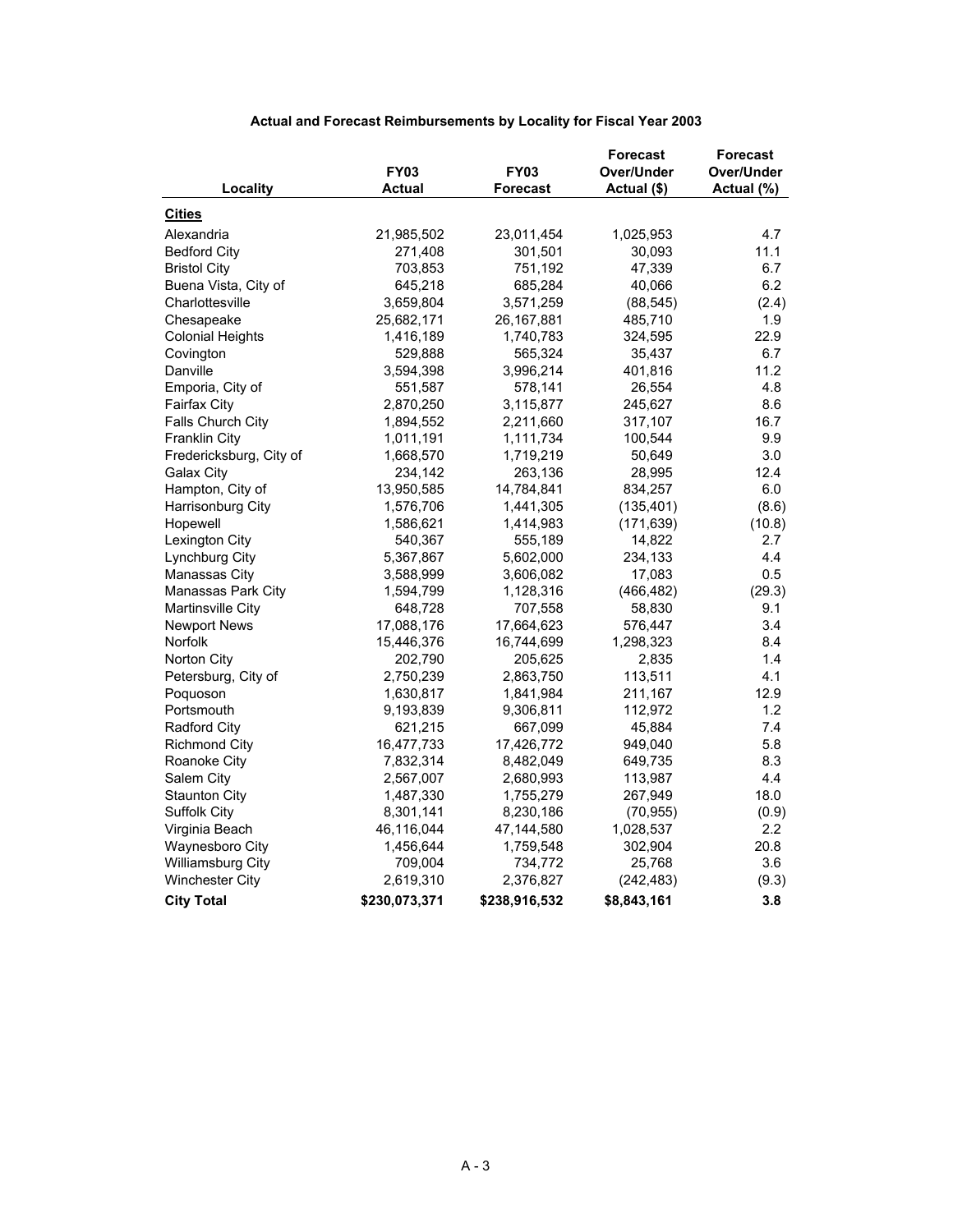| <b>FY03</b><br><b>FY03</b><br>Over/Under<br>Over/Under<br>Locality<br><b>Actual</b><br><b>Forecast</b><br>Actual (\$)<br>Actual (%)<br><b>Towns</b><br>Abingdon, Town of<br>127,282<br>127,282<br>(0)<br>(0.0)<br>943<br>943<br>Accomac, Town of<br>0<br>0.0<br>14,886<br>13,535<br>(1, 351)<br>Alberta, Town of<br>(9.1)<br>101,559<br>116,409<br>14,851<br>14.6<br>Altavista, Town of<br>23,998<br>18,647<br>(22.3)<br>Amherst, Town of<br>(5,351)<br>21,954<br>Appalachia, Town of<br>21,954<br>(0.0)<br>(0)<br>21,993<br>1,804<br>8.9<br>Appomattox, Town of<br>20,189<br>2,135<br>Ashland, Town of<br>92,306<br>94,441<br>2.3<br>Berryville, Town of<br>109,936<br>171,953<br>62,018<br>56.4<br>Big Stone Gap, Town of<br>57,425<br>61,479<br>4,054<br>7.1<br>Blackstone, Town of<br>42,793<br>320<br>0.8<br>42,472<br>#<br>1,117<br>1,117<br>Bloxom, Town of<br>0<br>102,908<br>106,852<br>Bluefield, Town of<br>3,944<br>3.8<br>1,173<br>Boones Mill, Town of<br>1,173<br>0<br>0.0<br>1,725<br>12.6<br>13,700<br>15,425<br>Bowling Green, Town of<br>6,310<br>6,310<br>Boyce, Town of<br>(0)<br>(0.0)<br>7,315<br>Boydton, Town of<br>8,840<br>(1,525)<br>(17.2)<br>Boykins, Town of<br>21,804<br>21,714<br>(90)<br>(0.4)<br>14<br>#<br>Branchville, Town of<br>1,642<br>1,628<br>Bridgewater, Town of<br>94,116<br>98,619<br>4,502<br>4.8<br>29,551<br>29,611<br>60<br>0.2<br>Broadway, Town of<br>6,746<br>6,746<br>#<br>Brodnax, Town of<br>0<br>47,788<br>23,460<br>(24, 328)<br>Brookneal, Town of<br>(50.9)<br>Buchanan, Town of<br>9,845<br>9,852<br>7<br>0.1<br>$\mathbf 0$<br>Burkeville, Town of<br>8,486<br>8,486<br>0.0<br>Cape Charles, Town of<br>40,762<br>27,578<br>(13, 184)<br>(32.3)<br>Capron, Town of<br>4,768<br>5,028<br>259<br>5.4<br>Cedar Bluff, Town of<br>10<br>0.1<br>8,356<br>8,366<br>#<br>Charlotte CH, Town of<br>0<br>5,239<br>5,239<br>49,376<br>54,707<br>5,331<br>10.8<br>Chase City, Town of<br>37,718<br>Chatham, Town of<br>37,718<br>(0)<br>(0.0)<br>7,452<br>7,442<br>Chilhowie, Town of<br>(9)<br>(0.1)<br>117,425<br>117,267<br>Chincoteague, Town of<br>(158)<br>(0.1)<br>Christiansburg, Town of<br>202,251<br>208,818<br>6,568<br>3.2<br>Claremont, Town of<br>5,854<br>7,739<br>1,885<br>32.2<br>47,585<br>Clarksville, Town of<br>47,585<br>(0)<br>(0.0)<br>0.5<br>1,363<br>1,369<br>6<br>Cleveland, Town of<br>347,330<br>Clifton Forge, Town of<br>301,434<br>45,896<br>15.2<br>15,963<br>15,980<br>0.1<br>Coeburn, Town of<br>17<br>207,033<br>54,742<br>35.9<br>Colonial Beach, Town<br>152,291<br>824<br>2.9<br>Courtland, Town of<br>28,078<br>28,903<br>Crewe, Town of<br>46,909<br>46,909<br>0<br>0.0<br>Culpeper, Town of<br>202,458<br>170,819<br>(31, 638)<br>(15.6)<br>Damascus, Town of<br>4,053<br>4,053<br>(0)<br>(0.0)<br>Dilwyn, Town of<br>1,787<br>1,787<br>(0)<br>(0.0)<br>Drakes Branch, Town of<br>4,025<br>4,885<br>860<br>21.4<br>21,203<br>31,618<br>10,414<br>Dublin, Town of<br>49.1<br>833<br>833<br>0<br>Eastville, Town of<br>0.0<br>13,093<br>Edinburg, Town of<br>13,093<br>(0)<br>(0.0)<br>Elkton, Town of<br>23,516<br>1,170<br>5.0<br>24,686<br>Exmore, Town of<br>2,714<br>9,591<br>6,877<br>253.4 |  | <b>Forecast</b> | <b>Forecast</b> |
|------------------------------------------------------------------------------------------------------------------------------------------------------------------------------------------------------------------------------------------------------------------------------------------------------------------------------------------------------------------------------------------------------------------------------------------------------------------------------------------------------------------------------------------------------------------------------------------------------------------------------------------------------------------------------------------------------------------------------------------------------------------------------------------------------------------------------------------------------------------------------------------------------------------------------------------------------------------------------------------------------------------------------------------------------------------------------------------------------------------------------------------------------------------------------------------------------------------------------------------------------------------------------------------------------------------------------------------------------------------------------------------------------------------------------------------------------------------------------------------------------------------------------------------------------------------------------------------------------------------------------------------------------------------------------------------------------------------------------------------------------------------------------------------------------------------------------------------------------------------------------------------------------------------------------------------------------------------------------------------------------------------------------------------------------------------------------------------------------------------------------------------------------------------------------------------------------------------------------------------------------------------------------------------------------------------------------------------------------------------------------------------------------------------------------------------------------------------------------------------------------------------------------------------------------------------------------------------------------------------------------------------------------------------------------------------------------------------------------------------------------------------------------------------------------------------------------------------------------------------------------------------------------------------------------------------------------------------------------------------------------------------------------------------------------------------------------------------------------------------------------------------------------------------------------------------------|--|-----------------|-----------------|
|                                                                                                                                                                                                                                                                                                                                                                                                                                                                                                                                                                                                                                                                                                                                                                                                                                                                                                                                                                                                                                                                                                                                                                                                                                                                                                                                                                                                                                                                                                                                                                                                                                                                                                                                                                                                                                                                                                                                                                                                                                                                                                                                                                                                                                                                                                                                                                                                                                                                                                                                                                                                                                                                                                                                                                                                                                                                                                                                                                                                                                                                                                                                                                                                |  |                 |                 |
|                                                                                                                                                                                                                                                                                                                                                                                                                                                                                                                                                                                                                                                                                                                                                                                                                                                                                                                                                                                                                                                                                                                                                                                                                                                                                                                                                                                                                                                                                                                                                                                                                                                                                                                                                                                                                                                                                                                                                                                                                                                                                                                                                                                                                                                                                                                                                                                                                                                                                                                                                                                                                                                                                                                                                                                                                                                                                                                                                                                                                                                                                                                                                                                                |  |                 |                 |
|                                                                                                                                                                                                                                                                                                                                                                                                                                                                                                                                                                                                                                                                                                                                                                                                                                                                                                                                                                                                                                                                                                                                                                                                                                                                                                                                                                                                                                                                                                                                                                                                                                                                                                                                                                                                                                                                                                                                                                                                                                                                                                                                                                                                                                                                                                                                                                                                                                                                                                                                                                                                                                                                                                                                                                                                                                                                                                                                                                                                                                                                                                                                                                                                |  |                 |                 |
|                                                                                                                                                                                                                                                                                                                                                                                                                                                                                                                                                                                                                                                                                                                                                                                                                                                                                                                                                                                                                                                                                                                                                                                                                                                                                                                                                                                                                                                                                                                                                                                                                                                                                                                                                                                                                                                                                                                                                                                                                                                                                                                                                                                                                                                                                                                                                                                                                                                                                                                                                                                                                                                                                                                                                                                                                                                                                                                                                                                                                                                                                                                                                                                                |  |                 |                 |
|                                                                                                                                                                                                                                                                                                                                                                                                                                                                                                                                                                                                                                                                                                                                                                                                                                                                                                                                                                                                                                                                                                                                                                                                                                                                                                                                                                                                                                                                                                                                                                                                                                                                                                                                                                                                                                                                                                                                                                                                                                                                                                                                                                                                                                                                                                                                                                                                                                                                                                                                                                                                                                                                                                                                                                                                                                                                                                                                                                                                                                                                                                                                                                                                |  |                 |                 |
|                                                                                                                                                                                                                                                                                                                                                                                                                                                                                                                                                                                                                                                                                                                                                                                                                                                                                                                                                                                                                                                                                                                                                                                                                                                                                                                                                                                                                                                                                                                                                                                                                                                                                                                                                                                                                                                                                                                                                                                                                                                                                                                                                                                                                                                                                                                                                                                                                                                                                                                                                                                                                                                                                                                                                                                                                                                                                                                                                                                                                                                                                                                                                                                                |  |                 |                 |
|                                                                                                                                                                                                                                                                                                                                                                                                                                                                                                                                                                                                                                                                                                                                                                                                                                                                                                                                                                                                                                                                                                                                                                                                                                                                                                                                                                                                                                                                                                                                                                                                                                                                                                                                                                                                                                                                                                                                                                                                                                                                                                                                                                                                                                                                                                                                                                                                                                                                                                                                                                                                                                                                                                                                                                                                                                                                                                                                                                                                                                                                                                                                                                                                |  |                 |                 |
|                                                                                                                                                                                                                                                                                                                                                                                                                                                                                                                                                                                                                                                                                                                                                                                                                                                                                                                                                                                                                                                                                                                                                                                                                                                                                                                                                                                                                                                                                                                                                                                                                                                                                                                                                                                                                                                                                                                                                                                                                                                                                                                                                                                                                                                                                                                                                                                                                                                                                                                                                                                                                                                                                                                                                                                                                                                                                                                                                                                                                                                                                                                                                                                                |  |                 |                 |
|                                                                                                                                                                                                                                                                                                                                                                                                                                                                                                                                                                                                                                                                                                                                                                                                                                                                                                                                                                                                                                                                                                                                                                                                                                                                                                                                                                                                                                                                                                                                                                                                                                                                                                                                                                                                                                                                                                                                                                                                                                                                                                                                                                                                                                                                                                                                                                                                                                                                                                                                                                                                                                                                                                                                                                                                                                                                                                                                                                                                                                                                                                                                                                                                |  |                 |                 |
|                                                                                                                                                                                                                                                                                                                                                                                                                                                                                                                                                                                                                                                                                                                                                                                                                                                                                                                                                                                                                                                                                                                                                                                                                                                                                                                                                                                                                                                                                                                                                                                                                                                                                                                                                                                                                                                                                                                                                                                                                                                                                                                                                                                                                                                                                                                                                                                                                                                                                                                                                                                                                                                                                                                                                                                                                                                                                                                                                                                                                                                                                                                                                                                                |  |                 |                 |
|                                                                                                                                                                                                                                                                                                                                                                                                                                                                                                                                                                                                                                                                                                                                                                                                                                                                                                                                                                                                                                                                                                                                                                                                                                                                                                                                                                                                                                                                                                                                                                                                                                                                                                                                                                                                                                                                                                                                                                                                                                                                                                                                                                                                                                                                                                                                                                                                                                                                                                                                                                                                                                                                                                                                                                                                                                                                                                                                                                                                                                                                                                                                                                                                |  |                 |                 |
|                                                                                                                                                                                                                                                                                                                                                                                                                                                                                                                                                                                                                                                                                                                                                                                                                                                                                                                                                                                                                                                                                                                                                                                                                                                                                                                                                                                                                                                                                                                                                                                                                                                                                                                                                                                                                                                                                                                                                                                                                                                                                                                                                                                                                                                                                                                                                                                                                                                                                                                                                                                                                                                                                                                                                                                                                                                                                                                                                                                                                                                                                                                                                                                                |  |                 |                 |
|                                                                                                                                                                                                                                                                                                                                                                                                                                                                                                                                                                                                                                                                                                                                                                                                                                                                                                                                                                                                                                                                                                                                                                                                                                                                                                                                                                                                                                                                                                                                                                                                                                                                                                                                                                                                                                                                                                                                                                                                                                                                                                                                                                                                                                                                                                                                                                                                                                                                                                                                                                                                                                                                                                                                                                                                                                                                                                                                                                                                                                                                                                                                                                                                |  |                 |                 |
|                                                                                                                                                                                                                                                                                                                                                                                                                                                                                                                                                                                                                                                                                                                                                                                                                                                                                                                                                                                                                                                                                                                                                                                                                                                                                                                                                                                                                                                                                                                                                                                                                                                                                                                                                                                                                                                                                                                                                                                                                                                                                                                                                                                                                                                                                                                                                                                                                                                                                                                                                                                                                                                                                                                                                                                                                                                                                                                                                                                                                                                                                                                                                                                                |  |                 |                 |
|                                                                                                                                                                                                                                                                                                                                                                                                                                                                                                                                                                                                                                                                                                                                                                                                                                                                                                                                                                                                                                                                                                                                                                                                                                                                                                                                                                                                                                                                                                                                                                                                                                                                                                                                                                                                                                                                                                                                                                                                                                                                                                                                                                                                                                                                                                                                                                                                                                                                                                                                                                                                                                                                                                                                                                                                                                                                                                                                                                                                                                                                                                                                                                                                |  |                 |                 |
|                                                                                                                                                                                                                                                                                                                                                                                                                                                                                                                                                                                                                                                                                                                                                                                                                                                                                                                                                                                                                                                                                                                                                                                                                                                                                                                                                                                                                                                                                                                                                                                                                                                                                                                                                                                                                                                                                                                                                                                                                                                                                                                                                                                                                                                                                                                                                                                                                                                                                                                                                                                                                                                                                                                                                                                                                                                                                                                                                                                                                                                                                                                                                                                                |  |                 |                 |
|                                                                                                                                                                                                                                                                                                                                                                                                                                                                                                                                                                                                                                                                                                                                                                                                                                                                                                                                                                                                                                                                                                                                                                                                                                                                                                                                                                                                                                                                                                                                                                                                                                                                                                                                                                                                                                                                                                                                                                                                                                                                                                                                                                                                                                                                                                                                                                                                                                                                                                                                                                                                                                                                                                                                                                                                                                                                                                                                                                                                                                                                                                                                                                                                |  |                 |                 |
|                                                                                                                                                                                                                                                                                                                                                                                                                                                                                                                                                                                                                                                                                                                                                                                                                                                                                                                                                                                                                                                                                                                                                                                                                                                                                                                                                                                                                                                                                                                                                                                                                                                                                                                                                                                                                                                                                                                                                                                                                                                                                                                                                                                                                                                                                                                                                                                                                                                                                                                                                                                                                                                                                                                                                                                                                                                                                                                                                                                                                                                                                                                                                                                                |  |                 |                 |
|                                                                                                                                                                                                                                                                                                                                                                                                                                                                                                                                                                                                                                                                                                                                                                                                                                                                                                                                                                                                                                                                                                                                                                                                                                                                                                                                                                                                                                                                                                                                                                                                                                                                                                                                                                                                                                                                                                                                                                                                                                                                                                                                                                                                                                                                                                                                                                                                                                                                                                                                                                                                                                                                                                                                                                                                                                                                                                                                                                                                                                                                                                                                                                                                |  |                 |                 |
|                                                                                                                                                                                                                                                                                                                                                                                                                                                                                                                                                                                                                                                                                                                                                                                                                                                                                                                                                                                                                                                                                                                                                                                                                                                                                                                                                                                                                                                                                                                                                                                                                                                                                                                                                                                                                                                                                                                                                                                                                                                                                                                                                                                                                                                                                                                                                                                                                                                                                                                                                                                                                                                                                                                                                                                                                                                                                                                                                                                                                                                                                                                                                                                                |  |                 |                 |
|                                                                                                                                                                                                                                                                                                                                                                                                                                                                                                                                                                                                                                                                                                                                                                                                                                                                                                                                                                                                                                                                                                                                                                                                                                                                                                                                                                                                                                                                                                                                                                                                                                                                                                                                                                                                                                                                                                                                                                                                                                                                                                                                                                                                                                                                                                                                                                                                                                                                                                                                                                                                                                                                                                                                                                                                                                                                                                                                                                                                                                                                                                                                                                                                |  |                 |                 |
|                                                                                                                                                                                                                                                                                                                                                                                                                                                                                                                                                                                                                                                                                                                                                                                                                                                                                                                                                                                                                                                                                                                                                                                                                                                                                                                                                                                                                                                                                                                                                                                                                                                                                                                                                                                                                                                                                                                                                                                                                                                                                                                                                                                                                                                                                                                                                                                                                                                                                                                                                                                                                                                                                                                                                                                                                                                                                                                                                                                                                                                                                                                                                                                                |  |                 |                 |
|                                                                                                                                                                                                                                                                                                                                                                                                                                                                                                                                                                                                                                                                                                                                                                                                                                                                                                                                                                                                                                                                                                                                                                                                                                                                                                                                                                                                                                                                                                                                                                                                                                                                                                                                                                                                                                                                                                                                                                                                                                                                                                                                                                                                                                                                                                                                                                                                                                                                                                                                                                                                                                                                                                                                                                                                                                                                                                                                                                                                                                                                                                                                                                                                |  |                 |                 |
|                                                                                                                                                                                                                                                                                                                                                                                                                                                                                                                                                                                                                                                                                                                                                                                                                                                                                                                                                                                                                                                                                                                                                                                                                                                                                                                                                                                                                                                                                                                                                                                                                                                                                                                                                                                                                                                                                                                                                                                                                                                                                                                                                                                                                                                                                                                                                                                                                                                                                                                                                                                                                                                                                                                                                                                                                                                                                                                                                                                                                                                                                                                                                                                                |  |                 |                 |
|                                                                                                                                                                                                                                                                                                                                                                                                                                                                                                                                                                                                                                                                                                                                                                                                                                                                                                                                                                                                                                                                                                                                                                                                                                                                                                                                                                                                                                                                                                                                                                                                                                                                                                                                                                                                                                                                                                                                                                                                                                                                                                                                                                                                                                                                                                                                                                                                                                                                                                                                                                                                                                                                                                                                                                                                                                                                                                                                                                                                                                                                                                                                                                                                |  |                 |                 |
|                                                                                                                                                                                                                                                                                                                                                                                                                                                                                                                                                                                                                                                                                                                                                                                                                                                                                                                                                                                                                                                                                                                                                                                                                                                                                                                                                                                                                                                                                                                                                                                                                                                                                                                                                                                                                                                                                                                                                                                                                                                                                                                                                                                                                                                                                                                                                                                                                                                                                                                                                                                                                                                                                                                                                                                                                                                                                                                                                                                                                                                                                                                                                                                                |  |                 |                 |
|                                                                                                                                                                                                                                                                                                                                                                                                                                                                                                                                                                                                                                                                                                                                                                                                                                                                                                                                                                                                                                                                                                                                                                                                                                                                                                                                                                                                                                                                                                                                                                                                                                                                                                                                                                                                                                                                                                                                                                                                                                                                                                                                                                                                                                                                                                                                                                                                                                                                                                                                                                                                                                                                                                                                                                                                                                                                                                                                                                                                                                                                                                                                                                                                |  |                 |                 |
|                                                                                                                                                                                                                                                                                                                                                                                                                                                                                                                                                                                                                                                                                                                                                                                                                                                                                                                                                                                                                                                                                                                                                                                                                                                                                                                                                                                                                                                                                                                                                                                                                                                                                                                                                                                                                                                                                                                                                                                                                                                                                                                                                                                                                                                                                                                                                                                                                                                                                                                                                                                                                                                                                                                                                                                                                                                                                                                                                                                                                                                                                                                                                                                                |  |                 |                 |
|                                                                                                                                                                                                                                                                                                                                                                                                                                                                                                                                                                                                                                                                                                                                                                                                                                                                                                                                                                                                                                                                                                                                                                                                                                                                                                                                                                                                                                                                                                                                                                                                                                                                                                                                                                                                                                                                                                                                                                                                                                                                                                                                                                                                                                                                                                                                                                                                                                                                                                                                                                                                                                                                                                                                                                                                                                                                                                                                                                                                                                                                                                                                                                                                |  |                 |                 |
|                                                                                                                                                                                                                                                                                                                                                                                                                                                                                                                                                                                                                                                                                                                                                                                                                                                                                                                                                                                                                                                                                                                                                                                                                                                                                                                                                                                                                                                                                                                                                                                                                                                                                                                                                                                                                                                                                                                                                                                                                                                                                                                                                                                                                                                                                                                                                                                                                                                                                                                                                                                                                                                                                                                                                                                                                                                                                                                                                                                                                                                                                                                                                                                                |  |                 |                 |
|                                                                                                                                                                                                                                                                                                                                                                                                                                                                                                                                                                                                                                                                                                                                                                                                                                                                                                                                                                                                                                                                                                                                                                                                                                                                                                                                                                                                                                                                                                                                                                                                                                                                                                                                                                                                                                                                                                                                                                                                                                                                                                                                                                                                                                                                                                                                                                                                                                                                                                                                                                                                                                                                                                                                                                                                                                                                                                                                                                                                                                                                                                                                                                                                |  |                 |                 |
|                                                                                                                                                                                                                                                                                                                                                                                                                                                                                                                                                                                                                                                                                                                                                                                                                                                                                                                                                                                                                                                                                                                                                                                                                                                                                                                                                                                                                                                                                                                                                                                                                                                                                                                                                                                                                                                                                                                                                                                                                                                                                                                                                                                                                                                                                                                                                                                                                                                                                                                                                                                                                                                                                                                                                                                                                                                                                                                                                                                                                                                                                                                                                                                                |  |                 |                 |
|                                                                                                                                                                                                                                                                                                                                                                                                                                                                                                                                                                                                                                                                                                                                                                                                                                                                                                                                                                                                                                                                                                                                                                                                                                                                                                                                                                                                                                                                                                                                                                                                                                                                                                                                                                                                                                                                                                                                                                                                                                                                                                                                                                                                                                                                                                                                                                                                                                                                                                                                                                                                                                                                                                                                                                                                                                                                                                                                                                                                                                                                                                                                                                                                |  |                 |                 |
|                                                                                                                                                                                                                                                                                                                                                                                                                                                                                                                                                                                                                                                                                                                                                                                                                                                                                                                                                                                                                                                                                                                                                                                                                                                                                                                                                                                                                                                                                                                                                                                                                                                                                                                                                                                                                                                                                                                                                                                                                                                                                                                                                                                                                                                                                                                                                                                                                                                                                                                                                                                                                                                                                                                                                                                                                                                                                                                                                                                                                                                                                                                                                                                                |  |                 |                 |
|                                                                                                                                                                                                                                                                                                                                                                                                                                                                                                                                                                                                                                                                                                                                                                                                                                                                                                                                                                                                                                                                                                                                                                                                                                                                                                                                                                                                                                                                                                                                                                                                                                                                                                                                                                                                                                                                                                                                                                                                                                                                                                                                                                                                                                                                                                                                                                                                                                                                                                                                                                                                                                                                                                                                                                                                                                                                                                                                                                                                                                                                                                                                                                                                |  |                 |                 |
|                                                                                                                                                                                                                                                                                                                                                                                                                                                                                                                                                                                                                                                                                                                                                                                                                                                                                                                                                                                                                                                                                                                                                                                                                                                                                                                                                                                                                                                                                                                                                                                                                                                                                                                                                                                                                                                                                                                                                                                                                                                                                                                                                                                                                                                                                                                                                                                                                                                                                                                                                                                                                                                                                                                                                                                                                                                                                                                                                                                                                                                                                                                                                                                                |  |                 |                 |
|                                                                                                                                                                                                                                                                                                                                                                                                                                                                                                                                                                                                                                                                                                                                                                                                                                                                                                                                                                                                                                                                                                                                                                                                                                                                                                                                                                                                                                                                                                                                                                                                                                                                                                                                                                                                                                                                                                                                                                                                                                                                                                                                                                                                                                                                                                                                                                                                                                                                                                                                                                                                                                                                                                                                                                                                                                                                                                                                                                                                                                                                                                                                                                                                |  |                 |                 |
|                                                                                                                                                                                                                                                                                                                                                                                                                                                                                                                                                                                                                                                                                                                                                                                                                                                                                                                                                                                                                                                                                                                                                                                                                                                                                                                                                                                                                                                                                                                                                                                                                                                                                                                                                                                                                                                                                                                                                                                                                                                                                                                                                                                                                                                                                                                                                                                                                                                                                                                                                                                                                                                                                                                                                                                                                                                                                                                                                                                                                                                                                                                                                                                                |  |                 |                 |
|                                                                                                                                                                                                                                                                                                                                                                                                                                                                                                                                                                                                                                                                                                                                                                                                                                                                                                                                                                                                                                                                                                                                                                                                                                                                                                                                                                                                                                                                                                                                                                                                                                                                                                                                                                                                                                                                                                                                                                                                                                                                                                                                                                                                                                                                                                                                                                                                                                                                                                                                                                                                                                                                                                                                                                                                                                                                                                                                                                                                                                                                                                                                                                                                |  |                 |                 |
|                                                                                                                                                                                                                                                                                                                                                                                                                                                                                                                                                                                                                                                                                                                                                                                                                                                                                                                                                                                                                                                                                                                                                                                                                                                                                                                                                                                                                                                                                                                                                                                                                                                                                                                                                                                                                                                                                                                                                                                                                                                                                                                                                                                                                                                                                                                                                                                                                                                                                                                                                                                                                                                                                                                                                                                                                                                                                                                                                                                                                                                                                                                                                                                                |  |                 |                 |
|                                                                                                                                                                                                                                                                                                                                                                                                                                                                                                                                                                                                                                                                                                                                                                                                                                                                                                                                                                                                                                                                                                                                                                                                                                                                                                                                                                                                                                                                                                                                                                                                                                                                                                                                                                                                                                                                                                                                                                                                                                                                                                                                                                                                                                                                                                                                                                                                                                                                                                                                                                                                                                                                                                                                                                                                                                                                                                                                                                                                                                                                                                                                                                                                |  |                 |                 |
|                                                                                                                                                                                                                                                                                                                                                                                                                                                                                                                                                                                                                                                                                                                                                                                                                                                                                                                                                                                                                                                                                                                                                                                                                                                                                                                                                                                                                                                                                                                                                                                                                                                                                                                                                                                                                                                                                                                                                                                                                                                                                                                                                                                                                                                                                                                                                                                                                                                                                                                                                                                                                                                                                                                                                                                                                                                                                                                                                                                                                                                                                                                                                                                                |  |                 |                 |
|                                                                                                                                                                                                                                                                                                                                                                                                                                                                                                                                                                                                                                                                                                                                                                                                                                                                                                                                                                                                                                                                                                                                                                                                                                                                                                                                                                                                                                                                                                                                                                                                                                                                                                                                                                                                                                                                                                                                                                                                                                                                                                                                                                                                                                                                                                                                                                                                                                                                                                                                                                                                                                                                                                                                                                                                                                                                                                                                                                                                                                                                                                                                                                                                |  |                 |                 |
|                                                                                                                                                                                                                                                                                                                                                                                                                                                                                                                                                                                                                                                                                                                                                                                                                                                                                                                                                                                                                                                                                                                                                                                                                                                                                                                                                                                                                                                                                                                                                                                                                                                                                                                                                                                                                                                                                                                                                                                                                                                                                                                                                                                                                                                                                                                                                                                                                                                                                                                                                                                                                                                                                                                                                                                                                                                                                                                                                                                                                                                                                                                                                                                                |  |                 |                 |
|                                                                                                                                                                                                                                                                                                                                                                                                                                                                                                                                                                                                                                                                                                                                                                                                                                                                                                                                                                                                                                                                                                                                                                                                                                                                                                                                                                                                                                                                                                                                                                                                                                                                                                                                                                                                                                                                                                                                                                                                                                                                                                                                                                                                                                                                                                                                                                                                                                                                                                                                                                                                                                                                                                                                                                                                                                                                                                                                                                                                                                                                                                                                                                                                |  |                 |                 |
|                                                                                                                                                                                                                                                                                                                                                                                                                                                                                                                                                                                                                                                                                                                                                                                                                                                                                                                                                                                                                                                                                                                                                                                                                                                                                                                                                                                                                                                                                                                                                                                                                                                                                                                                                                                                                                                                                                                                                                                                                                                                                                                                                                                                                                                                                                                                                                                                                                                                                                                                                                                                                                                                                                                                                                                                                                                                                                                                                                                                                                                                                                                                                                                                |  |                 |                 |
|                                                                                                                                                                                                                                                                                                                                                                                                                                                                                                                                                                                                                                                                                                                                                                                                                                                                                                                                                                                                                                                                                                                                                                                                                                                                                                                                                                                                                                                                                                                                                                                                                                                                                                                                                                                                                                                                                                                                                                                                                                                                                                                                                                                                                                                                                                                                                                                                                                                                                                                                                                                                                                                                                                                                                                                                                                                                                                                                                                                                                                                                                                                                                                                                |  |                 |                 |
|                                                                                                                                                                                                                                                                                                                                                                                                                                                                                                                                                                                                                                                                                                                                                                                                                                                                                                                                                                                                                                                                                                                                                                                                                                                                                                                                                                                                                                                                                                                                                                                                                                                                                                                                                                                                                                                                                                                                                                                                                                                                                                                                                                                                                                                                                                                                                                                                                                                                                                                                                                                                                                                                                                                                                                                                                                                                                                                                                                                                                                                                                                                                                                                                |  |                 |                 |
|                                                                                                                                                                                                                                                                                                                                                                                                                                                                                                                                                                                                                                                                                                                                                                                                                                                                                                                                                                                                                                                                                                                                                                                                                                                                                                                                                                                                                                                                                                                                                                                                                                                                                                                                                                                                                                                                                                                                                                                                                                                                                                                                                                                                                                                                                                                                                                                                                                                                                                                                                                                                                                                                                                                                                                                                                                                                                                                                                                                                                                                                                                                                                                                                |  |                 |                 |
|                                                                                                                                                                                                                                                                                                                                                                                                                                                                                                                                                                                                                                                                                                                                                                                                                                                                                                                                                                                                                                                                                                                                                                                                                                                                                                                                                                                                                                                                                                                                                                                                                                                                                                                                                                                                                                                                                                                                                                                                                                                                                                                                                                                                                                                                                                                                                                                                                                                                                                                                                                                                                                                                                                                                                                                                                                                                                                                                                                                                                                                                                                                                                                                                |  |                 |                 |
|                                                                                                                                                                                                                                                                                                                                                                                                                                                                                                                                                                                                                                                                                                                                                                                                                                                                                                                                                                                                                                                                                                                                                                                                                                                                                                                                                                                                                                                                                                                                                                                                                                                                                                                                                                                                                                                                                                                                                                                                                                                                                                                                                                                                                                                                                                                                                                                                                                                                                                                                                                                                                                                                                                                                                                                                                                                                                                                                                                                                                                                                                                                                                                                                |  |                 |                 |
|                                                                                                                                                                                                                                                                                                                                                                                                                                                                                                                                                                                                                                                                                                                                                                                                                                                                                                                                                                                                                                                                                                                                                                                                                                                                                                                                                                                                                                                                                                                                                                                                                                                                                                                                                                                                                                                                                                                                                                                                                                                                                                                                                                                                                                                                                                                                                                                                                                                                                                                                                                                                                                                                                                                                                                                                                                                                                                                                                                                                                                                                                                                                                                                                |  |                 |                 |
|                                                                                                                                                                                                                                                                                                                                                                                                                                                                                                                                                                                                                                                                                                                                                                                                                                                                                                                                                                                                                                                                                                                                                                                                                                                                                                                                                                                                                                                                                                                                                                                                                                                                                                                                                                                                                                                                                                                                                                                                                                                                                                                                                                                                                                                                                                                                                                                                                                                                                                                                                                                                                                                                                                                                                                                                                                                                                                                                                                                                                                                                                                                                                                                                |  |                 |                 |
|                                                                                                                                                                                                                                                                                                                                                                                                                                                                                                                                                                                                                                                                                                                                                                                                                                                                                                                                                                                                                                                                                                                                                                                                                                                                                                                                                                                                                                                                                                                                                                                                                                                                                                                                                                                                                                                                                                                                                                                                                                                                                                                                                                                                                                                                                                                                                                                                                                                                                                                                                                                                                                                                                                                                                                                                                                                                                                                                                                                                                                                                                                                                                                                                |  |                 |                 |
|                                                                                                                                                                                                                                                                                                                                                                                                                                                                                                                                                                                                                                                                                                                                                                                                                                                                                                                                                                                                                                                                                                                                                                                                                                                                                                                                                                                                                                                                                                                                                                                                                                                                                                                                                                                                                                                                                                                                                                                                                                                                                                                                                                                                                                                                                                                                                                                                                                                                                                                                                                                                                                                                                                                                                                                                                                                                                                                                                                                                                                                                                                                                                                                                |  |                 |                 |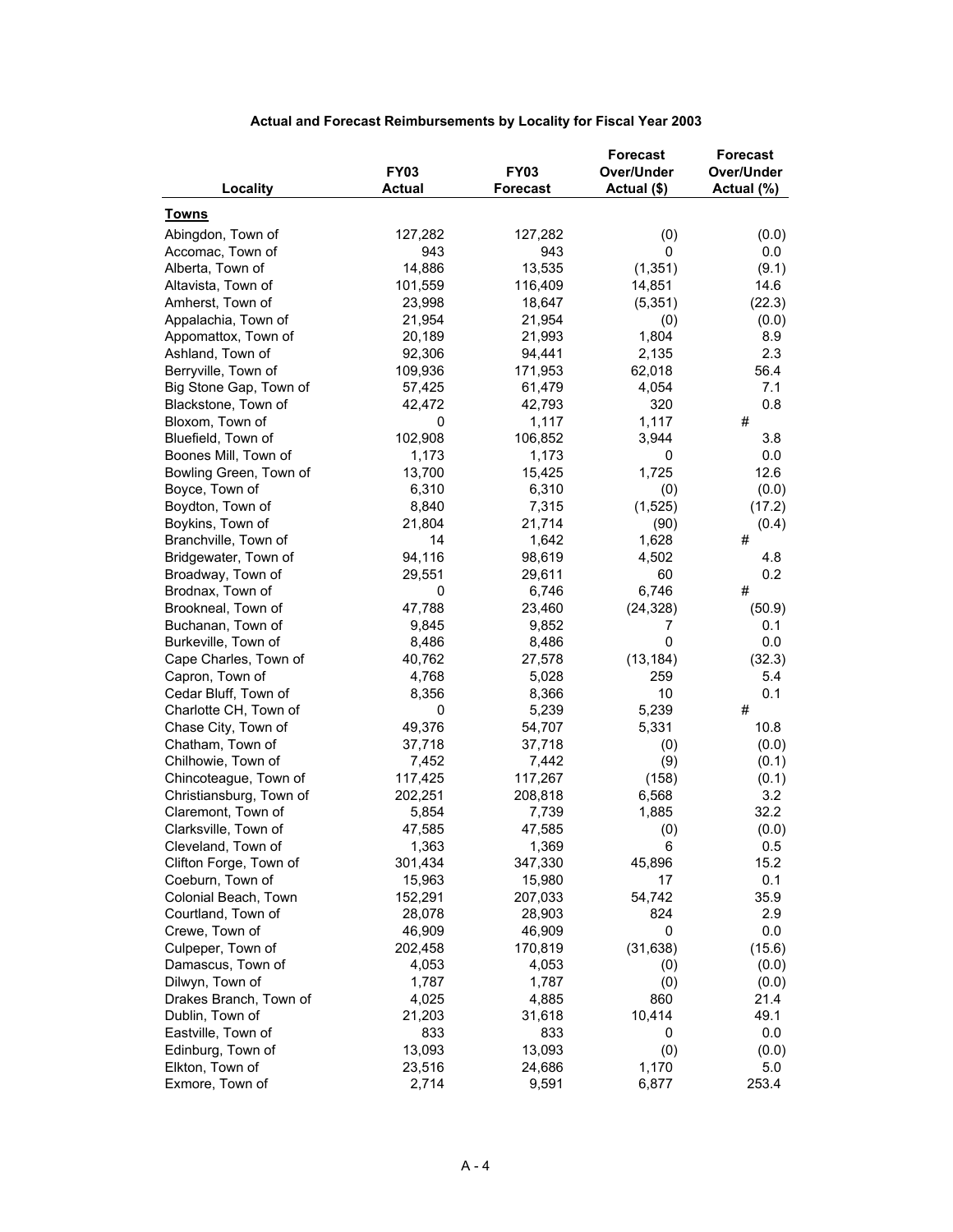|                         |               |                 | <b>Forecast</b> | <b>Forecast</b> |
|-------------------------|---------------|-----------------|-----------------|-----------------|
|                         | <b>FY03</b>   | <b>FY03</b>     | Over/Under      | Over/Under      |
| Locality                | <b>Actual</b> | <b>Forecast</b> | Actual (\$)     | Actual (%)      |
| Fries, Town of          | 3,127         | 3,127           | $\mathbf 0$     | 0.0             |
| Front Royal, Town of    | 53            | 243,013         | 242,960         | #               |
| Glade Spring, Town of   | 9,991         | 5,425           | (4, 566)        | (45.7)          |
| Glasgow, Town of        | 10,925        | 10,925          | 0               | 0.0             |
| Glen Lyn, Town of       | 1,251         | 1,251           | (0)             | (0.0)           |
| Gordonsville, Town of   | 52,593        | 18,523          | (34,070)        | (64.8)          |
| Gretna, Town of         | 13,552        | 13,562          | 10              | 0.1             |
| Grottoes, Town of       | 18,912        | 18,645          | (267)           | (1.4)           |
| Grundy, Town of         | 7,950         | 7,950           | (0)             | (0.0)           |
| Halifax, Town of        | 41,505        | 47,184          | 5,679           | 13.7            |
| Hallwood, Town of       | 2,534         | 2,534           | 0               | 0.0             |
| Hamilton, Town of       | 16,027        | 18,249          | 2,223           | 13.9            |
| Haymarket, Town of      | 9             | 21,010          | 21,001          | #               |
| Hillsville, Town of     | 50,249        | 51,058          | 809             | 1.6             |
| Hurt, Town of           | 30,425        | 30,443          | 18              | 0.1             |
|                         | 19,900        | 19,900          | 0               |                 |
| Independence            |               | 6,189           |                 | 0.0<br>104.6    |
| Iron Gate, Town of      | 3,026         |                 | 3,164           |                 |
| Ivor, Town of           | 5,094         | 5,094           | 0               | 0.0             |
| Jarratt, Town of        | 0             | 22,241          | 22,241          | #               |
| Jonesville, Town of     | 5,392         | 5,399           | 7               | 0.1             |
| Keller, Town of         | 2,234         | 1,230           | (1,004)         | (44.9)          |
| Kenbridge, Town of      | 46,362        | 38,334          | (8,027)         | (17.3)          |
| Keysville, Town of      | 11,155        | 11,155          | 0               | 0.0             |
| Kilmarnock, Town of     | 6,652         | 7,134           | 482             | 7.2             |
| La Crosse, Town of      | 2,207         | 4,660           | 2,452           | 111.1           |
| Lawrenceville, Town of  | 34,290        | 34,120          | (170)           | (0.5)           |
| Lebanon, Town of        | 48,020        | 36,871          | (11, 149)       | (23.2)          |
| Leesburg, Town of       | 1,306,940     | 1,172,279       | (134, 661)      | (10.3)          |
| Louisa, Town of         | 17,648        | 17,648          | 0               | 0.0             |
| Luray, Town of          | 65,759        | 65,740          | (18)            | (0.0)           |
| Marion, Town of         | 34,737        | 39,789          | 5,052           | 14.5            |
| McKenney, Town of       | 4,527         | 4,527           | (0)             | (0.0)           |
| Middletown, Town of     | 35,124        | 35,145          | 21              | 0.1             |
| Mineral, Town of        | 0             | 3,619           | 3,619           | #               |
| Monterey, Town of       | 2,154         | 2,154           | 0               | 0.0             |
| Mount Crawford, Town of | 1,173         | 1,173           | 0               | 0.0             |
| Mount Jackson, Town of  | 28,252        | 26,190          | (2,062)         | (7.3)           |
| Narrows, Town of        | 55,896        | 55,896          | 0               | 0.0             |
| New Castle, Town of     | 0             | 539             | 539             | #               |
| New Market, Town of     | 38,059        | 38,083          | 24              | 0.1             |
| Onancock, Town of       | 74,360        | 60,182          | (14, 177)       | (19.1)          |
| Onley, Town of          | 2,409         | 2,047           | (362)           | (15.0)          |
| Orange, Town of         | 63,941        | 69,050          | 5,109           | 8.0             |
| Painter, Town of        | 2,353         | 2,509           | 156             | 6.6             |
| Pamplin, Town of        | 2,243         | 2,237           | (6)             | (0.3)           |
| Parksley, Town of       | 12,857        | 12,865          | 8               | 0.1             |
| Pearisburg, Town of     | 82,314        | 82,314          | 0               | 0.0             |
| Pembroke, Town of       | 20,328        | 20,328          | (0)             | (0.0)           |
| Pennington Gap, Town of | 8,689         | 7,784           | (905)           | (10.4)          |
| Phenix, Town of         | 1,913         | 1,916           | 3               | 0.2             |
| Pocahontas, Town of     | 6,705         | 6,705           | 0               | 0.0             |
| Pound, Town of          | 9,180         | 9,188           | 8               | 0.1             |
| Pulaski, Town of        | 113,357       | 178,403         | 65,046          | 57.4            |
| Purceville, Town of     | 135,435       | 149,054         | 13,620          | 10.1            |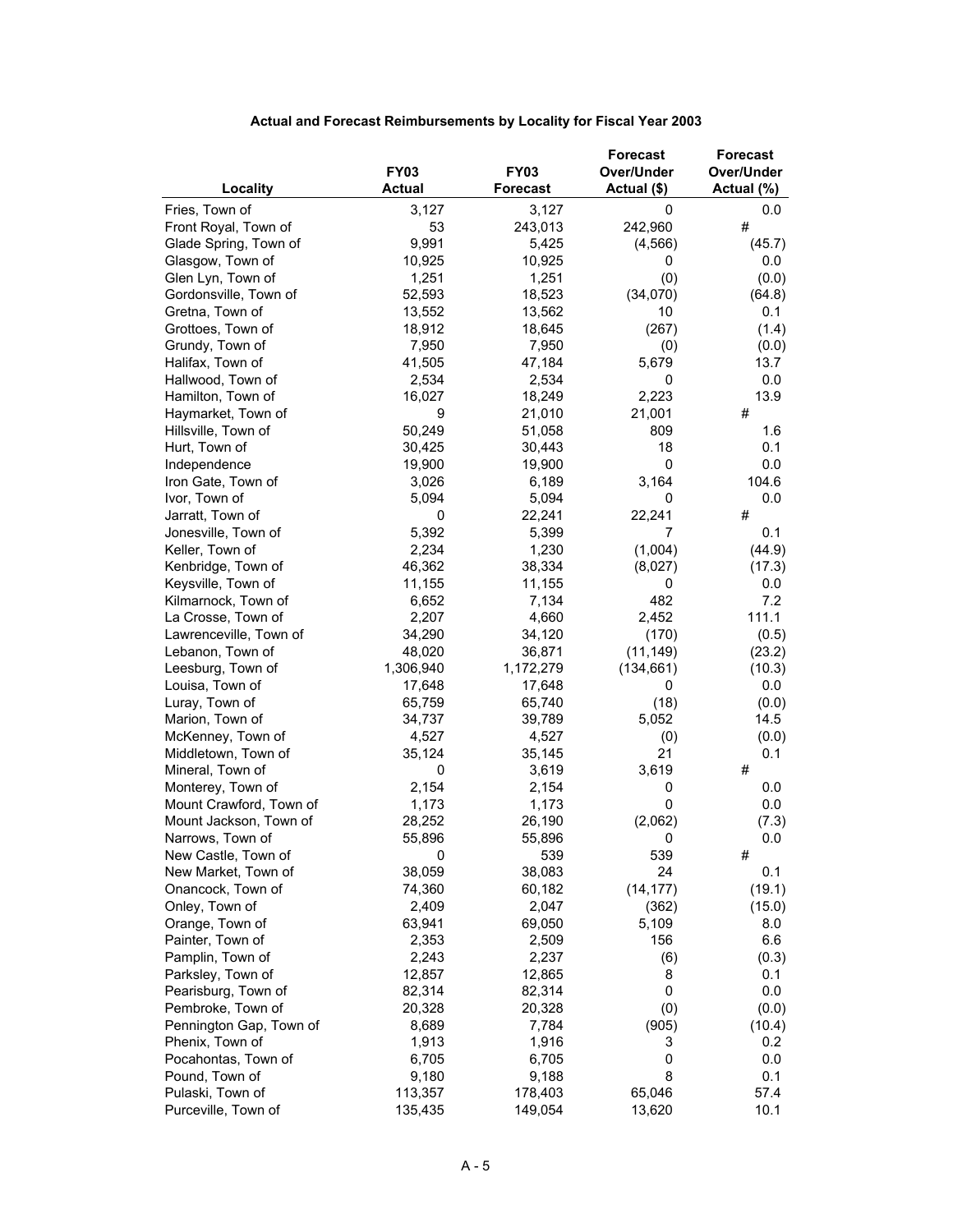|                            |               |               | <b>Forecast</b> | <b>Forecast</b> |
|----------------------------|---------------|---------------|-----------------|-----------------|
|                            | <b>FY03</b>   | <b>FY03</b>   | Over/Under      | Over/Under      |
| Locality                   | <b>Actual</b> | Forecast      | Actual (\$)     | Actual (%)      |
| Remington, Town of         | 12,291        | 12,921        | 630             | 5.1             |
| Rich Creek, Town of        | 14,021        | 14,021        | (0)             | (0.0)           |
| Ridgeway, Town of          | 1,279         | 1,590         | 311             | 24.3            |
| Rocky Mount, Town of       | 90,892        | 44,322        | (46, 570)       | (51.2)          |
| Round Hill, Town of        | 14,216        | 9,793         | (4, 424)        | (31.1)          |
| Rural Retreat, Town of     | 12,532        | 18,175        | 5,644           | 45.0            |
| Saint Paul, Town of        | 7,903         | 7,903         | 0               | 0.0             |
| Saltville, Town of         | 28,381        | 28,381        | (0)             | (0.0)           |
| Saxis, Town of             | 2,032         | 2,031         | (1)             | (0.1)           |
| Scottsburg, Town of        | 429           | 429           | 0               | $0.0\,$         |
| Shenandoah, Town of        | 15,187        | 15,187        | (0)             | (0.0)           |
| Smithfield, Town of        | 176,815       | 178,322       | 1,507           | 0.9             |
| South Boston               | 314,139       | 364,243       | 50,104          | 15.9            |
| South Hill, Town of        | 106,432       | 108,984       | 2,551           | 2.4             |
| Stanley, Town of           | 14,418        | 14,431        | 13              | 0.1             |
| Stephens City, Town of     | 23,989        | 22,901        | (1,088)         | (4.5)           |
| Stony Creek, Town of       | 7,763         | 3,824         | (3,939)         | (50.7)          |
| Strasburg, Town of         | 122,253       | 117,952       | (4,301)         | (3.5)           |
| Stuart, Town of            | 6,565         | 6,565         | 0               | 0.0             |
| Surry, Town of             | 3,631         | 1,774         | (1, 857)        | (51.1)          |
| Tappahannock, Town of      | 51,254        | 58,200        | 6,945           | 13.6            |
| Tazewell, Town of          | 48,331        | 49,299        | 968             | 2.0             |
| The Plains, Town of        | 2,262         | 2,495         | 234             | 10.3            |
| Timberville, Town of       | 12,285        | 12,266        | (19)            | (0.2)           |
| Toms Brook, Town of        | 4,808         | 3,643         | (1, 165)        | (24.2)          |
| Urbanna, Town of           | 5,347         | 5,350         | 3               | 0.1             |
| Victoria, Town of          | 39,086        | 39,086        | 0               | 0.0             |
| Vinton, Town of            | 191,965       | 219,165       | 27,200          | 14.2            |
| Virgilina, Town of         | 1,166         | 1,166         | (0)             | (0.0)           |
| Wakefield, Town of         | 15,755        | 16,640        | 885             | 5.6             |
| Warrenton, Town of         | 549,898       | 528,507       | (21, 391)       | (3.9)           |
| Warsaw, Town of            | 17,536        | 14,723        | (2,813)         | (16.0)          |
| Waverly, Town of           | 71,305        | 77,462        | 6,157           | 8.6             |
| West Point, Town of        | 233,798       | 278,832       | 45,033          | 19.3            |
| Windsor, Town of           | 10,018        | 14,245        | 4,227           | 42.2            |
| Wise, Town of              | 50,023        | 52,253        | 2,231           | 4.5             |
| Woodstock, Town of         | 92,217        | 92,217        | (0)             | (0.0)           |
| Wytheville, Town of        | 58,910        | 64,786        | 5,876           | 10.0            |
| <b>Town Total</b>          | \$7,299,671   | \$7,722,801   | \$423,130       | 5.8             |
| <b>1998 Reimbursements</b> | \$199,280     | \$0           | (\$199,280)     | (100.0)         |
| <b>Grand Total</b>         | \$856,739,143 | \$874,037,267 | \$17,298,124    | 2.0             |

# Percentage is undefined or greater than 1,000%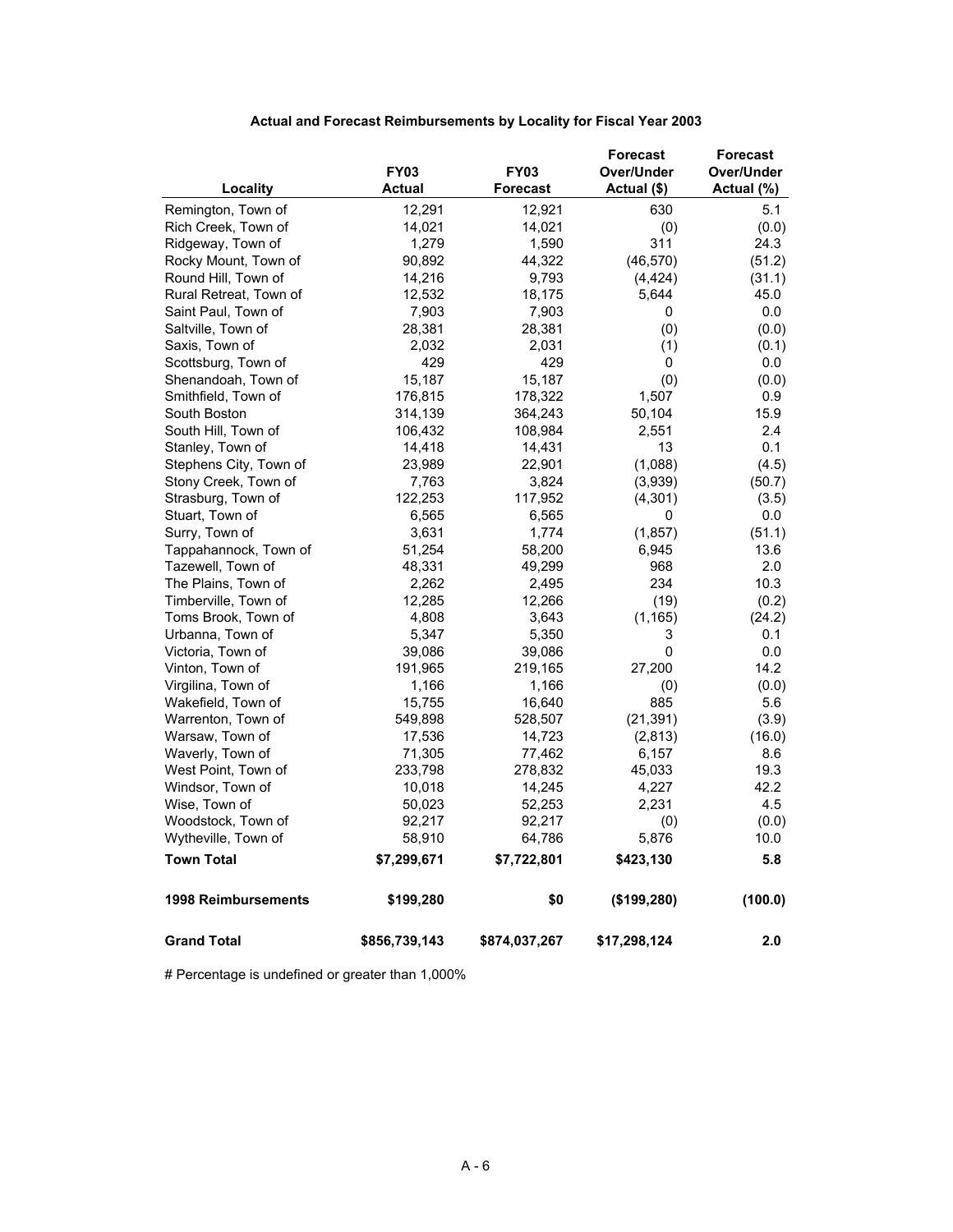|                              | <b>Fiscal Year 1999</b> |                          | <b>FISCAL YEAR 2000</b> | FY 2000       |
|------------------------------|-------------------------|--------------------------|-------------------------|---------------|
|                              | Actual                  | Jul99 to Dec99 Actual    | Jan00 to Jun00 Actual   | Actual        |
| <b>Biennial Totals:</b>      |                         |                          |                         |               |
|                              |                         |                          |                         |               |
| <b>Fiscal Year Total</b>     | \$181,484,846           | \$156,034,524            | \$166,033,761           | \$322,068,285 |
| <b>Total including Towns</b> | 181,484,846             | 156,034,524              | 166,033,761             |               |
|                              |                         |                          |                         |               |
| Towns                        | 1,097,014               | 423,293                  | 1,787,771               | 2,211,064     |
|                              |                         |                          |                         |               |
| Cities, Counties             | 180,387,832             | 152,047,068              | 163,259,386             | 315,306,454   |
|                              |                         |                          |                         |               |
| 1998 Reimbursements          |                         | 3,564,163                | 986,603                 | 4,550,767     |
|                              |                         |                          |                         |               |
| <b>Accomack County</b>       | 381,226                 |                          | 933,124                 | \$933,124     |
| <b>Albemarle County</b>      | 3,804,374               | 2,259,246                | 3,807,847               | \$6,067,093   |
| <b>Alleghany County</b>      | 219,750                 | 397,071                  | 69,615                  | \$466,687     |
| Amelia County                | 162,197                 |                          | 312,223                 | \$312,223     |
| <b>Amherst County</b>        | 371,736                 | 614,427                  | 150,418                 | \$764,845     |
| <b>Appomattox County</b>     | 135,821                 | 239,111                  | 56,558                  | \$295,669     |
| <b>Arlington County</b>      | 4,306,941               | 9,329,905                | 439,498                 | \$9,769,403   |
| <b>Augusta County</b>        | 664,259                 | 1,204,310                | 221,035                 | \$1,425,345   |
| <b>Bath County</b>           | 5,833                   | 12,059                   | 2,405                   | \$14,465      |
| <b>Bedford County</b>        | 861,996                 | 1,612,554                | 299,506                 | \$1,912,061   |
| <b>Bland County</b>          | 56,794                  | 43,033                   | 75,281                  | \$118,314     |
| <b>Botetourt County</b>      | 453,800                 | 97,383                   | 1,033,076               | \$1,130,459   |
| <b>Brunswick County</b>      | 223,491                 | 61,305                   | 395,248                 | \$456,553     |
| <b>Buchanan County</b>       | 218,454                 | 205,811                  | 263,319                 | \$469,130     |
| <b>Buckingham County</b>     | 188,147                 | 288,475                  | 103,801                 | \$392,276     |
| Campbell County              | 484,527                 | 22,635                   | 1,056,384               | \$1,079,019   |
| Caroline County              | 330,733                 | 526,315                  | 139,482                 | \$665,797     |
| <b>Carroll County</b>        | 164,003                 | $\blacksquare$           | 366,220                 | \$366,220     |
| <b>Charles City County</b>   | 117,081                 | 158,243                  | 53,043                  | \$211,286     |
| <b>Charlotte County</b>      | 125,236                 | 33,904                   | 209,866                 | \$243,769     |
| <b>Chesterfield County</b>   | 14,979,578              | 2,338,357                | 17,781,664              | \$20,120,022  |
| <b>Clarke County</b>         | 549,601                 | 318,712                  | 497,319                 | \$816,031     |
| <b>Craig County</b>          | 59,504                  |                          | 127,099                 | \$127,099     |
| <b>Culpeper County</b>       | 317,971                 |                          | 843,660                 | \$843,660     |
| <b>Cumberland County</b>     | 146,215                 | 204,827                  | 84,471                  | \$289,297     |
| <b>Dickenson County</b>      | 87,397                  | 162,569                  | 24,114                  | \$186,683     |
| Dinwiddie County             | 514,957                 | 929,890                  | 289,281                 | \$1,219,171   |
| <b>Essex County</b>          | 169,044                 | 270,366                  | 65,564                  | \$335,931     |
| Fairfax County               | 26,505,341              | 55,401,433               | 6,429,073               | \$61,830,506  |
| <b>Fauquier County</b>       | 1,487,942               | 2,651,368                | 413,105                 | \$3,064,474   |
| Floyd                        | 146,171                 |                          | 304,338                 | \$304,338     |
| <b>Fluvanna County</b>       | 296,375                 | 359,897                  | 337,624                 | \$697,522     |
| <b>Franklin County</b>       | 401,457                 | 735,323                  | 115,357                 | \$850,680     |
| <b>Frederick County</b>      | 2,782,057               | 1,540,067                | 2,789,343               | \$4,329,410   |
| Giles County                 | 163,911                 |                          | 506,536                 | \$506,536     |
| <b>Gloucester County</b>     | 359,271                 | 618,401                  | 183,295                 | \$801,697     |
| Goochland County             | 365,294                 | 449,712                  | 369,015                 | \$818,727     |
| Grayson County               | 86,902                  | 76,472                   | 89,725                  | \$166,197     |
| Greene County                | 273,563                 | 512,948                  | 148,773                 | \$661,722     |
| <b>Greensville County</b>    | 176,705                 |                          | 355,523                 | \$355,523     |
| <b>Halifax County</b>        | 260,256                 | 288,098                  | 279,173                 | \$567,271     |
| <b>Hanover County</b>        | 1,876,463               | 3,532,121                | 695,551                 | \$4,227,672   |
| <b>Henrico County</b>        | 9,364,250               | 4,672,569                | 10,293,679              | \$14,966,248  |
| <b>Henry County</b>          | 272,814                 |                          | 753,709                 | \$753,709     |
| <b>Highland County</b>       | 25,384                  | 48,505                   | 7,972                   | \$56,476      |
| Isle of Wight County         | 646,449                 | 215,921                  | 869,911                 | \$1,085,832   |
| James City County            | 2,080,082               | 757,729                  | 949,818                 | \$1,707,548   |
| King and Queen County        | 123,296                 | 175,100                  | $\blacksquare$          | \$175,100     |
| King George County           | 237,975                 | 172,426                  | 106,820                 | \$279,246     |
| King William County          | 171,019                 | 289,154                  | 85,168                  | \$374,322     |
| <b>Lancaster County</b>      | 120,656                 | 8,247                    | 267,102                 | \$275,349     |
| Lee County                   | 115,077                 | 193,634                  | 34,879                  | \$228,512     |
| Loudoun County               | 8,179,285               | 5,022,887                | 9,316,768               | \$14,339,656  |
| Louisa County                | 225,228                 | 396,942                  | 99,234                  | \$496,176     |
| <b>Lunenburg County</b>      | 185,715                 | 248,350                  | 92,346                  | \$340,696     |
| <b>Madison County</b>        | 135,584                 | 9,455                    | 287,854                 | \$297,309     |
| <b>Mathews County</b>        | 154,540                 | $\overline{\phantom{a}}$ | 336,038                 | \$336,038     |
| <b>Mecklenburg County</b>    | 255,612                 | 56,447                   | 456,184                 | \$512,631     |
| <b>Middlesex County</b>      | 95,019                  |                          | 217,174                 | \$217,174     |
| <b>Montgomery County</b>     | 691,430                 |                          | 1,421,738               | \$1,421,738   |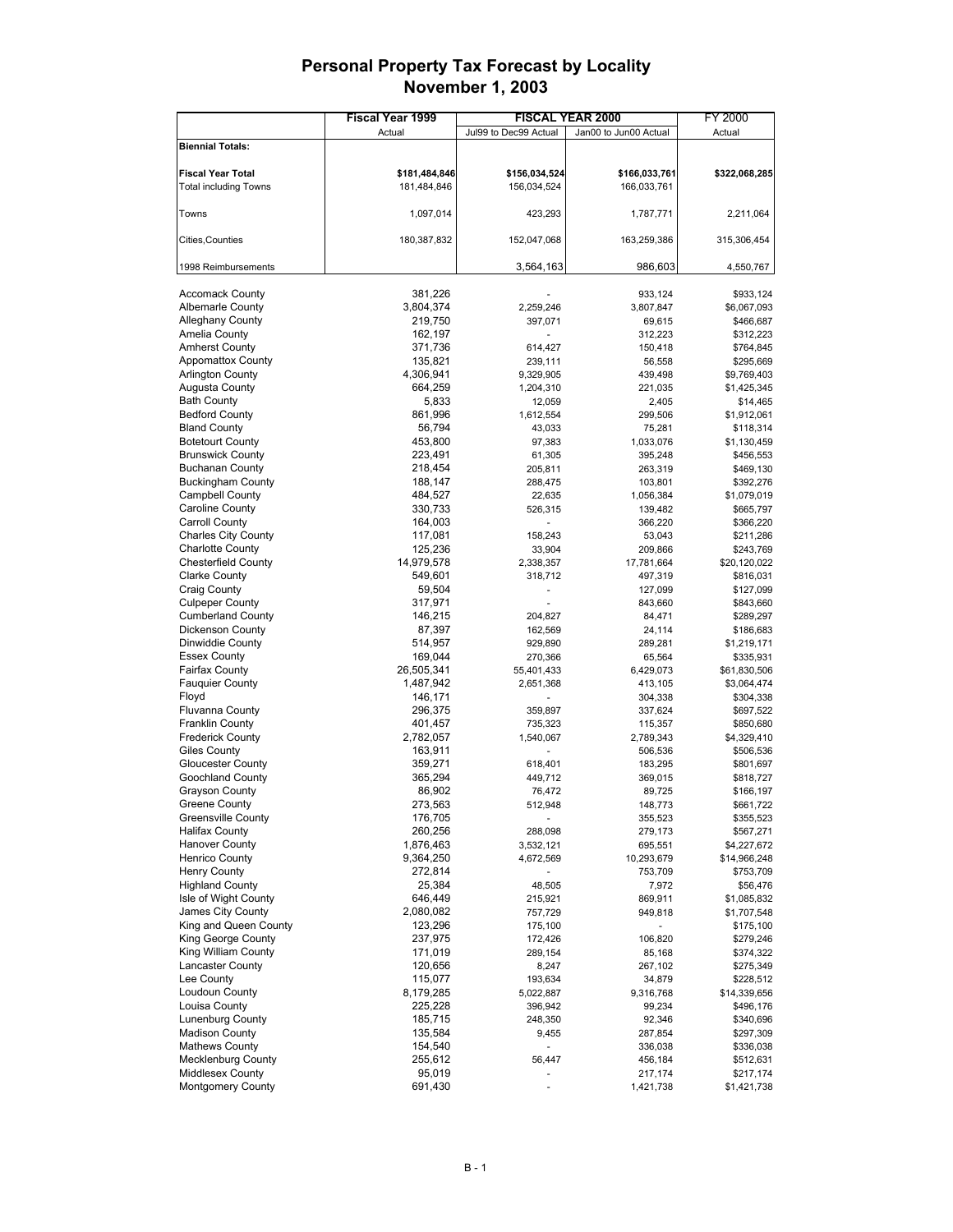|                                          | <b>Fiscal Year 1999</b> |                          | <b>FISCAL YEAR 2000</b> | FY 2000                   |
|------------------------------------------|-------------------------|--------------------------|-------------------------|---------------------------|
|                                          | Actual                  | Jul99 to Dec99 Actual    | Jan00 to Jun00 Actual   | Actual                    |
| <b>Biennial Totals:</b>                  |                         |                          |                         |                           |
|                                          |                         |                          |                         |                           |
| <b>Fiscal Year Total</b>                 | \$181,484,846           | \$156,034,524            | \$166,033,761           | \$322,068,285             |
| <b>Total including Towns</b>             | 181,484,846             | 156,034,524              | 166,033,761             |                           |
|                                          |                         |                          |                         |                           |
| Towns                                    | 1,097,014               | 423,293                  | 1,787,771               | 2,211,064                 |
|                                          |                         |                          |                         |                           |
| Cities, Counties                         | 180,387,832             | 152,047,068              | 163,259,386             | 315,306,454               |
| 1998 Reimbursements                      |                         | 3,564,163                | 986,603                 | 4,550,767                 |
|                                          |                         |                          |                         |                           |
| <b>Nelson County</b>                     | 199,575                 | 375,606                  | 176,801                 | \$552,407                 |
| New Kent                                 | 266,659                 | 38,707                   | 546,641                 | \$585,348                 |
| Northampton County                       | 123,650                 |                          | 129,724                 | \$129,724                 |
| Northumberland County                    | 127,538                 | 252,687                  | 31,876                  | \$284,563                 |
| <b>Nottoway County</b>                   | 172,392                 |                          | 294,402                 | \$294,402                 |
| Orange County                            | 336,625                 | 574,875                  | 183,087                 | \$757,962                 |
| Page County                              | 258,732                 | 408,342                  | 96,563                  | \$504,904                 |
| <b>Patrick County</b>                    | 126,426                 | 206,670                  | 38,509                  | \$245,180                 |
| Pittsylvania County                      | 692,494                 | 143,867                  | 1,311,107               | \$1,454,975               |
| Powhatan County                          | 362,517                 | 57,769                   | 765,426                 | \$823,195                 |
| <b>Prince Edward County</b>              | 183,158                 |                          | 367,619                 | \$367,619                 |
| <b>Prince George</b>                     | 479,918                 | 595,911                  | 391,098                 | \$987,009                 |
| Prince William                           | 4,436,652               | 9,291,973                | 1,856,082               | \$11,148,055              |
| Pulaski County                           | 264,783                 | 46,523                   | 508,427                 | \$554,951                 |
| Rappahannock County                      | 136,722                 | 233,923                  | 49,784                  | \$283,707                 |
| <b>Richmond County</b>                   | 125,473                 |                          | 221,815                 | \$221,815                 |
| Roanoke County                           | 5,676,856               | 216,155                  | 6,906,966               | \$7,123,121               |
| <b>Rockbridge County</b>                 | 308,986                 |                          | 646,071                 | \$646,071                 |
| Rockingham County                        | 920,076                 | 1,694,327                | 234,703                 | \$1,929,029               |
| <b>Russell County</b>                    | 180,933                 | 201,981                  | 185,627                 | \$387,608                 |
| <b>Scott County</b><br>Shenandoah County | 106,079<br>475,419      | 183,148                  | 36,211<br>460,108       | \$219,359                 |
| Smyth County                             | 306,390                 | 496,879<br>522,406       | 138,138                 | \$956,986<br>\$660,544    |
| Southampton County                       | 324,067                 |                          | 683,931                 | \$683,931                 |
| Spotsylvania County                      | 2,723,596               | 1,581,761                | 3,009,856               | \$4,591,618               |
| <b>Stafford County</b>                   | 1,149,461               | 1,725,387                | 2,297,562               | \$4,022,948               |
| <b>Surry County</b>                      | 102,605                 | 122,343                  |                         | \$122,343                 |
| <b>Sussex County</b>                     | 188,813                 | 283,538                  | 113,011                 | \$396,549                 |
| <b>Tazewell County</b>                   | 422,525                 | 733,789                  | 190,827                 | \$924,617                 |
| <b>Warren County</b>                     | 499,208                 |                          | 1,158,580               | \$1,158,580               |
| <b>Washington County</b>                 | 394,422                 | 671,695                  | 151,943                 | \$823,638                 |
| <b>Westmoreland County</b>               | 192,670                 |                          | 438,095                 | \$438,095                 |
| <b>Wise County</b>                       | 207,685                 | 354,549                  | 99,395                  | \$453,945                 |
| <b>Wythe County</b>                      | 249,550                 | 431,862                  | 107,560                 | \$539,423                 |
| <b>York County</b>                       | 2,103,155               | 922,802                  | 2,329,510               | \$3,252,312               |
| Alexandria                               | 2,769,830               | 6,449,132                | 345,633                 | \$6,794,765               |
| <b>Bedford City</b>                      | 52,815                  | 88,261                   | 18,154                  | \$106,415                 |
| <b>Bristol City</b>                      | 119,227                 | ÷,                       | 215,003                 | \$215,003                 |
| Buena Vista, City of                     | 111,353                 | 176,596                  | 49,376                  | \$225,972                 |
| Charlottesville<br>Chesapeake            | 746,545                 | 682,936                  | 118,211                 | \$801,147                 |
| <b>Colonial Heights</b>                  | 8,903,001<br>286,872    | 1,398,181<br>620,572     | 10,989,460<br>(93, 351) | \$12,387,642<br>\$527,221 |
| Covington                                | 171,173                 | 84,703                   | 170,920                 | \$255,622                 |
| Danville                                 | 1,304,560               | 544,905                  | 1,354,140               | \$1,899,045               |
| Emporia, City of                         | 99,134                  | 163,758                  | 37,059                  | \$200,817                 |
| <b>Fairfax City</b>                      | 423,270                 | 912,086                  | 39,825                  | \$951,912                 |
| Falls Church City                        | 285,179                 | 673,133                  |                         | \$673,133                 |
| <b>Franklin City</b>                     | 185,541                 | $\overline{\phantom{a}}$ | 377,050                 | \$377,050                 |
| Fredericksburg, City of                  | 226,053                 | 489,366                  | 454,426                 | \$943,792                 |
| Galax City                               | 35,797                  |                          |                         | \$0                       |
| Hampton, City of                         | 3,238,951               | 1,225,109                | 2,242,821               | \$3,467,929               |
| Harrisonburg City                        | 229,659                 | 468,293                  | 24,691                  | \$492,983                 |
| Hopewell                                 | 229,603                 |                          | 138,397                 | \$138,397                 |
| Lexington City                           | 176,082                 | 40,437                   | 161,844                 | \$202,281                 |
| Lynchburg City                           | 904,780                 | 1,565,040                | 381,436                 | \$1,946,476               |
| Manassas City                            | 491,858                 | 748,930                  | 340,400                 | \$1,089,330               |
| Manassas Park City                       | 123,211                 | 17,602                   |                         | \$17,602                  |
| <b>Martinsville City</b>                 | 122,101                 |                          | 213,476                 | \$213,476                 |
| <b>Newport News</b>                      | 4,560,656               | 2,757,788                | 4,602,564               | \$7,360,352               |
| Norfolk<br>Norton City                   | 6,462,610<br>33,923     | 788,525<br>56,019        | 7,544,948               | \$8,333,473               |
|                                          |                         |                          | 15,168                  | \$71,187                  |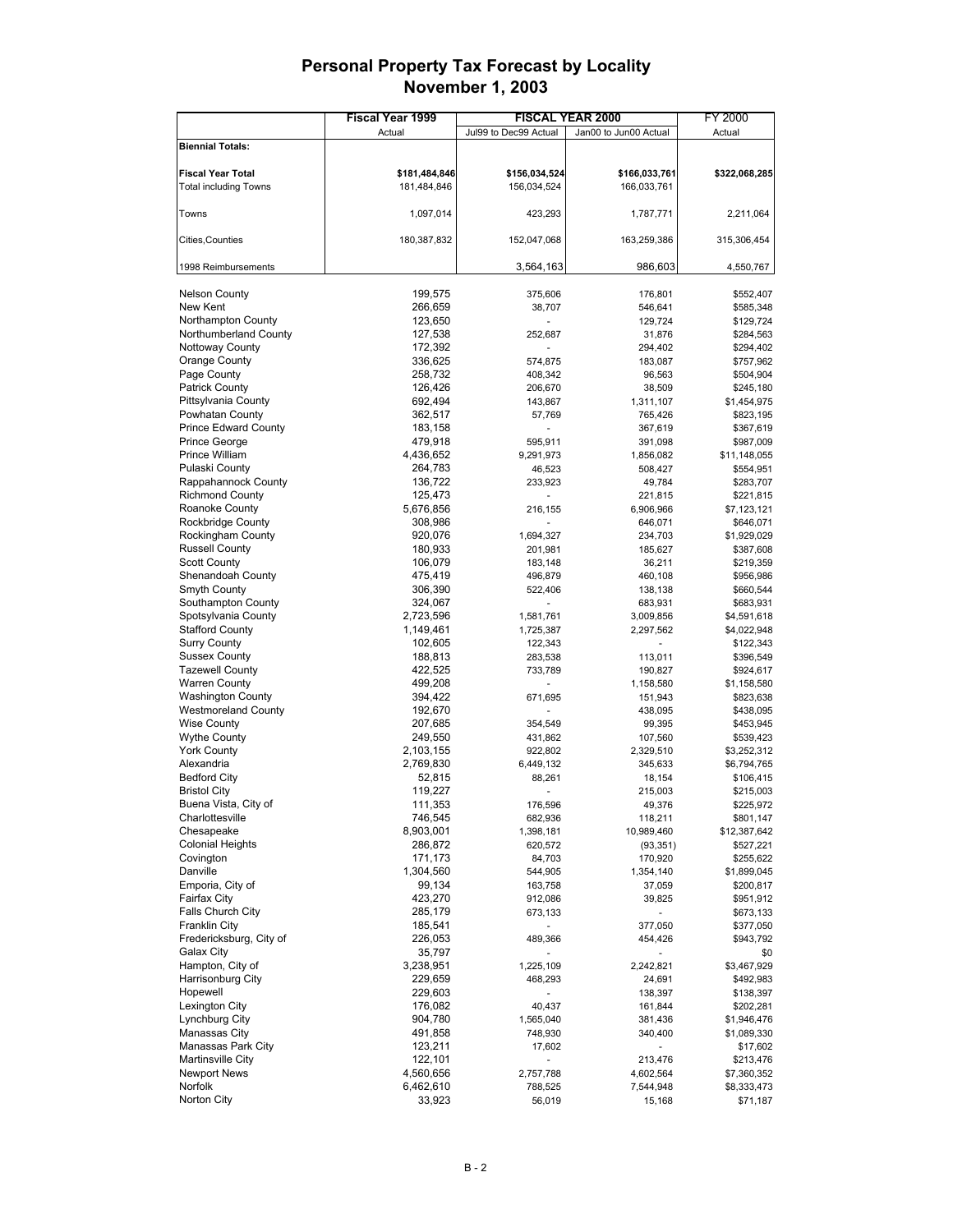|                                              | Fiscal Year 1999 |                       | <b>FISCAL YEAR 2000</b>  | FY 2000         |
|----------------------------------------------|------------------|-----------------------|--------------------------|-----------------|
|                                              | Actual           | Jul99 to Dec99 Actual | Jan00 to Jun00 Actual    | Actual          |
| <b>Biennial Totals:</b>                      |                  |                       |                          |                 |
|                                              |                  |                       |                          |                 |
| <b>Fiscal Year Total</b>                     | \$181,484,846    | \$156,034,524         | \$166,033,761            | \$322,068,285   |
| <b>Total including Towns</b>                 | 181,484,846      | 156,034,524           | 166,033,761              |                 |
|                                              |                  |                       |                          |                 |
| Towns                                        | 1,097,014        | 423,293               | 1,787,771                | 2,211,064       |
|                                              |                  |                       |                          |                 |
| Cities, Counties                             | 180,387,832      | 152,047,068           | 163,259,386              | 315,306,454     |
|                                              |                  |                       |                          |                 |
| 1998 Reimbursements                          |                  | 3,564,163             | 986,603                  | 4,550,767       |
|                                              |                  |                       |                          |                 |
| Petersburg, City of                          | 511,498          | 989,292               | 1,408,784                | \$2,398,075     |
| Poquoson                                     | 242,373          | 246,210               | 261,723                  | \$507,933       |
| Portsmouth                                   | 3,396,332        | 713,181               | 3,834,038                | \$4,547,220     |
| <b>Radford City</b>                          | 95,167           | 4,521                 | 212,444                  | \$216,965       |
| <b>Richmond City</b>                         | 7,808,784        | 719,463               | 9,142,610                | \$9,862,073     |
| Roanoke City                                 | 3,122,763        | 1,201,369             | 404,272                  | \$1,605,641     |
| Salem City                                   | 1,229,722        | 62,421                | 1,520,316                | \$1,582,737     |
| <b>Staunton City</b>                         | 236,667          | 409,676               | 134,070                  | \$543,746       |
| <b>Suffolk City</b>                          | 1,136,171        | 1,937,813             | 595,096                  | \$2,532,909     |
| Virginia Beach                               | 16,584,371       | 3,458,641             | 20,641,262               | \$24,099,903    |
| Waynesboro City                              | 245,206          | 218,128               | 308,716                  | \$526,844       |
| <b>Williamsburg City</b>                     | 110,975          |                       | 234,302                  | \$234,302       |
| <b>Winchester City</b>                       | 186,420          | 1,787                 | 349,099                  | \$350,886       |
| Abingdon, Town of                            | 20,497           |                       | 42,974                   | \$42,974        |
| Accomac, Town of                             | 121              |                       |                          | \$0             |
| Alberta, Town of                             | 2,516            | 1,677                 | 3,264                    | \$4,941         |
| Altavista, Town of                           | 18,491           | 31,861                | 6,890                    | \$38,752        |
| Amherst, Town of                             | 2,972            | ÷,                    | 6,497                    | \$6,497         |
| Appalachia, Town of                          | 3,679            | 5,982                 | 6                        | \$5,989         |
| Appomattox, Town of                          | 3,932            | 6,461                 | 194                      | \$6,654         |
| Ashland, Town of                             | 15,134           | $\frac{1}{2}$         | 28,048                   | \$28,048        |
| Berryville, Town of                          | 13,651           |                       | 27,970                   | \$27,970        |
| Big Stone Gap, Town of                       | 11,057           | 19,365                | 5,668                    | \$25,033        |
| Blackstone, Town of                          | 1,622            |                       | 15,850                   | \$15,850        |
| Bloxom, Town of                              | 173              |                       | ٠                        | \$0             |
| Bluefield, Town of                           | 17,435           | 30,531                | 3,835                    | \$34,366        |
| Boones Mill, Town of                         | 175              |                       | 572                      | \$572           |
| Bowling Green, Town of                       | 2,098            |                       | 6,001                    | \$6,001         |
| Boyce, Town of                               | 1,179            |                       | 2,214                    | \$2,214         |
| Boydton, Town of<br>Boykins, Town of         | 1,541<br>3,750   |                       | 2,573<br>28              | \$2,573         |
|                                              | 252              | 7,759                 |                          | \$7,788         |
| Branchville, Town of<br>Bridgewater, Town of | 15,060           | 30,117                | 2,577                    | \$0<br>\$32,694 |
| Broadway, Town of                            | 4,937            |                       | 9,142                    | \$9,142         |
| Brodnax, Town of                             | 1,035            |                       | 2,368                    | \$2,368         |
| Brookneal, Town of                           | 3,790            |                       | 8,429                    | \$8,429         |
| Buchanan, Town of                            | 1,416            |                       | 3,091                    | \$3,091         |
| Burkeville, Town of                          | 1,360            |                       | 2,572                    | \$2,572         |
| Cape Charles, Town of                        | 6,062            | 9,792                 | 2,320                    | \$12,112        |
| Capron, Town of                              | 846              | 1,377                 | $\overline{\phantom{a}}$ | \$1,377         |
| Cedar Bluff, Town of                         | 1,128            |                       | 2,628                    | \$2,628         |
| Charlotte CH, Town of                        | 1,092            |                       | 1,452                    | \$1,452         |
| Chase City, Town of                          | 10,680           |                       | 19,215                   | \$19,215        |
| Chatham, Town of                             | 6,234            |                       | 13,584                   | \$13,584        |
| Chilhowie, Town of                           | 359              |                       | 3,392                    | \$3,392         |
| Chincoteague, Town of                        | 3,582            |                       | 35,476                   | \$35,476        |
| Christiansburg, Town of                      | 31,899           |                       | 68,724                   | \$68,724        |
| Claremont, Town of                           | 1,068            |                       | 1,811                    | \$1,811         |
| Clarksville, Town of                         | 9,240            |                       |                          | \$0             |
| Cleveland, Town of                           | 225              |                       | 566                      | \$566           |
| Clover, Town of                              | 111              |                       |                          | \$0             |
| Clifton Forge, Town of                       | 44,554           |                       |                          | \$0             |
| Coeburn, Town of                             | 2,657            | 5,292                 |                          | \$5,292         |
| Colonial Beach, Town                         | 18,661           | ÷,                    | 42,995                   | \$42,995        |
| Courtland, Town of                           | 4,812            | ÷,                    | 10,598                   | \$10,598        |
| Crewe, Town of                               | 8,523            | 10,907                | 5,515                    | \$16,422        |
| Culpeper, Town of                            | 22,576           |                       | 52,633                   | \$52,633        |
| Damascus, Town of                            | 755              | ÷,                    |                          | \$0             |
| Dilwyn, Town of                              | 265              | 490                   |                          | \$490           |
| Drakes Branch, Town of                       | 820              |                       | 1,664                    | \$1,664         |
| Dublin, Town of                              | 4,160            | 908                   | 7,138                    | \$8,046         |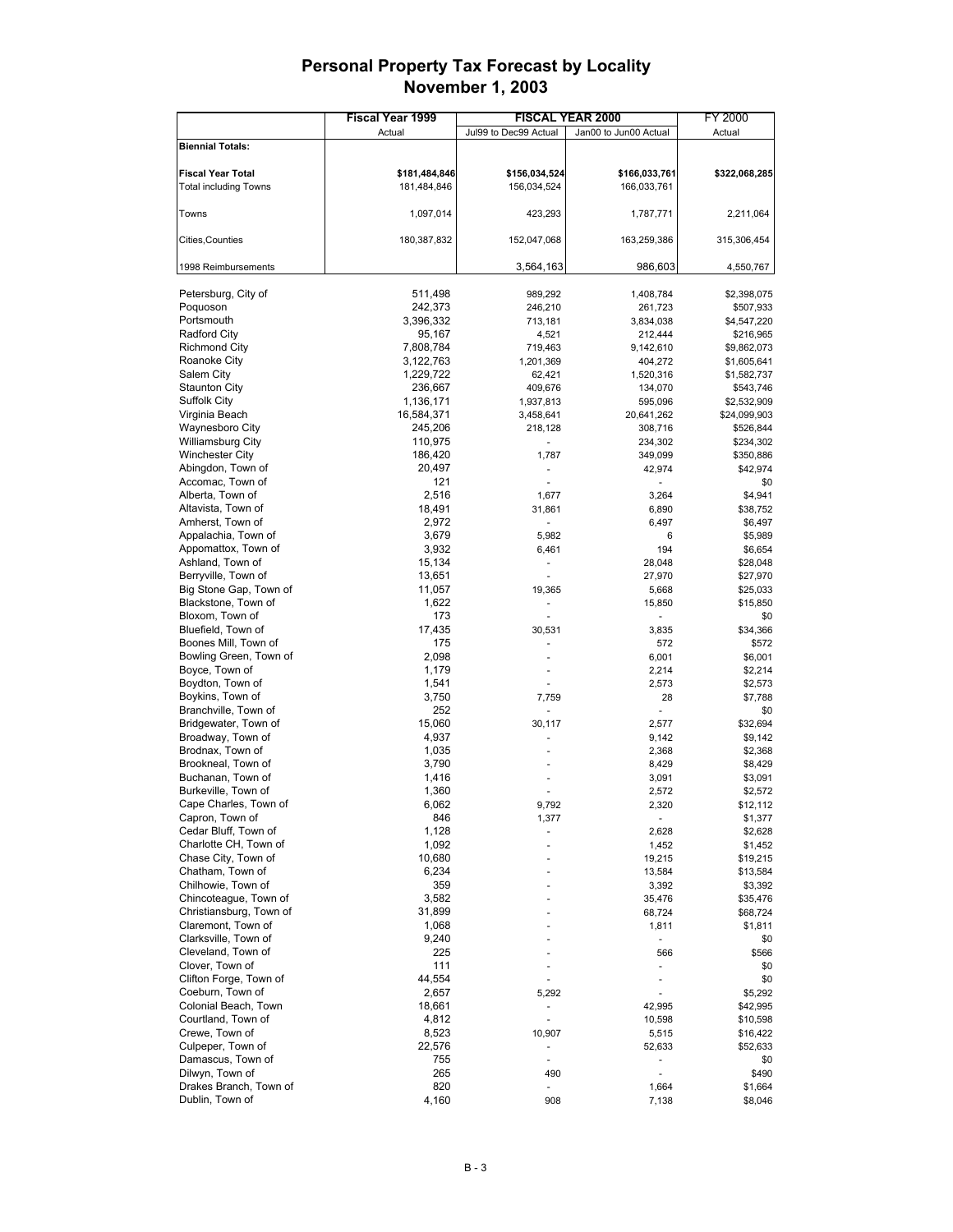| Fiscal Year 1999<br>FY 2000<br>Actual<br>Jul99 to Dec99 Actual<br>Actual<br>Jan00 to Jun00 Actual<br><b>Biennial Totals:</b><br><b>Fiscal Year Total</b><br>\$181,484,846<br>\$156,034,524<br>\$166,033,761<br>156,034,524<br><b>Total including Towns</b><br>181,484,846<br>166,033,761 | \$322,068,285<br>2,211,064<br>315,306,454 |
|------------------------------------------------------------------------------------------------------------------------------------------------------------------------------------------------------------------------------------------------------------------------------------------|-------------------------------------------|
|                                                                                                                                                                                                                                                                                          |                                           |
|                                                                                                                                                                                                                                                                                          |                                           |
|                                                                                                                                                                                                                                                                                          |                                           |
|                                                                                                                                                                                                                                                                                          |                                           |
|                                                                                                                                                                                                                                                                                          |                                           |
|                                                                                                                                                                                                                                                                                          |                                           |
| Towns<br>1,097,014<br>423,293<br>1,787,771                                                                                                                                                                                                                                               |                                           |
| 152,047,068                                                                                                                                                                                                                                                                              |                                           |
| Cities, Counties<br>180,387,832<br>163,259,386                                                                                                                                                                                                                                           |                                           |
| 3,564,163<br>986,603<br>1998 Reimbursements                                                                                                                                                                                                                                              | 4,550,767                                 |
|                                                                                                                                                                                                                                                                                          |                                           |
| 142<br>Eastville, Town of<br>300                                                                                                                                                                                                                                                         | \$300                                     |
| Edinburg, Town of<br>2,088<br>4,316                                                                                                                                                                                                                                                      | \$4,316                                   |
| 4,026<br>Elkton, Town of<br>8,668                                                                                                                                                                                                                                                        | \$8,668                                   |
| Exmore, Town of<br>1,373<br>2,566                                                                                                                                                                                                                                                        | \$2,566                                   |
| Fries, Town of<br>328<br>148                                                                                                                                                                                                                                                             | \$148                                     |
| Front Royal, Town of<br>33,905<br>60,376<br>19,276                                                                                                                                                                                                                                       | \$79,652                                  |
| Glade Spring, Town of<br>1,262<br>2,022<br>$\overline{\phantom{a}}$                                                                                                                                                                                                                      | \$2,022                                   |
| Glasgow, Town of<br>2,332<br>3,910                                                                                                                                                                                                                                                       | \$3,910                                   |
| Glen Lyn, Town of<br>200<br>214                                                                                                                                                                                                                                                          | \$214                                     |
| Gordonsville, Town of<br>4,727<br>11,555                                                                                                                                                                                                                                                 | \$11,555                                  |
| Gretna, Town of<br>1,718<br>3,493                                                                                                                                                                                                                                                        | \$3,493                                   |
| Grottoes, Town of<br>3,389<br>6,066<br>493                                                                                                                                                                                                                                               | \$6,559                                   |
| Grundy, Town of<br>1,387<br>1,014<br>1,382                                                                                                                                                                                                                                               | \$2,396                                   |
| Halifax, Town of<br>3,162<br>6,104<br>$\blacksquare$                                                                                                                                                                                                                                     | \$6,104                                   |
| Hallwood, Town of<br>171<br>600                                                                                                                                                                                                                                                          | \$600                                     |
| Hamilton, Town of<br>2,859<br>491<br>5,981                                                                                                                                                                                                                                               | \$6,473                                   |
| Haymarket, Town of<br>1,648<br>3,663                                                                                                                                                                                                                                                     | \$3,663                                   |
| Hillsville, Town of<br>8,090<br>16,992                                                                                                                                                                                                                                                   | \$16,992                                  |
| Hurt, Town of<br>5,200<br>9,079<br>894                                                                                                                                                                                                                                                   | \$9,973                                   |
| Independence<br>1,415<br>1,657                                                                                                                                                                                                                                                           | \$1,657                                   |
| Iron Gate, Town of<br>879<br>1,935                                                                                                                                                                                                                                                       | \$1,935                                   |
| Ivor, Town of<br>820<br>1,752                                                                                                                                                                                                                                                            | \$1,752                                   |
| 2,023<br>Jarratt, Town of<br>4,726                                                                                                                                                                                                                                                       | \$4,726                                   |
| Jonesville, Town of<br>1,057<br>1,623                                                                                                                                                                                                                                                    | \$1,623                                   |
| 413<br>Keller, Town of<br>289                                                                                                                                                                                                                                                            | \$289                                     |
| 6,294<br>Kenbridge, Town of<br>12,929                                                                                                                                                                                                                                                    | \$12,929                                  |
| Keysville, Town of<br>1,877<br>2,912<br>367                                                                                                                                                                                                                                              | \$3,279                                   |
| Kilmarnock, Town of<br>905<br>2,089                                                                                                                                                                                                                                                      | \$2,089                                   |
| 738<br>La Crosse, Town of<br>799<br>576                                                                                                                                                                                                                                                  | \$1,375                                   |
| Lawrenceville, Town of<br>5,790<br>4,162<br>7,734                                                                                                                                                                                                                                        | \$11,897                                  |
| Lebanon, Town of<br>4,728<br>10,776                                                                                                                                                                                                                                                      | \$10,776                                  |
| 122,340<br>Leesburg, Town of<br>386,840                                                                                                                                                                                                                                                  | \$386,840                                 |
| Louisa, Town of<br>2,760<br>6,710                                                                                                                                                                                                                                                        | \$6,710                                   |
| Luray, Town of<br>161<br>9,424                                                                                                                                                                                                                                                           | \$9,424                                   |
| 6,325<br>Marion, Town of<br>12,733                                                                                                                                                                                                                                                       | \$12,733                                  |
| 832<br>McKenney, Town of<br>1,576                                                                                                                                                                                                                                                        | \$1,576                                   |
| Middletown, Town of<br>4,599<br>8,711<br>2,334                                                                                                                                                                                                                                           | \$11,045                                  |
| Mineral, Town of<br>630<br>1,250<br>÷,                                                                                                                                                                                                                                                   | \$1,250                                   |
| Monterey, Town of<br>371<br>756                                                                                                                                                                                                                                                          | \$756                                     |
| Mount Crawford, Town of<br>195<br>414                                                                                                                                                                                                                                                    | \$414                                     |
| Mount Jackson, Town of<br>3,483<br>$\overline{\phantom{a}}$                                                                                                                                                                                                                              | \$0                                       |
| Narrows, Town of<br>17,838<br>18,787                                                                                                                                                                                                                                                     | \$18,787                                  |
| New Castle, Town of<br>73<br>192                                                                                                                                                                                                                                                         | \$192                                     |
| New Market, Town of<br>5,678<br>12,348                                                                                                                                                                                                                                                   | \$12,348                                  |
| Onancock, Town of<br>10,279<br>17,712                                                                                                                                                                                                                                                    | \$17,712                                  |
| Onley, Town of<br>200<br>831                                                                                                                                                                                                                                                             | \$831                                     |
| 9,687<br>Orange, Town of<br>21,114                                                                                                                                                                                                                                                       | \$21,114                                  |
| Painter, Town of<br>456<br>850                                                                                                                                                                                                                                                           | \$850                                     |
| Pamplin, Town of<br>535<br>777<br>(77)                                                                                                                                                                                                                                                   | \$700                                     |
| Parksley, Town of<br>2,361<br>4,637                                                                                                                                                                                                                                                      | \$4,637                                   |
| Pearisburg, Town of<br>8,693<br>29,692                                                                                                                                                                                                                                                   | \$29,692                                  |
| Pembroke, Town of<br>3,454<br>7,394                                                                                                                                                                                                                                                      | \$7,394                                   |
| Pennington Gap, Town of<br>1,348<br>2,966                                                                                                                                                                                                                                                | \$2,966                                   |
| Phenix, Town of<br>176<br>402                                                                                                                                                                                                                                                            | \$402                                     |
| 1,290<br>Pocahontas, Town of<br>2,448                                                                                                                                                                                                                                                    | \$2,448                                   |
| 1,413<br>Pound, Town of<br>2,401                                                                                                                                                                                                                                                         | \$2,401                                   |
| Pulaski, Town of<br>22,670<br>54,194                                                                                                                                                                                                                                                     | \$54,194                                  |
| 12,201<br>Purceville, Town of<br>11,060<br>18,452                                                                                                                                                                                                                                        | \$29,512                                  |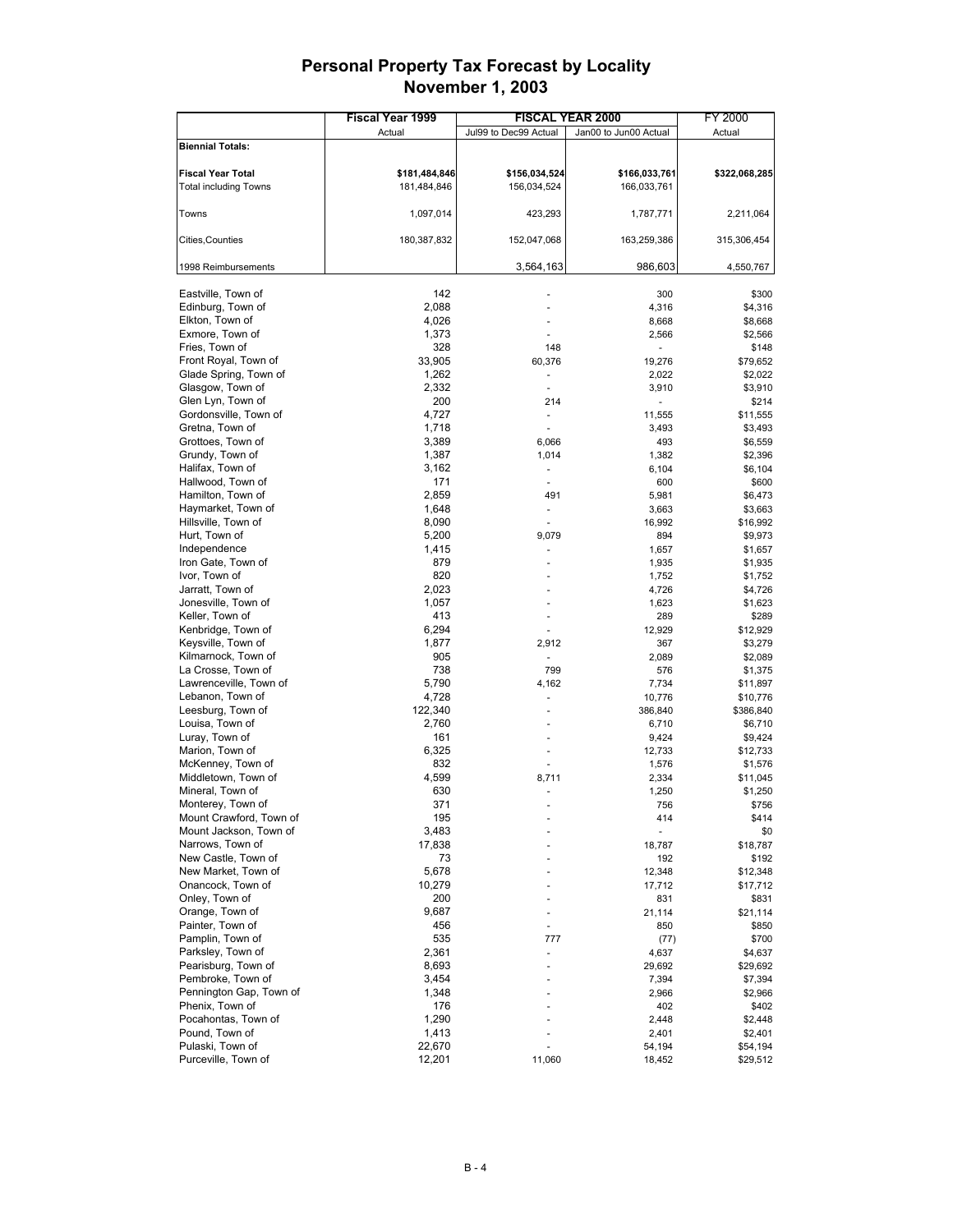|                              | <b>Fiscal Year 1999</b> | <b>FISCAL YEAR 2000</b> | FY 2000               |               |
|------------------------------|-------------------------|-------------------------|-----------------------|---------------|
|                              | Actual                  | Jul99 to Dec99 Actual   | Jan00 to Jun00 Actual | Actual        |
| <b>Biennial Totals:</b>      |                         |                         |                       |               |
|                              |                         |                         |                       |               |
| <b>Fiscal Year Total</b>     | \$181,484,846           | \$156,034,524           | \$166,033,761         | \$322,068,285 |
| <b>Total including Towns</b> | 181,484,846             | 156,034,524             | 166,033,761           |               |
|                              |                         |                         |                       |               |
| Towns                        | 1,097,014               | 423,293                 | 1,787,771             | 2,211,064     |
|                              |                         |                         |                       |               |
| Cities, Counties             | 180,387,832             | 152,047,068             | 163,259,386           | 315,306,454   |
|                              |                         |                         |                       |               |
| 1998 Reimbursements          |                         | 3,564,163               | 986,603               | 4,550,767     |
|                              |                         |                         |                       |               |
| Remington, Town of           | 1,965                   |                         | 4,501                 | \$4,501       |
| Rich Creek, Town of          | 2,261                   |                         | 4,563                 | \$4,563       |
| Ridgeway, Town of            | 20                      |                         | 576                   | \$576         |
| Rocky Mount, Town of         | 2,652                   |                         |                       | \$0           |
| Round Hill, Town of          | 1,528                   |                         | 3,032                 | \$3,032       |
| Rural Retreat, Town of       | 2,117                   | 3,037                   | 3,276                 | \$6,312       |
| Saint Paul, Town of          | 1,183                   | 1,753                   | 1,109                 | \$2,862       |
| Saltville, Town of           | 4,346                   | 860                     | 5,144                 | \$6,004       |
| Saxis, Town of               | 377                     |                         | 742                   | \$742         |
| Scottsburg, Town of          | 66                      |                         | 151                   | \$151         |
| Shenandoah, Town of          | 2,190                   |                         | 5,496                 | \$5,496       |
| Smithfield, Town of          | 25,051                  |                         | L.                    | \$0           |
| South Boston                 | 55,429                  | 27,673                  | 93,222                | \$120,895     |
| South Hill, Town of          | 19,628                  | 6,841                   | 33,617                | \$40,458      |
| Stanley, Town of             | 2,063                   |                         | 4,497                 | \$4,497       |
| Stephens City, Town of       | 2,958                   |                         | 8,424                 | \$8,424       |
| Stony Creek, Town of         | 530                     |                         | 893                   | \$893         |
| Strasburg, Town of           | 16,294                  | 4,364                   | 28,477                | \$32,841      |
| Stuart, Town of              | 954                     |                         | 456                   | \$456         |
| Surry, Town of               | 537                     |                         | 653                   | \$653         |
| Tappahannock, Town of        | 9,804                   |                         | 19,649                | \$19,649      |
| Tazewell, Town of            | 7,401                   | 11,291                  | 5,972                 | \$17,263      |
| The Plains, Town of          | 366                     |                         | 788                   | \$788         |
| Timberville, Town of         | 2,427                   |                         | 3,430                 | \$3,430       |
| Toms Brook, Town of          | 271                     |                         | 761                   | \$761         |
| Urbanna, Town of             | 726                     |                         | 2,008                 | \$2,008       |
| Victoria, Town of            | 7,402                   |                         | 12,932                | \$12,932      |
| Vinton, Town of              | 98,860                  | 4,609                   | 117,235               | \$121,843     |
| Virgilina, Town of           | 173                     |                         | 325                   | \$325         |
| Wakefield, Town of           | 2,899                   |                         | 5,765                 | \$5,765       |
| Warrenton, Town of           | 58,387                  |                         | 135,406               | \$135,406     |
| Warsaw, Town of              | 2,399                   |                         | 1,499                 | \$1,499       |
| Waverly, Town of             | 12,393                  |                         | 25,825                | \$25,825      |
| West Point, Town of          | 44,403                  | 65,029                  | 8,094                 | \$73,123      |
| Windsor, Town of             | 1,584                   |                         | 4,240                 | \$4,240       |
| Wise, Town of                | 7,814                   | 8,197                   | 9,327                 | \$17,524      |
| Woodstock, Town of           | 14,390                  | 2,756                   | 26,389                | \$29,145      |
| Wytheville, Town of          | 9,990                   | 18,556                  | 3,777                 | \$22,333      |
|                              |                         |                         |                       |               |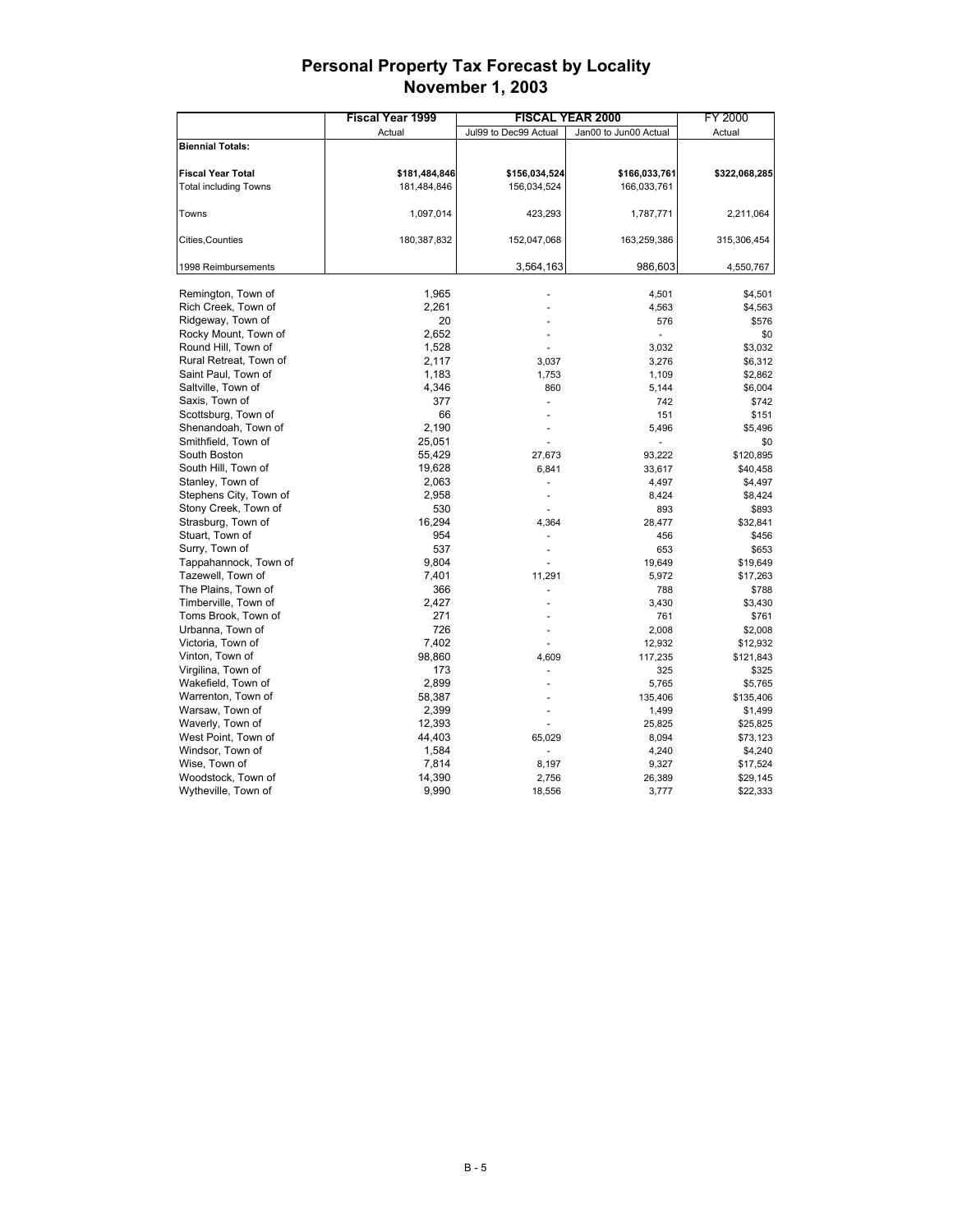|                                                    | <b>FISCAL YEAR 2001</b> |                          | FY 2001                |                          | <b>FISCAL YEAR 2002</b> | FY 2002                |
|----------------------------------------------------|-------------------------|--------------------------|------------------------|--------------------------|-------------------------|------------------------|
|                                                    | Jul00 to Dec00 Actual   | Jan01 to Jun01 Actual    | Actual                 | Jul01 to Dec01 Actual    | Jan02 to Jun02 Actual   | Actual                 |
| <b>Biennial Totals:</b>                            |                         |                          |                        |                          |                         |                        |
|                                                    |                         |                          |                        |                          |                         |                        |
| <b>Fiscal Year Total</b>                           | \$312,427,813           | \$291,756,394            | \$604,184,207          | \$469,991,438            | \$356,173,860           | \$826,165,298          |
| <b>Total including Towns</b>                       | 312,427,813             | 291,756,394              |                        | 469,991,438              | 356,173,860             |                        |
|                                                    |                         |                          |                        |                          |                         |                        |
| Towns                                              | 1,121,014               | 3,462,021                | 4,583,035              | 2,960,814                | 4,200,446               | 7,161,259              |
| Cities, Counties                                   | 310,727,326             | 288,004,925              | 598,732,251            | 466,687,871              | 351,819,979             | 818,507,850            |
|                                                    |                         |                          |                        |                          |                         |                        |
| 1998 Reimbursements                                | 579,473                 | 289,448                  | 868,921                | 342,753                  | 153,436                 | 496,189                |
|                                                    |                         |                          |                        |                          |                         |                        |
| <b>Accomack County</b>                             | 17,299                  | 1,709,892                | 1,727,191              | 1,852,021                | 783,587                 | 2,635,609              |
| Albemarle County                                   | 4,153,320               | 6,046,559                | 10,199,879             | 6,440,274                | 6,504,859               | 12,945,133             |
| Alleghany County                                   | 707,389                 | 147,284                  | 854,674                | 69,943                   | 1,283,011               | 1,352,954              |
| Amelia County                                      | 423,822                 | 147,638                  | 571,460                | 677,314                  | 197,806                 | 875,121                |
| <b>Amherst County</b>                              | 1,085,985               | 319,153                  | 1,405,138              | 1,618,074                | 462,497                 | 2,080,571              |
| <b>Appomattox County</b>                           | 266,648                 | 288,420                  | 555,068                | 473,437                  | 453,367                 | 926,804                |
| <b>Arlington County</b>                            | 17,532,482              | 823,916                  | 18,356,398             | 26,824,136               | 1,742,887               | 28,567,022             |
| Augusta County                                     | 1,499,699               | 1,065,478                | 2,565,178              | 3,299,011                | 582,892                 | 3,881,904              |
| <b>Bath County</b>                                 | 22,168                  | 5,226                    | 27,394                 | 34,123                   | 6,720                   | 40,842                 |
| <b>Bedford County</b>                              | 2,999,628               | 583,058                  | 3,582,685              | 4,604,230                | 907,051                 | 5,511,281              |
| <b>Bland County</b>                                | 172,810                 | 51,463                   | 224,273                | 257,407                  | 66,426                  | 323,832                |
| <b>Botetourt County</b>                            | 1,654,162               | 327,576                  | 1,981,737              | 2,595,803                | 380,172                 | 2,975,974              |
| <b>Brunswick County</b><br><b>Buchanan County</b>  | 77,898                  | 780,477                  | 858,375                | 1,039,439                | 289,718                 | 1,329,157              |
| <b>Buckingham County</b>                           | 414,553<br>449,722      | 486,959<br>252,824       | 901,512<br>702,546     | 74,199<br>749,094        | 1,273,617<br>349,114    | 1,347,816<br>1,098,208 |
| Campbell County                                    | 6,461                   | 2,098,627                | 2,105,088              | 67,662                   | 3,248,938               | 3,316,600              |
| Caroline County                                    | 571,456                 | 1,537,589                | 2,109,045              | 460,430                  | 1,657,210               | 2,117,640              |
| <b>Carroll County</b>                              |                         | 558,066                  | 558,066                |                          | 1,027,956               | 1,027,956              |
| <b>Charles City County</b>                         |                         | 390,609                  | 390,609                |                          | 610,774                 | 610,774                |
| <b>Charlotte County</b>                            | 57,706                  | 388,904                  | 446,610                | 11,496                   | 674,487                 | 685,984                |
| <b>Chesterfield County</b>                         | 5,032,402               | 29,220,787               | 34,253,189             | 6,156,932                | 31,404,401              | 37,561,334             |
| <b>Clarke County</b>                               | 721,314                 | 946,853                  | 1,668,166              | 964,203                  | 1,049,601               | 2,013,804              |
| <b>Craig County</b>                                | 123,400                 | 108,062                  | 231,462                | 372,938                  | 45,859                  | 418,798                |
| <b>Culpeper County</b>                             |                         | 1,414,990                | 1,414,990              |                          | 2,437,139               | 2,437,139              |
| <b>Cumberland County</b>                           | 366,020                 | 170,360                  | 536,380                | 567,034                  | 234,035                 | 801,069                |
| <b>Dickenson County</b>                            | 318,290                 | 76,940                   | 395,231                | 511,490                  | 40,336                  | 551,826                |
| Dinwiddie County                                   | 1,543,917               | 1,618,305                | 3,162,222              | 1,314,024                | 1,908,944               | 3,222,968              |
| <b>Essex County</b>                                | 484,797                 | 159,524                  | 644,321                | 758,947                  | 206,947                 | 965,894                |
| <b>Fairfax County</b>                              | 107,445,754             | 12,200,672               | 119,646,426            | 170,750,796              | 17,377,016              | 188, 127, 813          |
| <b>Fauquier County</b>                             | 5,045,666               | 1,808,689                | 6,854,354              | 8,336,289                | 2,397,336               | 10,733,625             |
| Floyd                                              | 476,005                 | 70,728                   | 546,733                | 627,764                  | 214,029                 | 841,793                |
| Fluvanna County                                    | 1,044,920               | 1,643,501                | 2,688,421              | 1,083,478                | 1,302,006               | 2,385,484              |
| <b>Franklin County</b>                             | 93,922                  | 1,194,393                | 1,288,314              | 99,121                   | 2,313,317               | 2,412,438              |
| <b>Frederick County</b>                            | 3,031,469               | 4,824,260                | 7,855,729              | 4,515,721                | 5,259,881               | 9,775,603              |
| <b>Giles County</b><br><b>Gloucester County</b>    | 542,324<br>1,194,892    | 7,839                    | 550,163                | 1,048,480                | 218,038                 | 1,266,518              |
| <b>Goochland County</b>                            | 342,539                 | 433,846<br>1,197,434     | 1,628,738<br>1,539,973 | 1,727,394<br>27,449      | 706,920<br>2,065,699    | 2,434,313<br>2,093,148 |
| <b>Grayson County</b>                              | 225,236                 | 60,642                   | 285,878                | 339,405                  | 111,312                 | 450,717                |
| <b>Greene County</b>                               | 1,058,705               | 1,085,922                | 2,144,626              | 731,355                  | 1,264,206               | 1,995,561              |
| <b>Greensville County</b>                          | 12,339                  | 648,764                  | 661,103                | 52,401                   | 985,481                 | 1,037,881              |
| <b>Halifax County</b>                              | 504,009                 | 522,834                  | 1,026,843              | 1,221,458                | 356,056                 | 1,577,514              |
| <b>Hanover County</b>                              | 6,555,071               | 1,359,823                | 7,914,895              | 10,314,849               | 1,999,038               | 12,313,887             |
| <b>Henrico County</b>                              | 9,048,048               | 17,402,013               | 26,450,061             | 13,571,154               | 19,291,879              | 32,863,033             |
| <b>Henry County</b>                                |                         | 1,038,980                | 1,038,980              | 4,330                    | 1,700,864               | 1,705,194              |
| <b>Highland County</b>                             | 86,656                  | 15,893                   | 102,549                | $\overline{\phantom{a}}$ | 153,112                 | 153,112                |
| Isle of Wight County                               | 280,290                 | 2,479,879                | 2,760,169              |                          | 3,991,910               | 3,991,910              |
| James City County                                  | 4,377,324               | 4,139,292                | 8,516,616              | 3,534,469                | 4,523,954               | 8,058,424              |
| King and Queen County                              | 82,189                  | 480,888                  | 563,076                | 7,417                    | 642,780                 | 650,197                |
| King George County                                 | 1,093,499               | 838,330                  | 1,931,828              | 681,363                  | 1,021,581               | 1,702,944              |
| King William County                                | 545,576                 | 169,866                  | 715,442                | 848,320                  | 260,515                 | 1,108,835              |
| <b>Lancaster County</b>                            | 421,994                 | 98,075                   | 520,069                |                          | 788,068                 | 788,068                |
| Lee County                                         | 47,512                  | 435,120                  | 482,632                | 104,313                  | 567,205                 | 671,517                |
| Loudoun County                                     | 10,493,910              | 15,429,237               | 25,923,148             | 18,280,047               | 18,349,467              | 36,629,514             |
| Louisa County                                      | 695,087                 | 198,979                  | 894,067                | 1,136,708                | 269,478                 | 1,406,185              |
| <b>Lunenburg County</b>                            | 743,750                 | $\overline{\phantom{a}}$ | 743,750                | 17                       | 1,047,799               | 1,047,816              |
| <b>Madison County</b>                              | 20,294                  | 546,425                  | 566,719                | 340,892                  | 551,706                 | 892,598                |
| <b>Mathews County</b><br><b>Mecklenburg County</b> | 509,473                 | 87,580<br>763,747        | 597,053<br>763,747     | 730,738                  | 195,939<br>1,501,616    | 926,677<br>1,501,616   |
| <b>Middlesex County</b>                            | 336,439                 | 68,901                   | 405,341                | 542,353                  | 89,781                  | 632,135                |
| <b>Montgomery County</b>                           | 47,888                  | 2,575,397                | 2,623,285              |                          | 4,154,401               | 4,154,401              |
|                                                    |                         |                          |                        |                          |                         |                        |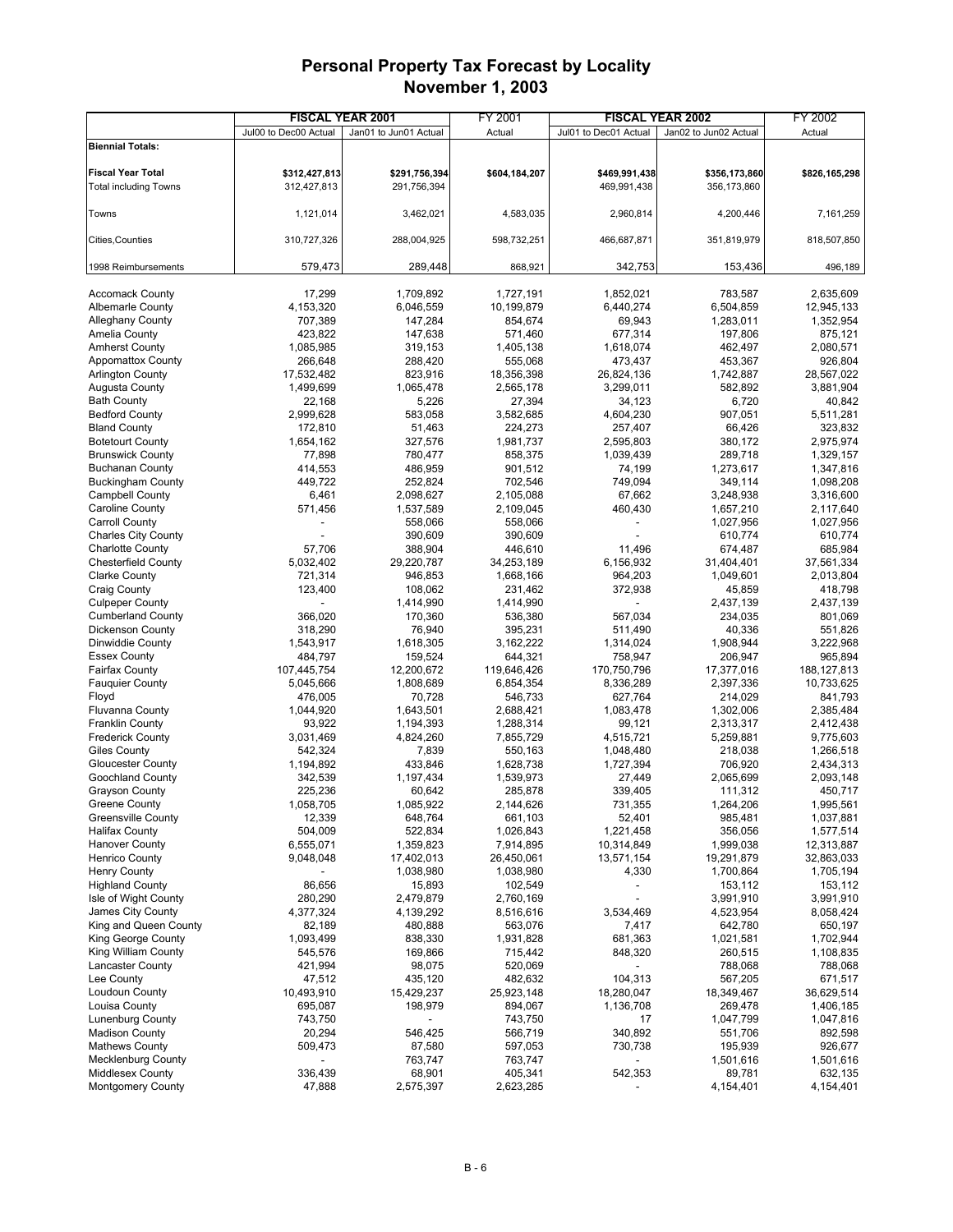|                                           | <b>FISCAL YEAR 2001</b> |                       | FY 2001            | <b>FISCAL YEAR 2002</b> |                       | FY 2002                |
|-------------------------------------------|-------------------------|-----------------------|--------------------|-------------------------|-----------------------|------------------------|
|                                           | Jul00 to Dec00 Actual   | Jan01 to Jun01 Actual | Actual             | Jul01 to Dec01 Actual   | Jan02 to Jun02 Actual | Actual                 |
| <b>Biennial Totals:</b>                   |                         |                       |                    |                         |                       |                        |
|                                           |                         |                       |                    |                         |                       |                        |
| <b>Fiscal Year Total</b>                  | \$312,427,813           | \$291,756,394         | \$604,184,207      | \$469,991,438           | \$356,173,860         | \$826,165,298          |
| <b>Total including Towns</b>              | 312,427,813             | 291,756,394           |                    | 469,991,438             | 356,173,860           |                        |
|                                           |                         |                       |                    |                         |                       |                        |
| Towns                                     | 1,121,014               | 3,462,021             | 4,583,035          | 2,960,814               | 4,200,446             | 7,161,259              |
|                                           |                         |                       |                    |                         |                       |                        |
| Cities, Counties                          | 310,727,326             | 288,004,925           | 598,732,251        | 466,687,871             | 351,819,979           | 818,507,850            |
|                                           |                         |                       |                    |                         |                       |                        |
| 1998 Reimbursements                       | 579,473                 | 289.448               | 868,921            | 342,753                 | 153,436               | 496,189                |
| <b>Nelson County</b>                      | 780,920                 | 198,333               | 979,253            | 95,521                  | 1,477,536             | 1,573,057              |
| New Kent                                  | 5,647                   | 1,107,125             | 1,112,772          | 76,692                  | 1,652,058             | 1,728,750              |
| Northampton County                        | 290,902                 | 765,792               | 1,056,694          | 44,155                  | 1,176,085             | 1,220,240              |
| Northumberland County                     | 477,498                 | 81,444                | 558,942            | 738,168                 | 125,843               | 864,011                |
| Nottoway County                           | 32,747                  | 593,016               | 625,763            |                         | 935,644               | 935,644                |
| Orange County                             | 1,142,063               | 318,214               | 1,460,278          | 1,828,701               | 474,810               | 2,303,512              |
| Page County                               | 778,606                 | 218,020               | 996,626            | 1,128,053               | 315,922               | 1,443,975              |
| <b>Patrick County</b>                     | 362,564                 | 81,834                | 444,397            | 548,116                 | 126,639               | 674,755                |
| Pittsylvania County                       | 151,110                 | 2,495,573             | 2,646,683          | 3,072,273               | 797,421               | 3,869,694              |
| Powhatan County                           | 1,283,848               | 302,839               | 1,586,687          | 728,885                 | 1,756,946             | 2,485,830              |
| <b>Prince Edward County</b>               | 97,061                  | 724,976               | 822,037            | 75,997                  | 1,132,667             | 1,208,664              |
| <b>Prince George</b>                      | 2,078,742               | (493)                 | 2,078,249          | 3,144,915               | 28,083                | 3,172,998              |
| Prince William                            | 20,332,398              | 3,199,818             | 23,532,216         | 33,514,117              | 6,188,779             | 39,702,896             |
| Pulaski County                            | 66,666                  | 924,237               | 990,902            | 226,159                 | 1,323,030             | 1,549,189              |
| Rappahannock County                       | 436,464                 | 96.567                | 533,031            | 687,644                 | 152,305               | 839,949                |
| <b>Richmond County</b>                    | 431,455                 | 102,470               | 533,925            | 569,470                 | 135,848               | 705,318                |
| Roanoke County                            | 455,182                 | 10,463,002            | 10,918,184         | 636,599                 | 10,612,357            | 11,248,956             |
| Rockbridge County                         | 1,158,753               | (2,360)               | 1,156,393          | 1,962,801               | 369,804               | 2,332,605              |
| Rockingham County                         | 3,029,434               | 519,080               | 3,548,514          | 3,534,233               | 1,696,241             | 5,230,473              |
| <b>Russell County</b>                     | 484,469                 | 246,841               | 731,310            | 795,144                 | 374,060               | 1,169,205              |
| <b>Scott County</b>                       | 207,186                 | 236,251               | 443,437            | 456,991                 | 273,103               | 730,094                |
| Shenandoah County                         | 87,373                  | 1,981,855             | 2,069,229          | 2,722,693               | 305,504               | 3,028,197              |
| Smyth County                              | 957,646                 | 269,069               | 1,226,714          | 1,436,380               | 377,101               | 1,813,481              |
| Southampton County                        | 11,894                  | 997,055               | 1,008,949          | 767,678                 | 1,265,839             | 2,033,516              |
| Spotsylvania County                       | 3,258,155               | 5,418,941             | 8,677,096          | 5,406,363               | 6,239,649             | 11,646,011             |
| <b>Stafford County</b>                    | 3,800,324               | 4,325,610             | 8,125,934          | 4,158,538               | 3,109,206             | 7,267,744              |
| <b>Surry County</b>                       | 24                      | 209,873               | 209,897            |                         | 425,473               | 425,473                |
| <b>Sussex County</b>                      | 514,149                 | 222,654               | 736,803            | 705,137                 | 371,569               | 1,076,706              |
| <b>Tazewell County</b>                    | 1,344,881               | 330,560               | 1,675,441          | 1,922,225               | 556,279               | 2,478,503              |
| <b>Warren County</b>                      | 1,695,342               | 27,328                | 1,722,670          |                         | 3,998,079             | 3,998,079              |
| <b>Washington County</b>                  | 102,541                 | 1,444,158             | 1,546,699          | 109,511                 | 2,216,583             | 2,326,094              |
| <b>Westmoreland County</b>                | 589,384                 | 142,324               | 731,707            | 333,599                 | 805,046               | 1,138,645<br>1,267,488 |
| <b>Wise County</b><br><b>Wythe County</b> | 674,796<br>715,216      | 166,138<br>273,153    | 840,934<br>988,369 | 1,075,589<br>1,086,358  | 191,898<br>414,808    | 1,501,166              |
| <b>York County</b>                        | 2,290,737               | 3,332,741             | 5,623,478          | 3,477,396               | 3,787,919             | 7,265,314              |
| Alexandria                                | 12,672,075              | 691,851               | 13,363,926         | 20,035,011              | 1,250,187             | 21,285,198             |
| <b>Bedford City</b>                       | 158,189                 | 31,700                | 189,889            | 234,672                 | 47,090                | 281,761                |
| <b>Bristol City</b>                       | 429,891                 | 96,144                | 526,035            | 192,837                 | 519,888               | 712,725                |
| Buena Vista, City of                      | 312,905                 | (222)                 | 312,683            | 401,138                 | 624,738               | 1,025,876              |
| Charlottesville                           | 1,986,658               | 1,323,874             | 3,310,532          | 1,517,671               | 1,927,555             | 3,445,226              |
| Chesapeake                                | 3,054,783               | 18,332,350            | 21,387,134         | 4,106,136               | 20,570,487            | 24,676,623             |
| <b>Colonial Heights</b>                   |                         | 1,203,390             | 1,203,390          |                         | 1,620,798             | 1,620,798              |
| Covington                                 | 153,874                 | 280,429               | 434,303            | 237,242                 | 296,313               | 533,555                |
| Danville                                  | 986,206                 | 2,069,798             | 3,056,003          | 1,477,796               | 2,157,323             | 3,635,118              |
| Emporia, City of                          | 313,316                 | 157,558               | 470,874            | 371,596                 | 177,671               | 549,268                |
| Fairfax City                              | 1,734,111               | 84,409                | 1,818,520          | 2,737,401               | 112,713               | 2,850,114              |
| Falls Church City                         | 1,066,129               |                       | 1,066,129          | 1,764,272               | 266,922               | 2,031,194              |
| <b>Franklin City</b>                      | 42,799                  | 660,324               | 703,123            | 801,534                 | 233,885               | 1,035,419              |
| Fredericksburg, City of                   | 469,910                 | 496,524               | 966,434            | 801,501                 | 976,449               | 1,777,950              |
| Galax City                                | 141,408                 | 108,218               | 249,626            | 200,009                 | 50,727                | 250,736                |
| Hampton, City of                          | 6,787,962               | 1,951,972             | 8,739,934          | 9,062,968               | 9,182,919             | 18,245,887             |
| Harrisonburg City                         | 717,352                 | 299                   | 717,650            | 180,398                 | 1,221,658             | 1,402,055              |
| Hopewell                                  | 1,007,352               | 242,478               | 1,249,830          | 983,317                 | 353,271               | 1,336,588              |
| Lexington City                            | 213,371                 | 330,905               | 544,276            | 169,162                 | 316,738               | 485,900                |
| Lynchburg City                            | 1,055,920               | 2,504,383             | 3,560,303          | 4,292,278               | 973,596               | 5,265,874              |
| Manassas City                             | 1,922,447               | 220,598               | 2,143,045          | 3,039,514               | 304,292               | 3,343,806              |
| Manassas Park City                        | 263,496                 | 271,616               | 535,112            | 367,030                 | 847,977               | 1,215,007              |
| <b>Martinsville City</b>                  | 300,097                 | 183,419               | 483,516            | 519,525                 | 156,957               | 676,482                |
| <b>Newport News</b>                       | 5,119,752               | 7,896,713             | 13,016,466         | 7,929,608               | 8,628,401             | 16,558,010             |
| Norfolk                                   | 1,626,474               | 12,058,529            | 13,685,003         | 2,052,447               | 13,060,152            | 15,112,599             |
| Norton City                               | 102,266                 | 27,254                | 129,519            | 154,004                 | 45,950                | 199,953                |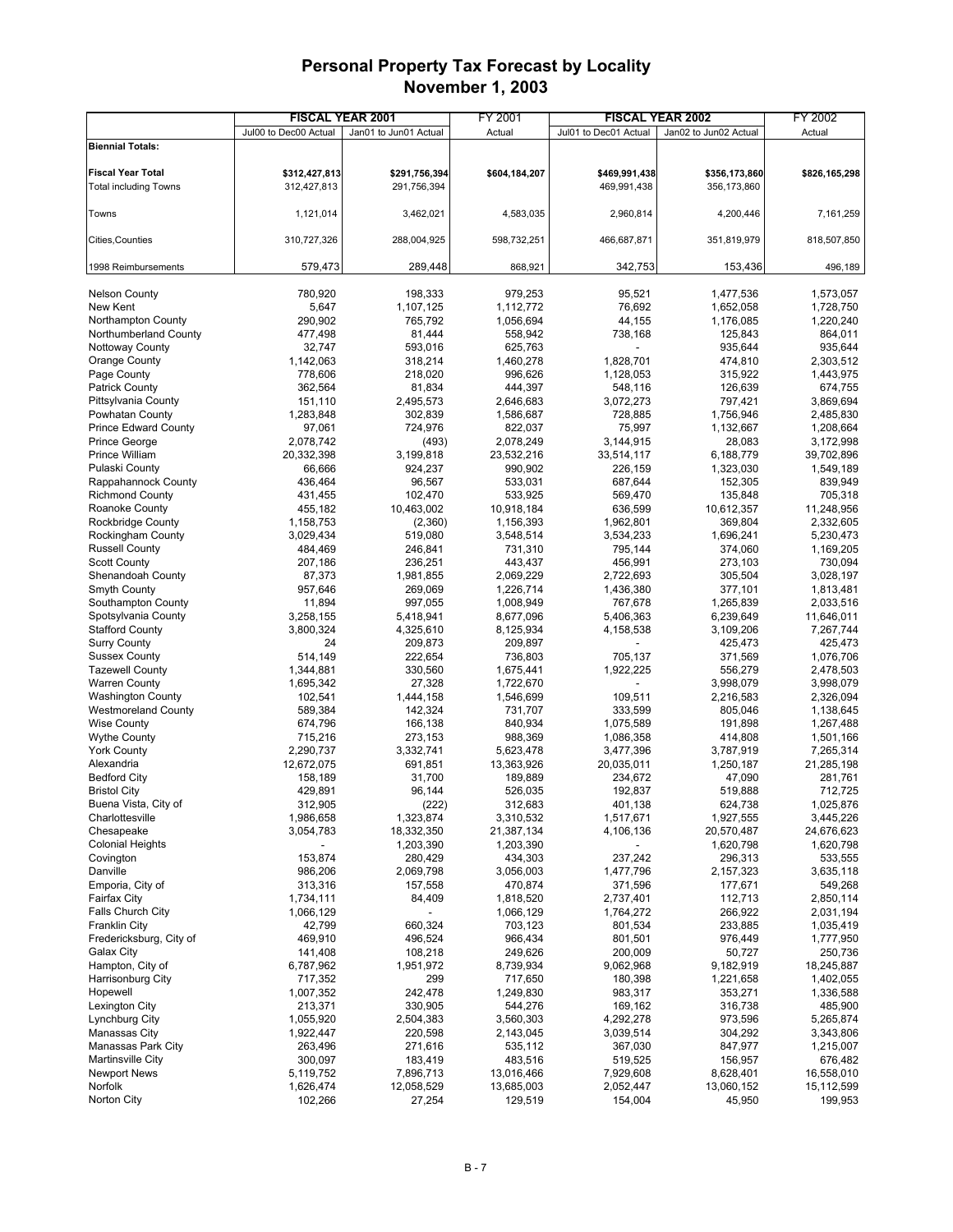|                                              | <b>FISCAL YEAR 2001</b>  |                          | FY 2001       |                          | <b>FISCAL YEAR 2002</b>  | FY 2002          |
|----------------------------------------------|--------------------------|--------------------------|---------------|--------------------------|--------------------------|------------------|
|                                              | Jul00 to Dec00 Actual    | Jan01 to Jun01 Actual    | Actual        | Jul01 to Dec01 Actual    | Jan02 to Jun02 Actual    | Actual           |
| <b>Biennial Totals:</b>                      |                          |                          |               |                          |                          |                  |
|                                              |                          |                          |               |                          |                          |                  |
| <b>Fiscal Year Total</b>                     | \$312,427,813            | \$291,756,394            | \$604,184,207 | \$469,991,438            | \$356,173,860            | \$826,165,298    |
| <b>Total including Towns</b>                 | 312,427,813              | 291,756,394              |               | 469,991,438              | 356,173,860              |                  |
|                                              |                          |                          |               |                          |                          |                  |
| Towns                                        | 1,121,014                | 3,462,021                | 4,583,035     | 2,960,814                | 4,200,446                | 7,161,259        |
|                                              |                          |                          |               |                          |                          |                  |
| Cities, Counties                             | 310,727,326              | 288,004,925              | 598,732,251   | 466,687,871              | 351,819,979              | 818,507,850      |
| 1998 Reimbursements                          | 579,473                  | 289,448                  | 868,921       | 342,753                  | 153,436                  | 496,189          |
|                                              |                          |                          |               |                          |                          |                  |
| Petersburg, City of                          | 295,577                  | 2,372,468                | 2,668,044     | 257,911                  | 2,274,834                | 2,532,745        |
| Poquoson                                     | 421,896                  | 1,107,378                | 1,529,274     | 978,099                  | 746,892                  | 1,724,991        |
| Portsmouth                                   | 1,260,821                | 6,369,776                | 7,630,596     | 2,352,634                | 6,540,338                | 8,892,972        |
| <b>Radford City</b>                          | 133,322                  | 275,034                  | 408,357       | 26,945                   | 620,157                  | 647,102          |
| <b>Richmond City</b>                         | 2,027,463                | 13,639,827               | 15,667,290    | 1,911,346                | 14,053,925               | 15,965,271       |
| Roanoke City                                 | 4,853,513                | 7,153,957                | 12,007,470    | 651,889                  | 7,228,908                | 7,880,797        |
| Salem City                                   | 143,069                  | 2,147,500                | 2,290,569     | 186,543                  | 2,186,374                | 2,372,917        |
| <b>Staunton City</b>                         | 754,743                  | 216,797                  | 971,539       | 1,139,235                | 359,101                  | 1,498,337        |
| <b>Suffolk City</b>                          | 3,587,203                | 1,197,998                | 4,785,200     | 5,723,000                | 2,048,153                | 7,771,153        |
| Virginia Beach                               | 6,819,769                | 33,020,244               | 39,840,013    | 7,521,649                | 37,859,524               | 45,381,173       |
| Waynesboro City                              |                          | 794,027                  | 794,027       | 1,455,592                | 300,445                  | 1,756,037        |
| <b>Williamsburg City</b>                     | 13,468                   | 437,395                  | 450,863       | 600,259                  | 91,437                   | 691,696          |
| <b>Winchester City</b>                       | 545,438                  | 680,487                  | 1,225,924     | 735,863                  | 892,359                  | 1,628,221        |
| Abingdon, Town of                            |                          | 84,429                   | 84,429        | 127,552                  | (11)                     | 127,541          |
| Accomac, Town of                             | 351                      | 608                      | 959           | $\overline{\phantom{a}}$ | 938                      | 938              |
| Alberta, Town of                             |                          | 9,068                    | 9,068         |                          | 12,953                   | 12,953           |
| Altavista, Town of<br>Amherst, Town of       | 59,791<br>85             | 10,694                   | 70,485<br>85  | 91,368                   | 17,540                   | 108,909          |
| Appalachia, Town of                          | 16,987                   |                          | 16,987        | 11,372<br>21,564         | 14,136                   | 25,508<br>21,564 |
| Appomattox, Town of                          | 12,373                   | (337)                    | 12,036        | 21,018                   | 34                       | 21,052           |
| Ashland, Town of                             | 1,720                    | 1,000                    | 2,721         | 55,051                   | 84,540                   | 139,591          |
| Berryville, Town of                          | 1,169                    | 47,037                   | 48,206        | 91,966                   | 45,904                   | 137,870          |
| Big Stone Gap, Town of                       | 565                      | 37,429                   | 37,994        | 1,425                    | 53,415                   | 54,840           |
| Blackstone, Town of                          |                          | 27,758                   | 27,758        |                          | 41,301                   | 41,301           |
| Bloxom, Town of                              | 415                      |                          | 415           |                          | 1,844                    | 1,844            |
| Bluefield, Town of                           | 64,375                   | (5,058)                  | 59,317        | 95,573                   | (1, 210)                 | 94,363           |
| Boones Mill, Town of                         |                          |                          |               | 1,131                    | 1,116                    | 2,247            |
| Bowling Green, Town of                       | 8,842                    | 240                      | 9,081         |                          | 13,214                   | 13,214           |
| Boyce, Town of                               |                          | 4,468                    | 4,468         | 6,015                    | $\sim$                   | 6,015            |
| Boydton, Town of                             |                          |                          |               |                          | 11,702                   | 11,702           |
| Boykins, Town of                             | 13,583                   | (14)                     | 13,569        |                          | 18,685                   | 18,685           |
| Branchville, Town of                         | 628                      |                          | 628           |                          | 2,298                    | 2,298            |
| Bridgewater, Town of                         | 54,342                   | 5,205                    | 59,547        | 63,539                   | 29,511                   | 93,050           |
| Broadway, Town of                            |                          | 18,205                   | 18,205        | 30,384                   |                          | 30,384           |
| Brodnax, Town of                             |                          |                          |               |                          | 8,787                    | 8,787            |
| Brookneal, Town of                           |                          | 15,299                   | 15,299        |                          | $\overline{a}$           |                  |
| Buchanan, Town of                            | 6,299                    | (23)                     | 6,276         |                          | 9,384                    | 9,384            |
| Burkeville, Town of<br>Cape Charles, Town of | 20                       | 5,518                    | 5,538         | 8,295                    |                          | 8,295            |
| Capron, Town of                              | 16,490                   | 1,633<br>$\overline{a}$  | 18,123        |                          | 26,581                   | 26,581           |
| Cedar Bluff, Town of                         | 493<br>466               | 4,151                    | 493<br>4,617  | 3,174<br>8,623           | 30<br>407                | 3,204<br>9,030   |
| Charlotte CH, Town of                        | $\overline{\phantom{0}}$ |                          |               | 2,847                    | 3,949                    | 6,796            |
| Chase City, Town of                          | 422                      | 33,440                   | 33,862        | 765                      | 48,537                   | 49,302           |
| Chatham, Town of                             | 23,948                   | (15)                     | 23,933        | 36,085                   | $\overline{\phantom{a}}$ | 36,085           |
| Chilhowie, Town of                           | 4,093                    | 987                      | 5,080         | 4,759                    | 2,458                    | 7,217            |
| Chincoteaque, Town of                        | 75,520                   | 495                      | 76,015        | 113,075                  | 129                      | 113,204          |
| Christiansburg, Town of                      | 1,881                    | 125,300                  | 127,181       |                          | 194,558                  | 194,558          |
| Claremont, Town of                           | 246                      | 4,476                    | 4,723         | 29                       | 5,032                    | 5,061            |
| Clarksville, Town of                         | 17,887                   |                          | 17,887        |                          | 80,548                   | 80,548           |
| Cleveland, Town of                           | 874                      | $\overline{a}$           | 874           |                          | 1,316                    | 1,316            |
| Clover, Town of                              | $\overline{\phantom{a}}$ |                          |               |                          | $\overline{\phantom{a}}$ |                  |
| Clifton Forge, Town of                       | 119,544                  | 214,791                  | 334,335       | 253,159                  | 49,814                   | 302,972          |
| Coeburn, Town of                             | 9,487                    | 1,030                    | 10,516        |                          | 15,895                   | 15,895           |
| Colonial Beach, Town                         | 3,045                    | 123,411                  | 126,457       | 2,518                    | 198,495                  | 201,013          |
| Courtland, Town of                           | 163                      | 19,529                   | 19,692        | 236                      | 28,892                   | 29,128           |
| Crewe, Town of                               | $\overline{\phantom{a}}$ | 30,494                   | 30,494        | $\overline{\phantom{a}}$ | 45,839                   | 45,839           |
| Culpeper, Town of                            | $\overline{\phantom{a}}$ | 107,191                  | 107,191       | $\overline{\phantom{a}}$ | 142,354                  | 142,354          |
| Damascus, Town of                            | 1,428                    | 2,576                    | 4,004         | 3,889                    |                          | 3,889            |
| Dilwyn, Town of                              | 1,115                    | $\overline{\phantom{a}}$ | 1,115         | 1,702                    |                          | 1,702            |
| Drakes Branch, Town of<br>Dublin, Town of    | 46                       | 2,918                    | 2,963         | 144<br>2,990             | 3,849                    | 3,993            |
|                                              | 2,393                    | 11,124                   | 13,517        |                          | 25,530                   | 28,520           |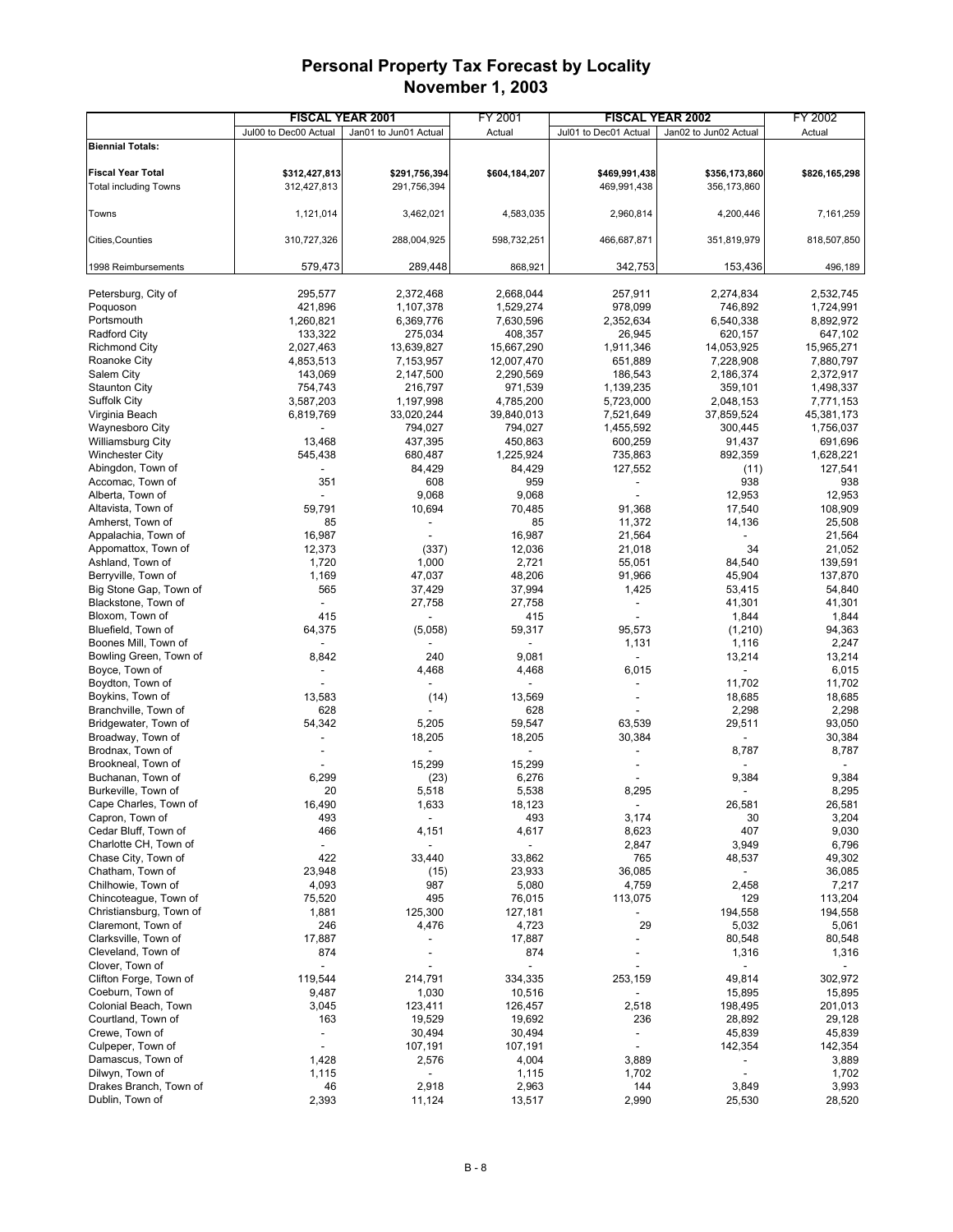| Jul00 to Dec00 Actual<br>Jan01 to Jun01 Actual<br>Actual<br>Jul01 to Dec01 Actual<br>Jan02 to Jun02 Actual<br>Actual<br><b>Biennial Totals:</b><br><b>Fiscal Year Total</b><br>\$312,427,813<br>\$291,756,394<br>\$604,184,207<br>\$469,991,438<br>\$356,173,860<br>\$826,165,298<br>312,427,813<br>291,756,394<br><b>Total including Towns</b><br>469,991,438<br>356,173,860<br>1,121,014<br>3,462,021<br>4,583,035<br>2,960,814<br>4,200,446<br>7,161,259<br>Towns<br>Cities, Counties<br>310,727,326<br>288,004,925<br>598,732,251<br>466,687,871<br>351,819,979<br>818,507,850<br>579,473<br>289,448<br>342,753<br>153,436<br>868,921<br>496,189<br>1998 Reimbursements<br>609<br>609<br>803<br>803<br>Eastville, Town of<br>8,302<br>Edinburg, Town of<br>8,302<br>12,608<br>12,608<br>161<br>156<br>15,051<br>22,569<br>37,620<br>Elkton, Town of<br>(5)<br>835<br>Exmore, Town of<br>5,667<br>9,038<br>9,038<br>4,833<br>$\overline{\phantom{a}}$<br>2,108<br>Fries, Town of<br>2,108<br>3,022<br>3,022<br>143,908<br>Front Royal, Town of<br>11,438<br>132,470<br>9,867<br>223,054<br>232,921<br>Glade Spring, Town of<br>473<br>3,378<br>3,851<br>3,060<br>3,060<br>9,712<br>Glasgow, Town of<br>9,712<br>10,665<br>10,665<br>$\overline{\phantom{a}}$<br>800<br>Glen Lyn, Town of<br>57<br>857<br>1,208<br>1,208<br>Gordonsville, Town of<br>6,460<br>5,722<br>12,182<br>Gretna, Town of<br>1,314<br>8,433<br>9,747<br>13,180<br>13,180<br>$\overline{a}$<br>Grottoes, Town of<br>11,543<br>11,543<br>12,186<br>12,186<br>$\qquad \qquad \blacksquare$<br>Grundy, Town of<br>5,969<br>5,969<br>8,601<br>8,601<br>÷,<br>Halifax, Town of<br>1,882<br>17,430<br>19,312<br>39,491<br>39,491<br>$\overline{a}$<br>Hallwood, Town of<br>1,637<br>1,637<br>2,442<br>2,442<br>Hamilton, Town of<br>9,438<br>36<br>9,474<br>14,386<br>1,157<br>15,543<br>Haymarket, Town of<br>7,921<br>7,921<br>18,961<br>18,961<br>Hillsville, Town of<br>32,742<br>32,742<br>49,531<br>406<br>49,937<br>$\blacksquare$<br>Hurt, Town of<br>608<br>19,248<br>19,856<br>29,388<br>29,388<br>Independence<br>30,725<br>30,725<br>$\overline{a}$<br>Iron Gate, Town of<br>2,663<br>2,663<br>(29)<br>919<br>948<br>Ivor, Town of<br>5,058<br>5,058<br>5,004<br>5,004<br>$\overline{\phantom{a}}$<br>Jarratt, Town of<br>39<br>39<br>60<br>Jonesville, Town of<br>60<br>3,589<br>5,384<br>8,973<br>Keller, Town of<br>130<br>7<br>137<br>753<br>753<br>Kenbridge, Town of<br>20,102<br>20,102<br>3,854<br>24,163<br>28,017<br>7,238<br>Keysville, Town of<br>7,238<br>10,937<br>10,937<br>$\overline{\phantom{a}}$<br>Kilmarnock, Town of<br>4,095<br>556<br>4,652<br>5,763<br>774<br>6,538<br>123<br>1,747<br>1,870<br>1,118<br>3,820<br>4,938<br>La Crosse, Town of<br>12<br>20,954<br>96<br>32,202<br>Lawrenceville, Town of<br>20,965<br>32,106<br>14,097<br>Lebanon, Town of<br>14,097<br>Leesburg, Town of<br>597,345<br>597,345<br>908,663<br>122,300<br>1,030,964<br>Louisa, Town of<br>9,322<br>9,322<br>19,203<br>19,203<br>6,508<br>52,256<br>66,025<br>Luray, Town of<br>45,748<br>66,082<br>57<br>Marion, Town of<br>1,471<br>24,919<br>26,389<br>246<br>36,142<br>36,389<br>McKenney, Town of<br>4,128<br>4,128<br>4,337<br>4,337<br>$\overline{\phantom{a}}$<br>$\overline{a}$<br>Middletown, Town of<br>16,895<br>5,100<br>21,995<br>33,724<br>18<br>33,742<br>Mineral, Town of<br>5,759<br>5,759<br>$\overline{a}$<br>$\overline{\phantom{a}}$<br>Monterey, Town of<br>1,457<br>(9)<br>1,448<br>2,191<br>2,191<br>Mount Crawford, Town of<br>1,122<br>1,862<br>1,862<br>1,122<br>$\overline{\phantom{a}}$<br>٠<br>Mount Jackson, Town of<br>17,363<br>9,130<br>9,130<br>24,770<br>42,133<br>$\overline{\phantom{a}}$<br>Narrows, Town of<br>73,595<br>(128)<br>73,467<br>54,512<br>54,512<br>$\overline{\phantom{a}}$<br>New Castle, Town of<br>595<br>595<br>$\overline{\phantom{a}}$<br>$\blacksquare$<br>New Market, Town of<br>610<br>23,305<br>23,914<br>258<br>36,359<br>36,617<br>Onancock, Town of<br>5,890<br>37,923<br>43,813<br>53,082<br>53,082<br>$\overline{\phantom{a}}$<br>Onley, Town of<br>755<br>1,980<br>755<br>1,980<br>Orange, Town of<br>42,664<br>42,664<br>62,968<br>62,968<br>Painter, Town of<br>1,458<br>1,458<br>2,412<br>2,412<br>$\overline{a}$<br>Pamplin, Town of<br>1,288<br>(48)<br>1,240<br>2,123<br>(58)<br>2,065<br>Parksley, Town of<br>20,616<br>$\overline{\phantom{a}}$<br>20,616<br>Pearisburg, Town of<br>1,069<br>53,675<br>54,744<br>81,109<br>81,109<br>Pembroke, Town of<br>12,966<br>12,966<br>19,817<br>19,817<br>Pennington Gap, Town of<br>4,465<br>4,465<br>6,995<br>6,995<br>265<br>265<br>2,971<br>2,971<br>Phenix, Town of<br>5,874<br>5,874<br>6,509<br>Pocahontas, Town of<br>6,509<br>Pound, Town of<br>6,726<br>17<br>6,743<br>9,055<br>9,055<br>$\overline{\phantom{a}}$<br>Pulaski, Town of<br>69,916<br>38,875<br>108,791<br>2,347<br>166,909<br>169,256 |                     |        | <b>FISCAL YEAR 2001</b> | FY 2001 |        | <b>FISCAL YEAR 2002</b> | FY 2002 |
|-------------------------------------------------------------------------------------------------------------------------------------------------------------------------------------------------------------------------------------------------------------------------------------------------------------------------------------------------------------------------------------------------------------------------------------------------------------------------------------------------------------------------------------------------------------------------------------------------------------------------------------------------------------------------------------------------------------------------------------------------------------------------------------------------------------------------------------------------------------------------------------------------------------------------------------------------------------------------------------------------------------------------------------------------------------------------------------------------------------------------------------------------------------------------------------------------------------------------------------------------------------------------------------------------------------------------------------------------------------------------------------------------------------------------------------------------------------------------------------------------------------------------------------------------------------------------------------------------------------------------------------------------------------------------------------------------------------------------------------------------------------------------------------------------------------------------------------------------------------------------------------------------------------------------------------------------------------------------------------------------------------------------------------------------------------------------------------------------------------------------------------------------------------------------------------------------------------------------------------------------------------------------------------------------------------------------------------------------------------------------------------------------------------------------------------------------------------------------------------------------------------------------------------------------------------------------------------------------------------------------------------------------------------------------------------------------------------------------------------------------------------------------------------------------------------------------------------------------------------------------------------------------------------------------------------------------------------------------------------------------------------------------------------------------------------------------------------------------------------------------------------------------------------------------------------------------------------------------------------------------------------------------------------------------------------------------------------------------------------------------------------------------------------------------------------------------------------------------------------------------------------------------------------------------------------------------------------------------------------------------------------------------------------------------------------------------------------------------------------------------------------------------------------------------------------------------------------------------------------------------------------------------------------------------------------------------------------------------------------------------------------------------------------------------------------------------------------------------------------------------------------------------------------------------------------------------------------------------------------------------------------------------------------------------------------------------------------------------------------------------------------------------------------------------------------------------------------------------------------------------------------------------------------------------------------------------------------------------------------------------------------------------------------------------------------------------------------------------------------------------------------------------------------------------------------------------------------------------------------------------------------------------------------------------|---------------------|--------|-------------------------|---------|--------|-------------------------|---------|
|                                                                                                                                                                                                                                                                                                                                                                                                                                                                                                                                                                                                                                                                                                                                                                                                                                                                                                                                                                                                                                                                                                                                                                                                                                                                                                                                                                                                                                                                                                                                                                                                                                                                                                                                                                                                                                                                                                                                                                                                                                                                                                                                                                                                                                                                                                                                                                                                                                                                                                                                                                                                                                                                                                                                                                                                                                                                                                                                                                                                                                                                                                                                                                                                                                                                                                                                                                                                                                                                                                                                                                                                                                                                                                                                                                                                                                                                                                                                                                                                                                                                                                                                                                                                                                                                                                                                                                                                                                                                                                                                                                                                                                                                                                                                                                                                                                                                                                                         |                     |        |                         |         |        |                         |         |
|                                                                                                                                                                                                                                                                                                                                                                                                                                                                                                                                                                                                                                                                                                                                                                                                                                                                                                                                                                                                                                                                                                                                                                                                                                                                                                                                                                                                                                                                                                                                                                                                                                                                                                                                                                                                                                                                                                                                                                                                                                                                                                                                                                                                                                                                                                                                                                                                                                                                                                                                                                                                                                                                                                                                                                                                                                                                                                                                                                                                                                                                                                                                                                                                                                                                                                                                                                                                                                                                                                                                                                                                                                                                                                                                                                                                                                                                                                                                                                                                                                                                                                                                                                                                                                                                                                                                                                                                                                                                                                                                                                                                                                                                                                                                                                                                                                                                                                                         |                     |        |                         |         |        |                         |         |
|                                                                                                                                                                                                                                                                                                                                                                                                                                                                                                                                                                                                                                                                                                                                                                                                                                                                                                                                                                                                                                                                                                                                                                                                                                                                                                                                                                                                                                                                                                                                                                                                                                                                                                                                                                                                                                                                                                                                                                                                                                                                                                                                                                                                                                                                                                                                                                                                                                                                                                                                                                                                                                                                                                                                                                                                                                                                                                                                                                                                                                                                                                                                                                                                                                                                                                                                                                                                                                                                                                                                                                                                                                                                                                                                                                                                                                                                                                                                                                                                                                                                                                                                                                                                                                                                                                                                                                                                                                                                                                                                                                                                                                                                                                                                                                                                                                                                                                                         |                     |        |                         |         |        |                         |         |
|                                                                                                                                                                                                                                                                                                                                                                                                                                                                                                                                                                                                                                                                                                                                                                                                                                                                                                                                                                                                                                                                                                                                                                                                                                                                                                                                                                                                                                                                                                                                                                                                                                                                                                                                                                                                                                                                                                                                                                                                                                                                                                                                                                                                                                                                                                                                                                                                                                                                                                                                                                                                                                                                                                                                                                                                                                                                                                                                                                                                                                                                                                                                                                                                                                                                                                                                                                                                                                                                                                                                                                                                                                                                                                                                                                                                                                                                                                                                                                                                                                                                                                                                                                                                                                                                                                                                                                                                                                                                                                                                                                                                                                                                                                                                                                                                                                                                                                                         |                     |        |                         |         |        |                         |         |
|                                                                                                                                                                                                                                                                                                                                                                                                                                                                                                                                                                                                                                                                                                                                                                                                                                                                                                                                                                                                                                                                                                                                                                                                                                                                                                                                                                                                                                                                                                                                                                                                                                                                                                                                                                                                                                                                                                                                                                                                                                                                                                                                                                                                                                                                                                                                                                                                                                                                                                                                                                                                                                                                                                                                                                                                                                                                                                                                                                                                                                                                                                                                                                                                                                                                                                                                                                                                                                                                                                                                                                                                                                                                                                                                                                                                                                                                                                                                                                                                                                                                                                                                                                                                                                                                                                                                                                                                                                                                                                                                                                                                                                                                                                                                                                                                                                                                                                                         |                     |        |                         |         |        |                         |         |
|                                                                                                                                                                                                                                                                                                                                                                                                                                                                                                                                                                                                                                                                                                                                                                                                                                                                                                                                                                                                                                                                                                                                                                                                                                                                                                                                                                                                                                                                                                                                                                                                                                                                                                                                                                                                                                                                                                                                                                                                                                                                                                                                                                                                                                                                                                                                                                                                                                                                                                                                                                                                                                                                                                                                                                                                                                                                                                                                                                                                                                                                                                                                                                                                                                                                                                                                                                                                                                                                                                                                                                                                                                                                                                                                                                                                                                                                                                                                                                                                                                                                                                                                                                                                                                                                                                                                                                                                                                                                                                                                                                                                                                                                                                                                                                                                                                                                                                                         |                     |        |                         |         |        |                         |         |
|                                                                                                                                                                                                                                                                                                                                                                                                                                                                                                                                                                                                                                                                                                                                                                                                                                                                                                                                                                                                                                                                                                                                                                                                                                                                                                                                                                                                                                                                                                                                                                                                                                                                                                                                                                                                                                                                                                                                                                                                                                                                                                                                                                                                                                                                                                                                                                                                                                                                                                                                                                                                                                                                                                                                                                                                                                                                                                                                                                                                                                                                                                                                                                                                                                                                                                                                                                                                                                                                                                                                                                                                                                                                                                                                                                                                                                                                                                                                                                                                                                                                                                                                                                                                                                                                                                                                                                                                                                                                                                                                                                                                                                                                                                                                                                                                                                                                                                                         |                     |        |                         |         |        |                         |         |
|                                                                                                                                                                                                                                                                                                                                                                                                                                                                                                                                                                                                                                                                                                                                                                                                                                                                                                                                                                                                                                                                                                                                                                                                                                                                                                                                                                                                                                                                                                                                                                                                                                                                                                                                                                                                                                                                                                                                                                                                                                                                                                                                                                                                                                                                                                                                                                                                                                                                                                                                                                                                                                                                                                                                                                                                                                                                                                                                                                                                                                                                                                                                                                                                                                                                                                                                                                                                                                                                                                                                                                                                                                                                                                                                                                                                                                                                                                                                                                                                                                                                                                                                                                                                                                                                                                                                                                                                                                                                                                                                                                                                                                                                                                                                                                                                                                                                                                                         |                     |        |                         |         |        |                         |         |
|                                                                                                                                                                                                                                                                                                                                                                                                                                                                                                                                                                                                                                                                                                                                                                                                                                                                                                                                                                                                                                                                                                                                                                                                                                                                                                                                                                                                                                                                                                                                                                                                                                                                                                                                                                                                                                                                                                                                                                                                                                                                                                                                                                                                                                                                                                                                                                                                                                                                                                                                                                                                                                                                                                                                                                                                                                                                                                                                                                                                                                                                                                                                                                                                                                                                                                                                                                                                                                                                                                                                                                                                                                                                                                                                                                                                                                                                                                                                                                                                                                                                                                                                                                                                                                                                                                                                                                                                                                                                                                                                                                                                                                                                                                                                                                                                                                                                                                                         |                     |        |                         |         |        |                         |         |
|                                                                                                                                                                                                                                                                                                                                                                                                                                                                                                                                                                                                                                                                                                                                                                                                                                                                                                                                                                                                                                                                                                                                                                                                                                                                                                                                                                                                                                                                                                                                                                                                                                                                                                                                                                                                                                                                                                                                                                                                                                                                                                                                                                                                                                                                                                                                                                                                                                                                                                                                                                                                                                                                                                                                                                                                                                                                                                                                                                                                                                                                                                                                                                                                                                                                                                                                                                                                                                                                                                                                                                                                                                                                                                                                                                                                                                                                                                                                                                                                                                                                                                                                                                                                                                                                                                                                                                                                                                                                                                                                                                                                                                                                                                                                                                                                                                                                                                                         |                     |        |                         |         |        |                         |         |
|                                                                                                                                                                                                                                                                                                                                                                                                                                                                                                                                                                                                                                                                                                                                                                                                                                                                                                                                                                                                                                                                                                                                                                                                                                                                                                                                                                                                                                                                                                                                                                                                                                                                                                                                                                                                                                                                                                                                                                                                                                                                                                                                                                                                                                                                                                                                                                                                                                                                                                                                                                                                                                                                                                                                                                                                                                                                                                                                                                                                                                                                                                                                                                                                                                                                                                                                                                                                                                                                                                                                                                                                                                                                                                                                                                                                                                                                                                                                                                                                                                                                                                                                                                                                                                                                                                                                                                                                                                                                                                                                                                                                                                                                                                                                                                                                                                                                                                                         |                     |        |                         |         |        |                         |         |
|                                                                                                                                                                                                                                                                                                                                                                                                                                                                                                                                                                                                                                                                                                                                                                                                                                                                                                                                                                                                                                                                                                                                                                                                                                                                                                                                                                                                                                                                                                                                                                                                                                                                                                                                                                                                                                                                                                                                                                                                                                                                                                                                                                                                                                                                                                                                                                                                                                                                                                                                                                                                                                                                                                                                                                                                                                                                                                                                                                                                                                                                                                                                                                                                                                                                                                                                                                                                                                                                                                                                                                                                                                                                                                                                                                                                                                                                                                                                                                                                                                                                                                                                                                                                                                                                                                                                                                                                                                                                                                                                                                                                                                                                                                                                                                                                                                                                                                                         |                     |        |                         |         |        |                         |         |
|                                                                                                                                                                                                                                                                                                                                                                                                                                                                                                                                                                                                                                                                                                                                                                                                                                                                                                                                                                                                                                                                                                                                                                                                                                                                                                                                                                                                                                                                                                                                                                                                                                                                                                                                                                                                                                                                                                                                                                                                                                                                                                                                                                                                                                                                                                                                                                                                                                                                                                                                                                                                                                                                                                                                                                                                                                                                                                                                                                                                                                                                                                                                                                                                                                                                                                                                                                                                                                                                                                                                                                                                                                                                                                                                                                                                                                                                                                                                                                                                                                                                                                                                                                                                                                                                                                                                                                                                                                                                                                                                                                                                                                                                                                                                                                                                                                                                                                                         |                     |        |                         |         |        |                         |         |
|                                                                                                                                                                                                                                                                                                                                                                                                                                                                                                                                                                                                                                                                                                                                                                                                                                                                                                                                                                                                                                                                                                                                                                                                                                                                                                                                                                                                                                                                                                                                                                                                                                                                                                                                                                                                                                                                                                                                                                                                                                                                                                                                                                                                                                                                                                                                                                                                                                                                                                                                                                                                                                                                                                                                                                                                                                                                                                                                                                                                                                                                                                                                                                                                                                                                                                                                                                                                                                                                                                                                                                                                                                                                                                                                                                                                                                                                                                                                                                                                                                                                                                                                                                                                                                                                                                                                                                                                                                                                                                                                                                                                                                                                                                                                                                                                                                                                                                                         |                     |        |                         |         |        |                         |         |
|                                                                                                                                                                                                                                                                                                                                                                                                                                                                                                                                                                                                                                                                                                                                                                                                                                                                                                                                                                                                                                                                                                                                                                                                                                                                                                                                                                                                                                                                                                                                                                                                                                                                                                                                                                                                                                                                                                                                                                                                                                                                                                                                                                                                                                                                                                                                                                                                                                                                                                                                                                                                                                                                                                                                                                                                                                                                                                                                                                                                                                                                                                                                                                                                                                                                                                                                                                                                                                                                                                                                                                                                                                                                                                                                                                                                                                                                                                                                                                                                                                                                                                                                                                                                                                                                                                                                                                                                                                                                                                                                                                                                                                                                                                                                                                                                                                                                                                                         |                     |        |                         |         |        |                         |         |
|                                                                                                                                                                                                                                                                                                                                                                                                                                                                                                                                                                                                                                                                                                                                                                                                                                                                                                                                                                                                                                                                                                                                                                                                                                                                                                                                                                                                                                                                                                                                                                                                                                                                                                                                                                                                                                                                                                                                                                                                                                                                                                                                                                                                                                                                                                                                                                                                                                                                                                                                                                                                                                                                                                                                                                                                                                                                                                                                                                                                                                                                                                                                                                                                                                                                                                                                                                                                                                                                                                                                                                                                                                                                                                                                                                                                                                                                                                                                                                                                                                                                                                                                                                                                                                                                                                                                                                                                                                                                                                                                                                                                                                                                                                                                                                                                                                                                                                                         |                     |        |                         |         |        |                         |         |
|                                                                                                                                                                                                                                                                                                                                                                                                                                                                                                                                                                                                                                                                                                                                                                                                                                                                                                                                                                                                                                                                                                                                                                                                                                                                                                                                                                                                                                                                                                                                                                                                                                                                                                                                                                                                                                                                                                                                                                                                                                                                                                                                                                                                                                                                                                                                                                                                                                                                                                                                                                                                                                                                                                                                                                                                                                                                                                                                                                                                                                                                                                                                                                                                                                                                                                                                                                                                                                                                                                                                                                                                                                                                                                                                                                                                                                                                                                                                                                                                                                                                                                                                                                                                                                                                                                                                                                                                                                                                                                                                                                                                                                                                                                                                                                                                                                                                                                                         |                     |        |                         |         |        |                         |         |
|                                                                                                                                                                                                                                                                                                                                                                                                                                                                                                                                                                                                                                                                                                                                                                                                                                                                                                                                                                                                                                                                                                                                                                                                                                                                                                                                                                                                                                                                                                                                                                                                                                                                                                                                                                                                                                                                                                                                                                                                                                                                                                                                                                                                                                                                                                                                                                                                                                                                                                                                                                                                                                                                                                                                                                                                                                                                                                                                                                                                                                                                                                                                                                                                                                                                                                                                                                                                                                                                                                                                                                                                                                                                                                                                                                                                                                                                                                                                                                                                                                                                                                                                                                                                                                                                                                                                                                                                                                                                                                                                                                                                                                                                                                                                                                                                                                                                                                                         |                     |        |                         |         |        |                         |         |
|                                                                                                                                                                                                                                                                                                                                                                                                                                                                                                                                                                                                                                                                                                                                                                                                                                                                                                                                                                                                                                                                                                                                                                                                                                                                                                                                                                                                                                                                                                                                                                                                                                                                                                                                                                                                                                                                                                                                                                                                                                                                                                                                                                                                                                                                                                                                                                                                                                                                                                                                                                                                                                                                                                                                                                                                                                                                                                                                                                                                                                                                                                                                                                                                                                                                                                                                                                                                                                                                                                                                                                                                                                                                                                                                                                                                                                                                                                                                                                                                                                                                                                                                                                                                                                                                                                                                                                                                                                                                                                                                                                                                                                                                                                                                                                                                                                                                                                                         |                     |        |                         |         |        |                         |         |
|                                                                                                                                                                                                                                                                                                                                                                                                                                                                                                                                                                                                                                                                                                                                                                                                                                                                                                                                                                                                                                                                                                                                                                                                                                                                                                                                                                                                                                                                                                                                                                                                                                                                                                                                                                                                                                                                                                                                                                                                                                                                                                                                                                                                                                                                                                                                                                                                                                                                                                                                                                                                                                                                                                                                                                                                                                                                                                                                                                                                                                                                                                                                                                                                                                                                                                                                                                                                                                                                                                                                                                                                                                                                                                                                                                                                                                                                                                                                                                                                                                                                                                                                                                                                                                                                                                                                                                                                                                                                                                                                                                                                                                                                                                                                                                                                                                                                                                                         |                     |        |                         |         |        |                         |         |
|                                                                                                                                                                                                                                                                                                                                                                                                                                                                                                                                                                                                                                                                                                                                                                                                                                                                                                                                                                                                                                                                                                                                                                                                                                                                                                                                                                                                                                                                                                                                                                                                                                                                                                                                                                                                                                                                                                                                                                                                                                                                                                                                                                                                                                                                                                                                                                                                                                                                                                                                                                                                                                                                                                                                                                                                                                                                                                                                                                                                                                                                                                                                                                                                                                                                                                                                                                                                                                                                                                                                                                                                                                                                                                                                                                                                                                                                                                                                                                                                                                                                                                                                                                                                                                                                                                                                                                                                                                                                                                                                                                                                                                                                                                                                                                                                                                                                                                                         |                     |        |                         |         |        |                         |         |
|                                                                                                                                                                                                                                                                                                                                                                                                                                                                                                                                                                                                                                                                                                                                                                                                                                                                                                                                                                                                                                                                                                                                                                                                                                                                                                                                                                                                                                                                                                                                                                                                                                                                                                                                                                                                                                                                                                                                                                                                                                                                                                                                                                                                                                                                                                                                                                                                                                                                                                                                                                                                                                                                                                                                                                                                                                                                                                                                                                                                                                                                                                                                                                                                                                                                                                                                                                                                                                                                                                                                                                                                                                                                                                                                                                                                                                                                                                                                                                                                                                                                                                                                                                                                                                                                                                                                                                                                                                                                                                                                                                                                                                                                                                                                                                                                                                                                                                                         |                     |        |                         |         |        |                         |         |
|                                                                                                                                                                                                                                                                                                                                                                                                                                                                                                                                                                                                                                                                                                                                                                                                                                                                                                                                                                                                                                                                                                                                                                                                                                                                                                                                                                                                                                                                                                                                                                                                                                                                                                                                                                                                                                                                                                                                                                                                                                                                                                                                                                                                                                                                                                                                                                                                                                                                                                                                                                                                                                                                                                                                                                                                                                                                                                                                                                                                                                                                                                                                                                                                                                                                                                                                                                                                                                                                                                                                                                                                                                                                                                                                                                                                                                                                                                                                                                                                                                                                                                                                                                                                                                                                                                                                                                                                                                                                                                                                                                                                                                                                                                                                                                                                                                                                                                                         |                     |        |                         |         |        |                         |         |
|                                                                                                                                                                                                                                                                                                                                                                                                                                                                                                                                                                                                                                                                                                                                                                                                                                                                                                                                                                                                                                                                                                                                                                                                                                                                                                                                                                                                                                                                                                                                                                                                                                                                                                                                                                                                                                                                                                                                                                                                                                                                                                                                                                                                                                                                                                                                                                                                                                                                                                                                                                                                                                                                                                                                                                                                                                                                                                                                                                                                                                                                                                                                                                                                                                                                                                                                                                                                                                                                                                                                                                                                                                                                                                                                                                                                                                                                                                                                                                                                                                                                                                                                                                                                                                                                                                                                                                                                                                                                                                                                                                                                                                                                                                                                                                                                                                                                                                                         |                     |        |                         |         |        |                         |         |
|                                                                                                                                                                                                                                                                                                                                                                                                                                                                                                                                                                                                                                                                                                                                                                                                                                                                                                                                                                                                                                                                                                                                                                                                                                                                                                                                                                                                                                                                                                                                                                                                                                                                                                                                                                                                                                                                                                                                                                                                                                                                                                                                                                                                                                                                                                                                                                                                                                                                                                                                                                                                                                                                                                                                                                                                                                                                                                                                                                                                                                                                                                                                                                                                                                                                                                                                                                                                                                                                                                                                                                                                                                                                                                                                                                                                                                                                                                                                                                                                                                                                                                                                                                                                                                                                                                                                                                                                                                                                                                                                                                                                                                                                                                                                                                                                                                                                                                                         |                     |        |                         |         |        |                         |         |
|                                                                                                                                                                                                                                                                                                                                                                                                                                                                                                                                                                                                                                                                                                                                                                                                                                                                                                                                                                                                                                                                                                                                                                                                                                                                                                                                                                                                                                                                                                                                                                                                                                                                                                                                                                                                                                                                                                                                                                                                                                                                                                                                                                                                                                                                                                                                                                                                                                                                                                                                                                                                                                                                                                                                                                                                                                                                                                                                                                                                                                                                                                                                                                                                                                                                                                                                                                                                                                                                                                                                                                                                                                                                                                                                                                                                                                                                                                                                                                                                                                                                                                                                                                                                                                                                                                                                                                                                                                                                                                                                                                                                                                                                                                                                                                                                                                                                                                                         |                     |        |                         |         |        |                         |         |
|                                                                                                                                                                                                                                                                                                                                                                                                                                                                                                                                                                                                                                                                                                                                                                                                                                                                                                                                                                                                                                                                                                                                                                                                                                                                                                                                                                                                                                                                                                                                                                                                                                                                                                                                                                                                                                                                                                                                                                                                                                                                                                                                                                                                                                                                                                                                                                                                                                                                                                                                                                                                                                                                                                                                                                                                                                                                                                                                                                                                                                                                                                                                                                                                                                                                                                                                                                                                                                                                                                                                                                                                                                                                                                                                                                                                                                                                                                                                                                                                                                                                                                                                                                                                                                                                                                                                                                                                                                                                                                                                                                                                                                                                                                                                                                                                                                                                                                                         |                     |        |                         |         |        |                         |         |
|                                                                                                                                                                                                                                                                                                                                                                                                                                                                                                                                                                                                                                                                                                                                                                                                                                                                                                                                                                                                                                                                                                                                                                                                                                                                                                                                                                                                                                                                                                                                                                                                                                                                                                                                                                                                                                                                                                                                                                                                                                                                                                                                                                                                                                                                                                                                                                                                                                                                                                                                                                                                                                                                                                                                                                                                                                                                                                                                                                                                                                                                                                                                                                                                                                                                                                                                                                                                                                                                                                                                                                                                                                                                                                                                                                                                                                                                                                                                                                                                                                                                                                                                                                                                                                                                                                                                                                                                                                                                                                                                                                                                                                                                                                                                                                                                                                                                                                                         |                     |        |                         |         |        |                         |         |
|                                                                                                                                                                                                                                                                                                                                                                                                                                                                                                                                                                                                                                                                                                                                                                                                                                                                                                                                                                                                                                                                                                                                                                                                                                                                                                                                                                                                                                                                                                                                                                                                                                                                                                                                                                                                                                                                                                                                                                                                                                                                                                                                                                                                                                                                                                                                                                                                                                                                                                                                                                                                                                                                                                                                                                                                                                                                                                                                                                                                                                                                                                                                                                                                                                                                                                                                                                                                                                                                                                                                                                                                                                                                                                                                                                                                                                                                                                                                                                                                                                                                                                                                                                                                                                                                                                                                                                                                                                                                                                                                                                                                                                                                                                                                                                                                                                                                                                                         |                     |        |                         |         |        |                         |         |
|                                                                                                                                                                                                                                                                                                                                                                                                                                                                                                                                                                                                                                                                                                                                                                                                                                                                                                                                                                                                                                                                                                                                                                                                                                                                                                                                                                                                                                                                                                                                                                                                                                                                                                                                                                                                                                                                                                                                                                                                                                                                                                                                                                                                                                                                                                                                                                                                                                                                                                                                                                                                                                                                                                                                                                                                                                                                                                                                                                                                                                                                                                                                                                                                                                                                                                                                                                                                                                                                                                                                                                                                                                                                                                                                                                                                                                                                                                                                                                                                                                                                                                                                                                                                                                                                                                                                                                                                                                                                                                                                                                                                                                                                                                                                                                                                                                                                                                                         |                     |        |                         |         |        |                         |         |
|                                                                                                                                                                                                                                                                                                                                                                                                                                                                                                                                                                                                                                                                                                                                                                                                                                                                                                                                                                                                                                                                                                                                                                                                                                                                                                                                                                                                                                                                                                                                                                                                                                                                                                                                                                                                                                                                                                                                                                                                                                                                                                                                                                                                                                                                                                                                                                                                                                                                                                                                                                                                                                                                                                                                                                                                                                                                                                                                                                                                                                                                                                                                                                                                                                                                                                                                                                                                                                                                                                                                                                                                                                                                                                                                                                                                                                                                                                                                                                                                                                                                                                                                                                                                                                                                                                                                                                                                                                                                                                                                                                                                                                                                                                                                                                                                                                                                                                                         |                     |        |                         |         |        |                         |         |
|                                                                                                                                                                                                                                                                                                                                                                                                                                                                                                                                                                                                                                                                                                                                                                                                                                                                                                                                                                                                                                                                                                                                                                                                                                                                                                                                                                                                                                                                                                                                                                                                                                                                                                                                                                                                                                                                                                                                                                                                                                                                                                                                                                                                                                                                                                                                                                                                                                                                                                                                                                                                                                                                                                                                                                                                                                                                                                                                                                                                                                                                                                                                                                                                                                                                                                                                                                                                                                                                                                                                                                                                                                                                                                                                                                                                                                                                                                                                                                                                                                                                                                                                                                                                                                                                                                                                                                                                                                                                                                                                                                                                                                                                                                                                                                                                                                                                                                                         |                     |        |                         |         |        |                         |         |
|                                                                                                                                                                                                                                                                                                                                                                                                                                                                                                                                                                                                                                                                                                                                                                                                                                                                                                                                                                                                                                                                                                                                                                                                                                                                                                                                                                                                                                                                                                                                                                                                                                                                                                                                                                                                                                                                                                                                                                                                                                                                                                                                                                                                                                                                                                                                                                                                                                                                                                                                                                                                                                                                                                                                                                                                                                                                                                                                                                                                                                                                                                                                                                                                                                                                                                                                                                                                                                                                                                                                                                                                                                                                                                                                                                                                                                                                                                                                                                                                                                                                                                                                                                                                                                                                                                                                                                                                                                                                                                                                                                                                                                                                                                                                                                                                                                                                                                                         |                     |        |                         |         |        |                         |         |
|                                                                                                                                                                                                                                                                                                                                                                                                                                                                                                                                                                                                                                                                                                                                                                                                                                                                                                                                                                                                                                                                                                                                                                                                                                                                                                                                                                                                                                                                                                                                                                                                                                                                                                                                                                                                                                                                                                                                                                                                                                                                                                                                                                                                                                                                                                                                                                                                                                                                                                                                                                                                                                                                                                                                                                                                                                                                                                                                                                                                                                                                                                                                                                                                                                                                                                                                                                                                                                                                                                                                                                                                                                                                                                                                                                                                                                                                                                                                                                                                                                                                                                                                                                                                                                                                                                                                                                                                                                                                                                                                                                                                                                                                                                                                                                                                                                                                                                                         |                     |        |                         |         |        |                         |         |
|                                                                                                                                                                                                                                                                                                                                                                                                                                                                                                                                                                                                                                                                                                                                                                                                                                                                                                                                                                                                                                                                                                                                                                                                                                                                                                                                                                                                                                                                                                                                                                                                                                                                                                                                                                                                                                                                                                                                                                                                                                                                                                                                                                                                                                                                                                                                                                                                                                                                                                                                                                                                                                                                                                                                                                                                                                                                                                                                                                                                                                                                                                                                                                                                                                                                                                                                                                                                                                                                                                                                                                                                                                                                                                                                                                                                                                                                                                                                                                                                                                                                                                                                                                                                                                                                                                                                                                                                                                                                                                                                                                                                                                                                                                                                                                                                                                                                                                                         |                     |        |                         |         |        |                         |         |
|                                                                                                                                                                                                                                                                                                                                                                                                                                                                                                                                                                                                                                                                                                                                                                                                                                                                                                                                                                                                                                                                                                                                                                                                                                                                                                                                                                                                                                                                                                                                                                                                                                                                                                                                                                                                                                                                                                                                                                                                                                                                                                                                                                                                                                                                                                                                                                                                                                                                                                                                                                                                                                                                                                                                                                                                                                                                                                                                                                                                                                                                                                                                                                                                                                                                                                                                                                                                                                                                                                                                                                                                                                                                                                                                                                                                                                                                                                                                                                                                                                                                                                                                                                                                                                                                                                                                                                                                                                                                                                                                                                                                                                                                                                                                                                                                                                                                                                                         |                     |        |                         |         |        |                         |         |
|                                                                                                                                                                                                                                                                                                                                                                                                                                                                                                                                                                                                                                                                                                                                                                                                                                                                                                                                                                                                                                                                                                                                                                                                                                                                                                                                                                                                                                                                                                                                                                                                                                                                                                                                                                                                                                                                                                                                                                                                                                                                                                                                                                                                                                                                                                                                                                                                                                                                                                                                                                                                                                                                                                                                                                                                                                                                                                                                                                                                                                                                                                                                                                                                                                                                                                                                                                                                                                                                                                                                                                                                                                                                                                                                                                                                                                                                                                                                                                                                                                                                                                                                                                                                                                                                                                                                                                                                                                                                                                                                                                                                                                                                                                                                                                                                                                                                                                                         |                     |        |                         |         |        |                         |         |
|                                                                                                                                                                                                                                                                                                                                                                                                                                                                                                                                                                                                                                                                                                                                                                                                                                                                                                                                                                                                                                                                                                                                                                                                                                                                                                                                                                                                                                                                                                                                                                                                                                                                                                                                                                                                                                                                                                                                                                                                                                                                                                                                                                                                                                                                                                                                                                                                                                                                                                                                                                                                                                                                                                                                                                                                                                                                                                                                                                                                                                                                                                                                                                                                                                                                                                                                                                                                                                                                                                                                                                                                                                                                                                                                                                                                                                                                                                                                                                                                                                                                                                                                                                                                                                                                                                                                                                                                                                                                                                                                                                                                                                                                                                                                                                                                                                                                                                                         |                     |        |                         |         |        |                         |         |
|                                                                                                                                                                                                                                                                                                                                                                                                                                                                                                                                                                                                                                                                                                                                                                                                                                                                                                                                                                                                                                                                                                                                                                                                                                                                                                                                                                                                                                                                                                                                                                                                                                                                                                                                                                                                                                                                                                                                                                                                                                                                                                                                                                                                                                                                                                                                                                                                                                                                                                                                                                                                                                                                                                                                                                                                                                                                                                                                                                                                                                                                                                                                                                                                                                                                                                                                                                                                                                                                                                                                                                                                                                                                                                                                                                                                                                                                                                                                                                                                                                                                                                                                                                                                                                                                                                                                                                                                                                                                                                                                                                                                                                                                                                                                                                                                                                                                                                                         |                     |        |                         |         |        |                         |         |
|                                                                                                                                                                                                                                                                                                                                                                                                                                                                                                                                                                                                                                                                                                                                                                                                                                                                                                                                                                                                                                                                                                                                                                                                                                                                                                                                                                                                                                                                                                                                                                                                                                                                                                                                                                                                                                                                                                                                                                                                                                                                                                                                                                                                                                                                                                                                                                                                                                                                                                                                                                                                                                                                                                                                                                                                                                                                                                                                                                                                                                                                                                                                                                                                                                                                                                                                                                                                                                                                                                                                                                                                                                                                                                                                                                                                                                                                                                                                                                                                                                                                                                                                                                                                                                                                                                                                                                                                                                                                                                                                                                                                                                                                                                                                                                                                                                                                                                                         |                     |        |                         |         |        |                         |         |
|                                                                                                                                                                                                                                                                                                                                                                                                                                                                                                                                                                                                                                                                                                                                                                                                                                                                                                                                                                                                                                                                                                                                                                                                                                                                                                                                                                                                                                                                                                                                                                                                                                                                                                                                                                                                                                                                                                                                                                                                                                                                                                                                                                                                                                                                                                                                                                                                                                                                                                                                                                                                                                                                                                                                                                                                                                                                                                                                                                                                                                                                                                                                                                                                                                                                                                                                                                                                                                                                                                                                                                                                                                                                                                                                                                                                                                                                                                                                                                                                                                                                                                                                                                                                                                                                                                                                                                                                                                                                                                                                                                                                                                                                                                                                                                                                                                                                                                                         |                     |        |                         |         |        |                         |         |
|                                                                                                                                                                                                                                                                                                                                                                                                                                                                                                                                                                                                                                                                                                                                                                                                                                                                                                                                                                                                                                                                                                                                                                                                                                                                                                                                                                                                                                                                                                                                                                                                                                                                                                                                                                                                                                                                                                                                                                                                                                                                                                                                                                                                                                                                                                                                                                                                                                                                                                                                                                                                                                                                                                                                                                                                                                                                                                                                                                                                                                                                                                                                                                                                                                                                                                                                                                                                                                                                                                                                                                                                                                                                                                                                                                                                                                                                                                                                                                                                                                                                                                                                                                                                                                                                                                                                                                                                                                                                                                                                                                                                                                                                                                                                                                                                                                                                                                                         |                     |        |                         |         |        |                         |         |
|                                                                                                                                                                                                                                                                                                                                                                                                                                                                                                                                                                                                                                                                                                                                                                                                                                                                                                                                                                                                                                                                                                                                                                                                                                                                                                                                                                                                                                                                                                                                                                                                                                                                                                                                                                                                                                                                                                                                                                                                                                                                                                                                                                                                                                                                                                                                                                                                                                                                                                                                                                                                                                                                                                                                                                                                                                                                                                                                                                                                                                                                                                                                                                                                                                                                                                                                                                                                                                                                                                                                                                                                                                                                                                                                                                                                                                                                                                                                                                                                                                                                                                                                                                                                                                                                                                                                                                                                                                                                                                                                                                                                                                                                                                                                                                                                                                                                                                                         |                     |        |                         |         |        |                         |         |
|                                                                                                                                                                                                                                                                                                                                                                                                                                                                                                                                                                                                                                                                                                                                                                                                                                                                                                                                                                                                                                                                                                                                                                                                                                                                                                                                                                                                                                                                                                                                                                                                                                                                                                                                                                                                                                                                                                                                                                                                                                                                                                                                                                                                                                                                                                                                                                                                                                                                                                                                                                                                                                                                                                                                                                                                                                                                                                                                                                                                                                                                                                                                                                                                                                                                                                                                                                                                                                                                                                                                                                                                                                                                                                                                                                                                                                                                                                                                                                                                                                                                                                                                                                                                                                                                                                                                                                                                                                                                                                                                                                                                                                                                                                                                                                                                                                                                                                                         |                     |        |                         |         |        |                         |         |
|                                                                                                                                                                                                                                                                                                                                                                                                                                                                                                                                                                                                                                                                                                                                                                                                                                                                                                                                                                                                                                                                                                                                                                                                                                                                                                                                                                                                                                                                                                                                                                                                                                                                                                                                                                                                                                                                                                                                                                                                                                                                                                                                                                                                                                                                                                                                                                                                                                                                                                                                                                                                                                                                                                                                                                                                                                                                                                                                                                                                                                                                                                                                                                                                                                                                                                                                                                                                                                                                                                                                                                                                                                                                                                                                                                                                                                                                                                                                                                                                                                                                                                                                                                                                                                                                                                                                                                                                                                                                                                                                                                                                                                                                                                                                                                                                                                                                                                                         |                     |        |                         |         |        |                         |         |
|                                                                                                                                                                                                                                                                                                                                                                                                                                                                                                                                                                                                                                                                                                                                                                                                                                                                                                                                                                                                                                                                                                                                                                                                                                                                                                                                                                                                                                                                                                                                                                                                                                                                                                                                                                                                                                                                                                                                                                                                                                                                                                                                                                                                                                                                                                                                                                                                                                                                                                                                                                                                                                                                                                                                                                                                                                                                                                                                                                                                                                                                                                                                                                                                                                                                                                                                                                                                                                                                                                                                                                                                                                                                                                                                                                                                                                                                                                                                                                                                                                                                                                                                                                                                                                                                                                                                                                                                                                                                                                                                                                                                                                                                                                                                                                                                                                                                                                                         |                     |        |                         |         |        |                         |         |
|                                                                                                                                                                                                                                                                                                                                                                                                                                                                                                                                                                                                                                                                                                                                                                                                                                                                                                                                                                                                                                                                                                                                                                                                                                                                                                                                                                                                                                                                                                                                                                                                                                                                                                                                                                                                                                                                                                                                                                                                                                                                                                                                                                                                                                                                                                                                                                                                                                                                                                                                                                                                                                                                                                                                                                                                                                                                                                                                                                                                                                                                                                                                                                                                                                                                                                                                                                                                                                                                                                                                                                                                                                                                                                                                                                                                                                                                                                                                                                                                                                                                                                                                                                                                                                                                                                                                                                                                                                                                                                                                                                                                                                                                                                                                                                                                                                                                                                                         |                     |        |                         |         |        |                         |         |
|                                                                                                                                                                                                                                                                                                                                                                                                                                                                                                                                                                                                                                                                                                                                                                                                                                                                                                                                                                                                                                                                                                                                                                                                                                                                                                                                                                                                                                                                                                                                                                                                                                                                                                                                                                                                                                                                                                                                                                                                                                                                                                                                                                                                                                                                                                                                                                                                                                                                                                                                                                                                                                                                                                                                                                                                                                                                                                                                                                                                                                                                                                                                                                                                                                                                                                                                                                                                                                                                                                                                                                                                                                                                                                                                                                                                                                                                                                                                                                                                                                                                                                                                                                                                                                                                                                                                                                                                                                                                                                                                                                                                                                                                                                                                                                                                                                                                                                                         |                     |        |                         |         |        |                         |         |
|                                                                                                                                                                                                                                                                                                                                                                                                                                                                                                                                                                                                                                                                                                                                                                                                                                                                                                                                                                                                                                                                                                                                                                                                                                                                                                                                                                                                                                                                                                                                                                                                                                                                                                                                                                                                                                                                                                                                                                                                                                                                                                                                                                                                                                                                                                                                                                                                                                                                                                                                                                                                                                                                                                                                                                                                                                                                                                                                                                                                                                                                                                                                                                                                                                                                                                                                                                                                                                                                                                                                                                                                                                                                                                                                                                                                                                                                                                                                                                                                                                                                                                                                                                                                                                                                                                                                                                                                                                                                                                                                                                                                                                                                                                                                                                                                                                                                                                                         |                     |        |                         |         |        |                         |         |
|                                                                                                                                                                                                                                                                                                                                                                                                                                                                                                                                                                                                                                                                                                                                                                                                                                                                                                                                                                                                                                                                                                                                                                                                                                                                                                                                                                                                                                                                                                                                                                                                                                                                                                                                                                                                                                                                                                                                                                                                                                                                                                                                                                                                                                                                                                                                                                                                                                                                                                                                                                                                                                                                                                                                                                                                                                                                                                                                                                                                                                                                                                                                                                                                                                                                                                                                                                                                                                                                                                                                                                                                                                                                                                                                                                                                                                                                                                                                                                                                                                                                                                                                                                                                                                                                                                                                                                                                                                                                                                                                                                                                                                                                                                                                                                                                                                                                                                                         |                     |        |                         |         |        |                         |         |
|                                                                                                                                                                                                                                                                                                                                                                                                                                                                                                                                                                                                                                                                                                                                                                                                                                                                                                                                                                                                                                                                                                                                                                                                                                                                                                                                                                                                                                                                                                                                                                                                                                                                                                                                                                                                                                                                                                                                                                                                                                                                                                                                                                                                                                                                                                                                                                                                                                                                                                                                                                                                                                                                                                                                                                                                                                                                                                                                                                                                                                                                                                                                                                                                                                                                                                                                                                                                                                                                                                                                                                                                                                                                                                                                                                                                                                                                                                                                                                                                                                                                                                                                                                                                                                                                                                                                                                                                                                                                                                                                                                                                                                                                                                                                                                                                                                                                                                                         |                     |        |                         |         |        |                         |         |
|                                                                                                                                                                                                                                                                                                                                                                                                                                                                                                                                                                                                                                                                                                                                                                                                                                                                                                                                                                                                                                                                                                                                                                                                                                                                                                                                                                                                                                                                                                                                                                                                                                                                                                                                                                                                                                                                                                                                                                                                                                                                                                                                                                                                                                                                                                                                                                                                                                                                                                                                                                                                                                                                                                                                                                                                                                                                                                                                                                                                                                                                                                                                                                                                                                                                                                                                                                                                                                                                                                                                                                                                                                                                                                                                                                                                                                                                                                                                                                                                                                                                                                                                                                                                                                                                                                                                                                                                                                                                                                                                                                                                                                                                                                                                                                                                                                                                                                                         |                     |        |                         |         |        |                         |         |
|                                                                                                                                                                                                                                                                                                                                                                                                                                                                                                                                                                                                                                                                                                                                                                                                                                                                                                                                                                                                                                                                                                                                                                                                                                                                                                                                                                                                                                                                                                                                                                                                                                                                                                                                                                                                                                                                                                                                                                                                                                                                                                                                                                                                                                                                                                                                                                                                                                                                                                                                                                                                                                                                                                                                                                                                                                                                                                                                                                                                                                                                                                                                                                                                                                                                                                                                                                                                                                                                                                                                                                                                                                                                                                                                                                                                                                                                                                                                                                                                                                                                                                                                                                                                                                                                                                                                                                                                                                                                                                                                                                                                                                                                                                                                                                                                                                                                                                                         |                     |        |                         |         |        |                         |         |
|                                                                                                                                                                                                                                                                                                                                                                                                                                                                                                                                                                                                                                                                                                                                                                                                                                                                                                                                                                                                                                                                                                                                                                                                                                                                                                                                                                                                                                                                                                                                                                                                                                                                                                                                                                                                                                                                                                                                                                                                                                                                                                                                                                                                                                                                                                                                                                                                                                                                                                                                                                                                                                                                                                                                                                                                                                                                                                                                                                                                                                                                                                                                                                                                                                                                                                                                                                                                                                                                                                                                                                                                                                                                                                                                                                                                                                                                                                                                                                                                                                                                                                                                                                                                                                                                                                                                                                                                                                                                                                                                                                                                                                                                                                                                                                                                                                                                                                                         |                     |        |                         |         |        |                         |         |
|                                                                                                                                                                                                                                                                                                                                                                                                                                                                                                                                                                                                                                                                                                                                                                                                                                                                                                                                                                                                                                                                                                                                                                                                                                                                                                                                                                                                                                                                                                                                                                                                                                                                                                                                                                                                                                                                                                                                                                                                                                                                                                                                                                                                                                                                                                                                                                                                                                                                                                                                                                                                                                                                                                                                                                                                                                                                                                                                                                                                                                                                                                                                                                                                                                                                                                                                                                                                                                                                                                                                                                                                                                                                                                                                                                                                                                                                                                                                                                                                                                                                                                                                                                                                                                                                                                                                                                                                                                                                                                                                                                                                                                                                                                                                                                                                                                                                                                                         |                     |        |                         |         |        |                         |         |
|                                                                                                                                                                                                                                                                                                                                                                                                                                                                                                                                                                                                                                                                                                                                                                                                                                                                                                                                                                                                                                                                                                                                                                                                                                                                                                                                                                                                                                                                                                                                                                                                                                                                                                                                                                                                                                                                                                                                                                                                                                                                                                                                                                                                                                                                                                                                                                                                                                                                                                                                                                                                                                                                                                                                                                                                                                                                                                                                                                                                                                                                                                                                                                                                                                                                                                                                                                                                                                                                                                                                                                                                                                                                                                                                                                                                                                                                                                                                                                                                                                                                                                                                                                                                                                                                                                                                                                                                                                                                                                                                                                                                                                                                                                                                                                                                                                                                                                                         |                     |        |                         |         |        |                         |         |
|                                                                                                                                                                                                                                                                                                                                                                                                                                                                                                                                                                                                                                                                                                                                                                                                                                                                                                                                                                                                                                                                                                                                                                                                                                                                                                                                                                                                                                                                                                                                                                                                                                                                                                                                                                                                                                                                                                                                                                                                                                                                                                                                                                                                                                                                                                                                                                                                                                                                                                                                                                                                                                                                                                                                                                                                                                                                                                                                                                                                                                                                                                                                                                                                                                                                                                                                                                                                                                                                                                                                                                                                                                                                                                                                                                                                                                                                                                                                                                                                                                                                                                                                                                                                                                                                                                                                                                                                                                                                                                                                                                                                                                                                                                                                                                                                                                                                                                                         |                     |        |                         |         |        |                         |         |
|                                                                                                                                                                                                                                                                                                                                                                                                                                                                                                                                                                                                                                                                                                                                                                                                                                                                                                                                                                                                                                                                                                                                                                                                                                                                                                                                                                                                                                                                                                                                                                                                                                                                                                                                                                                                                                                                                                                                                                                                                                                                                                                                                                                                                                                                                                                                                                                                                                                                                                                                                                                                                                                                                                                                                                                                                                                                                                                                                                                                                                                                                                                                                                                                                                                                                                                                                                                                                                                                                                                                                                                                                                                                                                                                                                                                                                                                                                                                                                                                                                                                                                                                                                                                                                                                                                                                                                                                                                                                                                                                                                                                                                                                                                                                                                                                                                                                                                                         |                     |        |                         |         |        |                         |         |
|                                                                                                                                                                                                                                                                                                                                                                                                                                                                                                                                                                                                                                                                                                                                                                                                                                                                                                                                                                                                                                                                                                                                                                                                                                                                                                                                                                                                                                                                                                                                                                                                                                                                                                                                                                                                                                                                                                                                                                                                                                                                                                                                                                                                                                                                                                                                                                                                                                                                                                                                                                                                                                                                                                                                                                                                                                                                                                                                                                                                                                                                                                                                                                                                                                                                                                                                                                                                                                                                                                                                                                                                                                                                                                                                                                                                                                                                                                                                                                                                                                                                                                                                                                                                                                                                                                                                                                                                                                                                                                                                                                                                                                                                                                                                                                                                                                                                                                                         |                     |        |                         |         |        |                         |         |
|                                                                                                                                                                                                                                                                                                                                                                                                                                                                                                                                                                                                                                                                                                                                                                                                                                                                                                                                                                                                                                                                                                                                                                                                                                                                                                                                                                                                                                                                                                                                                                                                                                                                                                                                                                                                                                                                                                                                                                                                                                                                                                                                                                                                                                                                                                                                                                                                                                                                                                                                                                                                                                                                                                                                                                                                                                                                                                                                                                                                                                                                                                                                                                                                                                                                                                                                                                                                                                                                                                                                                                                                                                                                                                                                                                                                                                                                                                                                                                                                                                                                                                                                                                                                                                                                                                                                                                                                                                                                                                                                                                                                                                                                                                                                                                                                                                                                                                                         |                     |        |                         |         |        |                         |         |
|                                                                                                                                                                                                                                                                                                                                                                                                                                                                                                                                                                                                                                                                                                                                                                                                                                                                                                                                                                                                                                                                                                                                                                                                                                                                                                                                                                                                                                                                                                                                                                                                                                                                                                                                                                                                                                                                                                                                                                                                                                                                                                                                                                                                                                                                                                                                                                                                                                                                                                                                                                                                                                                                                                                                                                                                                                                                                                                                                                                                                                                                                                                                                                                                                                                                                                                                                                                                                                                                                                                                                                                                                                                                                                                                                                                                                                                                                                                                                                                                                                                                                                                                                                                                                                                                                                                                                                                                                                                                                                                                                                                                                                                                                                                                                                                                                                                                                                                         |                     |        |                         |         |        |                         |         |
|                                                                                                                                                                                                                                                                                                                                                                                                                                                                                                                                                                                                                                                                                                                                                                                                                                                                                                                                                                                                                                                                                                                                                                                                                                                                                                                                                                                                                                                                                                                                                                                                                                                                                                                                                                                                                                                                                                                                                                                                                                                                                                                                                                                                                                                                                                                                                                                                                                                                                                                                                                                                                                                                                                                                                                                                                                                                                                                                                                                                                                                                                                                                                                                                                                                                                                                                                                                                                                                                                                                                                                                                                                                                                                                                                                                                                                                                                                                                                                                                                                                                                                                                                                                                                                                                                                                                                                                                                                                                                                                                                                                                                                                                                                                                                                                                                                                                                                                         |                     |        |                         |         |        |                         |         |
|                                                                                                                                                                                                                                                                                                                                                                                                                                                                                                                                                                                                                                                                                                                                                                                                                                                                                                                                                                                                                                                                                                                                                                                                                                                                                                                                                                                                                                                                                                                                                                                                                                                                                                                                                                                                                                                                                                                                                                                                                                                                                                                                                                                                                                                                                                                                                                                                                                                                                                                                                                                                                                                                                                                                                                                                                                                                                                                                                                                                                                                                                                                                                                                                                                                                                                                                                                                                                                                                                                                                                                                                                                                                                                                                                                                                                                                                                                                                                                                                                                                                                                                                                                                                                                                                                                                                                                                                                                                                                                                                                                                                                                                                                                                                                                                                                                                                                                                         |                     |        |                         |         |        |                         |         |
|                                                                                                                                                                                                                                                                                                                                                                                                                                                                                                                                                                                                                                                                                                                                                                                                                                                                                                                                                                                                                                                                                                                                                                                                                                                                                                                                                                                                                                                                                                                                                                                                                                                                                                                                                                                                                                                                                                                                                                                                                                                                                                                                                                                                                                                                                                                                                                                                                                                                                                                                                                                                                                                                                                                                                                                                                                                                                                                                                                                                                                                                                                                                                                                                                                                                                                                                                                                                                                                                                                                                                                                                                                                                                                                                                                                                                                                                                                                                                                                                                                                                                                                                                                                                                                                                                                                                                                                                                                                                                                                                                                                                                                                                                                                                                                                                                                                                                                                         |                     |        |                         |         |        |                         |         |
|                                                                                                                                                                                                                                                                                                                                                                                                                                                                                                                                                                                                                                                                                                                                                                                                                                                                                                                                                                                                                                                                                                                                                                                                                                                                                                                                                                                                                                                                                                                                                                                                                                                                                                                                                                                                                                                                                                                                                                                                                                                                                                                                                                                                                                                                                                                                                                                                                                                                                                                                                                                                                                                                                                                                                                                                                                                                                                                                                                                                                                                                                                                                                                                                                                                                                                                                                                                                                                                                                                                                                                                                                                                                                                                                                                                                                                                                                                                                                                                                                                                                                                                                                                                                                                                                                                                                                                                                                                                                                                                                                                                                                                                                                                                                                                                                                                                                                                                         |                     |        |                         |         |        |                         |         |
|                                                                                                                                                                                                                                                                                                                                                                                                                                                                                                                                                                                                                                                                                                                                                                                                                                                                                                                                                                                                                                                                                                                                                                                                                                                                                                                                                                                                                                                                                                                                                                                                                                                                                                                                                                                                                                                                                                                                                                                                                                                                                                                                                                                                                                                                                                                                                                                                                                                                                                                                                                                                                                                                                                                                                                                                                                                                                                                                                                                                                                                                                                                                                                                                                                                                                                                                                                                                                                                                                                                                                                                                                                                                                                                                                                                                                                                                                                                                                                                                                                                                                                                                                                                                                                                                                                                                                                                                                                                                                                                                                                                                                                                                                                                                                                                                                                                                                                                         |                     |        |                         |         |        |                         |         |
|                                                                                                                                                                                                                                                                                                                                                                                                                                                                                                                                                                                                                                                                                                                                                                                                                                                                                                                                                                                                                                                                                                                                                                                                                                                                                                                                                                                                                                                                                                                                                                                                                                                                                                                                                                                                                                                                                                                                                                                                                                                                                                                                                                                                                                                                                                                                                                                                                                                                                                                                                                                                                                                                                                                                                                                                                                                                                                                                                                                                                                                                                                                                                                                                                                                                                                                                                                                                                                                                                                                                                                                                                                                                                                                                                                                                                                                                                                                                                                                                                                                                                                                                                                                                                                                                                                                                                                                                                                                                                                                                                                                                                                                                                                                                                                                                                                                                                                                         |                     |        |                         |         |        |                         |         |
|                                                                                                                                                                                                                                                                                                                                                                                                                                                                                                                                                                                                                                                                                                                                                                                                                                                                                                                                                                                                                                                                                                                                                                                                                                                                                                                                                                                                                                                                                                                                                                                                                                                                                                                                                                                                                                                                                                                                                                                                                                                                                                                                                                                                                                                                                                                                                                                                                                                                                                                                                                                                                                                                                                                                                                                                                                                                                                                                                                                                                                                                                                                                                                                                                                                                                                                                                                                                                                                                                                                                                                                                                                                                                                                                                                                                                                                                                                                                                                                                                                                                                                                                                                                                                                                                                                                                                                                                                                                                                                                                                                                                                                                                                                                                                                                                                                                                                                                         | Purceville, Town of | 52,399 |                         | 52,399  | 12,955 | 120,771                 | 133,726 |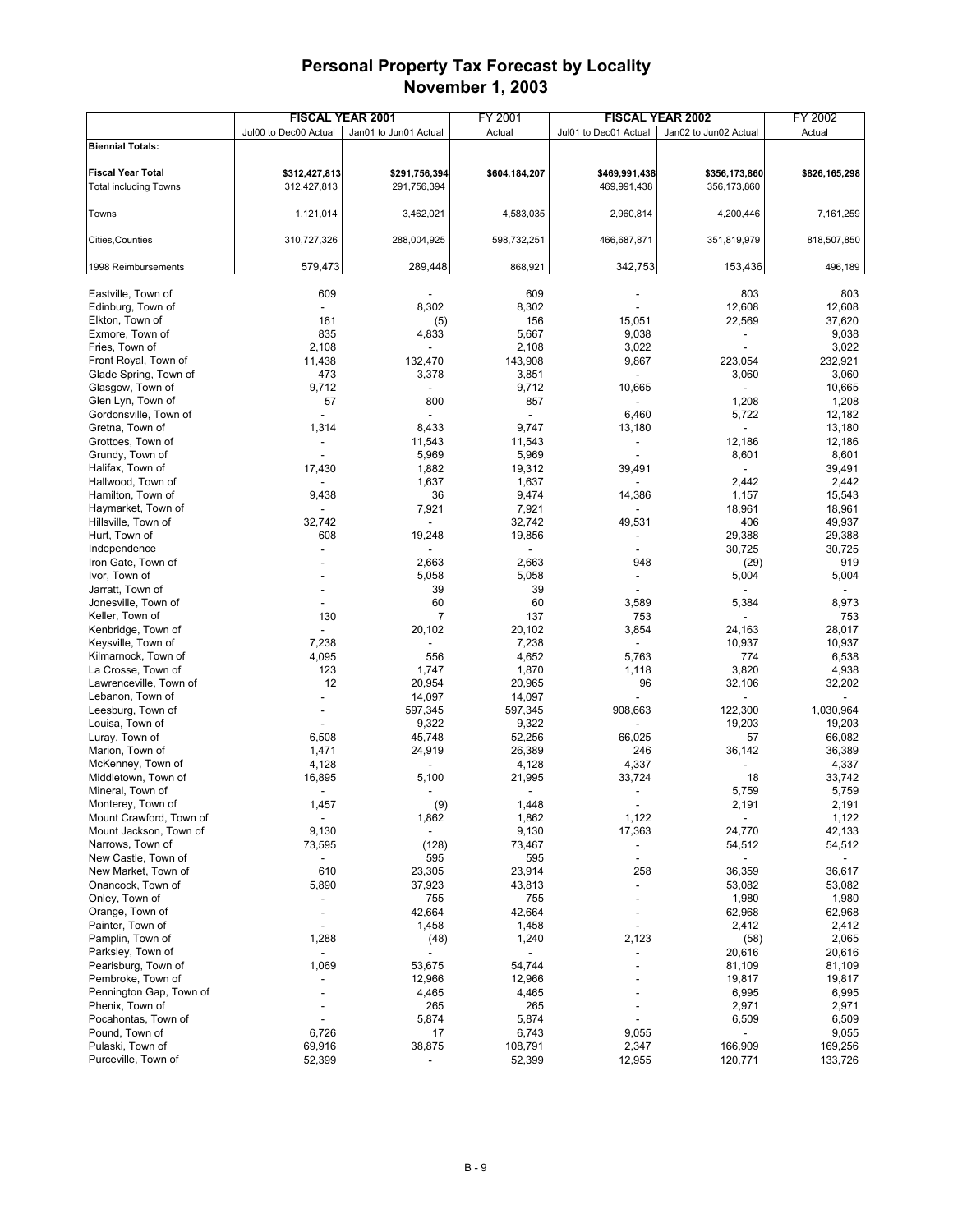|                              | <b>FISCAL YEAR 2001</b> |                          | FY 2001       | <b>FISCAL YEAR 2002</b> | FY 2002               |               |
|------------------------------|-------------------------|--------------------------|---------------|-------------------------|-----------------------|---------------|
|                              | Jul00 to Dec00 Actual   | Jan01 to Jun01 Actual    | Actual        | Jul01 to Dec01 Actual   | Jan02 to Jun02 Actual | Actual        |
| <b>Biennial Totals:</b>      |                         |                          |               |                         |                       |               |
|                              |                         |                          |               |                         |                       |               |
| <b>Fiscal Year Total</b>     | \$312,427,813           | \$291,756,394            | \$604,184,207 | \$469,991,438           | \$356,173,860         | \$826,165,298 |
| <b>Total including Towns</b> | 312,427,813             | 291,756,394              |               | 469,991,438             | 356,173,860           |               |
|                              |                         |                          |               |                         |                       |               |
| Towns                        | 1,121,014               | 3,462,021                | 4,583,035     | 2,960,814               | 4,200,446             | 7,161,259     |
|                              |                         |                          |               |                         |                       |               |
| Cities, Counties             | 310,727,326             | 288,004,925              | 598,732,251   | 466,687,871             | 351,819,979           | 818,507,850   |
|                              |                         |                          |               |                         |                       |               |
| 1998 Reimbursements          | 579,473                 | 289,448                  | 868,921       | 342,753                 | 153,436               | 496,189       |
|                              |                         |                          |               |                         |                       |               |
| Remington, Town of           |                         | 14,439                   | 14,439        |                         | 12,276                | 12,276        |
| Rich Creek, Town of          | 9,446                   | (8)                      | 9,438         |                         | 13,587                | 13,587        |
| Ridgeway, Town of            | 115                     | 1,028                    | 1,144         |                         |                       |               |
| Rocky Mount, Town of         | 14,000                  | 1,860                    | 15,860        |                         | 28,614                | 28,614        |
| Round Hill, Town of          |                         | 6,625                    | 6,625         |                         | 8,957                 | 8,957         |
| Rural Retreat, Town of       | 5,971                   | 4,358                    | 10,329        | 7,528                   | 8,418                 | 15,946        |
| Saint Paul, Town of          |                         | 4,736                    | 4,736         | 7,783                   | (23)                  | 7,760         |
| Saltville, Town of           | 22,747                  | $\overline{\phantom{a}}$ | 22,747        | $\overline{a}$          | 27,652                | 27,652        |
| Saxis, Town of               |                         | 1,814                    | 1,814         |                         |                       |               |
| Scottsburg, Town of          | 13,583                  | (13, 183)                | 400           | 40                      | 409                   | 449           |
| Shenandoah, Town of          | 10,248                  | $\overline{a}$           | 10,248        | 14,772                  |                       | 14,772        |
| Smithfield, Town of          | 55,017                  | 101,964                  | 156,981       | 138,154                 | 29,865                | 168,019       |
| South Boston                 | 5,330                   | 210,728                  | 216,057       | 1,485                   | 332,997               | 334,483       |
| South Hill, Town of          | 29,783                  | 32,713                   | 62,496        |                         | 104,549               | 104,549       |
| Stanley, Town of             | 11,800                  | $\overline{a}$           | 11,800        | $\overline{a}$          | 13,962                | 13,962        |
| Stephens City, Town of       | ٠                       | 23,906                   | 23,906        |                         | 20,474                | 20,474        |
| Stony Creek, Town of         |                         | 1,902                    | 1,902         |                         |                       |               |
| Strasburg, Town of           | 599                     | 63,731                   | 64,330        | 49,179                  | 61,762                | 110,940       |
| Stuart, Town of              |                         | 4,198                    | 4,198         | 6,356                   |                       | 6,356         |
| Surry, Town of               |                         |                          |               |                         | 1.174                 | 1,174         |
| Tappahannock, Town of        | 13,484                  | 22,099                   | 35,582        | 371                     | 51,035                | 51,406        |
| Tazewell, Town of            | 4,183                   | 27,116                   | 31,299        |                         | 46,029                | 46,029        |
| The Plains, Town of          |                         | 1,559                    | 1,559         |                         | 2,368                 | 2,368         |
| Timberville, Town of         | 953                     | (28)                     | 925           | 7,484                   | 10,805                | 18,288        |
| Toms Brook, Town of          |                         | 261                      | 261           |                         | 1,735                 | 1,735         |
| Urbanna, Town of             |                         | 3,317                    | 3,317         |                         | 5,062                 | 5,062         |
| Victoria, Town of            |                         | 20,746                   | 20,746        | 4,268                   | 37,707                | 41,975        |
| Vinton, Town of              | 8,683                   | 175,319                  | 184,003       | 12,783                  | 182,003               | 194,786       |
| Virgilina, Town of           | 1,231                   |                          | 1,231         |                         | 1,141                 | 1,141         |
| Wakefield, Town of           | 25                      | 10,325                   | 10,350        | 24                      | 15,814                | 15,838        |
| Warrenton, Town of           | 3,825                   | 265,902                  | 269,727       | 12,777                  | 478,506               | 491,284       |
| Warsaw, Town of              | 1,439                   |                          | 1,439         | 20,557                  | (112)                 | 20,445        |
| Waverly, Town of             | 1,456                   | 46,608                   | 48,064        | 1,674                   | 69,152                | 70,826        |
| West Point, Town of          | 751                     | 195,409                  | 196,160       | 231,600                 | 32,714                | 264,315       |
| Windsor, Town of             |                         | 9,414                    | 9,414         | $\overline{a}$          |                       |               |
| Wise, Town of                | 169                     | 30,736                   | 30,905        |                         | 48,711                | 48,711        |
| Woodstock, Town of           | 2,455                   | 61,951                   | 64,406        | 90,410                  |                       | 90,410        |
| Wytheville, Town of          | 33,033                  | 6,746                    | 39,780        | 48,293                  | 10,369                | 58,661        |
|                              |                         |                          |               |                         |                       |               |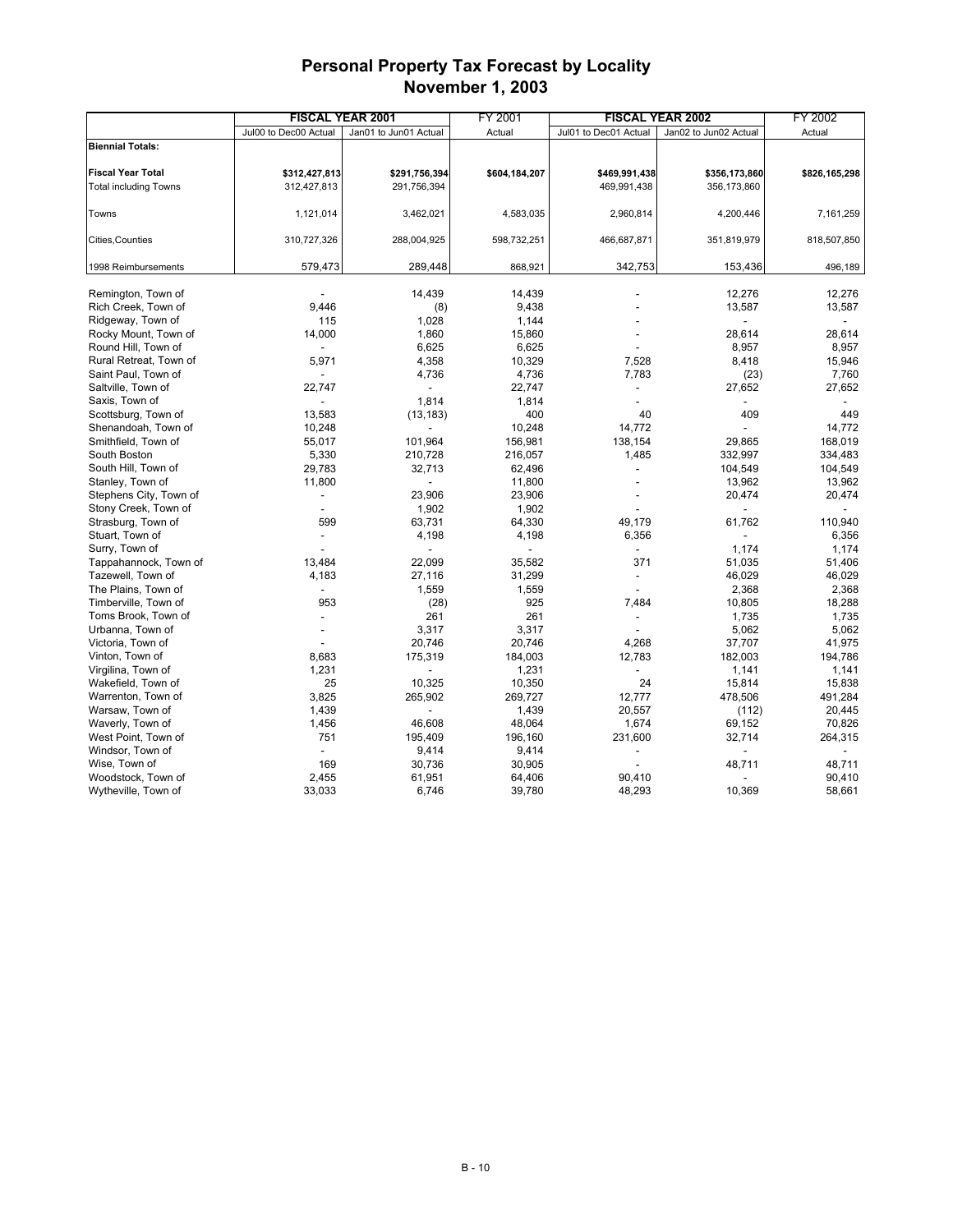|                                                     |                          | <b>FISCAL YEAR 2003</b> | FY 2003                |                              | <b>FISCAL YEAR 2004</b> | FY 2004                |
|-----------------------------------------------------|--------------------------|-------------------------|------------------------|------------------------------|-------------------------|------------------------|
|                                                     | Jul02 to Dec02 Actual    | Jan03 to Jun03 Actual   | Actual                 | Jul03-Dec03                  | Jan04-Jun04             | Total                  |
| <b>Biennial Totals:</b>                             |                          |                         |                        |                              |                         |                        |
|                                                     |                          |                         |                        |                              |                         |                        |
| <b>Fiscal Year Total</b>                            | \$488,768,693            | \$367,970,450           | \$856,739,143          | \$511,474,096                | \$389,689,637           | \$901,163,733          |
| <b>Total including Towns</b>                        | 488,768,693              | 367,970,450             |                        | 511,474,096                  | 389,689,637             |                        |
|                                                     |                          |                         |                        |                              |                         |                        |
| Towns                                               | 3,271,407                | 4,028,264               | 7,299,671              | 3,399,034                    | 4,229,702               | 7,628,735              |
| Cities, Counties                                    | 485,497,286              | 363,742,906             | 849,240,192            | 508,075,062                  | 385,459,935             | 893,534,998            |
|                                                     |                          |                         |                        |                              |                         |                        |
| 1998 Reimbursements                                 |                          | 199,280                 | 199,280                |                              |                         |                        |
|                                                     |                          |                         |                        |                              |                         |                        |
| <b>Accomack County</b>                              | 1,923,606                | 813,875                 | 2,737,481              | 2,035,861                    | 861.370                 | 2,897,231              |
| <b>Albemarle County</b>                             | 6,669,981                | 6,736,870               | 13,406,851             | 6,938,463                    | 7,008,045               | 13,946,507             |
| <b>Alleghany County</b>                             | 84,001                   | 1,540,873               | 1,624,873              | 87,404                       | 1,603,305               | 1,690,709              |
| Amelia County                                       | 705,318                  | 205,985                 | 911,303                | 751,108                      | 219,357                 | 970,465                |
| <b>Amherst County</b>                               | 1,581,655                | 452,087                 | 2,033,742              | 1,672,819                    | 478,145                 | 2,150,964              |
| <b>Appomattox County</b>                            | 473,999                  | 453,905                 | 927,904                | 493,927                      | 472,988                 | 966,915                |
| <b>Arlington County</b>                             | 26,876,060               | 1,746,260               | 28,622,320             | 27,127,825                   | 1,762,619               | 28,890,444             |
| Augusta County                                      | 3,365,336                | 594,611                 | 3,959,947              | 3,592,961                    | 634,829                 | 4,227,791              |
| <b>Bath County</b>                                  | 34,299                   | 6,754                   | 41,053                 | 36,090                       | 7,107                   | 43,197                 |
| <b>Bedford County</b>                               | 4,620,240                | 910,205                 | 5,530,445              | 4,872,370                    | 959,876                 | 5,832,245              |
| <b>Bland County</b>                                 | 274,683                  | 70,884                  | 345,567                | 293,100                      | 75,637                  | 368,736                |
| <b>Botetourt County</b>                             | 2,692,662                | 394,357                 | 3,087,020              | 2,855,429                    | 418,196                 | 3,273,625              |
| <b>Brunswick County</b><br><b>Buchanan County</b>   | 1,045,251                | 291,338                 | 1,336,590              | 1,090,113                    | 303,842                 | 1,393,955              |
| <b>Buckingham County</b>                            | 78,318                   | 1,344,323               | 1,422,642              | 82,329                       | 1,413,170               | 1,495,499              |
| <b>Campbell County</b>                              | 735,790<br>67,233        | 342,913<br>3,262,725    | 1,078,704<br>3,329,957 | 777,319<br>69,738            | 362,268<br>3,384,300    | 1,139,586              |
| Caroline County                                     | 412,889                  | 1,486,098               | 1,898,987              | 439,104                      | 1,580,452               | 3,454,038<br>2,019,556 |
| Carroll County                                      | L,                       | 1,023,649               | 1,023,649              |                              | 1,075,487               | 1,075,487              |
| <b>Charles City County</b>                          |                          | 608,491                 | 608,491                |                              | 645,521                 | 645,521                |
| <b>Charlotte County</b>                             | 11.339                   | 665,260                 | 676,599                | 11,927                       | 699,726                 | 711,653                |
| <b>Chesterfield County</b>                          | 6,216,070                | 31,706,043              | 37,922,113             | 6,571,020                    | 33,516,523              | 40,087,543             |
| <b>Clarke County</b>                                | 1,030,331                | 1,121,586               | 2,151,917              | 1,085,838                    | 1,182,009               | 2,267,847              |
| <b>Craig County</b>                                 | 309,608                  | 38,072                  | 347,680                | 327,241                      | 40,240                  | 367,481                |
| <b>Culpeper County</b>                              |                          | 3,078,848               | 3,078,848              |                              | 3,312,136               | 3,312,136              |
| <b>Cumberland County</b>                            | 576,728                  | 238,036                 | 814,764                | 618,364                      | 255,220                 | 873,584                |
| Dickenson County                                    | 733,219                  | 57,821                  | 791,040                | 799,140                      | 63,020                  | 862,159                |
| Dinwiddie County                                    | 1,343,189                | 1,951,314               | 3,294,503              | 1,436,223                    | 2,086,469               | 3,522,693              |
| <b>Essex County</b>                                 | 770,984                  | 210,229                 | 981,213                | 824,710                      | 224,879                 | 1,049,589              |
| <b>Fairfax County</b>                               | 177, 172, 709            | 18,030,563              | 195,203,273            | 182,836,939                  | 18,607,002              | 201,443,941            |
| <b>Fauguier County</b>                              | 8,771,272                | 2,522,428               | 11,293,699             | 9,256,128                    | 2,661,862               | 11,917,990             |
| Floyd                                               | 620,826                  | 211,664                 | 832,489                | 660,696                      | 225,257                 | 885,953                |
| Fluvanna County                                     | 1,170,269                | 1,406,301               | 2,576,570              | 1,270,429                    | 1,526,663               | 2,797,092              |
| <b>Franklin County</b>                              | 89,447                   | 2,087,551               | 2,176,998              | 94,417                       | 2,203,541               | 2,297,958              |
| <b>Frederick County</b>                             | 5,137,160                | 5,983,728               | 11,120,888             | 5,389,931                    | 6,278,155               | 11,668,086             |
| <b>Giles County</b>                                 | 966,872                  | 201,068                 | 1,167,940              | 1,005,340                    | 209,067                 | 1,214,407              |
| <b>Gloucester County</b>                            | 1,790,821                | 732,876                 | 2,523,697              | 1,906,832                    | 780,353                 | 2,687,185              |
| <b>Goochland County</b><br>Grayson County           | 33,884                   | 2,549,923               | 2,583,807              | 37,354                       | 2,811,054               | 2,848,408              |
| Greene County                                       | 321,933<br>758,912       | 105,582<br>1,311,841    | 427,515<br>2,070,753   | 335,671<br>805,423           | 110,087<br>1,392,239    | 445,759<br>2,197,662   |
| <b>Greensville County</b>                           | 52,160                   | 980,964                 | 1,033,124              | 53,568                       | 1,007,442               | 1,061,010              |
| <b>Halifax County</b>                               | 1,161,182                | 338,486                 | 1,499,667              | 1,218,266                    | 355,126                 | 1,573,393              |
| <b>Hanover County</b>                               | 10,779,898               | 2,089,166               | 12,869,064             | 11,505,992                   | 2,229,884               | 13,735,876             |
| <b>Henrico County</b>                               | 13,906,143               | 19,768,077              | 33,674,220             | 14,639,461                   | 20,810,514              | 35,449,975             |
| <b>Henry County</b>                                 | 5,376                    | 2,111,716               | 2,117,092              | 5,603                        | 2,201,141               | 2,206,744              |
| <b>Highland County</b>                              | $\overline{a}$           | 137,758                 | 137,758                | $\qquad \qquad \blacksquare$ | 145,156                 | 145,156                |
| Isle of Wight County                                |                          | 4,191,250               | 4,191,250              |                              | 4,479,969               | 4,479,969              |
| James City County                                   | 3,738,110                | 4,784,604               | 8,522,714              | 4,013,099                    | 5,136,578               | 9,149,677              |
| King and Queen County                               | 9,076                    | 786,502                 | 795,577                | 10,149                       | 879,537                 | 889,687                |
| King George County                                  | 699,215                  | 1,048,346               | 1,747,561              | 750,784                      | 1,125,665               | 1,876,450              |
| King William County                                 | 864,100                  | 265,361                 | 1,129,462              | 918,777                      | 282,152                 | 1,200,929              |
| Lancaster County                                    | $\overline{\phantom{a}}$ | 819,300                 | 819,300                | $\overline{\phantom{a}}$     | 866,469                 | 866,469                |
| Lee County                                          | 104,942                  | 570,626                 | 675,567                | 111,040                      | 603,786                 | 714,826                |
| Loudoun County                                      | 19,422,158               | 19,495,915              | 38,918,073             | 21,101,768                   | 21,181,904              | 42,283,672             |
| Louisa County                                       | 1,191,162                | 282,387                 | 1,473,549              | 1,275,385                    | 302,354                 | 1,577,738              |
| <b>Lunenburg County</b>                             | 16                       | 995,055                 | 995,071                | 17                           | 1,044,558               | 1,044,575              |
| <b>Madison County</b>                               | 350,919                  | 567,934                 | 918,853                | 368,921                      | 597,069                 | 965,990                |
| <b>Mathews County</b>                               | 740,695                  | 198,609                 | 939,304                | 779,418                      | 208,992                 | 988,410                |
| <b>Mecklenburg County</b>                           |                          | 1,151,957               | 1,151,957              |                              | 1,205,789               | 1,205,789              |
| <b>Middlesex County</b><br><b>Montgomery County</b> | 549,909                  | 91,032<br>4,390,502     | 640,941<br>4,390,502   | 579,676                      | 95,960<br>4,503,914     | 675,635<br>4,503,914   |
|                                                     |                          |                         |                        |                              |                         |                        |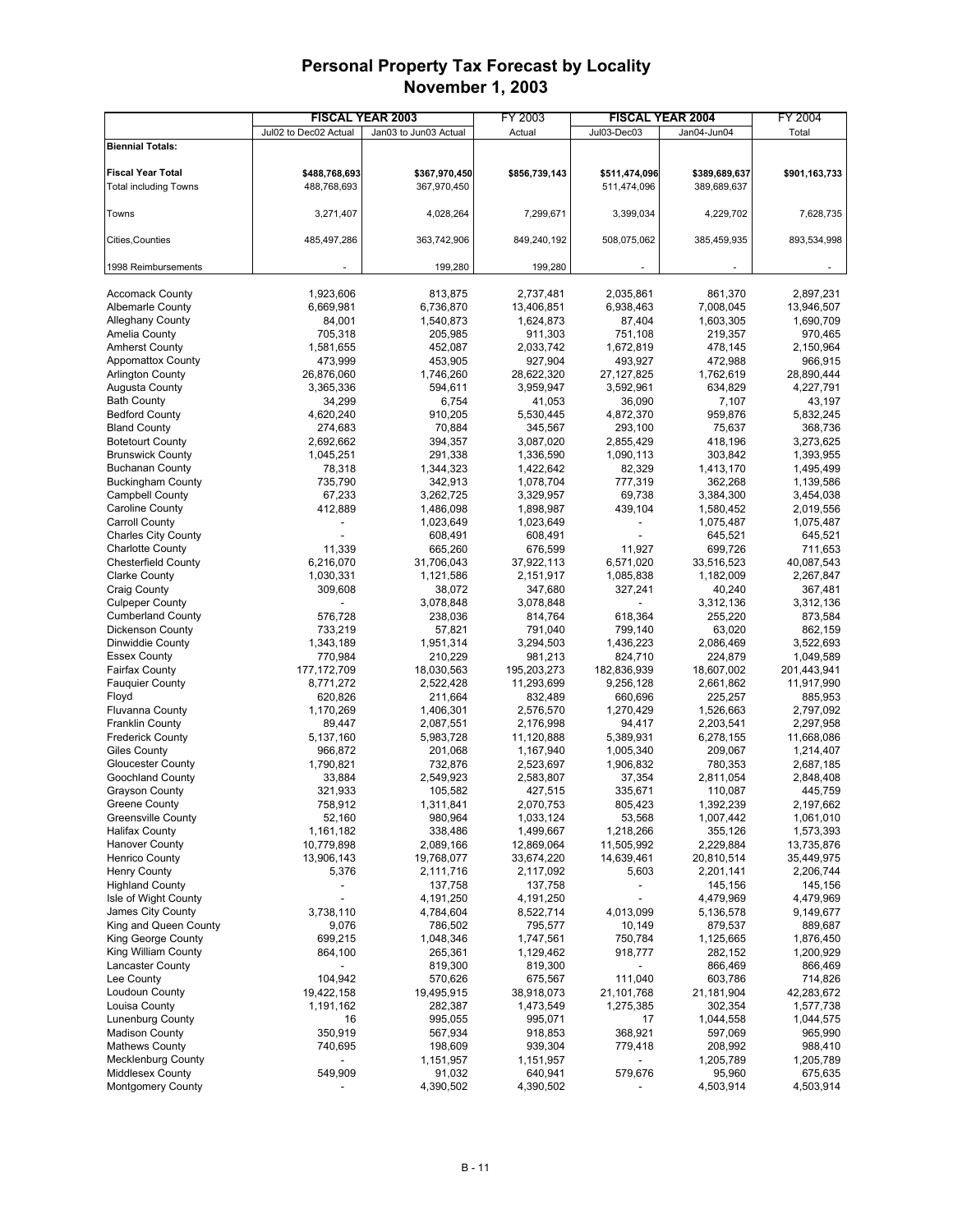|                                             |                       | <b>FISCAL YEAR 2003</b> | FY 2003              |                      | <b>FISCAL YEAR 2004</b> | FY 2004              |
|---------------------------------------------|-----------------------|-------------------------|----------------------|----------------------|-------------------------|----------------------|
|                                             | Jul02 to Dec02 Actual | Jan03 to Jun03 Actual   | Actual               | Jul03-Dec03          | Jan04-Jun04             | Total                |
| <b>Biennial Totals:</b>                     |                       |                         |                      |                      |                         |                      |
|                                             |                       |                         |                      |                      |                         |                      |
| <b>Fiscal Year Total</b>                    | \$488,768,693         | \$367,970,450           | \$856,739,143        | \$511,474,096        | \$389,689,637           | \$901,163,733        |
| <b>Total including Towns</b>                | 488,768,693           | 367,970,450             |                      | 511,474,096          | 389,689,637             |                      |
|                                             | 3,271,407             | 4,028,264               | 7,299,671            | 3,399,034            | 4,229,702               | 7,628,735            |
| Towns                                       |                       |                         |                      |                      |                         |                      |
| Cities, Counties                            | 485,497,286           | 363,742,906             | 849,240,192          | 508,075,062          | 385,459,935             | 893,534,998          |
|                                             |                       |                         |                      |                      |                         |                      |
| 1998 Reimbursements                         |                       | 199,280                 | 199,280              |                      |                         |                      |
|                                             |                       |                         |                      |                      |                         |                      |
| <b>Nelson County</b>                        | 96,997                | 1,500,370               | 1,597,367            | 101,757              | 1,574,003               | 1,675,760            |
| New Kent                                    | 77,499                | 1,669,439               | 1,746,939            | 83,390               | 1,796,323               | 1,879,713            |
| Northampton County                          | 45,744                | 1,218,392               | 1,264,136            | 49,058               | 1,306,669               | 1,355,727            |
| Northumberland County                       | 762,621               | 130,012                 | 892,633              | 803,015              | 136,899                 | 939,914              |
| Nottoway County                             |                       | 1,004,842               | 1,004,842            |                      | 1,028,190               | 1,028,190            |
| Orange County                               | 1,922,048             | 499,047                 | 2,421,095            | 2,055,989            | 533,824                 | 2,589,813            |
| Page County<br><b>Patrick County</b>        | 1,182,434<br>534,747  | 331,152<br>123,550      | 1,513,586<br>658,296 | 1,255,908<br>564,250 | 351,730<br>130,366      | 1,607,638<br>694,617 |
| Pittsylvania County                         | 3,193,518             | 828,890                 | 4,022,408            | 3,423,653            | 888,623                 | 4,312,275            |
| Powhatan County                             | 778,331               | 1,876,135               | 2,654,467            | 837,631              | 2,019,075               | 2,856,707            |
| <b>Prince Edward County</b>                 | 81,332                | 1,212,172               | 1,293,503            | 86,279               | 1,285,903               | 1,372,181            |
| Prince George                               | 3,193,195             | 28,514                  | 3,221,709            | 3,363,139            | 30,032                  | 3,393,170            |
| Prince William                              | 37,082,469            | 6,847,717               | 43,930,186           | 39,460,004           | 7,286,757               | 46,746,762           |
| Pulaski County                              | 209,499               | 1,225,571               | 1,435,070            | 219,848              | 1,286,113               | 1,505,961            |
| Rappahannock County                         | 705,206               | 156,195                 | 861,401              | 739,342              | 163,756                 | 903,097              |
| <b>Richmond County</b>                      | 593,684               | 141,624                 | 735,309              | 643,530              | 153,515                 | 797,045              |
| Roanoke County                              | 653,210               | 10,889,260              | 11,542,470           | 687,750              | 11,465,056              | 12,152,805           |
| Rockbridge County                           | 1,846,374             | 347,868                 | 2,194,242            | 1,943,481            | 366,164                 | 2,309,645            |
| Rockingham County                           | 3,689,120             | 1,770,578               | 5,459,698            | 3,830,848            | 1,838,600               | 5,669,448            |
| <b>Russell County</b>                       | 890,478               | 418,908                 | 1,309,387            | 928,133              | 436,622                 | 1,364,756            |
| <b>Scott County</b>                         | 447,533               | 267,451                 | 714,985              | 466,102              | 278,548                 | 744,650              |
| Shenandoah County                           | 2,933,296             | 329,135                 | 3,262,432            | 3,158,491            | 354,404                 | 3,512,895            |
| Smyth County                                | 1,414,822             | 371,441                 | 1,786,263            | 1,498,765            | 393,480                 | 1,892,245            |
| Southampton County                          | 716,212               | 1,180,976               | 1,897,188            | 749,098              | 1,235,202               | 1,984,299            |
| Spotsylvania County                         | 5,870,172             | 6,774,946               | 12,645,118           | 6,225,362            | 7,184,880               | 13,410,242           |
| <b>Stafford County</b>                      | 7,287,849             | 5,451,576               | 12,739,425           | 7,815,832            | 5,846,527               | 13,662,359           |
| <b>Surry County</b><br><b>Sussex County</b> | 711,342               | 580,823<br>374,838      | 580,823<br>1,086,180 | 754,642              | 613,130<br>397,655      | 613,130<br>1,152,297 |
| <b>Tazewell County</b>                      | 1,936,958             | 560,542                 | 2,497,500            | 2,032,292            | 588,131                 | 2,620,423            |
| <b>Warren County</b>                        |                       | 3,769,045               | 3,769,045            |                      | 3,953,363               | 3,953,363            |
| <b>Washington County</b>                    | 109,500               | 2,216,352               | 2,325,852            | 115,486              | 2,337,515               | 2,453,001            |
| <b>Westmoreland County</b>                  | 337,754               | 815,071                 | 1,152,825            | 356,917              | 861,316                 | 1,218,232            |
| <b>Wise County</b>                          | 1,091,088             | 194,663                 | 1,285,751            | 1,144,066            | 204,115                 | 1,348,182            |
| <b>Wythe County</b>                         | 1,059,680             | 404,621                 | 1,464,301            | 1,119,003            | 427,273                 | 1,546,276            |
| <b>York County</b>                          | 3,635,650             | 3,960,305               | 7,595,955            | 3,857,641            | 4,202,118               | 8,059,759            |
| Alexandria                                  | 20,694,182            | 1,291,320               | 21,985,502           | 21,211,611           | 1,323,607               | 22,535,219           |
| <b>Bedford City</b>                         | 226,048               | 45,359                  | 271,408              | 237,726              | 47,703                  | 285,429              |
| <b>Bristol City</b>                         | 190,437               | 513,416                 | 703,853              | 202,736              | 546,574                 | 749,309              |
| Buena Vista, City of                        | 252,293               | 392,925                 | 645,218              | 263,816              | 410,871                 | 674,687              |
| Charlottesville                             | 1,612,196             | 2,047,608               | 3,659,804            | 1,677,391            | 2,130,411               | 3,807,802            |
| Chesapeake                                  | 4,273,457             | 21,408,714              | 25,682,171           | 4,574,231            | 22,915,502              | 27,489,733           |
| <b>Colonial Heights</b>                     |                       | 1,416,189               | 1,416,189            |                      | 1,493,866               | 1,493,866            |
| Covington                                   | 235,611               | 294,277                 | 529,888              | 242,137              | 302,427                 | 544,564              |
| Danville<br>Emporia, City of                | 1,461,241<br>373,165  | 2,133,157<br>178,422    | 3,594,398<br>551,587 | 1,519,383<br>391,150 | 2,218,033<br>187,021    | 3,737,416<br>578,171 |
| Fairfax City                                | 2,756,741             | 113,509                 | 2,870,250            | 2,907,699            | 119,725                 | 3,027,424            |
| Falls Church City                           | 1,645,586             | 248,966                 | 1,894,552            | 1,720,313            | 260,271                 | 1,980,585            |
| <b>Franklin City</b>                        | 782,779               | 228,412                 | 1,011,191            | 826,675              | 241,221                 | 1,067,896            |
| Fredericksburg, City of                     | 752,192               | 916,378                 | 1,668,570            | 775,672              | 944,983                 | 1,720,654            |
| Galax City                                  | 186,772               | 47,369                  | 234,142              | 192,910              | 48,926                  | 241,836              |
| Hampton, City of                            | 6,929,436             | 7,021,149               | 13,950,585           | 7,227,586            | 7,323,246               | 14,550,832           |
| Harrisonburg City                           | 202,869               | 1,373,837               | 1,576,706            | 214,220              | 1,450,707               | 1,664,927            |
| Hopewell                                    | 1,167,265             | 419,357                 | 1,586,621            | 1,221,678            | 438,905                 | 1,660,583            |
| Lexington City                              | 188,124               | 352,243                 | 540,367              | 196,932              | 368,735                 | 565,667              |
| Lynchburg City                              | 4,375,414             | 992,453                 | 5,367,867            | 4,595,858            | 1,042,455               | 5,638,313            |
| Manassas City                               | 3,262,394             | 326,605                 | 3,588,999            | 3,506,501            | 351,043                 | 3,857,544            |
| Manassas Park City                          | 481,758               | 1,113,041               | 1,594,799            | 495,747              | 1,145,361               | 1,641,108            |
| <b>Martinsville City</b>                    | 498,210               | 150,518                 | 648,728              | 517,946              | 156,480                 | 674,426              |
| <b>Newport News</b>                         | 8,183,504             | 8,904,672               | 17,088,176           | 8,733,886            | 9,503,555               | 18,237,441           |
| Norfolk                                     | 2,097,777             | 13,348,599              | 15,446,376           | 2,386,465            | 15,185,581              | 17,572,046           |
| Norton City                                 | 156,188               | 46,601                  | 202,790              | 163,168              | 48,684                  | 211,852              |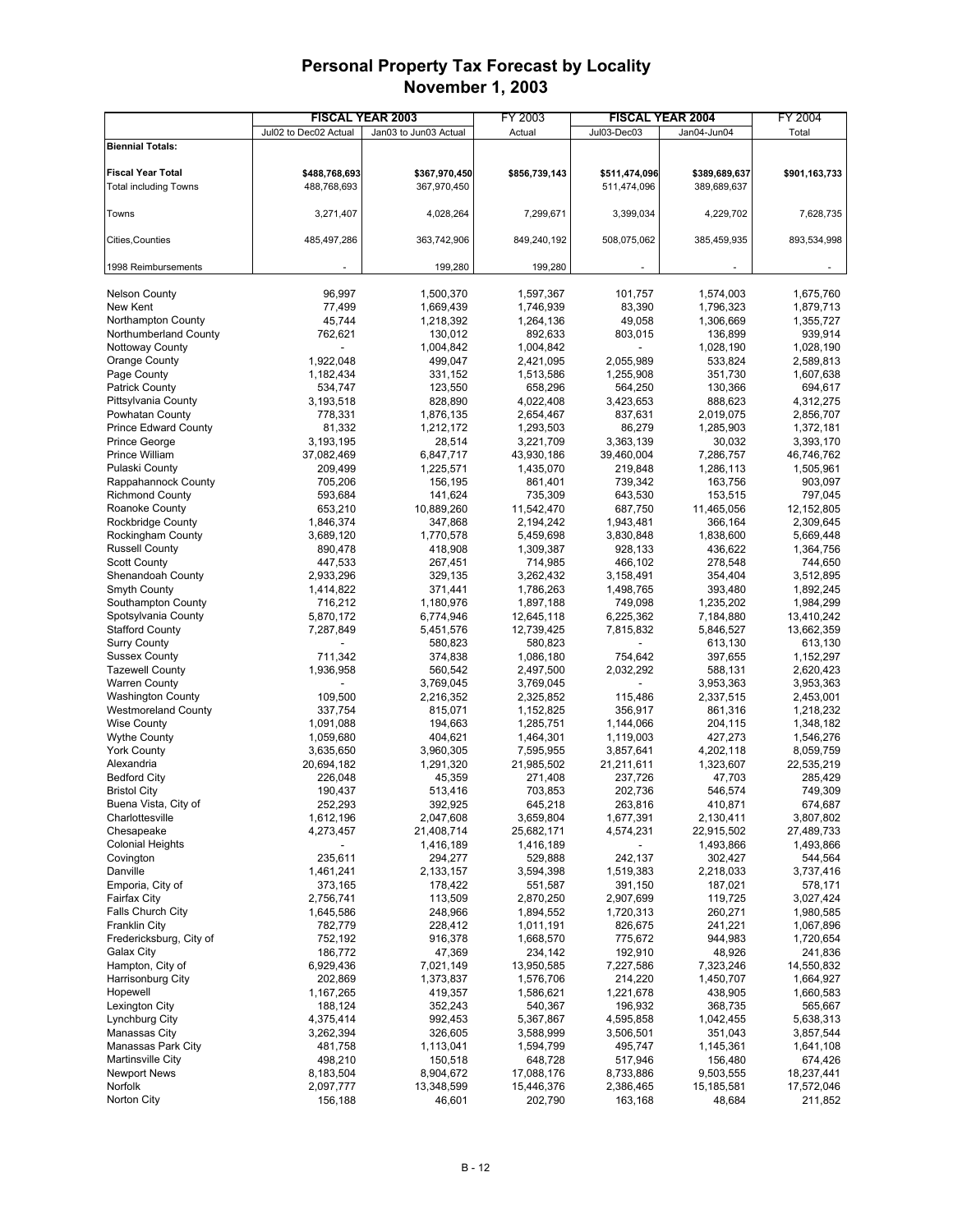|                                          |                        | <b>FISCAL YEAR 2003</b> | FY 2003                               |                          | <b>FISCAL YEAR 2004</b>      | FY 2004                 |
|------------------------------------------|------------------------|-------------------------|---------------------------------------|--------------------------|------------------------------|-------------------------|
|                                          | Jul02 to Dec02 Actual  | Jan03 to Jun03 Actual   | Actual                                | Jul03-Dec03              | Jan04-Jun04                  | Total                   |
| <b>Biennial Totals:</b>                  |                        |                         |                                       |                          |                              |                         |
|                                          |                        |                         |                                       |                          |                              |                         |
| <b>Fiscal Year Total</b>                 | \$488,768,693          | \$367,970,450           | \$856,739,143                         | \$511,474,096            | \$389,689,637                | \$901,163,733           |
| <b>Total including Towns</b>             | 488,768,693            | 367,970,450             |                                       | 511,474,096              | 389,689,637                  |                         |
|                                          |                        |                         |                                       |                          |                              |                         |
| Towns                                    | 3,271,407              | 4,028,264               | 7,299,671                             | 3,399,034                | 4,229,702                    | 7,628,735               |
|                                          |                        |                         |                                       |                          |                              |                         |
| Cities,Counties                          | 485,497,286            | 363,742,906             | 849,240,192                           | 508,075,062              | 385,459,935                  | 893,534,998             |
| 1998 Reimbursements                      |                        | 199,280                 | 199,280                               |                          |                              |                         |
|                                          |                        |                         |                                       |                          |                              |                         |
| Petersburg, City of                      | 280,058                | 2,470,181               | 2,750,239                             | 298,565                  | 2,633,413                    | 2,931,978               |
| Poquoson                                 | 924,700                | 706,117                 | 1,630,817                             | 975,993                  | 745,284                      | 1,721,277               |
| Portsmouth                               | 2,432,228              | 6,761,610               | 9,193,839                             | 2,546,347                | 7,078,861                    | 9,625,208               |
| <b>Radford City</b>                      | 25,867                 | 595,348                 | 621,215                               | 26,794                   | 616,691                      | 643,486                 |
| <b>Richmond City</b>                     | 1,972,698              | 14,505,035              | 16,477,733                            | 2,043,043                | 15,022,277                   | 17,065,321              |
| Roanoke City                             | 647,878                | 7,184,436               | 7,832,314                             | 681,993                  | 7,562,742                    | 8,244,735               |
| Salem City                               | 201,801                | 2,365,205               | 2,567,007                             | 207,368                  | 2,430,452                    | 2,637,820               |
| <b>Staunton City</b>                     | 1,130,866              | 356,463                 | 1,487,330                             | 1,182,745                | 372,816                      | 1,555,562               |
| <b>Suffolk City</b><br>Virginia Beach    | 6,113,306<br>7,643,449 | 2,187,836<br>38,472,594 | 8,301,141<br>46,116,044               | 6,617,464                | 2,368,265<br>40,862,730      | 8,985,729<br>48,981,034 |
| Waynesboro City                          | 1,207,423              | 249,221                 | 1,456,644                             | 8,118,304<br>1,271,051   | 262,354                      | 1,533,405               |
| Williamsburg City                        | 615,280                | 93,725                  | 709,004                               | 650,346                  | 99,066                       | 749,412                 |
| <b>Winchester City</b>                   | 1,183,778              | 1,435,532               | 2,619,310                             | 1,259,403                | 1,527,240                    | 2,786,643               |
| Abingdon, Town of                        | 127,282                |                         | 127,282                               | 123,257                  |                              | 123,257                 |
| Accomac, Town of                         |                        | 943                     | 943                                   |                          | 923                          | 923                     |
| Alberta, Town of                         |                        | 14,886                  | 14,886                                |                          | 16,105                       | 16,105                  |
| Altavista, Town of                       | 85,202                 | 16,357                  | 101,559                               | 88,520                   | 16,994                       | 105,514                 |
| Amherst, Town of                         | 10,699                 | 13,299                  | 23,998                                | 11,217                   | 13,943                       | 25,160                  |
| Appalachia, Town of                      | 21,954                 |                         | 21,954                                | 21,669                   |                              | 21,669                  |
| Appomattox, Town of                      | 20,157                 | 33                      | 20,189                                | 21,166                   | 34                           | 21,200                  |
| Ashland, Town of                         | 36,403                 | 55,903                  | 92,306                                | 38,923                   | 59,773                       | 98,696                  |
| Berryville, Town of                      | 73,332                 | 36,603                  | 109,936                               | 76,578                   | 38,223                       | 114,801                 |
| Big Stone Gap, Town of                   | 1,492                  | 55,933                  | 57,425                                | 1,584                    | 59,366                       | 60,950                  |
| Blackstone, Town of                      |                        | 42,472                  | 42,472<br>$\overline{a}$              |                          | 46,749<br>$\overline{a}$     | 46,749                  |
| Bloxom, Town of<br>Bluefield, Town of    | 102,908                | $\overline{a}$          | 102,908                               | 106,014                  |                              | 106,014                 |
| Boones Mill, Town of                     | 590                    | 583                     | 1,173                                 | 600                      | 592                          | 1,192                   |
| Bowling Green, Town of                   | $\overline{a}$         | 13,700                  | 13,700                                | $\overline{a}$           | 15,936                       | 15,936                  |
| Boyce, Town of                           | 6,310                  |                         | 6,310                                 | 6,403                    | $\overline{\phantom{a}}$     | 6,403                   |
| Boydton, Town of                         |                        | 8,840                   | 8,840                                 |                          | 9,256                        | 9,256                   |
| Boykins, Town of                         |                        | 21,804                  | 21,804                                |                          | 21,664                       | 21,664                  |
| Branchville, Town of                     |                        | 14                      | 14                                    |                          | 15                           | 15                      |
| Bridgewater, Town of                     | 64,267                 | 29,849                  | 94,116                                | 67,131                   | 31,179                       | 98,310                  |
| Broadway, Town of                        | 29,551                 |                         | 29,551                                | 28,948                   |                              | 28,948                  |
| Brodnax, Town of                         |                        |                         |                                       |                          |                              |                         |
| Brookneal, Town of                       | 47,788                 |                         | 47,788                                | 48,591                   |                              | 48,591                  |
| Buchanan, Town of<br>Burkeville, Town of |                        | 9,845                   | 9,845                                 |                          | 9,969                        | 9,969                   |
| Cape Charles, Town of                    | 8,486                  | 40,762                  | 8,486<br>40,762                       | 8,451                    | 44,244                       | 8,451<br>44,244         |
| Capron, Town of                          | 4,724                  | 45                      | 4,768                                 | 4,762                    | 45                           | 4,807                   |
| Cedar Bluff, Town of                     | 7,979                  | 377                     | 8,356                                 | 7,775                    | 367                          | 8,142                   |
| Charlotte CH, Town of                    |                        |                         |                                       |                          |                              |                         |
| Chase City, Town of                      | 766                    | 48,610                  | 49,376                                | 807                      | 51,225                       | 52,033                  |
| Chatham, Town of                         | 37,718                 |                         | 37,718                                | 36,649                   | $\qquad \qquad \blacksquare$ | 36,649                  |
| Chilhowie, Town of                       | 4,913                  | 2,538                   | 7,452                                 | 5,901                    | 3,049                        | 8,950                   |
| Chincoteague, Town of                    | 117,291                | 134                     | 117,425                               | 114,292                  | 131                          | 114,423                 |
| Christiansburg, Town of                  |                        | 202,251                 | 202,251                               |                          | 210,065                      | 210,065                 |
| Claremont, Town of                       | 33                     | 5,821                   | 5,854                                 | 35                       | 6,137                        | 6,172                   |
| Clarksville, Town of                     |                        | 47,585                  | 47,585                                |                          | 47,472                       | 47,472                  |
| Cleveland, Town of<br>Clover, Town of    |                        | 1,363                   | 1,363<br>$\qquad \qquad \blacksquare$ |                          | 1,374                        | 1,374                   |
| Clifton Forge, Town of                   | 251,874                | 49,561                  | 301,434                               | 288,750                  | 56,817                       | 345,567                 |
| Coeburn, Town of                         |                        | 15,963                  | 15,963                                |                          | 15,702                       | 15,702                  |
| Colonial Beach, Town                     | 1,907                  | 150,383                 | 152,291                               | 2,005                    | 158,050                      | 160,054                 |
| Courtland, Town of                       | 227                    | 27,851                  | 28,078                                | 270                      | 33,103                       | 33,373                  |
| Crewe, Town of                           | $\overline{a}$         | 46,909                  | 46,909                                | $\overline{\phantom{a}}$ | 46,710                       | 46,710                  |
| Culpeper, Town of                        | $\overline{a}$         | 202,458                 | 202,458                               |                          | 227,006                      | 227,006                 |
| Damascus, Town of                        | 4,053                  |                         | 4,053                                 | 4,073                    |                              | 4,073                   |
| Dilwyn, Town of                          | 1,787                  |                         | 1,787                                 | 1,806                    |                              | 1,806                   |
| Drakes Branch, Town of                   | 145                    | 3,880                   | 4,025                                 | 152                      | 4,083                        | 4,236                   |
| Dublin, Town of                          | 2,223                  | 18,981                  | 21,203                                | 1,696                    | 14,482                       | 16,178                  |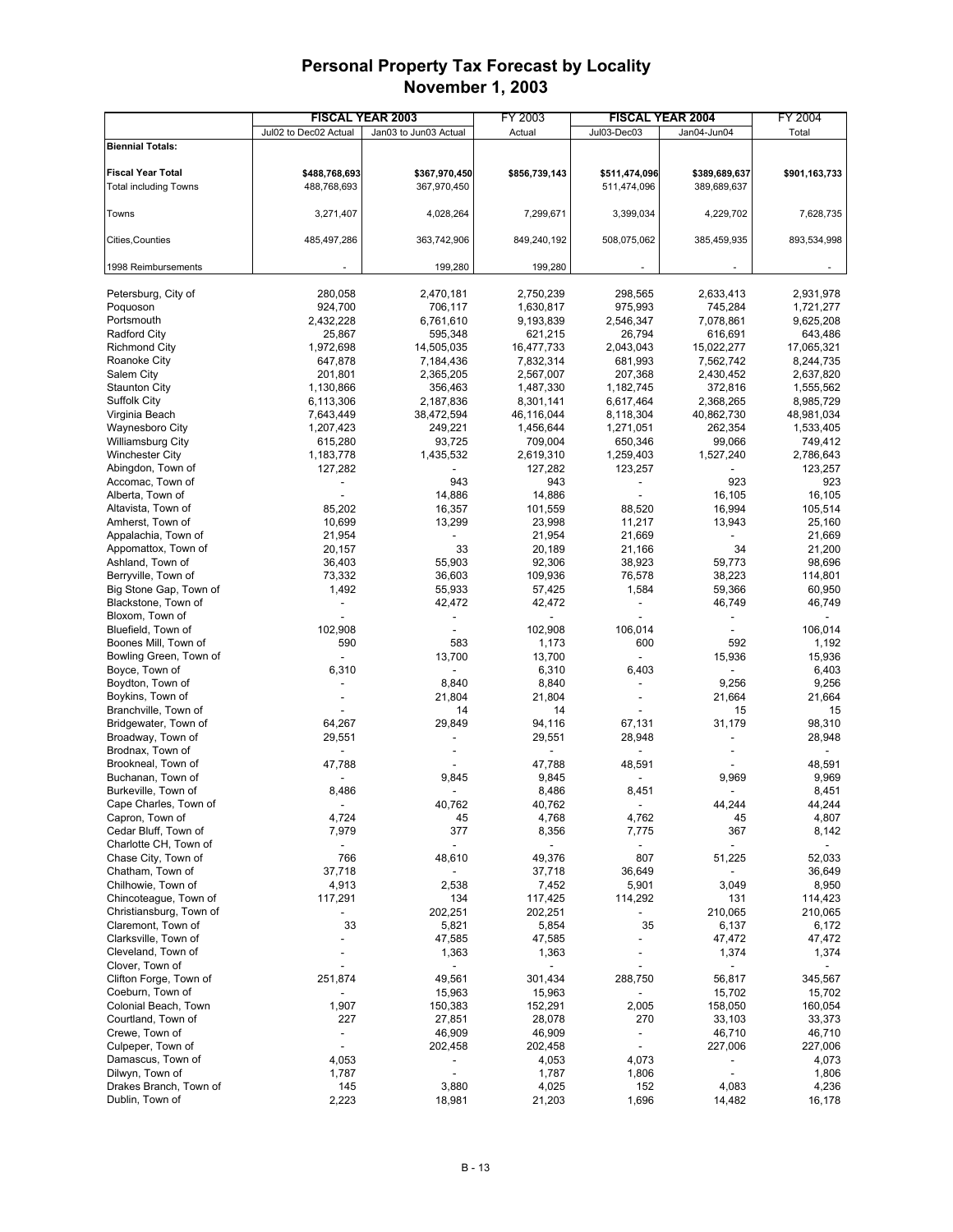|                                         |                          | <b>FISCAL YEAR 2003</b>  | FY 2003        |                          | <b>FISCAL YEAR 2004</b>      | FY 2004       |
|-----------------------------------------|--------------------------|--------------------------|----------------|--------------------------|------------------------------|---------------|
|                                         | Jul02 to Dec02 Actual    | Jan03 to Jun03 Actual    | Actual         | Jul03-Dec03              | Jan04-Jun04                  | Total         |
| <b>Biennial Totals:</b>                 |                          |                          |                |                          |                              |               |
|                                         |                          |                          |                |                          |                              |               |
| <b>Fiscal Year Total</b>                | \$488,768,693            | \$367,970,450            | \$856,739,143  | \$511,474,096            | \$389,689,637                | \$901,163,733 |
| <b>Total including Towns</b>            | 488,768,693              | 367,970,450              |                | 511,474,096              | 389,689,637                  |               |
|                                         |                          |                          |                |                          |                              |               |
| Towns                                   | 3,271,407                | 4,028,264                | 7,299,671      | 3,399,034                | 4,229,702                    | 7,628,735     |
|                                         |                          |                          |                |                          |                              |               |
| Cities,Counties                         | 485,497,286              | 363,742,906              | 849,240,192    | 508,075,062              | 385,459,935                  | 893,534,998   |
|                                         |                          |                          |                |                          |                              |               |
| 1998 Reimbursements                     |                          | 199,280                  | 199,280        |                          |                              |               |
|                                         |                          |                          |                |                          |                              |               |
| Eastville, Town of<br>Edinburg, Town of |                          | 833<br>13,093            | 833<br>13,093  |                          | 844<br>26,381                | 844<br>26,381 |
| Elkton, Town of                         | 9,408                    | 14,108                   | 23,516         | 9,846                    | 14,765                       | 24,611        |
| Exmore, Town of                         | 2,714                    |                          | 2,714          | 2,456                    | $\overline{a}$               | 2,456         |
| Fries, Town of                          | 3,127                    | $\overline{a}$           | 3,127          | 3,134                    | $\overline{\phantom{a}}$     | 3,134         |
| Front Royal, Town of                    | 2                        | 51                       | 53             | 2                        | 54                           | 57            |
| Glade Spring, Town of                   |                          | 9,991                    | 9,991          |                          | 10,515                       | 10,515        |
| Glasgow, Town of                        | 10,925                   |                          | 10,925         | 11,090                   |                              | 11,090        |
| Glen Lyn, Town of                       | $\overline{a}$           | 1,251                    | 1,251          |                          | 1,260                        | 1,260         |
| Gordonsville, Town of                   | 27,890                   | 24,703                   | 52,593         | 29,840                   | 26,430                       | 56,271        |
| Gretna, Town of                         | 13,552                   | $\overline{\phantom{a}}$ | 13,552         | 13,309                   | $\overline{\phantom{a}}$     | 13,309        |
| Grottoes, Town of                       |                          | 18,912                   | 18,912         |                          | 18,941                       | 18,941        |
| Grundy, Town of                         | $\overline{\phantom{a}}$ | 7,950                    | 7,950          | $\overline{a}$           | 7,168                        | 7,168         |
| Halifax, Town of                        | 41,505                   | $\overline{a}$           | 41,505         | 43,577                   | $\overline{\phantom{a}}$     | 43,577        |
| Hallwood, Town of                       |                          | 2,534                    | 2,534          |                          | 2,561                        | 2,561         |
| Hamilton, Town of                       | 14,834                   | 1,193                    | 16,027         | 16,101                   | 1,295                        | 17,396        |
| Haymarket, Town of                      |                          | 9                        | 9              |                          | 10                           | 10            |
| Hillsville, Town of                     | 49,841                   | 408                      | 50,249         | 49,169                   | 403                          | 49,572        |
| Hurt, Town of                           |                          | 30,425                   | 30,425         |                          | 30,128                       | 30,128        |
| Independence                            |                          | 19,900                   | 19,900         | $\overline{a}$           | 19,515                       | 19,515        |
| Iron Gate, Town of                      | 3,026                    |                          | 3,026          | 3,167                    | $\overline{a}$               | 3,167         |
| Ivor, Town of                           | $\overline{a}$           | 5,094                    | 5,094          | $\overline{a}$           | 5,023                        | 5,023         |
| Jarratt, Town of                        |                          |                          |                |                          |                              |               |
| Jonesville, Town of                     | 2,157                    | 3,235                    | 5,392          | 2,105                    | 3,158                        | 5,262         |
| Keller, Town of                         | 2,234                    |                          | 2,234          | 2,220                    | $\qquad \qquad \blacksquare$ | 2,220         |
| Kenbridge, Town of                      | 6,377                    | 39,984                   | 46,362         | 6,703                    | 42,026                       | 48,729        |
| Keysville, Town of                      |                          | 11,155                   | 11,155         |                          | 11,088                       | 11,088        |
| Kilmarnock, Town of                     | 5,864                    | 788                      | 6,652          | 6,149                    | 826                          | 6,975         |
| La Crosse, Town of                      | 500                      | 1,707                    | 2,207          | 522                      | 1,785                        | 2,307         |
| Lawrenceville, Town of                  | 102                      | 34,188                   | 34,290         | 107                      | 35,869                       | 35,976        |
| Lebanon, Town of                        | 48,020                   |                          | 48,020         | 30,280                   |                              | 30,280        |
| Leesburg, Town of                       | 1,151,902                | 155,039                  | 1,306,940      | 1,219,306                | 164,111                      | 1,383,417     |
| Louisa, Town of                         |                          | 17,648                   | 17,648         |                          | 17,963                       | 17,963        |
| Luray, Town of                          | 65,702                   | 56                       | 65,759         | 63,796                   | 55                           | 63,851        |
| Marion, Town of                         | 235                      | 34,502                   | 34,737         | 249                      | 36,518                       | 36,767        |
| McKenney, Town of                       | 4,527                    |                          | 4,527          | 4,632                    | $\overline{a}$               | 4,632         |
| Middletown, Town of                     | 35,106                   | 18                       | 35,124         | 35,580                   | 19                           | 35,599        |
| Mineral, Town of                        |                          |                          |                |                          |                              |               |
| Monterey, Town of                       |                          | 2,154                    | 2,154          |                          | 2,070                        | 2,070         |
| Mount Crawford, Town of                 | 1,173                    | $\overline{\phantom{0}}$ | 1,173          | 1,180                    | $\overline{\phantom{a}}$     | 1,180         |
| Mount Jackson, Town of                  | 11,643                   | 16,609                   | 28,252         | 12,374                   | 17,653                       | 30,027        |
| Narrows, Town of                        |                          | 55,896                   | 55,896         |                          | 55,659                       | 55,659        |
| New Castle, Town of                     | $\overline{\phantom{a}}$ | $\blacksquare$           | $\blacksquare$ | $\overline{\phantom{a}}$ | $\blacksquare$               |               |
| New Market, Town of                     | 268                      | 37,791                   | 38,059         | 274                      | 38,674                       | 38,947        |
| Onancock, Town of                       |                          | 74,360                   | 74,360         | $\overline{\phantom{a}}$ | 74,264                       | 74,264        |
| Onley, Town of                          |                          | 2,409                    | 2,409          | $\overline{a}$           | 2,596                        | 2,596         |
| Orange, Town of                         |                          | 63,941                   | 63,941         |                          | 69,792                       | 69,792        |
| Painter, Town of                        |                          | 2,353                    | 2,353          |                          | 2,467                        | 2,467         |
| Pamplin, Town of                        | 2,243                    |                          | 2,243          | 2,271                    | $\overline{\phantom{0}}$     | 2,271         |
| Parksley, Town of                       |                          | 12,857                   | 12,857         |                          | 12,991                       | 12,991        |
| Pearisburg, Town of                     |                          | 82,314                   | 82,314         |                          | 81,087                       | 81,087        |
| Pembroke, Town of                       |                          | 20,328                   | 20,328         |                          | 20,200                       | 20,200        |
| Pennington Gap, Town of                 |                          | 8,689                    | 8,689          |                          | 9,072                        | 9,072         |
| Phenix, Town of                         |                          | 1,913                    | 1,913          |                          | 1,835                        | 1,835         |
| Pocahontas, Town of                     |                          | 6,705                    | 6,705          |                          | 6,732                        | 6,732         |
| Pound, Town of                          | 9,180                    | $\overline{\phantom{a}}$ | 9,180          | 9,024                    | $\overline{\phantom{a}}$     | 9,024         |
| Pulaski, Town of                        | 1,572                    | 111,785                  | 113,357        | 1,648                    | 117,212                      | 118,860       |
| Purceville, Town of                     | 13,121                   | 122,314                  | 135,435        | 14,259                   | 132,922                      | 147,181       |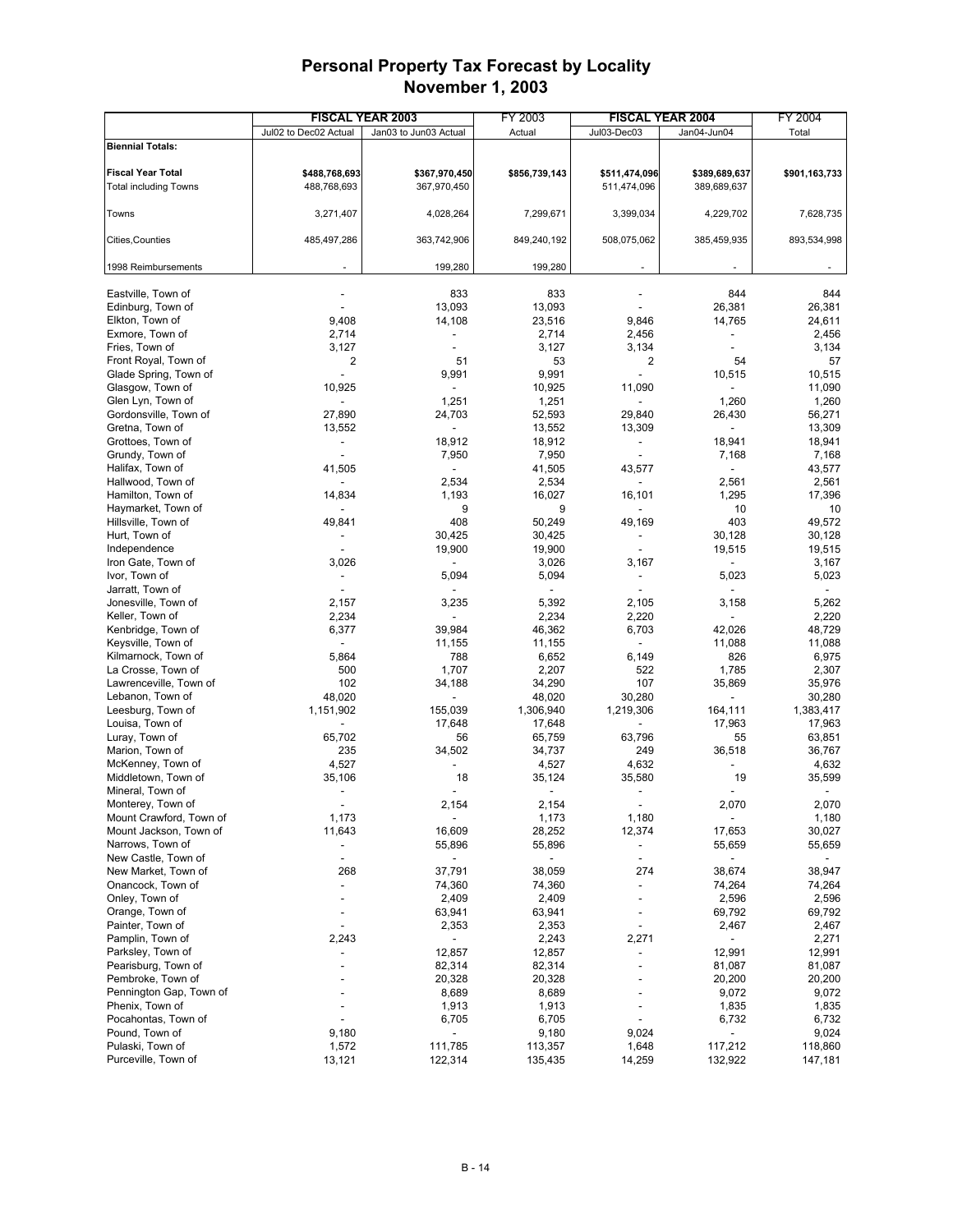| Jul02 to Dec02 Actual<br>Jan03 to Jun03 Actual<br>Actual<br>Jul03-Dec03<br>Jan04-Jun04<br>Total<br><b>Biennial Totals:</b><br><b>Fiscal Year Total</b><br>\$488,768,693<br>\$367,970,450<br>\$511,474,096<br>\$389,689,637<br>\$901,163,733<br>\$856,739,143<br><b>Total including Towns</b><br>488,768,693<br>367,970,450<br>511,474,096<br>389,689,637<br>4,229,702<br>Towns<br>3,271,407<br>4,028,264<br>7,299,671<br>3,399,034<br>7,628,735<br>Cities, Counties<br>485,497,286<br>363,742,906<br>849,240,192<br>508,075,062<br>385,459,935<br>893,534,998<br>199,280<br>1998 Reimbursements<br>199,280<br>12,291<br>12.291<br>12,567<br>12.567<br>Remington, Town of<br>14,021<br>Rich Creek, Town of<br>14,021<br>10,772<br>10,772<br>Ridgeway, Town of<br>1,279<br>1,279<br>1,328<br>1,328<br>93,714<br>90,892<br>90,892<br>93,714<br>Rocky Mount, Town of<br>$\overline{a}$<br>$\overline{a}$<br>Round Hill, Town of<br>14,216<br>14,216<br>15,452<br>15,452<br>6,970<br>Rural Retreat, Town of<br>5,916<br>6,615<br>12,532<br>6,233<br>13,203<br>Saint Paul, Town of<br>7,903<br>7,903<br>7,846<br>7,846<br>28,381<br>28,381<br>28,270<br>28,270<br>Saltville, Town of<br>$\overline{a}$<br>2,032<br>2,137<br>Saxis, Town of<br>2,032<br>2,137<br>429<br>393<br>432<br>Scottsburg, Town of<br>38<br>391<br>38<br>15,187<br>15,187<br>15,385<br>15,385<br>Shenandoah, Town of<br>Smithfield, Town of<br>154,422<br>145,387<br>31,428<br>176,815<br>33,381<br>187,803<br>South Boston<br>1,395<br>312,744<br>1,461<br>327,535<br>328,996<br>314,139<br>South Hill, Town of<br>106,432<br>111,709<br>106,432<br>111,709<br>÷.<br>Stanley, Town of<br>14,464<br>14,418<br>14,418<br>14,464<br>$\blacksquare$<br>Stephens City, Town of<br>23,989<br>23,989<br>25,681<br>25,681<br>Stony Creek, Town of<br>7,763<br>7,763<br>7,937<br>7,937<br>Strasburg, Town of<br>54,193<br>68,060<br>122,253<br>54,237<br>68,114<br>122,352<br>Stuart, Town of<br>6,565<br>6,565<br>6,405<br>6,405<br>3.741<br>Surry, Town of<br>3,631<br>3,631<br>3,741<br>Tappahannock, Town of<br>370<br>50,884<br>51,254<br>392<br>53,915<br>54,307<br>48,331<br>48,331<br>50,407<br>50,407<br>Tazewell, Town of<br>$\overline{a}$<br>$\overline{a}$<br>2,262<br>2,262<br>2,408<br>The Plains, Town of<br>2,408<br>5,027<br>7,258<br>5,014<br>7,239<br>Timberville, Town of<br>12,285<br>12,253<br>Toms Brook, Town of<br>1,828<br>2,980<br>4,808<br>4,143<br>4,143<br>Urbanna, Town of<br>5,347<br>5,347<br>5,435<br>5,435<br>35,112<br>39,086<br>4,023<br>35,544<br>39,567<br>Victoria, Town of<br>3,974<br>12,598<br>179,367<br>187,388<br>200,550<br>Vinton, Town of<br>191,965<br>13,161<br>Virgilina, Town of<br>1,166<br>1,166<br>1,133<br>1,133<br>Wakefield, Town of<br>24<br>15,731<br>15,755<br>25<br>16,529<br>16,554<br>14,302<br>535,596<br>560,633<br>575,604<br>Warrenton, Town of<br>549,898<br>14,970<br>Warsaw, Town of<br>17,536<br>17,536<br>18,618<br>18,618<br>1,685<br>69,620<br>71,305<br>1,777<br>Waverly, Town of<br>73,412<br>75,189<br>West Point, Town of<br>204,861<br>28,937<br>233,798<br>216,829<br>30,628<br>247,457<br>Windsor, Town of<br>10,018<br>10,018<br>10,676<br>10,676<br>Wise, Town of<br>50,023<br>50,023<br>52,291<br>52,291<br>Woodstock, Town of<br>92,217<br>92,217<br>91,949<br>91,949<br>Wytheville, Town of<br>48,497<br>51,772<br>11,116<br>62,888<br>10,413<br>58,910 |  | <b>FISCAL YEAR 2003</b> | <b>FISCAL YEAR 2004</b><br>FY 2003 |  | FY 2004 |
|----------------------------------------------------------------------------------------------------------------------------------------------------------------------------------------------------------------------------------------------------------------------------------------------------------------------------------------------------------------------------------------------------------------------------------------------------------------------------------------------------------------------------------------------------------------------------------------------------------------------------------------------------------------------------------------------------------------------------------------------------------------------------------------------------------------------------------------------------------------------------------------------------------------------------------------------------------------------------------------------------------------------------------------------------------------------------------------------------------------------------------------------------------------------------------------------------------------------------------------------------------------------------------------------------------------------------------------------------------------------------------------------------------------------------------------------------------------------------------------------------------------------------------------------------------------------------------------------------------------------------------------------------------------------------------------------------------------------------------------------------------------------------------------------------------------------------------------------------------------------------------------------------------------------------------------------------------------------------------------------------------------------------------------------------------------------------------------------------------------------------------------------------------------------------------------------------------------------------------------------------------------------------------------------------------------------------------------------------------------------------------------------------------------------------------------------------------------------------------------------------------------------------------------------------------------------------------------------------------------------------------------------------------------------------------------------------------------------------------------------------------------------------------------------------------------------------------------------------------------------------------------------------------------------------------------------------------------------------------------------------------------------------------------------------------------------------------------------------------------------------------------------------------------------------------------------------------------------------------------------------------------------------------------------------------------------------------------------------------------------------------------------------------|--|-------------------------|------------------------------------|--|---------|
|                                                                                                                                                                                                                                                                                                                                                                                                                                                                                                                                                                                                                                                                                                                                                                                                                                                                                                                                                                                                                                                                                                                                                                                                                                                                                                                                                                                                                                                                                                                                                                                                                                                                                                                                                                                                                                                                                                                                                                                                                                                                                                                                                                                                                                                                                                                                                                                                                                                                                                                                                                                                                                                                                                                                                                                                                                                                                                                                                                                                                                                                                                                                                                                                                                                                                                                                                                                                          |  |                         |                                    |  |         |
|                                                                                                                                                                                                                                                                                                                                                                                                                                                                                                                                                                                                                                                                                                                                                                                                                                                                                                                                                                                                                                                                                                                                                                                                                                                                                                                                                                                                                                                                                                                                                                                                                                                                                                                                                                                                                                                                                                                                                                                                                                                                                                                                                                                                                                                                                                                                                                                                                                                                                                                                                                                                                                                                                                                                                                                                                                                                                                                                                                                                                                                                                                                                                                                                                                                                                                                                                                                                          |  |                         |                                    |  |         |
|                                                                                                                                                                                                                                                                                                                                                                                                                                                                                                                                                                                                                                                                                                                                                                                                                                                                                                                                                                                                                                                                                                                                                                                                                                                                                                                                                                                                                                                                                                                                                                                                                                                                                                                                                                                                                                                                                                                                                                                                                                                                                                                                                                                                                                                                                                                                                                                                                                                                                                                                                                                                                                                                                                                                                                                                                                                                                                                                                                                                                                                                                                                                                                                                                                                                                                                                                                                                          |  |                         |                                    |  |         |
|                                                                                                                                                                                                                                                                                                                                                                                                                                                                                                                                                                                                                                                                                                                                                                                                                                                                                                                                                                                                                                                                                                                                                                                                                                                                                                                                                                                                                                                                                                                                                                                                                                                                                                                                                                                                                                                                                                                                                                                                                                                                                                                                                                                                                                                                                                                                                                                                                                                                                                                                                                                                                                                                                                                                                                                                                                                                                                                                                                                                                                                                                                                                                                                                                                                                                                                                                                                                          |  |                         |                                    |  |         |
|                                                                                                                                                                                                                                                                                                                                                                                                                                                                                                                                                                                                                                                                                                                                                                                                                                                                                                                                                                                                                                                                                                                                                                                                                                                                                                                                                                                                                                                                                                                                                                                                                                                                                                                                                                                                                                                                                                                                                                                                                                                                                                                                                                                                                                                                                                                                                                                                                                                                                                                                                                                                                                                                                                                                                                                                                                                                                                                                                                                                                                                                                                                                                                                                                                                                                                                                                                                                          |  |                         |                                    |  |         |
|                                                                                                                                                                                                                                                                                                                                                                                                                                                                                                                                                                                                                                                                                                                                                                                                                                                                                                                                                                                                                                                                                                                                                                                                                                                                                                                                                                                                                                                                                                                                                                                                                                                                                                                                                                                                                                                                                                                                                                                                                                                                                                                                                                                                                                                                                                                                                                                                                                                                                                                                                                                                                                                                                                                                                                                                                                                                                                                                                                                                                                                                                                                                                                                                                                                                                                                                                                                                          |  |                         |                                    |  |         |
|                                                                                                                                                                                                                                                                                                                                                                                                                                                                                                                                                                                                                                                                                                                                                                                                                                                                                                                                                                                                                                                                                                                                                                                                                                                                                                                                                                                                                                                                                                                                                                                                                                                                                                                                                                                                                                                                                                                                                                                                                                                                                                                                                                                                                                                                                                                                                                                                                                                                                                                                                                                                                                                                                                                                                                                                                                                                                                                                                                                                                                                                                                                                                                                                                                                                                                                                                                                                          |  |                         |                                    |  |         |
|                                                                                                                                                                                                                                                                                                                                                                                                                                                                                                                                                                                                                                                                                                                                                                                                                                                                                                                                                                                                                                                                                                                                                                                                                                                                                                                                                                                                                                                                                                                                                                                                                                                                                                                                                                                                                                                                                                                                                                                                                                                                                                                                                                                                                                                                                                                                                                                                                                                                                                                                                                                                                                                                                                                                                                                                                                                                                                                                                                                                                                                                                                                                                                                                                                                                                                                                                                                                          |  |                         |                                    |  |         |
|                                                                                                                                                                                                                                                                                                                                                                                                                                                                                                                                                                                                                                                                                                                                                                                                                                                                                                                                                                                                                                                                                                                                                                                                                                                                                                                                                                                                                                                                                                                                                                                                                                                                                                                                                                                                                                                                                                                                                                                                                                                                                                                                                                                                                                                                                                                                                                                                                                                                                                                                                                                                                                                                                                                                                                                                                                                                                                                                                                                                                                                                                                                                                                                                                                                                                                                                                                                                          |  |                         |                                    |  |         |
|                                                                                                                                                                                                                                                                                                                                                                                                                                                                                                                                                                                                                                                                                                                                                                                                                                                                                                                                                                                                                                                                                                                                                                                                                                                                                                                                                                                                                                                                                                                                                                                                                                                                                                                                                                                                                                                                                                                                                                                                                                                                                                                                                                                                                                                                                                                                                                                                                                                                                                                                                                                                                                                                                                                                                                                                                                                                                                                                                                                                                                                                                                                                                                                                                                                                                                                                                                                                          |  |                         |                                    |  |         |
|                                                                                                                                                                                                                                                                                                                                                                                                                                                                                                                                                                                                                                                                                                                                                                                                                                                                                                                                                                                                                                                                                                                                                                                                                                                                                                                                                                                                                                                                                                                                                                                                                                                                                                                                                                                                                                                                                                                                                                                                                                                                                                                                                                                                                                                                                                                                                                                                                                                                                                                                                                                                                                                                                                                                                                                                                                                                                                                                                                                                                                                                                                                                                                                                                                                                                                                                                                                                          |  |                         |                                    |  |         |
|                                                                                                                                                                                                                                                                                                                                                                                                                                                                                                                                                                                                                                                                                                                                                                                                                                                                                                                                                                                                                                                                                                                                                                                                                                                                                                                                                                                                                                                                                                                                                                                                                                                                                                                                                                                                                                                                                                                                                                                                                                                                                                                                                                                                                                                                                                                                                                                                                                                                                                                                                                                                                                                                                                                                                                                                                                                                                                                                                                                                                                                                                                                                                                                                                                                                                                                                                                                                          |  |                         |                                    |  |         |
|                                                                                                                                                                                                                                                                                                                                                                                                                                                                                                                                                                                                                                                                                                                                                                                                                                                                                                                                                                                                                                                                                                                                                                                                                                                                                                                                                                                                                                                                                                                                                                                                                                                                                                                                                                                                                                                                                                                                                                                                                                                                                                                                                                                                                                                                                                                                                                                                                                                                                                                                                                                                                                                                                                                                                                                                                                                                                                                                                                                                                                                                                                                                                                                                                                                                                                                                                                                                          |  |                         |                                    |  |         |
|                                                                                                                                                                                                                                                                                                                                                                                                                                                                                                                                                                                                                                                                                                                                                                                                                                                                                                                                                                                                                                                                                                                                                                                                                                                                                                                                                                                                                                                                                                                                                                                                                                                                                                                                                                                                                                                                                                                                                                                                                                                                                                                                                                                                                                                                                                                                                                                                                                                                                                                                                                                                                                                                                                                                                                                                                                                                                                                                                                                                                                                                                                                                                                                                                                                                                                                                                                                                          |  |                         |                                    |  |         |
|                                                                                                                                                                                                                                                                                                                                                                                                                                                                                                                                                                                                                                                                                                                                                                                                                                                                                                                                                                                                                                                                                                                                                                                                                                                                                                                                                                                                                                                                                                                                                                                                                                                                                                                                                                                                                                                                                                                                                                                                                                                                                                                                                                                                                                                                                                                                                                                                                                                                                                                                                                                                                                                                                                                                                                                                                                                                                                                                                                                                                                                                                                                                                                                                                                                                                                                                                                                                          |  |                         |                                    |  |         |
|                                                                                                                                                                                                                                                                                                                                                                                                                                                                                                                                                                                                                                                                                                                                                                                                                                                                                                                                                                                                                                                                                                                                                                                                                                                                                                                                                                                                                                                                                                                                                                                                                                                                                                                                                                                                                                                                                                                                                                                                                                                                                                                                                                                                                                                                                                                                                                                                                                                                                                                                                                                                                                                                                                                                                                                                                                                                                                                                                                                                                                                                                                                                                                                                                                                                                                                                                                                                          |  |                         |                                    |  |         |
|                                                                                                                                                                                                                                                                                                                                                                                                                                                                                                                                                                                                                                                                                                                                                                                                                                                                                                                                                                                                                                                                                                                                                                                                                                                                                                                                                                                                                                                                                                                                                                                                                                                                                                                                                                                                                                                                                                                                                                                                                                                                                                                                                                                                                                                                                                                                                                                                                                                                                                                                                                                                                                                                                                                                                                                                                                                                                                                                                                                                                                                                                                                                                                                                                                                                                                                                                                                                          |  |                         |                                    |  |         |
|                                                                                                                                                                                                                                                                                                                                                                                                                                                                                                                                                                                                                                                                                                                                                                                                                                                                                                                                                                                                                                                                                                                                                                                                                                                                                                                                                                                                                                                                                                                                                                                                                                                                                                                                                                                                                                                                                                                                                                                                                                                                                                                                                                                                                                                                                                                                                                                                                                                                                                                                                                                                                                                                                                                                                                                                                                                                                                                                                                                                                                                                                                                                                                                                                                                                                                                                                                                                          |  |                         |                                    |  |         |
|                                                                                                                                                                                                                                                                                                                                                                                                                                                                                                                                                                                                                                                                                                                                                                                                                                                                                                                                                                                                                                                                                                                                                                                                                                                                                                                                                                                                                                                                                                                                                                                                                                                                                                                                                                                                                                                                                                                                                                                                                                                                                                                                                                                                                                                                                                                                                                                                                                                                                                                                                                                                                                                                                                                                                                                                                                                                                                                                                                                                                                                                                                                                                                                                                                                                                                                                                                                                          |  |                         |                                    |  |         |
|                                                                                                                                                                                                                                                                                                                                                                                                                                                                                                                                                                                                                                                                                                                                                                                                                                                                                                                                                                                                                                                                                                                                                                                                                                                                                                                                                                                                                                                                                                                                                                                                                                                                                                                                                                                                                                                                                                                                                                                                                                                                                                                                                                                                                                                                                                                                                                                                                                                                                                                                                                                                                                                                                                                                                                                                                                                                                                                                                                                                                                                                                                                                                                                                                                                                                                                                                                                                          |  |                         |                                    |  |         |
|                                                                                                                                                                                                                                                                                                                                                                                                                                                                                                                                                                                                                                                                                                                                                                                                                                                                                                                                                                                                                                                                                                                                                                                                                                                                                                                                                                                                                                                                                                                                                                                                                                                                                                                                                                                                                                                                                                                                                                                                                                                                                                                                                                                                                                                                                                                                                                                                                                                                                                                                                                                                                                                                                                                                                                                                                                                                                                                                                                                                                                                                                                                                                                                                                                                                                                                                                                                                          |  |                         |                                    |  |         |
|                                                                                                                                                                                                                                                                                                                                                                                                                                                                                                                                                                                                                                                                                                                                                                                                                                                                                                                                                                                                                                                                                                                                                                                                                                                                                                                                                                                                                                                                                                                                                                                                                                                                                                                                                                                                                                                                                                                                                                                                                                                                                                                                                                                                                                                                                                                                                                                                                                                                                                                                                                                                                                                                                                                                                                                                                                                                                                                                                                                                                                                                                                                                                                                                                                                                                                                                                                                                          |  |                         |                                    |  |         |
|                                                                                                                                                                                                                                                                                                                                                                                                                                                                                                                                                                                                                                                                                                                                                                                                                                                                                                                                                                                                                                                                                                                                                                                                                                                                                                                                                                                                                                                                                                                                                                                                                                                                                                                                                                                                                                                                                                                                                                                                                                                                                                                                                                                                                                                                                                                                                                                                                                                                                                                                                                                                                                                                                                                                                                                                                                                                                                                                                                                                                                                                                                                                                                                                                                                                                                                                                                                                          |  |                         |                                    |  |         |
|                                                                                                                                                                                                                                                                                                                                                                                                                                                                                                                                                                                                                                                                                                                                                                                                                                                                                                                                                                                                                                                                                                                                                                                                                                                                                                                                                                                                                                                                                                                                                                                                                                                                                                                                                                                                                                                                                                                                                                                                                                                                                                                                                                                                                                                                                                                                                                                                                                                                                                                                                                                                                                                                                                                                                                                                                                                                                                                                                                                                                                                                                                                                                                                                                                                                                                                                                                                                          |  |                         |                                    |  |         |
|                                                                                                                                                                                                                                                                                                                                                                                                                                                                                                                                                                                                                                                                                                                                                                                                                                                                                                                                                                                                                                                                                                                                                                                                                                                                                                                                                                                                                                                                                                                                                                                                                                                                                                                                                                                                                                                                                                                                                                                                                                                                                                                                                                                                                                                                                                                                                                                                                                                                                                                                                                                                                                                                                                                                                                                                                                                                                                                                                                                                                                                                                                                                                                                                                                                                                                                                                                                                          |  |                         |                                    |  |         |
|                                                                                                                                                                                                                                                                                                                                                                                                                                                                                                                                                                                                                                                                                                                                                                                                                                                                                                                                                                                                                                                                                                                                                                                                                                                                                                                                                                                                                                                                                                                                                                                                                                                                                                                                                                                                                                                                                                                                                                                                                                                                                                                                                                                                                                                                                                                                                                                                                                                                                                                                                                                                                                                                                                                                                                                                                                                                                                                                                                                                                                                                                                                                                                                                                                                                                                                                                                                                          |  |                         |                                    |  |         |
|                                                                                                                                                                                                                                                                                                                                                                                                                                                                                                                                                                                                                                                                                                                                                                                                                                                                                                                                                                                                                                                                                                                                                                                                                                                                                                                                                                                                                                                                                                                                                                                                                                                                                                                                                                                                                                                                                                                                                                                                                                                                                                                                                                                                                                                                                                                                                                                                                                                                                                                                                                                                                                                                                                                                                                                                                                                                                                                                                                                                                                                                                                                                                                                                                                                                                                                                                                                                          |  |                         |                                    |  |         |
|                                                                                                                                                                                                                                                                                                                                                                                                                                                                                                                                                                                                                                                                                                                                                                                                                                                                                                                                                                                                                                                                                                                                                                                                                                                                                                                                                                                                                                                                                                                                                                                                                                                                                                                                                                                                                                                                                                                                                                                                                                                                                                                                                                                                                                                                                                                                                                                                                                                                                                                                                                                                                                                                                                                                                                                                                                                                                                                                                                                                                                                                                                                                                                                                                                                                                                                                                                                                          |  |                         |                                    |  |         |
|                                                                                                                                                                                                                                                                                                                                                                                                                                                                                                                                                                                                                                                                                                                                                                                                                                                                                                                                                                                                                                                                                                                                                                                                                                                                                                                                                                                                                                                                                                                                                                                                                                                                                                                                                                                                                                                                                                                                                                                                                                                                                                                                                                                                                                                                                                                                                                                                                                                                                                                                                                                                                                                                                                                                                                                                                                                                                                                                                                                                                                                                                                                                                                                                                                                                                                                                                                                                          |  |                         |                                    |  |         |
|                                                                                                                                                                                                                                                                                                                                                                                                                                                                                                                                                                                                                                                                                                                                                                                                                                                                                                                                                                                                                                                                                                                                                                                                                                                                                                                                                                                                                                                                                                                                                                                                                                                                                                                                                                                                                                                                                                                                                                                                                                                                                                                                                                                                                                                                                                                                                                                                                                                                                                                                                                                                                                                                                                                                                                                                                                                                                                                                                                                                                                                                                                                                                                                                                                                                                                                                                                                                          |  |                         |                                    |  |         |
|                                                                                                                                                                                                                                                                                                                                                                                                                                                                                                                                                                                                                                                                                                                                                                                                                                                                                                                                                                                                                                                                                                                                                                                                                                                                                                                                                                                                                                                                                                                                                                                                                                                                                                                                                                                                                                                                                                                                                                                                                                                                                                                                                                                                                                                                                                                                                                                                                                                                                                                                                                                                                                                                                                                                                                                                                                                                                                                                                                                                                                                                                                                                                                                                                                                                                                                                                                                                          |  |                         |                                    |  |         |
|                                                                                                                                                                                                                                                                                                                                                                                                                                                                                                                                                                                                                                                                                                                                                                                                                                                                                                                                                                                                                                                                                                                                                                                                                                                                                                                                                                                                                                                                                                                                                                                                                                                                                                                                                                                                                                                                                                                                                                                                                                                                                                                                                                                                                                                                                                                                                                                                                                                                                                                                                                                                                                                                                                                                                                                                                                                                                                                                                                                                                                                                                                                                                                                                                                                                                                                                                                                                          |  |                         |                                    |  |         |
|                                                                                                                                                                                                                                                                                                                                                                                                                                                                                                                                                                                                                                                                                                                                                                                                                                                                                                                                                                                                                                                                                                                                                                                                                                                                                                                                                                                                                                                                                                                                                                                                                                                                                                                                                                                                                                                                                                                                                                                                                                                                                                                                                                                                                                                                                                                                                                                                                                                                                                                                                                                                                                                                                                                                                                                                                                                                                                                                                                                                                                                                                                                                                                                                                                                                                                                                                                                                          |  |                         |                                    |  |         |
|                                                                                                                                                                                                                                                                                                                                                                                                                                                                                                                                                                                                                                                                                                                                                                                                                                                                                                                                                                                                                                                                                                                                                                                                                                                                                                                                                                                                                                                                                                                                                                                                                                                                                                                                                                                                                                                                                                                                                                                                                                                                                                                                                                                                                                                                                                                                                                                                                                                                                                                                                                                                                                                                                                                                                                                                                                                                                                                                                                                                                                                                                                                                                                                                                                                                                                                                                                                                          |  |                         |                                    |  |         |
|                                                                                                                                                                                                                                                                                                                                                                                                                                                                                                                                                                                                                                                                                                                                                                                                                                                                                                                                                                                                                                                                                                                                                                                                                                                                                                                                                                                                                                                                                                                                                                                                                                                                                                                                                                                                                                                                                                                                                                                                                                                                                                                                                                                                                                                                                                                                                                                                                                                                                                                                                                                                                                                                                                                                                                                                                                                                                                                                                                                                                                                                                                                                                                                                                                                                                                                                                                                                          |  |                         |                                    |  |         |
|                                                                                                                                                                                                                                                                                                                                                                                                                                                                                                                                                                                                                                                                                                                                                                                                                                                                                                                                                                                                                                                                                                                                                                                                                                                                                                                                                                                                                                                                                                                                                                                                                                                                                                                                                                                                                                                                                                                                                                                                                                                                                                                                                                                                                                                                                                                                                                                                                                                                                                                                                                                                                                                                                                                                                                                                                                                                                                                                                                                                                                                                                                                                                                                                                                                                                                                                                                                                          |  |                         |                                    |  |         |
|                                                                                                                                                                                                                                                                                                                                                                                                                                                                                                                                                                                                                                                                                                                                                                                                                                                                                                                                                                                                                                                                                                                                                                                                                                                                                                                                                                                                                                                                                                                                                                                                                                                                                                                                                                                                                                                                                                                                                                                                                                                                                                                                                                                                                                                                                                                                                                                                                                                                                                                                                                                                                                                                                                                                                                                                                                                                                                                                                                                                                                                                                                                                                                                                                                                                                                                                                                                                          |  |                         |                                    |  |         |
|                                                                                                                                                                                                                                                                                                                                                                                                                                                                                                                                                                                                                                                                                                                                                                                                                                                                                                                                                                                                                                                                                                                                                                                                                                                                                                                                                                                                                                                                                                                                                                                                                                                                                                                                                                                                                                                                                                                                                                                                                                                                                                                                                                                                                                                                                                                                                                                                                                                                                                                                                                                                                                                                                                                                                                                                                                                                                                                                                                                                                                                                                                                                                                                                                                                                                                                                                                                                          |  |                         |                                    |  |         |
|                                                                                                                                                                                                                                                                                                                                                                                                                                                                                                                                                                                                                                                                                                                                                                                                                                                                                                                                                                                                                                                                                                                                                                                                                                                                                                                                                                                                                                                                                                                                                                                                                                                                                                                                                                                                                                                                                                                                                                                                                                                                                                                                                                                                                                                                                                                                                                                                                                                                                                                                                                                                                                                                                                                                                                                                                                                                                                                                                                                                                                                                                                                                                                                                                                                                                                                                                                                                          |  |                         |                                    |  |         |
|                                                                                                                                                                                                                                                                                                                                                                                                                                                                                                                                                                                                                                                                                                                                                                                                                                                                                                                                                                                                                                                                                                                                                                                                                                                                                                                                                                                                                                                                                                                                                                                                                                                                                                                                                                                                                                                                                                                                                                                                                                                                                                                                                                                                                                                                                                                                                                                                                                                                                                                                                                                                                                                                                                                                                                                                                                                                                                                                                                                                                                                                                                                                                                                                                                                                                                                                                                                                          |  |                         |                                    |  |         |
|                                                                                                                                                                                                                                                                                                                                                                                                                                                                                                                                                                                                                                                                                                                                                                                                                                                                                                                                                                                                                                                                                                                                                                                                                                                                                                                                                                                                                                                                                                                                                                                                                                                                                                                                                                                                                                                                                                                                                                                                                                                                                                                                                                                                                                                                                                                                                                                                                                                                                                                                                                                                                                                                                                                                                                                                                                                                                                                                                                                                                                                                                                                                                                                                                                                                                                                                                                                                          |  |                         |                                    |  |         |
|                                                                                                                                                                                                                                                                                                                                                                                                                                                                                                                                                                                                                                                                                                                                                                                                                                                                                                                                                                                                                                                                                                                                                                                                                                                                                                                                                                                                                                                                                                                                                                                                                                                                                                                                                                                                                                                                                                                                                                                                                                                                                                                                                                                                                                                                                                                                                                                                                                                                                                                                                                                                                                                                                                                                                                                                                                                                                                                                                                                                                                                                                                                                                                                                                                                                                                                                                                                                          |  |                         |                                    |  |         |
|                                                                                                                                                                                                                                                                                                                                                                                                                                                                                                                                                                                                                                                                                                                                                                                                                                                                                                                                                                                                                                                                                                                                                                                                                                                                                                                                                                                                                                                                                                                                                                                                                                                                                                                                                                                                                                                                                                                                                                                                                                                                                                                                                                                                                                                                                                                                                                                                                                                                                                                                                                                                                                                                                                                                                                                                                                                                                                                                                                                                                                                                                                                                                                                                                                                                                                                                                                                                          |  |                         |                                    |  |         |
|                                                                                                                                                                                                                                                                                                                                                                                                                                                                                                                                                                                                                                                                                                                                                                                                                                                                                                                                                                                                                                                                                                                                                                                                                                                                                                                                                                                                                                                                                                                                                                                                                                                                                                                                                                                                                                                                                                                                                                                                                                                                                                                                                                                                                                                                                                                                                                                                                                                                                                                                                                                                                                                                                                                                                                                                                                                                                                                                                                                                                                                                                                                                                                                                                                                                                                                                                                                                          |  |                         |                                    |  |         |
|                                                                                                                                                                                                                                                                                                                                                                                                                                                                                                                                                                                                                                                                                                                                                                                                                                                                                                                                                                                                                                                                                                                                                                                                                                                                                                                                                                                                                                                                                                                                                                                                                                                                                                                                                                                                                                                                                                                                                                                                                                                                                                                                                                                                                                                                                                                                                                                                                                                                                                                                                                                                                                                                                                                                                                                                                                                                                                                                                                                                                                                                                                                                                                                                                                                                                                                                                                                                          |  |                         |                                    |  |         |
|                                                                                                                                                                                                                                                                                                                                                                                                                                                                                                                                                                                                                                                                                                                                                                                                                                                                                                                                                                                                                                                                                                                                                                                                                                                                                                                                                                                                                                                                                                                                                                                                                                                                                                                                                                                                                                                                                                                                                                                                                                                                                                                                                                                                                                                                                                                                                                                                                                                                                                                                                                                                                                                                                                                                                                                                                                                                                                                                                                                                                                                                                                                                                                                                                                                                                                                                                                                                          |  |                         |                                    |  |         |
|                                                                                                                                                                                                                                                                                                                                                                                                                                                                                                                                                                                                                                                                                                                                                                                                                                                                                                                                                                                                                                                                                                                                                                                                                                                                                                                                                                                                                                                                                                                                                                                                                                                                                                                                                                                                                                                                                                                                                                                                                                                                                                                                                                                                                                                                                                                                                                                                                                                                                                                                                                                                                                                                                                                                                                                                                                                                                                                                                                                                                                                                                                                                                                                                                                                                                                                                                                                                          |  |                         |                                    |  |         |
|                                                                                                                                                                                                                                                                                                                                                                                                                                                                                                                                                                                                                                                                                                                                                                                                                                                                                                                                                                                                                                                                                                                                                                                                                                                                                                                                                                                                                                                                                                                                                                                                                                                                                                                                                                                                                                                                                                                                                                                                                                                                                                                                                                                                                                                                                                                                                                                                                                                                                                                                                                                                                                                                                                                                                                                                                                                                                                                                                                                                                                                                                                                                                                                                                                                                                                                                                                                                          |  |                         |                                    |  |         |
|                                                                                                                                                                                                                                                                                                                                                                                                                                                                                                                                                                                                                                                                                                                                                                                                                                                                                                                                                                                                                                                                                                                                                                                                                                                                                                                                                                                                                                                                                                                                                                                                                                                                                                                                                                                                                                                                                                                                                                                                                                                                                                                                                                                                                                                                                                                                                                                                                                                                                                                                                                                                                                                                                                                                                                                                                                                                                                                                                                                                                                                                                                                                                                                                                                                                                                                                                                                                          |  |                         |                                    |  |         |
|                                                                                                                                                                                                                                                                                                                                                                                                                                                                                                                                                                                                                                                                                                                                                                                                                                                                                                                                                                                                                                                                                                                                                                                                                                                                                                                                                                                                                                                                                                                                                                                                                                                                                                                                                                                                                                                                                                                                                                                                                                                                                                                                                                                                                                                                                                                                                                                                                                                                                                                                                                                                                                                                                                                                                                                                                                                                                                                                                                                                                                                                                                                                                                                                                                                                                                                                                                                                          |  |                         |                                    |  |         |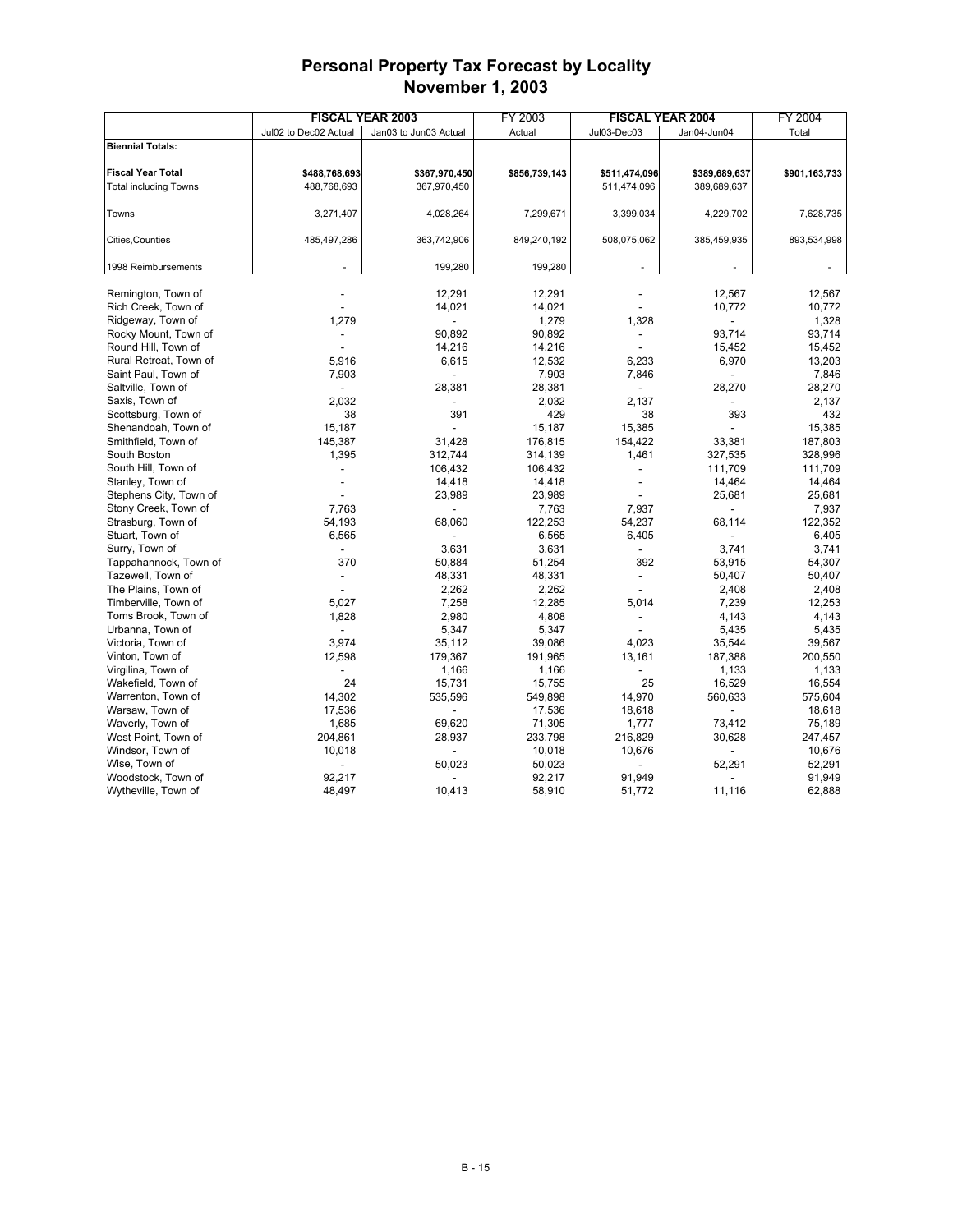|                              | <b>FISCAL YEAR 2005</b>  |               | FY 2005                 |                              | <b>FISCAL YEAR 2006</b> | FY 2006       |
|------------------------------|--------------------------|---------------|-------------------------|------------------------------|-------------------------|---------------|
|                              | Jul04-Dec04              | Jan05-Jun05   | Total                   | Jul05-Dec05                  | Jan06-Jun06             | Total         |
| <b>Biennial Totals:</b>      |                          |               |                         |                              |                         |               |
|                              |                          |               |                         |                              |                         |               |
| <b>Fiscal Year Total</b>     | \$536,503,774            | \$411,404,611 | \$947,908,385           | \$562,808,957                | \$434,070,978           | \$996,879,935 |
| <b>Total including Towns</b> | 536,503,774              | 411,404,611   |                         | 562,808,957                  | 434,070,978             |               |
|                              |                          |               |                         |                              |                         |               |
| Towns                        | 3,661,092                | 4,506,223     | 8,167,316               | 3,911,916                    | 4,770,776               | 8,682,691     |
| <b>Cities, Counties</b>      | 532,842,681              | 406,898,388   | 939,741,070             | 558,897,041                  | 429,300,203             | 988, 197, 244 |
|                              |                          |               |                         |                              |                         |               |
| 1998 Reimbursements          |                          |               |                         |                              |                         |               |
|                              |                          |               |                         |                              |                         |               |
| <b>Accomack County</b>       | 2,138,505                | 904,798       | 3,043,303               | 2,246,155                    | 950,344                 | 3,196,499     |
| <b>Albemarle County</b>      | 7,253,553                | 7,326,295     | 14,579,848              | 7,577,552                    | 7,653,542               | 15,231,094    |
| <b>Alleghany County</b>      | 91,676                   | 1,681,660     | 1,773,335               | 96,134                       | 1,763,438               | 1,859,572     |
| Amelia County                | 795,972                  | 232,460       | 1,028,432               | 843,343                      | 246,294                 | 1,089,637     |
| <b>Amherst County</b>        | 1,760,365                | 503,168       | 2,263,533               | 1,852,110                    | 529,392                 | 2,381,501     |
| <b>Appomattox County</b>     | 519,930                  | 497,890       | 1,017,820               | 547,232                      | 524,034                 | 1,071,267     |
| <b>Arlington County</b>      | 27,525,447               | 1,788,454     | 29,313,902              | 27,928,457                   | 1,814,640               | 29,743,096    |
| <b>Augusta County</b>        | 3,806,887                | 672,627       | 4,479,514               | 4,032,834                    | 712,549                 | 4,745,383     |
| <b>Bath County</b>           | 37,728                   | 7,430         | 45,157                  | 39,435                       | 7,766                   | 47,201        |
| <b>Bedford County</b>        | 5,134,842                | 1,011,584     | 6,146,426               | 5,411,706                    | 1,066,127               | 6,477,833     |
| <b>Bland County</b>          | 308,723                  | 79,668        | 388,392                 | 325,135                      | 83,904                  | 409,038       |
| <b>Botetourt County</b>      | 3,003,045                | 439,815       | 3,442,860               | 3,158,157                    | 462,532                 | 3,620,690     |
| <b>Brunswick County</b>      | 1,140,877                | 317,991       | 1,458,869               | 1,193,762                    | 332,732                 | 1,526,494     |
| <b>Buchanan County</b>       | 85,383                   | 1,465,585     | 1,550,967               | 88,553                       | 1,520,006               | 1,608,559     |
| <b>Buckingham County</b>     | 818,244                  | 381,341       | 1,199,584               | 861,173                      | 401,348                 | 1,262,521     |
| Campbell County              | 72,584                   | 3,522,383     | 3,594,967               | 75,540                       | 3,665,837               | 3,741,377     |
| Caroline County              | 466,492                  | 1,679,031     | 2,145,523               | 495,223                      | 1,782,440               | 2,277,662     |
| <b>Carroll County</b>        |                          | 1,131,813     | 1,131,813               | $\overline{\phantom{a}}$     | 1,190,829               | 1,190,829     |
| <b>Charles City County</b>   |                          | 682,976       | 682,976                 |                              | 722,524                 | 722,524       |
| <b>Charlotte County</b>      | 12,545                   | 736,026       | 748,571                 | 13.194                       | 774,078                 | 787,272       |
| <b>Chesterfield County</b>   | 6,941,934                | 35,408,425    |                         | 7,324,124                    | 37, 357, 844            | 44,681,967    |
| <b>Clarke County</b>         | 1,148,779                | 1,250,525     | 42,350,359<br>2,399,305 | 1,214,591                    | 1,322,165               | 2,536,756     |
|                              |                          |               |                         |                              |                         |               |
| <b>Craig County</b>          | 346,465                  | 42,604        | 389,069                 | 366,734                      | 45,096                  | 411,831       |
| <b>Culpeper County</b>       |                          | 3,559,235     | 3,559,235               |                              | 3,825,082               | 3,825,082     |
| <b>Cumberland County</b>     | 655,479                  | 270,539       | 926,018                 | 694,748                      | 286,746                 | 981,494       |
| Dickenson County             | 837,431                  | 66,039        | 903,471                 | 877,755                      | 69,219                  | 946,974       |
| Dinwiddie County             | 1,530,760                | 2,223,808     | 3,754,568               | 1,629,974                    | 2,367,941               | 3,997,915     |
| <b>Essex County</b>          | 875,328                  | 238,681       | 1,114,010               | 928,898                      | 253,289                 | 1,182,187     |
| Fairfax County               | 189,397,123              | 19,274,621    | 208,671,744             | 196,208,827                  | 19,967,836              | 216,176,663   |
| <b>Fauguier County</b>       | 9,821,971                | 2,824,586     | 12,646,557              | 10,422,046                   | 2,997,155               | 13,419,201    |
| Floyd                        | 700,057                  | 238,677       | 938,733                 | 741,600                      | 252,840                 | 994,440       |
| <b>Fluvanna County</b>       | 1,376,329                | 1,653,921     | 3,030,250               | 1,489,816                    | 1,790,299               | 3,280,115     |
| Franklin County              | 99,827                   | 2,329,798     | 2,429,625               | 105,526                      | 2,462,819               | 2,568,345     |
| <b>Frederick County</b>      | 5,748,288                | 6,695,567     | 12,443,855              | 6,126,753                    | 7,136,400               | 13,263,152    |
| <b>Giles County</b>          | 1,052,868                | 218,951       | 1,271,819               | 1,102,579                    | 229,289                 | 1,331,868     |
| <b>Gloucester County</b>     | 2,021,039                | 827,091       | 2,848,130               | 2,141,903                    | 876,553                 | 3,018,456     |
| <b>Goochland County</b>      | 39,938                   | 3,005,520     | 3,045,458               | 42,708                       | 3,213,985               | 3,256,693     |
| <b>Grayson County</b>        | 350,402                  | 114,919       | 465,321                 | 365,700                      | 119,936                 | 485,636       |
| Greene County                | 859,288                  | 1,485,349     | 2,344,637               | 915,800                      | 1,583,034               | 2,498,834     |
| <b>Greensville County</b>    | 55,041                   | 1,035,139     | 1,090,180               | 56,546                       | 1,063,445               | 1,119,992     |
| <b>Halifax County</b>        | 1,274,069                | 371,393       | 1,645,461               | 1,332,316                    | 388,372                 | 1,720,688     |
| Hanover County               | 12,260,435               | 2,376,097     | 14,636,532              | 13,063,357                   | 2,531,704               | 15,595,061    |
| <b>Henrico County</b>        | 15,332,121               | 21,795,155    | 37,127,276              | 16,046,077                   | 22,810,070              | 38,856,147    |
| <b>Henry County</b>          | 5,833                    | 2,291,483     | 2,297,316               | 6,073                        | 2,385,768               | 2,391,842     |
| <b>Highland County</b>       | $\overline{\phantom{0}}$ | 153,386       | 153,386                 | $\overline{\phantom{a}}$     | 162,059                 | 162,059       |
| Isle of Wight County         |                          | 4,796,491     | 4,796,491               | $\qquad \qquad \blacksquare$ | 5,133,896               | 5,133,896     |
| James City County            | 4,285,733                | 5,485,537     | 9,771,270               | 4,573,811                    | 5,854,263               | 10,428,074    |
| King and Queen County        | 10,706                   | 927,803       | 938,510                 | 11,294                       | 978,693                 | 989,987       |
| King George County           | 807,504                  | 1,210,706     | 2,018,209               | 867,761                      | 1,301,051               | 2,168,811     |
| King William County          | 973,356                  | 298,913       | 1,272,269               | 1,031,011                    | 316,619                 | 1,347,630     |
| <b>Lancaster County</b>      |                          | 911,913       | 911,913                 |                              | 959,740                 | 959,740       |
| Lee County                   | 116,224                  | 631,971       | 748,195                 | 121,676                      | 661,618                 | 783,294       |
| Loudoun County               | 22,988,550               | 23,075,852    | 46,064,402              | 25,030,196                   | 25, 125, 251            | 50,155,448    |
| Louisa County                | 1,363,740                | 323,300       | 1,687,039               | 1,458,010                    | 345,648                 | 1,803,659     |
| <b>Lunenburg County</b>      | 18                       | 1,103,244     | 1,103,262               | 19                           | 1,164,931               | 1,164,950     |
| <b>Madison County</b>        | 389,151                  | 629,809       | 1,018,960               | 410,444                      | 664,269                 | 1,074,713     |
| <b>Mathews County</b>        | 818,617                  | 219,503       | 1,038,119               | 859,664                      | 230,509                 | 1,090,173     |
| <b>Mecklenburg County</b>    |                          | 1,264,210     | 1,264,210               |                              | 1,325,207               | 1,325,207     |
| <b>Middlesex County</b>      | 610,937                  | 101,134       | 712,071                 | 643,860                      | 106,585                 | 750,444       |
| <b>Montgomery County</b>     |                          | 4,740,028     | 4,740,028               |                              | 4,987,816               | 4,987,816     |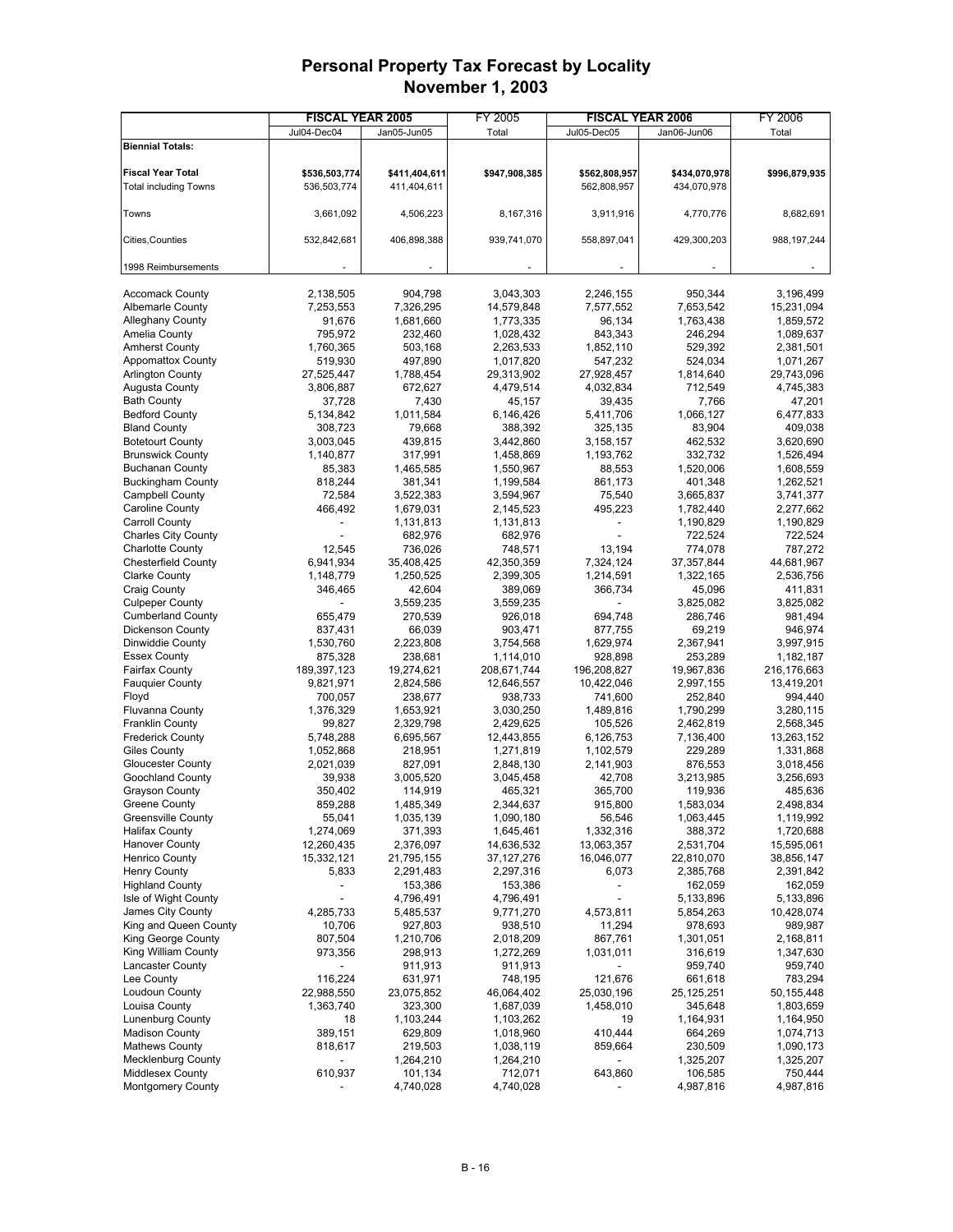|                                                | <b>FISCAL YEAR 2005</b> |                        | FY 2005              |                         | <b>FISCAL YEAR 2006</b> | FY 2006              |
|------------------------------------------------|-------------------------|------------------------|----------------------|-------------------------|-------------------------|----------------------|
|                                                | Jul04-Dec04             | Jan05-Jun05            | Total                | Jul05-Dec05             | Jan06-Jun06             | Total                |
| <b>Biennial Totals:</b>                        |                         |                        |                      |                         |                         |                      |
|                                                |                         |                        |                      |                         |                         |                      |
| <b>Fiscal Year Total</b>                       | \$536,503,774           | \$411,404,611          | \$947,908,385        | \$562,808,957           | \$434,070,978           | \$996,879,935        |
| <b>Total including Towns</b>                   | 536,503,774             | 411,404,611            |                      | 562,808,957             | 434,070,978             |                      |
| Towns                                          |                         |                        |                      |                         |                         |                      |
|                                                | 3,661,092               | 4,506,223              | 8,167,316            | 3,911,916               | 4,770,776               | 8,682,691            |
| <b>Cities, Counties</b>                        | 532,842,681             | 406,898,388            | 939,741,070          | 558,897,041             | 429,300,203             | 988, 197, 244        |
|                                                |                         |                        |                      |                         |                         |                      |
| 1998 Reimbursements                            |                         |                        |                      |                         |                         |                      |
|                                                |                         |                        |                      |                         |                         |                      |
| <b>Nelson County</b>                           | 107.006                 | 1,655,201              | 1,762,208            | 112.524                 | 1,740,551               | 1,853,075            |
| New Kent                                       | 89,876                  | 1,936,043              | 2,025,919            | 96,844                  | 2,086,142               | 2,182,986            |
| Northampton County                             | 51,577                  | 1,373,776              | 1,425,353            | 54,224                  | 1,444,275               | 1,498,499            |
| Northumberland County                          | 844,872                 | 144,034                | 988,906              | 888,921                 | 151,544                 | 1,040,465            |
| Nottoway County                                |                         | 1,080,989              | 1,080,989            |                         | 1,136,299               | 1,136,299            |
| Orange County                                  | 2,199,278               | 571,028                | 2,770,306            | 2,352,339               | 610,769                 | 2,963,109            |
| Page County                                    | 1,322,400               | 370,351                | 1,692,751            | 1,392,275               | 389,920                 | 1,782,196            |
| <b>Patrick County</b>                          | 594,306                 | 137,311                | 731,616              | 625,847                 | 144,598                 | 770,445              |
| Pittsylvania County                            | 3,587,285               | 931,094                | 4,518,380            | 3,759,066               | 975,681                 | 4,734,746            |
| Powhatan County<br><b>Prince Edward County</b> | 899,310                 | 2,167,748              | 3,067,058            | 965,394                 | 2,327,042               | 3,292,436            |
|                                                | 90,975                  | 1,355,894              | 1,446,869            | 95,918                  | 1,429,574               | 1,525,493            |
| Prince George<br>Prince William                | 3,547,886               | 31,681                 | 3,579,568            | 3,742,288<br>45,749,827 | 33,417                  | 3,775,705            |
| Pulaski County                                 | 42,488,960              | 7,846,090<br>1,348,056 | 50,335,050           |                         | 8,448,248<br>1,412,881  | 54,198,075           |
| Rappahannock County                            | 230,437<br>776,247      | 171,930                | 1,578,493<br>948,177 | 241,518<br>814,905      | 180,492                 | 1,654,399<br>995,397 |
| <b>Richmond County</b>                         | 683,716                 | 163,101                | 846,817              | 726,291                 | 173,257                 | 899,548              |
| Roanoke County                                 | 723,033                 | 12,053,241             | 12,776,274           | 759,024                 | 12,653,220              | 13,412,244           |
| <b>Rockbridge County</b>                       | 2,049,202               | 386,082                | 2,435,284            | 2,160,568               | 407,064                 | 2,567,633            |
| Rockingham County                              | 4,013,646               | 1,926,333              | 5,939,979            | 4,204,375               | 2,017,873               | 6,222,247            |
| <b>Russell County</b>                          | 974,530                 | 458,449                | 1,432,979            | 1,023,085               | 481,290                 | 1,504,375            |
| <b>Scott County</b>                            | 488,298                 | 291,812                | 780,110              | 511,438                 | 305,641                 | 817,079              |
| Shenandoah County                              | 3,363,886               | 377,451                | 3,741,337            | 3,582,123               | 401,938                 | 3,984,061            |
| Smyth County                                   | 1,562,710               | 410,267                | 1,972,977            | 1,630,135               | 427,969                 | 2,058,104            |
| Southampton County                             | 786,236                 | 1,296,440              | 2,082,676            | 825,114                 | 1,360,546               | 2,185,660            |
| Spotsylvania County                            | 6,735,854               | 7,774,055              | 14,509,909           | 7,284,276               | 8,407,006               | 15,691,283           |
| <b>Stafford County</b>                         | 8,374,709               | 6,264,587              | 14,639,297           | 8,971,192               | 6,710,778               | 15,681,969           |
| <b>Surry County</b>                            |                         | 647,829                | 647,829              |                         | 685,561                 | 685,561              |
| <b>Sussex County</b>                           | 792,600                 | 417,657                | 1,210,257            | 832,313                 | 438,584                 | 1,270,897            |
| <b>Tazewell County</b>                         | 2,123,526               | 614,534                | 2,738,060            | 2,218,536               | 642,029                 | 2,860,565            |
| <b>Warren County</b>                           |                         | 4,198,832              | 4,198,832            |                         | 4,459,471               | 4,459,471            |
| <b>Washington County</b>                       | 121,468                 | 2,458,595              | 2,580,062            | 127,737                 | 2,585,484               | 2,713,220            |
| <b>Westmoreland County</b>                     | 376,841                 | 909,396                | 1,286,237            | 397,812                 | 960,004                 | 1,357,815            |
| <b>Wise County</b>                             | 1,192,840               | 212,817                | 1,405,657            | 1,243,552               | 221,865                 | 1,465,417            |
| <b>Wythe County</b>                            | 1,179,874               | 450,515                | 1,630,389            | 1,243,825               | 474,934                 | 1,718,759            |
| <b>York County</b>                             | 4,085,741               | 4,450,587              | 8,536,328            | 4,324,322               | 4,710,473               | 9,034,795            |
| Alexandria                                     | 21,812,768              | 1,361,120              | 23,173,888           | 22,432,221              | 1,399,774               | 23,831,995           |
| <b>Bedford City</b>                            | 248,671                 | 49,899                 | 298,570              | 260,072                 | 52,187                  | 312,259              |
| <b>Bristol City</b><br>Buena Vista, City of    | 213,046                 | 574,371                | 787,418              | 223,850<br>290,624      | 603,497                 | 827,347              |
| Charlottesville                                | 277,028<br>1,742,026    | 431,448<br>2,212,501   | 708,476<br>3,954,527 | 1,808,085               | 452,623<br>2,296,402    | 743,247<br>4,104,487 |
| Chesapeake                                     | 4,864,634               | 24,370,330             | 29,234,964           | 5,165,906               | 25,879,611              | 31,045,517           |
| <b>Colonial Heights</b>                        |                         | 1,569,249              | 1,569,249            |                         | 1,648,171               | 1,648,171            |
| Covington                                      | 251,407                 | 314,006                | 565,413              | 260,840                 | 325,787                 | 586,628              |
| Danville                                       | 1,566,609               | 2,286,975              | 3,853,584            | 1,613,714               | 2,355,740               | 3,969,454            |
| Emporia, City of                               | 411,036                 | 196,528                | 607,564              | 431,724                 | 206,420                 | 638,144              |
| Fairfax City                                   | 3,077,978               | 126,736                | 3,204,714            | 3,258,315               | 134,162                 | 3,392,477            |
| <b>Falls Church City</b>                       | 1,801,203               | 272,510                | 2,073,713            | 1,885,960               | 285,333                 | 2,171,292            |
| <b>Franklin City</b>                           | 869,113                 | 253,604                | 1,122,717            | 913,676                 | 266,607                 | 1,180,283            |
| Fredericksburg, City of                        | 808,151                 | 984,551                | 1,792,702            | 841,307                 | 1,024,945               | 1,866,252            |
| Galax City                                     | 199,787                 | 50,670                 | 250,457              | 206,890                 | 52,472                  | 259,361              |
| Hampton, City of                               | 7,574,972               | 7,675,229              | 15,250,201           | 7,933,942               | 8,038,950               | 15,972,892           |
| Harrisonburg City                              | 227,829                 | 1,542,866              | 1,770,695            | 242,332                 | 1,641,081               | 1,883,414            |
| Hopewell                                       | 1,270,859               | 456,575                | 1,727,434            | 1,321,811               | 474,880                 | 1,796,690            |
| Lexington City                                 | 206,269                 | 386,218                | 592,487              | 215,853                 | 404,164                 | 620,017              |
| Lynchburg City                                 | 4,770,505               | 1,082,070              | 5,852,574            | 4,951,832               | 1,123,199               | 6,075,031            |
| Manassas City                                  | 3,759,212               | 376,342                | 4,135,554            | 4,029,863               | 403,438                 | 4,433,300            |
| Manassas Park City                             | 526,673                 | 1,216,811              | 1,743,484            | 559,605                 | 1,292,895               | 1,852,500            |
| Martinsville City                              | 537,155                 | 162,284                | 699,438              | 557,001                 | 168,280                 | 725,281              |
| <b>Newport News</b>                            | 9,239,461               | 10,053,684             | 19,293,146           | 9,767,968               | 10,628,766              | 20,396,734           |
| Norfolk                                        | 2,503,320               | 15,929,153             | 18,432,473           | 2,623,079               | 16,691,202              | 19,314,281           |
| Norton City                                    | 169,764                 | 50,652                 | 220,416              | 176,617                 | 52,696                  | 229,313              |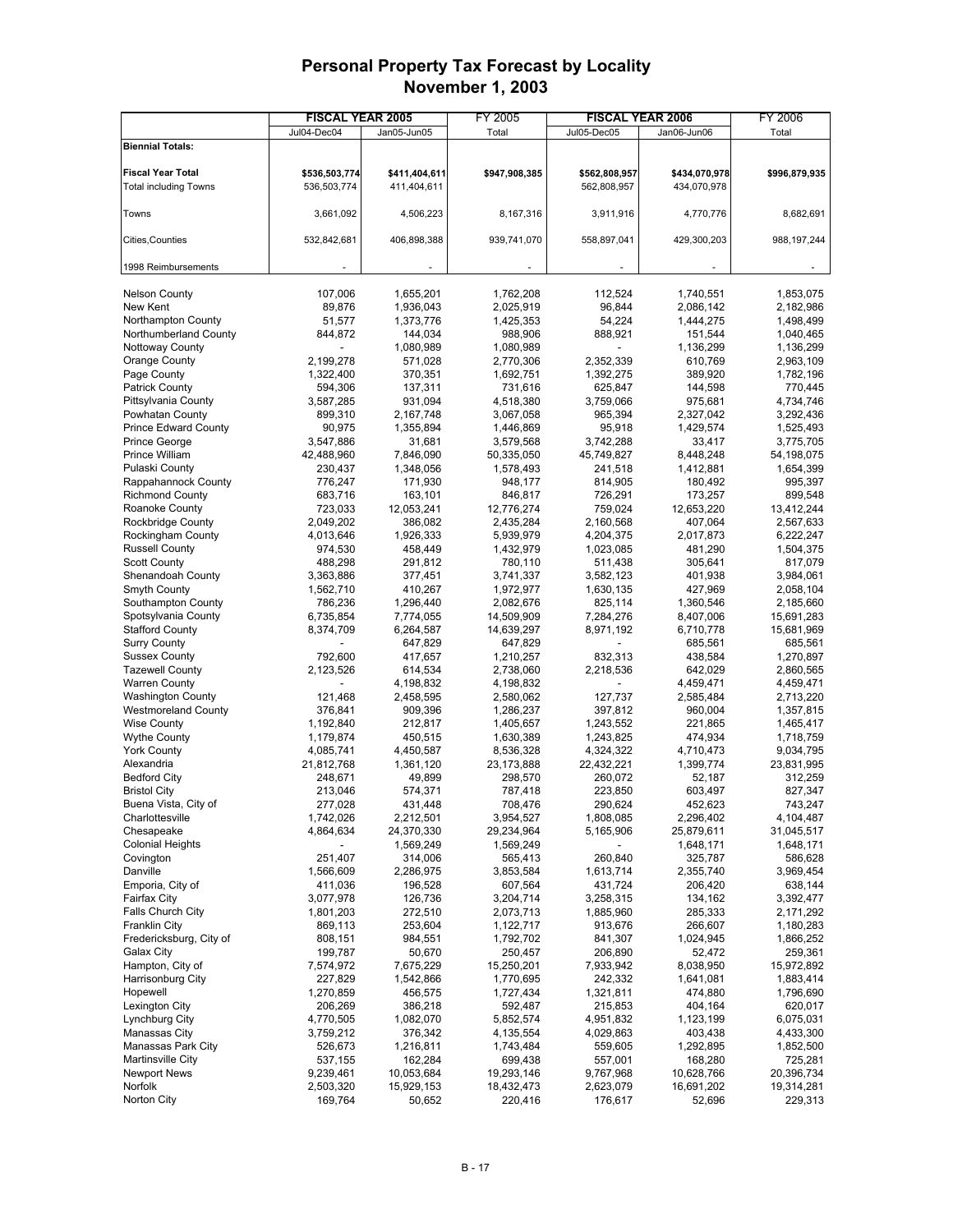|                                            | <b>FISCAL YEAR 2005</b>  |                         | FY 2005                  |                          | <b>FISCAL YEAR 2006</b>  | FY 2006                  |
|--------------------------------------------|--------------------------|-------------------------|--------------------------|--------------------------|--------------------------|--------------------------|
|                                            | Jul04-Dec04              | Jan05-Jun05             | Total                    | Jul05-Dec05              | Jan06-Jun06              | Total                    |
| <b>Biennial Totals:</b>                    |                          |                         |                          |                          |                          |                          |
|                                            |                          |                         |                          |                          |                          |                          |
| <b>Fiscal Year Total</b>                   | \$536,503,774            | \$411,404,611           | \$947,908,385            | \$562,808,957            | \$434,070,978            | \$996,879,935            |
| <b>Total including Towns</b>               | 536,503,774              | 411,404,611             |                          | 562,808,957              | 434,070,978              |                          |
|                                            |                          |                         |                          |                          |                          |                          |
| Towns                                      | 3,661,092                | 4,506,223               | 8,167,316                | 3,911,916                | 4,770,776                | 8,682,691                |
| Cities, Counties                           | 532,842,681              | 406,898,388             | 939,741,070              | 558,897,041              | 429,300,203              | 988, 197, 244            |
|                                            |                          |                         |                          |                          |                          |                          |
| 1998 Reimbursements                        |                          |                         |                          |                          |                          |                          |
|                                            |                          |                         |                          |                          |                          |                          |
| Petersburg, City of                        | 310,984                  | 2,742,951               | 3,053,935                | 323,485                  | 2,853,212                | 3,176,696                |
| Poquoson                                   | 1,033,131                | 788,916                 | 1,822,047                | 1,092,787                | 834,470                  | 1,927,257                |
| Portsmouth                                 | 2,657,582                | 7,388,094               | 10,045,675               | 2,770,692                | 7,702,542                | 10,473,235               |
| <b>Radford City</b>                        | 27,826                   | 640,432                 | 668,258                  | 28,893                   | 665,010                  | 693,903                  |
| <b>Richmond City</b>                       | 2,121,310                | 15,597,764              | 17,719,074               | 2,199,796                | 16,174,867               | 18,374,663               |
| Roanoke City                               | 706,856                  | 7,838,454               | 8,545,310                | 731,555                  | 8,112,339                | 8,843,894                |
| Salem City                                 | 214,952                  | 2,519,337               | 2,734,289                | 222,506                  | 2,607,879                | 2,830,386                |
| <b>Staunton City</b>                       | 1,237,173                | 389,973                 | 1,627,146                | 1,294,021                | 407,892                  | 1,701,913                |
| <b>Suffolk City</b><br>Virginia Beach      | 7,171,136<br>8,548,642   | 2,566,413<br>43,028,798 | 9,737,549                | 7,770,361                | 2,780,864<br>45,259,251  | 10,551,225<br>54,251,023 |
| Waynesboro City                            | 1,341,298                | 276,854                 | 51,577,440<br>1,618,152  | 8,991,772<br>1,415,245   | 292,117                  | 1,707,362                |
| Williamsburg City                          | 686,857                  | 104,628                 | 791,485                  | 725,338                  | 110,490                  | 835,827                  |
| <b>Winchester City</b>                     | 1,328,197                | 1,610,665               | 2,938,862                | 1,402,007                | 1,700,172                | 3,102,178                |
| Abingdon, Town of                          | 134,921                  |                         | 134,921                  | 141,756                  |                          | 141,756                  |
| Accomac, Town of                           |                          | 1,011                   | 1,011                    |                          | 1,062                    | 1,062                    |
| Alberta, Town of                           |                          | 17,543                  | 17,543                   |                          | 18,318                   | 18,318                   |
| Altavista, Town of                         | 92,090                   | 17,679                  | 109,770                  | 95,769                   | 18,385                   | 114,154                  |
| Amherst, Town of                           | 11,814                   | 14,685                  | 26,499                   | 12.443                   | 15,466                   | 27,909                   |
| Appalachia, Town of                        | 23,568                   |                         | 23,568                   | 24,602                   |                          | 24,602                   |
| Appomattox, Town of                        | 22,262                   | 36                      | 22,298                   | 23,412                   | 38                       | 23,450                   |
| Ashland, Town of                           | 41,689                   | 64,021                  | 105,711                  | 44,643                   | 68,556                   | 113,199                  |
| Berryville, Town of                        | 81,108                   | 40,484                  | 121,593                  | 85,924                   | 42,888                   | 128,812                  |
| Big Stone Gap, Town of                     | 1,648                    | 61,796                  | 63,445                   | 1,716                    | 64,338                   | 66,054                   |
| Blackstone, Town of                        |                          | 49,164                  | 49,164                   |                          | 51,692                   | 51,692                   |
| Bloxom, Town of                            |                          | $\overline{a}$          | $\overline{\phantom{a}}$ |                          | $\overline{\phantom{a}}$ |                          |
| Bluefield, Town of                         | 110,552                  |                         | 110,552                  | 115,297                  |                          | 115,297                  |
| Boones Mill, Town of                       | 663                      | 654                     | 1,316                    | 702                      | 693                      | 1,395                    |
| Bowling Green, Town of                     | $\overline{\phantom{a}}$ | 16,887                  | 16,887                   | $\overline{a}$           | 17,899                   | 17,899                   |
| Boyce, Town of                             | 7,092                    | $\overline{a}$          | 7,092                    | 7,540                    | $\overline{\phantom{a}}$ | 7,540                    |
| Boydton, Town of                           |                          | 9,708                   | 9,708                    |                          | 10,180                   | 10,180                   |
| Boykins, Town of                           |                          | 23,718                  | 23,718                   |                          | 24,921                   | 24,921                   |
| Branchville, Town of                       | 70,349                   | 16<br>32,674            | 16<br>103,023            | 73,705                   | 17<br>34,233             | 17                       |
| Bridgewater, Town of<br>Broadway, Town of  | 31,594                   |                         | 31,594                   | 33,095                   |                          | 107,938<br>33,095        |
| Brodnax, Town of                           |                          |                         |                          | $\overline{a}$           |                          |                          |
| Brookneal, Town of                         | 50,107                   |                         | 50,107                   | 53,272                   |                          | 53,272                   |
| Buchanan, Town of                          |                          | 10,972                  | 10,972                   |                          | 11,588                   | 11,588                   |
| Burkeville, Town of                        | 9,262                    |                         | 9,262                    | 9,742                    |                          | 9,742                    |
| Cape Charles. Town of                      |                          | 46,707                  | 46,707                   |                          | 49.300                   | 49,300                   |
| Capron, Town of                            | 4,780                    | 45                      | 4,825                    | 5,227                    | 49                       | 5,276                    |
| Cedar Bluff, Town of                       | 8,468                    | 400                     | 8,868                    | 8,852                    | 418                      | 9,270                    |
| Charlotte CH, Town of                      |                          |                         |                          |                          |                          |                          |
| Chase City, Town of                        | 847                      | 53,720                  | 54,567                   | 888                      | 56,325                   | 57,213                   |
| Chatham, Town of                           | 40,023                   |                         | 40,023                   | 41,954                   |                          | 41,954                   |
| Chilhowie, Town of                         | 6,158                    | 3,181                   | 9,339                    | 6,425                    | 3,319                    | 9,745                    |
| Chincoteague, Town of                      | 125,042                  | 143                     | 125,185                  | 131,312                  | 150                      | 131,462                  |
| Christiansburg, Town of                    |                          | 221,252                 | 221,252                  |                          | 232,988                  | 232,988                  |
| Claremont, Town of                         | 37                       | 6,480                   | 6,517                    | 39                       | 6,843                    | 6,882                    |
| Clarksville, Town of                       |                          | 51,900                  | 51,900                   |                          | 54,459                   | 54,459                   |
| Cleveland, Town of                         |                          | 1,506                   | 1,506                    |                          | 1,584                    | 1,584                    |
| Clover, Town of                            |                          |                         | $\overline{\phantom{a}}$ |                          |                          |                          |
| Clifton Forge, Town of                     | 302,898                  | 59,601                  | 362,498                  | 317,690                  | 62,512                   | 380,202                  |
| Coeburn, Town of                           |                          | 17,026                  | 17,026                   |                          | 17,720                   | 17,720                   |
| Colonial Beach, Town<br>Courtland, Town of | 2,117<br>283             | 166,875<br>34,719       | 168,992<br>35,002        | 2,234<br>297             | 176,156<br>36,387        | 178,390<br>36,684        |
| Crewe, Town of                             |                          | 51,163                  | 51,163                   | $\overline{\phantom{a}}$ | 53,786                   | 53,786                   |
| Culpeper, Town of                          |                          | 244,136                 | 244,136                  | $\overline{\phantom{a}}$ | 262,595                  | 262,595                  |
| Damascus, Town of                          | 4,464                    |                         | 4,464                    | 4,695                    |                          | 4,695                    |
| Dilwyn, Town of                            | 1,984                    |                         | 1,984                    | 2,092                    |                          | 2,092                    |
| Drakes Branch, Town of                     | 161                      | 4,302                   | 4,463                    | 169                      | 4,531                    | 4,700                    |
| Dublin, Town of                            | 1,777                    | 15,178                  | 16,955                   | 1,867                    | 15,940                   | 17,806                   |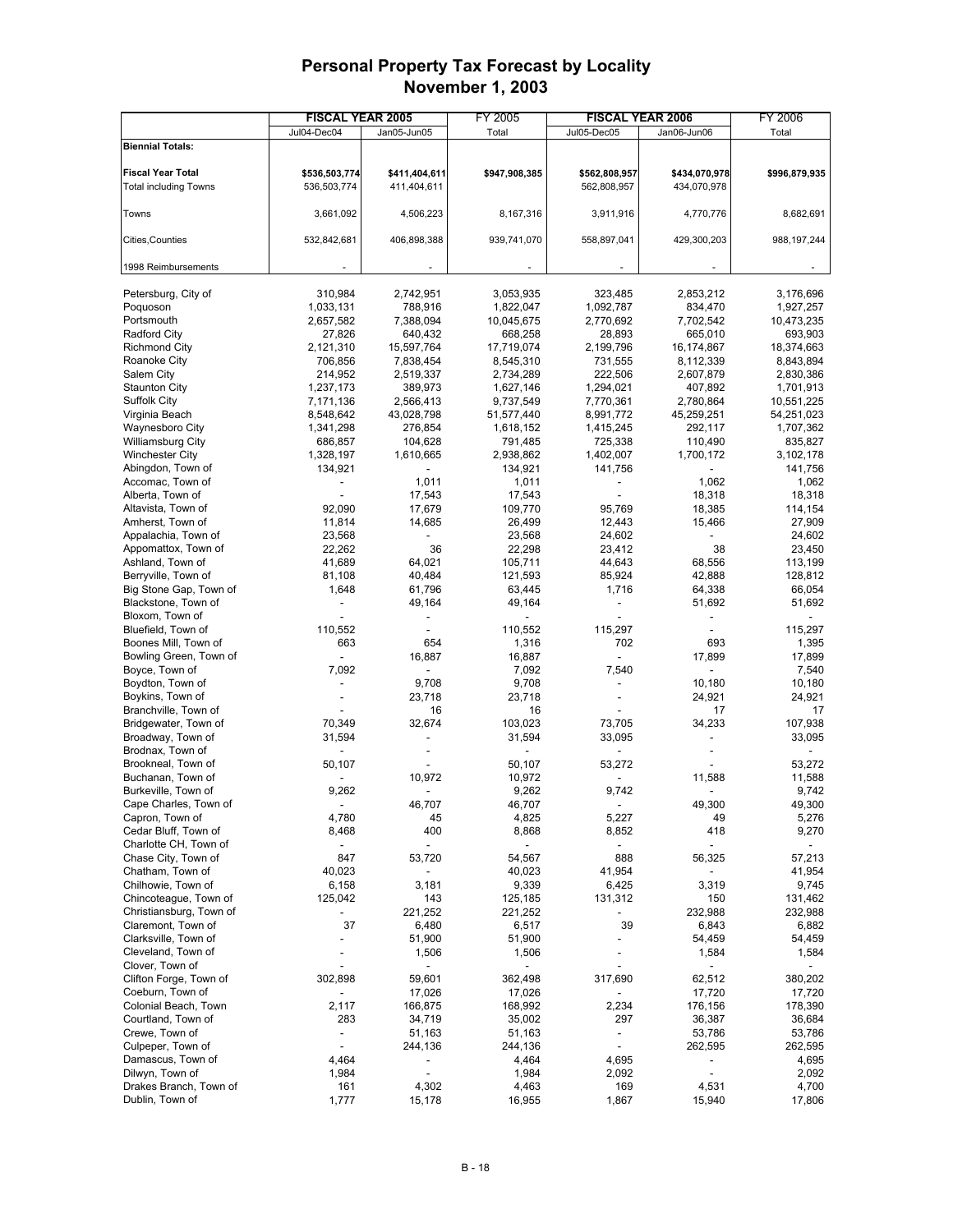|                                          | <b>FISCAL YEAR 2005</b> |                          | FY 2005          |                          | <b>FISCAL YEAR 2006</b>  | FY 2006          |
|------------------------------------------|-------------------------|--------------------------|------------------|--------------------------|--------------------------|------------------|
|                                          | Jul04-Dec04             | Jan05-Jun05              | Total            | Jul05-Dec05              | Jan06-Jun06              | Total            |
| <b>Biennial Totals:</b>                  |                         |                          |                  |                          |                          |                  |
|                                          |                         |                          |                  |                          |                          |                  |
| <b>Fiscal Year Total</b>                 | \$536,503,774           | \$411,404,611            | \$947,908,385    | \$562,808,957            | \$434,070,978            | \$996,879,935    |
| <b>Total including Towns</b>             | 536,503,774             | 411,404,611              |                  | 562,808,957              | 434,070,978              |                  |
|                                          |                         |                          |                  |                          |                          |                  |
| Towns                                    | 3,661,092               | 4,506,223                | 8,167,316        | 3,911,916                | 4,770,776                | 8,682,691        |
|                                          |                         |                          |                  |                          |                          |                  |
| Cities, Counties                         | 532,842,681             | 406,898,388              | 939,741,070      | 558,897,041              | 429,300,203              | 988, 197, 244    |
|                                          |                         |                          |                  |                          |                          |                  |
| 1998 Reimbursements                      |                         |                          |                  |                          |                          |                  |
|                                          |                         | 929                      | 929              |                          | 982                      | 982              |
| Eastville, Town of<br>Edinburg, Town of  |                         | 28,057                   | 28,057           |                          | 30,527                   | 30,527           |
| Elkton, Town of                          | 10,323                  | 15,479                   | 25,803           | 10,821                   | 16,225                   | 27,046           |
| Exmore, Town of                          | 2,589                   |                          | 2,589            | 2,733                    |                          | 2,733            |
| Fries, Town of                           | 3,414                   | $\overline{a}$           | 3,414            | 3,569                    | $\overline{\phantom{a}}$ | 3,569            |
| Front Royal, Town of                     | 3                       | 58                       | 60               | 3                        | 61                       | 64               |
| Glade Spring, Town of                    |                         | 11,077                   | 11,077           |                          | 11,667                   | 11,667           |
| Glasgow, Town of                         | 12,229                  |                          | 12,229           | 12,939                   |                          | 12,939           |
| Glen Lyn, Town of                        |                         | 1,380                    | 1,380            | $\overline{a}$           | 1,451                    | 1,451            |
| Gordonsville, Town of                    | 31,967                  | 28,313                   | 60,280           | 34,272                   | 30,356                   | 64,628           |
| Gretna, Town of                          | 14,528                  | $\overline{\phantom{0}}$ | 14,528           | 15,221                   | $\overline{\phantom{a}}$ | 15,221           |
| Grottoes, Town of                        |                         | 20,699                   | 20,699           | $\overline{a}$           | 21,709                   | 21,709           |
| Grundy, Town of                          |                         | 7,739                    | 7,739            | $\overline{a}$           | 8,021                    | 8,021            |
| Halifax, Town of                         | 45,754                  | $\overline{a}$           | 45,754           | 48,037                   | $\overline{a}$           | 48,037           |
| Hallwood, Town of                        |                         | 2,812                    | 2,812            |                          | 2,964                    | 2,964            |
| Hamilton, Town of                        | 17,652                  | 1,420                    | 19,072           | 19,350                   | 1,556                    | 20,906           |
| Haymarket, Town of                       |                         | 11                       | 11               |                          | 12                       | 12               |
| Hillsville, Town of                      | 53,917                  | 441                      | 54,359           | 56,746                   | 465                      | 57,210           |
| Hurt, Town of                            |                         | 32,901                   | 32,901           |                          | 34,487                   | 34,487           |
| Independence                             |                         | 21,243                   | 21,243           |                          | 22,192                   | 22,192           |
| Iron Gate, Town of                       | 3,318                   |                          | 3,318            | 3,483                    |                          | 3,483            |
| Ivor, Town of                            | $\overline{a}$          | 5,497                    | 5,497            | $\overline{a}$           | 5,774                    | 5,774            |
| Jarratt, Town of                         |                         |                          |                  |                          |                          |                  |
| Jonesville, Town of                      | 2,295                   | 3,443                    | 5,738            | 2,402                    | 3,604                    | 6,006            |
| Keller, Town of                          | 2,288                   | $\overline{a}$           | 2,288            | 2,448                    |                          | 2,448            |
| Kenbridge, Town of                       | 7,056                   | 44,238                   | 51,293           | 7,428                    | 46,574                   | 54,002           |
| Keysville, Town of                       |                         | 12,166                   | 12,166           | $\overline{\phantom{a}}$ | 12,812                   | 12,812           |
| Kilmarnock, Town of                      | 6,493                   | 872                      | 7,365            | 6,855                    | 921                      | 7,776            |
| La Crosse, Town of                       | 549                     | 1,874                    | 2,423            | 576                      | 1,969                    | 2,545            |
| Lawrenceville, Town of                   | 112                     | 37,515                   | 37,627           | 117                      | 39,231                   | 39,348           |
| Lebanon, Town of                         | 31,742                  |                          | 31,742           | 33,330                   |                          | 33,330           |
| Leesburg, Town of                        | 1,330,310               | 179,051                  | 1,509,361        | 1,451,581                | 195,374                  | 1,646,955        |
| Louisa, Town of                          |                         | 20,039                   | 20,039           |                          | 21,455                   | 21,455           |
| Luray, Town of                           | 70,043                  | 60                       | 70,103           | 73,811                   | 63                       | 73,874           |
| Marion, Town of                          | 259                     | 38,080                   | 38,339           | 270                      | 39,703                   | 39,973           |
| McKenney, Town of                        | 5,151                   | $\overline{a}$           | 5,151            | 5,497                    |                          | 5,497            |
| Middletown, Town of                      | 39,699                  | 21                       | 39,720           | 42,513                   | 22                       | 42,535           |
| Mineral, Town of                         |                         |                          |                  | $\overline{a}$           |                          |                  |
| Monterey, Town of                        |                         | 2,275                    | 2,275            |                          | 2,401                    | 2,401            |
| Mount Crawford, Town of                  | 1,291                   | ۰                        | 1,291            | 1,355                    | $\overline{a}$           | 1,355            |
| Mount Jackson, Town of                   | 13,173                  | 18,792                   | 31,965           | 14,021                   | 20,002                   | 34,022           |
| Narrows, Town of                         |                         | 60,738                   | 60,738           | $\overline{\phantom{a}}$ | 63,618                   | 63,618           |
| New Castle, Town of                      | $\frac{1}{2}$           | ۰                        | $\blacksquare$   | $\overline{\phantom{a}}$ | $\overline{\phantom{a}}$ |                  |
| New Market, Town of                      | 305                     | 43,014                   | 43,319           | 325                      | 45,915                   | 46,240           |
| Onancock, Town of                        |                         | 79,812                   | 79,812           | $\overline{a}$           | 84,497                   | 84,497           |
| Onley, Town of                           |                         | 2,740                    | 2,740            |                          | 2,911                    | 2,911            |
| Orange, Town of                          |                         | 74,639                   | 74,639           |                          | 79,818                   | 79,818           |
| Painter, Town of                         |                         | 2,591                    | 2,591            |                          | 2,720                    | 2,720            |
| Pamplin, Town of                         | 2,499                   |                          | 2,499            | 2,639                    | 15,038                   | 2,639            |
| Parksley, Town of                        |                         | 14,268                   | 14,268<br>88,400 |                          |                          | 15,038           |
| Pearisburg, Town of<br>Pembroke, Town of |                         | 88,400<br>22,038         | 22,038           |                          | 92,506<br>23,078         | 92,506<br>23,078 |
| Pennington Gap, Town of                  |                         | 9,487                    | 9,487            |                          | 9,921                    | 9,921            |
| Phenix, Town of                          |                         | 2,008                    | 2,008            |                          | 2,110                    | 2,110            |
| Pocahontas, Town of                      |                         | 7,346                    | 7,346            |                          | 7,693                    | 7,693            |
| Pound, Town of                           | 9,816                   | $\overline{\phantom{0}}$ | 9,816            | 10,247                   | $\overline{\phantom{a}}$ | 10,247           |
| Pulaski, Town of                         | 1,729                   | 122,982                  | 124,711          | 1,814                    | 129,009                  | 130,823          |
| Purceville, Town of                      | 15,617                  | 145,582                  | 161,199          | 17,102                   | 159,427                  | 176,529          |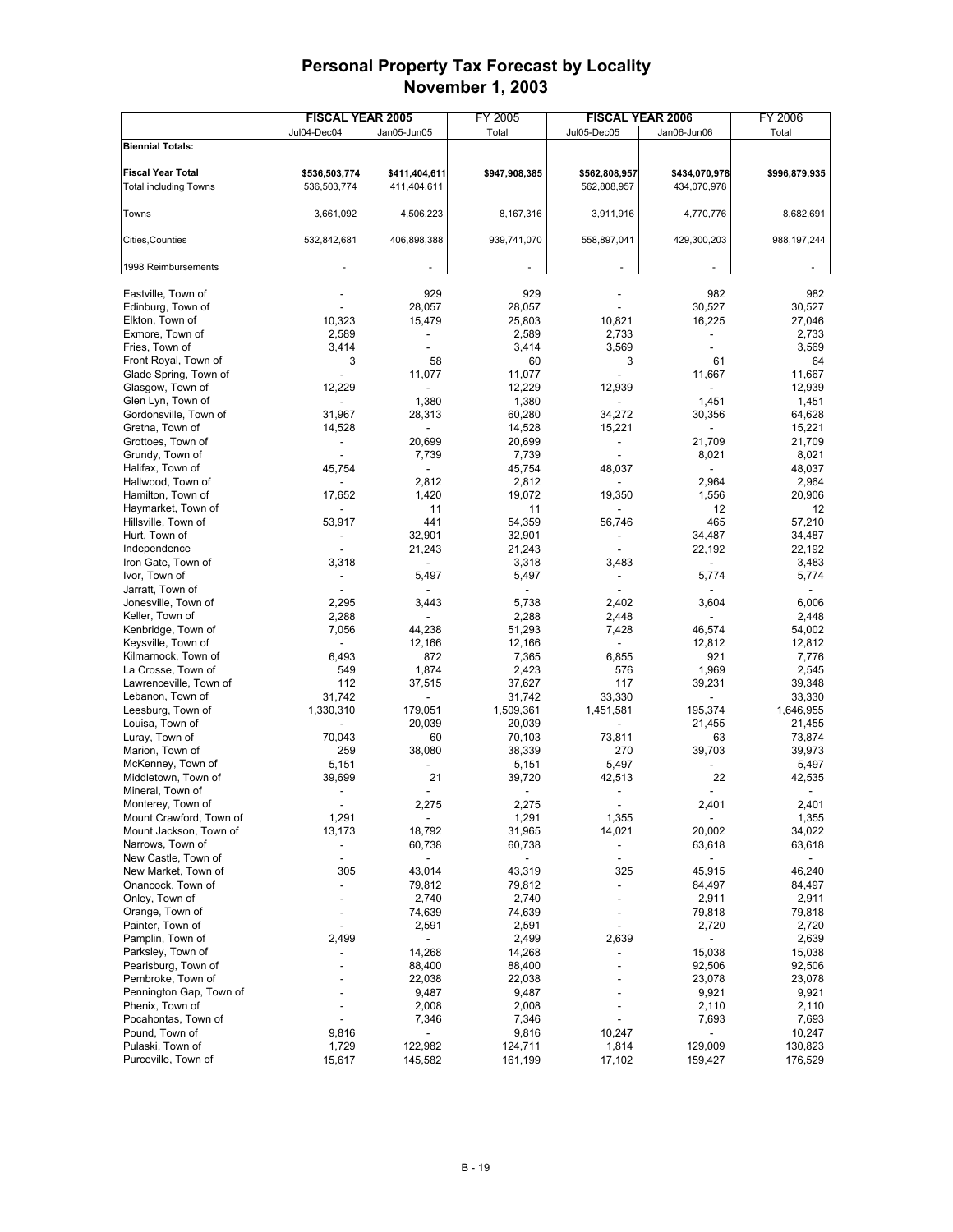|                              | <b>FISCAL YEAR 2005</b> |               | FY 2005           |                          | <b>FISCAL YEAR 2006</b> | FY 2006           |
|------------------------------|-------------------------|---------------|-------------------|--------------------------|-------------------------|-------------------|
|                              | Jul04-Dec04             | Jan05-Jun05   | Total             | Jul05-Dec05              | Jan06-Jun06             | Total             |
| <b>Biennial Totals:</b>      |                         |               |                   |                          |                         |                   |
|                              |                         |               |                   |                          |                         |                   |
| <b>Fiscal Year Total</b>     | \$536,503,774           | \$411,404,611 | \$947,908,385     | \$562,808,957            | \$434,070,978           | \$996,879,935     |
| <b>Total including Towns</b> | 536,503,774             | 411,404,611   |                   | 562,808,957              | 434,070,978             |                   |
|                              |                         |               |                   |                          |                         |                   |
| Towns                        | 3,661,092               | 4,506,223     | 8,167,316         | 3,911,916                | 4,770,776               | 8,682,691         |
|                              |                         |               |                   |                          |                         |                   |
| Cities, Counties             | 532,842,681             | 406,898,388   | 939,741,070       | 558,897,041              | 429,300,203             | 988,197,244       |
|                              |                         |               |                   |                          |                         |                   |
| 1998 Reimbursements          |                         |               |                   |                          |                         |                   |
|                              |                         |               |                   |                          |                         |                   |
| Remington, Town of           |                         | 13,943        | 13,943            |                          | 14,849                  | 14,849            |
| Rich Creek, Town of          |                         | 11,725        | 11,725            |                          | 12,251                  | 12,251            |
| Ridgeway, Town of            | 1.380                   | ٠             | 1,380             | 1.437                    |                         | 1,437             |
| Rocky Mount, Town of         |                         | 98,115        | 98,115            | $\overline{a}$           | 105,892                 | 105,892           |
| Round Hill, Town of          |                         | 16,976        | 16,976            |                          | 18,646                  | 18,646            |
| Rural Retreat, Town of       | 6,577                   | 7,355         | 13,932            | 6,941                    | 7,761                   | 14,702            |
| Saint Paul, Town of          | 8,528                   |               | 8,528             | 8,896                    |                         | 8,896             |
| Saltville, Town of           |                         | 30,764        | 30,764            | $\overline{a}$           | 32,130                  | 32,130            |
| Saxis, Town of               | 2,249                   |               | 2,249             | 2,371                    |                         | 2,371             |
| Scottsburg, Town of          | 42                      | 430           | 472               | 44                       | 452                     | 496               |
| Shenandoah, Town of          | 16,939                  |               | 16,939            | 17,898                   |                         | 17,898            |
| Smithfield, Town of          | 164,739                 | 35,611        | 200,350           | 175,730                  | 37,987                  | 213,718           |
| South Boston                 | 1,527                   | 342,359       | 343,886           | 1,596                    | 357,826                 | 359,422           |
| South Hill, Town of          |                         | 117,316       | 117,316           | $\overline{\phantom{a}}$ | 122,423                 | 122,423           |
| Stanley, Town of             |                         | 15,875        | 15,875            | L.                       | 16,723                  | 16,723            |
| Stephens City, Town of       |                         | 27,539        | 27,539            |                          | 29,521                  | 29,521            |
| Stony Creek, Town of         | 8,351                   |               | 8,351             | 8,958                    |                         | 8,958             |
| Strasburg, Town of           | 60,062                  | 75,430        | 135,492           | 64,096                   | 80,496                  | 144,592           |
| Stuart, Town of              | 7,039                   |               | 7,039             | 7,424                    |                         | 7,424             |
| Surry, Town of               |                         | 3,960         | 3,960             |                          | 4,273                   | 4,273             |
| Tappahannock, Town of        | 416                     | 57,249        | 57,666            | 442                      | 60,776                  | 61,218            |
| Tazewell, Town of            |                         | 52,637        | 52,637            |                          | 54,957                  | 54,957            |
| The Plains, Town of          |                         | 2,568         | 2,568             |                          | 2,738                   | 2,738             |
| Timberville, Town of         | 5,482                   | 7,914         | 13,395            | 5,751                    | 8,302                   | 14,053            |
| Toms Brook, Town of          |                         | 4,523         | 4,523             | $\overline{a}$           | 4,758                   | 4,758             |
| Urbanna, Town of             |                         | 6,004         | 6,004             | $\overline{\phantom{a}}$ | 6,365                   | 6,365             |
| Victoria, Town of            | 4,426                   | 39,107        | 43,533            | 4,673                    | 41,293                  | 45,967            |
| Vinton, Town of              | 13,877                  | 197,582       | 211,459           | 14,606                   | 207,962                 | 222,569           |
| Virgilina, Town of           |                         | 1,236         | 1,236             |                          | 1,293                   | 1,293             |
| Wakefield, Town of           | 26                      | 17,363        | 17,389            | 28                       | 18,234                  | 18,262            |
| Warrenton, Town of           | 15,898                  | 595,358       | 611,255           | 16,881                   | 632,197                 | 649,079           |
| Warsaw, Town of              | 19,814                  |               | 19,814            | 21,084                   |                         | 21,084            |
|                              |                         | 77,103        |                   |                          |                         |                   |
| Waverly, Town of             | 1,866                   |               | 78,969            | 1,960                    | 80,963                  | 82,923            |
| West Point, Town of          | 229,872<br>11,386       | 32,470        | 262,342<br>11,386 | 243,650<br>12,164        | 34,416                  | 278,067<br>12,164 |
| Windsor, Town of             |                         |               |                   |                          |                         |                   |
| Wise, Town of                |                         | 54,506        | 54,506            |                          | 56,807                  | 56,807            |
| Woodstock, Town of           | 102,240                 |               | 102,240           | 109,103                  |                         | 109,103           |
| Wytheville, Town of          | 54,477                  | 11,697        | 66,173            | 57,318                   | 12,306                  | 69,624            |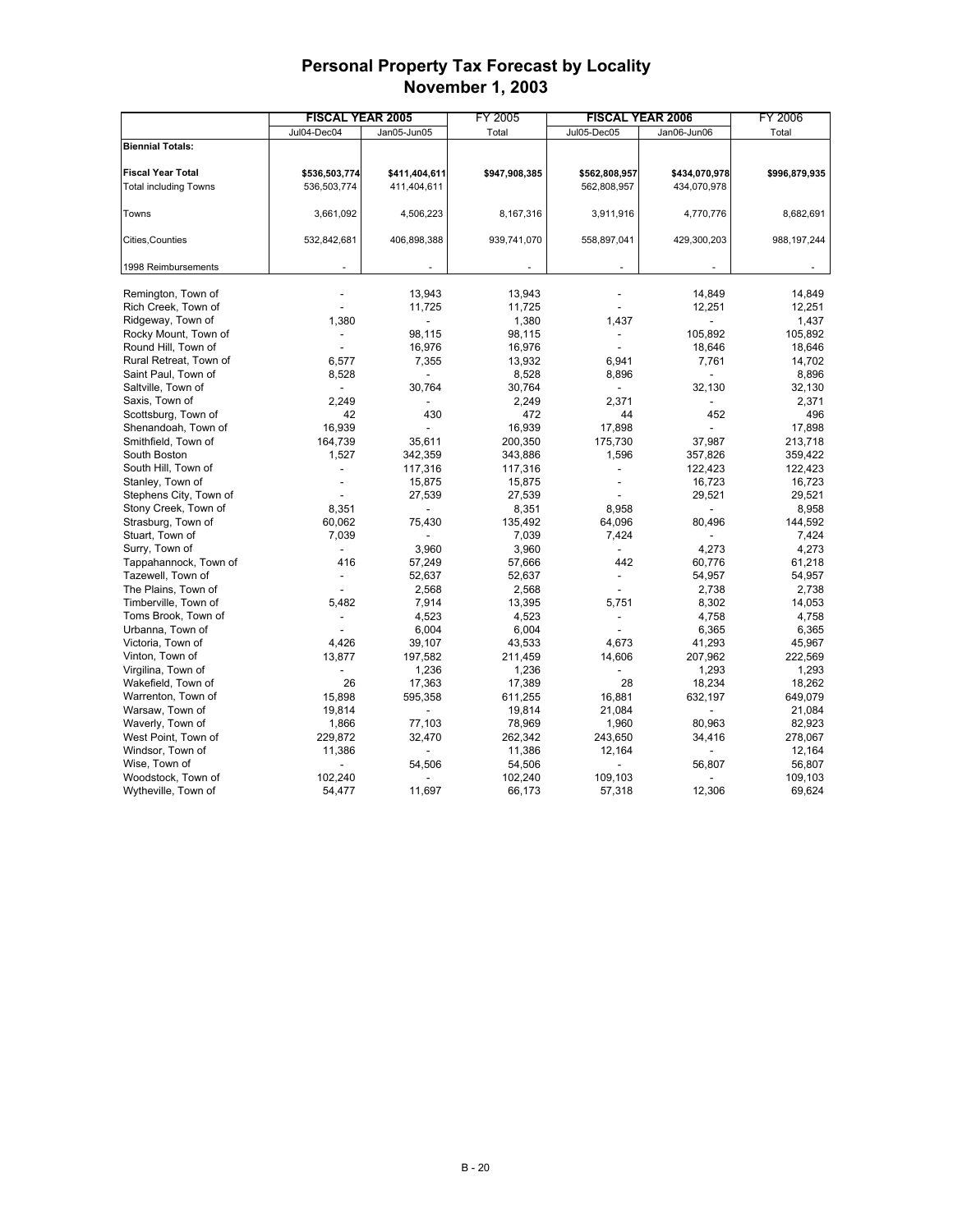|                                             | <b>FISCAL YEAR 2007</b> |                      | FY 2007                | <b>FISCAL YEAR 2008</b>      |                      | FY 2008                |
|---------------------------------------------|-------------------------|----------------------|------------------------|------------------------------|----------------------|------------------------|
|                                             | Jul06-Dec06             | Jan07-Jun07          | Total                  | Jul07-Dec07                  | Jan08-Jun08          | Total                  |
| <b>Biennial Totals:</b>                     |                         |                      |                        |                              |                      |                        |
|                                             |                         |                      |                        |                              |                      |                        |
| <b>Fiscal Year Total</b>                    | \$589,672,589           | \$457,152,726        | \$1,046,825,315        | \$616,910,068                | \$481,392,722        | \$1,098,302,789        |
| <b>Total including Towns</b>                | 589,672,589             | 457, 152, 726        |                        | 616,910,068                  | 481,392,722          |                        |
|                                             |                         |                      |                        |                              |                      |                        |
| Towns                                       | 4,173,104               | 5,039,642            | 9,212,746              | 4,441,734                    | 5,311,304            | 9,753,038              |
| Cities, Counties                            | 585,499,485             | 452,113,083          | 1,037,612,569          | 612,468,334                  | 476,081,418          | 1,088,549,752          |
|                                             |                         |                      |                        |                              |                      |                        |
| 1998 Reimbursements                         |                         |                      |                        |                              |                      |                        |
|                                             |                         |                      |                        |                              |                      |                        |
| <b>Accomack County</b>                      | 2,355,428               | 996,577              | 3,352,005              | 2,463,360                    | 1,042,243            | 3,505,603              |
| <b>Albemarle County</b>                     | 7,900,289               | 7,979,516            | 15,879,806             | 8,233,549                    | 8,316,118            | 16,549,667             |
| <b>Alleghany County</b>                     | 100,618                 | 1,845,691            | 1,946,308              | 104,996                      | 1,926,003            | 2,030,999              |
| Amelia County                               | 891,875                 | 260,468              | 1,152,342              | 940,387                      | 274,636              | 1,215,023              |
| <b>Amherst County</b>                       | 1,945,059               | 555,960              | 2,501,019              | 2,036,669                    | 582,145              | 2,618,814              |
| <b>Appomattox County</b>                    | 574,977                 | 550,603              | 1,125,580              | 602,448                      | 576,909              | 1,179,357              |
| <b>Arlington County</b>                     | 28,296,235              | 1,838,536            | 30,134,770             | 28,599,240                   | 1,858,223            | 30,457,463             |
| Augusta County                              | 4,264,610               | 753,501              | 5,018,111              | 4,496,772                    | 794,521              | 5,291,293              |
| <b>Bath County</b>                          | 41,152                  | 8,104                | 49,256                 | 42,827                       | 8,434                | 51,261                 |
| <b>Bedford County</b>                       | 5,695,976               | 1,122,129            | 6,818,106              | 5,981,562                    | 1,178,391            | 7,159,952              |
| <b>Bland County</b>                         | 341,823                 | 88,210               | 430,033                | 358,339                      | 92,472               | 450,812                |
| <b>Botetourt County</b>                     | 3,316,255               | 485,687              | 3,801,941              | 3,473,422                    | 508,705              | 3,982,127              |
| <b>Brunswick County</b>                     | 1,246,796               | 347,514              | 1,594,310              | 1,298,353                    | 361,884              | 1,660,237              |
| <b>Buchanan County</b>                      | 91,703                  | 1,574,067            | 1,665,770              | 94,711                       | 1,625,701            | 1,720,412<br>1,389,448 |
| <b>Buckingham County</b><br>Campbell County | 904,737<br>78,490       | 421,651<br>3,808,999 | 1,326,388<br>3,887,489 | 947,751<br>81,338            | 441,697<br>3,947,228 | 4,028,566              |
| Caroline County                             | 524,638                 | 1,888,313            | 2,412,951              | 555,552                      | 1,999,581            | 2,555,133              |
| <b>Carroll County</b>                       |                         | 1,250,606            | 1,250,606              | $\overline{a}$               | 1,309,532            | 1,309,532              |
| <b>Charles City County</b>                  |                         | 763,060              | 763,060                |                              | 803,610              | 803,610                |
| <b>Charlotte County</b>                     | 13,851                  | 812,644              | 826,495                | 14,499                       | 850,674              | 865,174                |
| <b>Chesterfield County</b>                  | 7,708,912               | 39,320,517           | 47,029,429             | 8,129,111                    | 41,463,808           | 49,592,919             |
| <b>Clarke County</b>                        | 1,281,713               | 1,395,232            | 2,676,945              | 1,352,004                    | 1,471,749            | 2,823,753              |
| <b>Craig County</b>                         | 387,464                 | 47,645               | 435,110                | 408,155                      | 50,190               | 458,344                |
| <b>Culpeper County</b>                      |                         | 4,104,580            | 4,104,580              |                              | 4,392,853            | 4,392,853              |
| <b>Cumberland County</b>                    | 735,132                 | 303,414              | 1,038,546              | 775,680                      | 320,150              | 1,095,829              |
| Dickenson County                            | 918,854                 | 72,460               | 991,314                | 959,419                      | 75,659               | 1,035,078              |
| Dinwiddie County                            | 1,731,564               | 2,515,524            | 4,247,088              | 1,838,791                    | 2,671,298            | 4,510,089              |
| <b>Essex County</b>                         | 983,991                 | 268,311              | 1,252,302              | 1,039,335                    | 283,402              | 1,322,738              |
| <b>Fairfax County</b>                       | 203,008,774             | 20,659,855           | 223,668,629            | 209,581,955                  | 21,328,797           | 230,910,752            |
| <b>Fauguier County</b>                      | 11,042,025              | 3,175,447            | 14,217,473             | 11,669,334                   | 3,355,847            | 15,025,181             |
| Floyd                                       | 784,145                 | 267,345              | 1,051,490              | 826,658                      | 281,840              | 1,108,498              |
| <b>Fluvanna County</b>                      | 1,609,144               | 1,933,693            | 3,542,837              | 1,737,316                    | 2,087,717            | 3,825,033              |
| <b>Franklin County</b>                      | 111,351                 | 2,598,762            | 2,710,113              | 117,161                      | 2,734,354            | 2,851,515              |
| <b>Frederick County</b>                     | 6,517,333               | 7,591,344            | 14,108,677             | 6,927,507                    | 8,069,113            | 14,996,620             |
| <b>Giles County</b>                         | 1,152,754               | 239,723              | 1,392,477              | 1,201,945                    | 249,953              | 1,451,897              |
| <b>Gloucester County</b>                    | 2,266,375               | 927,492              | 3,193,867              | 2,391,756                    | 978,804              | 3,370,560              |
| Goochland County                            | 45,611                  | 3,432,461            | 3,478,072              | 48,594                       | 3,656,952            | 3,705,547              |
| <b>Grayson County</b><br>Greene County      | 380,957<br>973.677      | 124,939<br>1,683,079 | 505,896<br>2,656,756   | 395,678<br>1,035,173         | 129,767<br>1.789.380 | 525,445<br>2.824.553   |
| <b>Greensville County</b>                   | 57,989                  | 1,090,588            | 1,148,577              | 59,298                       | 1,115,201            | 1,174,500              |
| <b>Halifax County</b>                       | 1,390,980               | 405,472              | 1,796,453              | 1,448,341                    | 422,193              | 1,870,534              |
| <b>Hanover County</b>                       | 13,896,886              | 2,693,244            | 16,590,130             | 14,745,060                   | 2,857,622            | 17,602,682             |
| <b>Henrico County</b>                       | 16,760,045              | 23,825,000           | 40,585,045             | 17,501,455                   | 24,878,941           | 42,380,396             |
| <b>Henry County</b>                         | 6,313                   | 2,480,075            | 2,486,389              | 6,545                        | 2,571,059            | 2,577,604              |
| <b>Highland County</b>                      |                         | 170,926              | 170,926                | $\qquad \qquad \blacksquare$ | 179,775              | 179,775                |
| Isle of Wight County                        | $\overline{a}$          | 5,484,047            | 5,484,047              | $\overline{a}$               | 5,839,743            | 5,839,743              |
| James City County                           | 4,872,013               | 6,235,947            | 11,107,961             | 5,188,943                    | 6,641,602            | 11,830,545             |
| King and Queen County                       | 11,895                  | 1,030,843            | 1,042,738              | 12,496                       | 1,082,866            | 1,095,362              |
| King George County                          | 930,450                 | 1,395,041            | 2,325,491              | 997,293                      | 1,495,261            | 2,492,554              |
| King William County                         | 1,090,158               | 334,783              | 1,424,941              | 1,149,399                    | 352,975              | 1,502,375              |
| <b>Lancaster County</b>                     |                         | 1,008,610            | 1,008,610              |                              | 1,057,351            | 1,057,351              |
| Lee County                                  | 127,209                 | 691,706              | 818,915                | 132,653                      | 721,307              | 853,960                |
| Loudoun County                              | 27,206,455              | 27,309,775           | 54,516,230             | 29,567,741                   | 29,680,028           | 59,247,769             |
| Louisa County                               | 1,556,107               | 368,904              | 1,925,011              | 1,656,130                    | 392,616              | 2,048,746              |
| <b>Lunenburg County</b>                     | 20                      | 1,227,369            | 1,227,389              | 21                           | 1,289,398            | 1,289,419              |
| <b>Madison County</b>                       | 432,180                 | 699,449              | 1,131,629              | 453,834                      | 734,494              | 1,188,328              |
| <b>Mathews County</b>                       | 901,219                 | 241,651              | 1,142,870              | 942,147                      | 252,626              | 1,194,772              |
| Mecklenburg County                          |                         | 1,386,647            | 1,386,647              | $\blacksquare$               | 1,446,770            | 1,446,770              |
| <b>Middlesex County</b>                     | 677,540                 | 112,160              | 789,701                | 711,196                      | 117,732              | 828,928                |
| <b>Montgomery County</b>                    |                         | 5,239,168            | 5,239,168              |                              | 5,487,258            | 5,487,258              |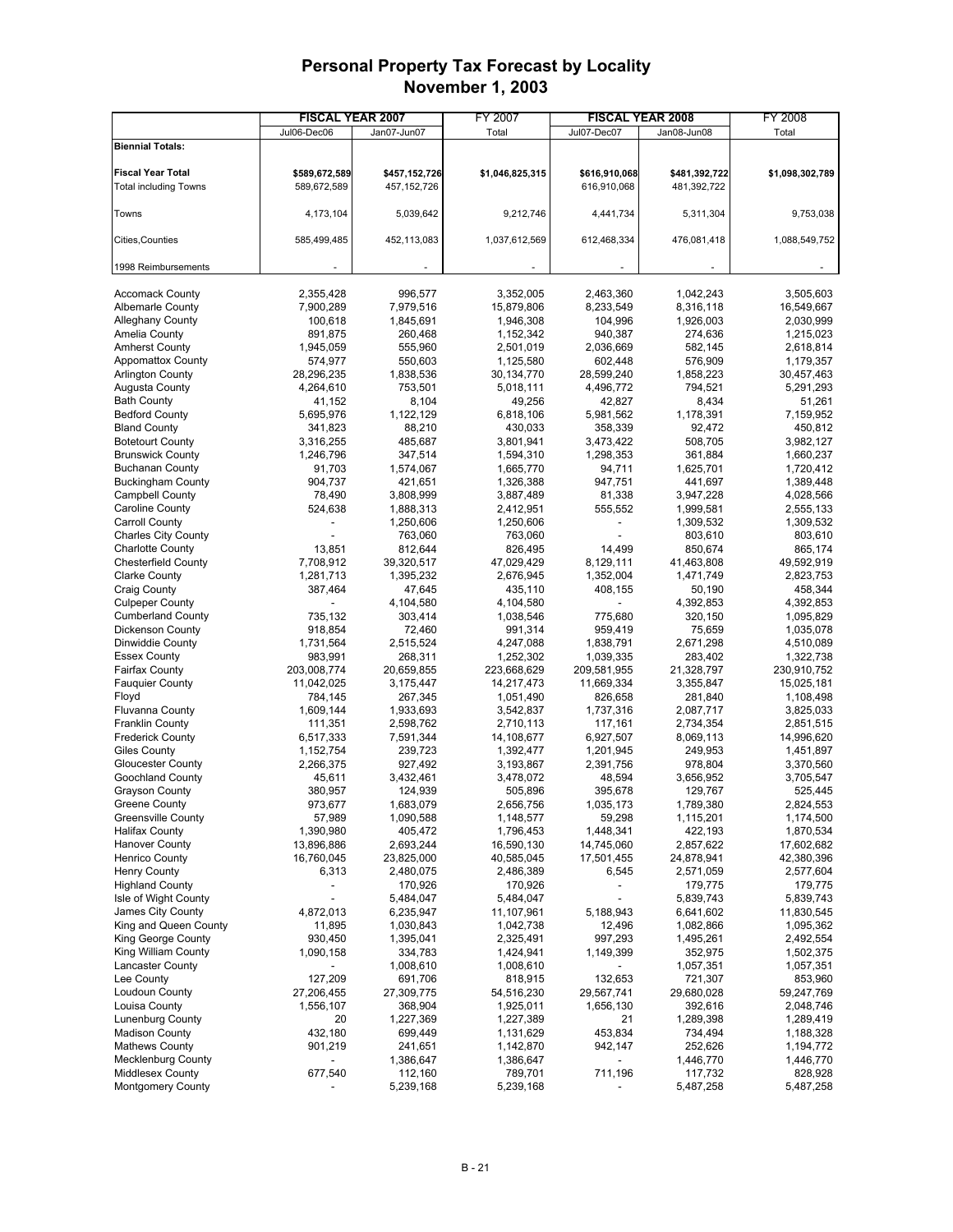|                                           | <b>FISCAL YEAR 2007</b> |                     | FY 2007               | <b>FISCAL YEAR 2008</b> |                      | FY 2008                 |
|-------------------------------------------|-------------------------|---------------------|-----------------------|-------------------------|----------------------|-------------------------|
|                                           | Jul06-Dec06             | Jan07-Jun07         | Total                 | Jul07-Dec07             | Jan08-Jun08          | Total                   |
| <b>Biennial Totals:</b>                   |                         |                     |                       |                         |                      |                         |
|                                           |                         |                     |                       |                         |                      |                         |
| <b>Fiscal Year Total</b>                  | \$589,672,589           | \$457,152,726       | \$1,046,825,315       | \$616,910,068           | \$481,392,722        | \$1,098,302,789         |
| <b>Total including Towns</b>              | 589,672,589             | 457, 152, 726       |                       | 616,910,068             | 481,392,722          |                         |
|                                           |                         |                     |                       |                         |                      |                         |
| Towns                                     | 4,173,104               | 5,039,642           | 9,212,746             | 4,441,734               | 5,311,304            | 9,753,038               |
|                                           |                         |                     |                       |                         |                      |                         |
| Cities, Counties                          | 585,499,485             | 452,113,083         | 1,037,612,569         | 612,468,334             | 476,081,418          | 1,088,549,752           |
|                                           |                         |                     |                       |                         |                      |                         |
| 1998 Reimbursements                       |                         |                     |                       |                         |                      |                         |
|                                           |                         |                     |                       |                         |                      |                         |
| <b>Nelson County</b>                      | 118,147                 | 1,827,521           | 1,945,667             | 123,733                 | 1,913,936            | 2,037,669               |
| New Kent                                  | 104,156                 | 2,243,656           | 2,347,812             | 111,688                 | 2,405,900            | 2,517,588               |
| Northampton County                        | 56,924                  | 1,516,183           | 1,573,107             | 59,608                  | 1,587,677            | 1,647,285               |
| Northumberland County                     | 933,931                 | 159,217             | 1,093,148             | 978.825                 | 166,871              | 1,145,696               |
| Nottoway County                           |                         | 1,192,241           | 1,192,241             |                         | 1,247,241            | 1,247,241               |
| Orange County                             | 2,511,969               | 652,216             | 3,164,185             | 2,675,254               | 694,612              | 3,369,867               |
| Page County                               | 1,463,453               | 409,854             | 1,873,307             | 1,534,110               | 429,643              | 1,963,752               |
| <b>Patrick County</b>                     | 657,878                 | 151,999             | 809,877               | 689,552                 | 159,317              | 848,869                 |
| Pittsylvania County                       | 3,933,450               | 1,020,943           | 4,954,392             | 4,105,413               | 1,065,576            | 5,170,989               |
| Powhatan County                           | 1,034,544               | 2,493,724           | 3,528,268             | 1,105,513               | 2,664,794            | 3,770,307               |
| <b>Prince Edward County</b>               | 100,960                 | 1,504,719           | 1,605,680             | 105,969                 | 1,579,361            | 1,685,329               |
| Prince George                             | 3.940.688               | 35,189              | 3,975,877             | 4,138,280               | 36,953               | 4,175,233               |
| Prince William                            | 49, 187, 279            | 9,083,014           | 58,270,293            | 52,749,950              | 9,740,903            | 62,490,854              |
| Pulaski County                            | 252,723                 | 1,478,432           | 1,731,155             | 263,729                 | 1,542,818            | 1,806,547               |
| Rappahannock County                       | 854,075                 | 189,168             | 1,043,243             | 892,713                 | 197,726              | 1,090,439               |
| <b>Richmond County</b>                    | 770.160                 | 183,723             | 953,883               | 814,330                 | 194,259              | 1,008,589               |
| Roanoke County                            | 794,805                 | 13,249,709          | 14,044,514            | 834,081                 | 13,904,456           | 14,738,537              |
| Rockbridge County                         | 2,274,344               | 428,500             | 2,702,844             | 2,387,742               | 449,865              | 2,837,607               |
| Rockingham County                         | 4,396,128               | 2,109,904           | 6,506,032             | 4,583,206               | 2,199,691            | 6,782,897               |
| <b>Russell County</b>                     | 1,072,125               | 504,360             | 1,576,485             | 1,120,249               | 526,999              | 1,647,248               |
| <b>Scott County</b>                       | 534,668                 | 319,524             | 854,191               | 557,287                 | 333,041              | 890,329                 |
| Shenandoah County                         | 3,808,003               | 427,283             | 4,235,287             | 4,036,744               | 452,950              | 4,489,693               |
| Smyth County                              | 1,698,425               | 445,897             | 2,144,322             | 1,765,134               | 463,411              | 2,228,544               |
| Southampton County                        | 864,402                 | 1,425,329           | 2,289,732             | 902,984                 | 1,488,947            | 2,391,932               |
| Spotsylvania County                       | 7,863,298               | 9,075,273           | 16,938,572            | 8,484,966               | 9,792,759            | 18,277,724              |
| <b>Stafford County</b>                    | 9,595,915               | 7,178,094           | 16,774,009            | 10,254,626              | 7,670,833            | 17,925,459              |
| <b>Surry County</b>                       |                         | 725,201             | 725,201               |                         | 765,541              | 765,541                 |
| <b>Sussex County</b>                      | 872,440                 | 459,728             | 1,332,169             | 911,830                 | 480,485              | 1,392,314               |
| <b>Tazewell County</b>                    | 2,313,755               | 669,585             | 2,983,339             | 2,406,204               | 696,339              | 3,102,543               |
| <b>Warren County</b>                      |                         | 4,729,119           | 4,729,119             |                         | 5,002,292            | 5,002,292               |
| <b>Washington County</b>                  | 134,088                 | 2,714,043           | 2,848,132             | 140,349                 | 2,840,764            | 2,981,113               |
| <b>Westmoreland County</b>                | 419,202                 | 1,011,623           | 1,430,825             | 440,468                 | 1,062,942<br>239,645 | 1,503,410               |
| <b>Wise County</b><br><b>Wythe County</b> | 1,294,229<br>1,308,864  | 230,906<br>499,768  | 1,525,135             | 1,343,209<br>1,373,290  | 524,368              | 1,582,854               |
| <b>York County</b>                        | 4,567,876               |                     | 1,808,632             |                         |                      | 1,897,658<br>10,078,486 |
| Alexandria                                | 23,038,792              | 4,975,776           | 9,543,652             | 4,823,863               | 5,254,622            |                         |
| <b>Bedford City</b>                       | 271,511                 | 1,437,624<br>54,482 | 24,476,415<br>325,992 | 23,607,883              | 1,473,135<br>56,714  | 25,081,018<br>339,350   |
| <b>Bristol City</b>                       | 234,796                 | 633,008             | 867,804               | 282,636<br>245,582      | 662,086              | 907,668                 |
| Buena Vista, City of                      | 304,185                 | 473,743             | 777.929               | 318,335                 | 495,781              | 814,116                 |
| Charlottesville                           | 1,872,941               | 2,378,774           | 4,251,715             | 1,938,573               | 2,462,131            | 4,400,703               |
| Chesapeake                                | 5,470,806               | 27,407,067          | 32,877,874            | 5,799,950               | 29,055,977           | 34,855,927              |
| <b>Colonial Heights</b>                   |                         | 1,728,006           | 1,728,006             |                         | 1,806,510            | 1,806,510               |
| Covington                                 | 270,065                 | 337,309             | 607,373               | 279,496                 | 349,088              | 628,584                 |
| Danville                                  | 1,658,275               | 2,420,791           | 4,079,065             | 1,703,407               | 2,486,676            | 4,190,083               |
| Emporia, City of                          | 452,568                 | 216,386             | 668,955               | 473,639                 | 226,461              | 700,101                 |
| <b>Fairfax City</b>                       | 3,444,541               | 141,830             | 3,586,370             | 3,633,039               | 149,591              | 3,782,630               |
| <b>Falls Church City</b>                  | 1,972,098               | 298,365             | 2,270,463             | 2,057,527               | 311,290              | 2,368,817               |
| <b>Franklin City</b>                      | 959,020                 | 279,839             | 1,238,859             | 1,003,993               | 292,962              | 1,296,955               |
| Fredericksburg, City of                   | 873,943                 | 1,064,704           | 1,938,647             | 907,564                 | 1,105,664            | 2,013,228               |
| Galax City                                | 213,893                 | 54,248              | 268,141               | 220,536                 | 55,933               | 276,469                 |
| Hampton, City of                          | 8,293,361               | 8,403,127           | 16,696,488            | 8,662,298               | 8,776,947            | 17,439,246              |
| Harrisonburg City                         | 257,374                 | 1,742,946           | 2,000,320             | 272,631                 | 1,846,265            | 2,118,896               |
| Hopewell                                  | 1,372,371               | 493,044             | 1,865,415             | 1,420,728               | 510,417              | 1,931,145               |
| Lexington City                            | 225,407                 | 422,053             | 647,460               | 235,529                 | 441,004              | 676,533                 |
| Lynchburg City                            | 5,132,631               | 1,164,209           | 6,296,840             | 5,306,847               | 1,203,726            | 6,510,572               |
| Manassas City                             | 4,313,136               | 431,797             | 4,744,933             | 4,604,067               | 460,922              | 5,064,990               |
| Manassas Park City                        | 593,708                 | 1,371,687           | 1,965,395             | 628,218                 | 1,451,417            | 2,079,635               |
| Martinsville City                         | 576,594                 | 174,199             | 750,794               | 595,214                 | 179,824              | 775,038                 |
| <b>Newport News</b>                       | 10,306,241              | 11,214,474          | 21,520,715            | 10,866,427              | 11,824,025           | 22,690,452              |
| Norfolk                                   | 2,742,781               | 17,452,895          | 20,195,676            | 2,871,149               | 18,269,723           | 21,140,871              |
| Norton City                               | 183,453                 | 54,736              | 238,189               | 190,041                 | 56,702               | 246,743                 |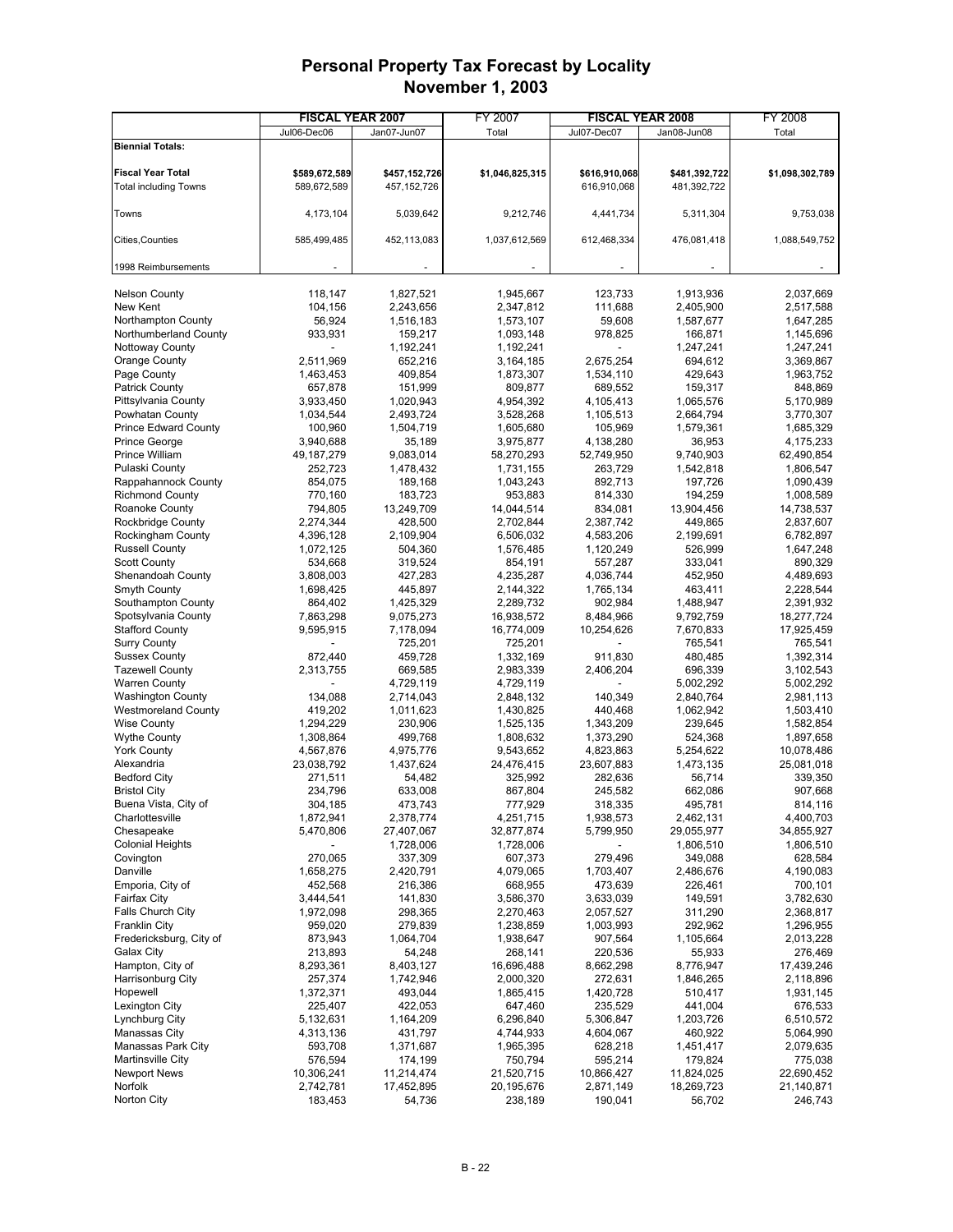|                                       | <b>FISCAL YEAR 2007</b>  |                              | FY 2007                  | <b>FISCAL YEAR 2008</b>  |                | FY 2008         |
|---------------------------------------|--------------------------|------------------------------|--------------------------|--------------------------|----------------|-----------------|
|                                       | Jul06-Dec06              | Jan07-Jun07                  | Total                    | Jul07-Dec07              | Jan08-Jun08    | Total           |
| <b>Biennial Totals:</b>               |                          |                              |                          |                          |                |                 |
|                                       |                          |                              |                          |                          |                |                 |
| <b>Fiscal Year Total</b>              | \$589,672,589            | \$457,152,726                | \$1,046,825,315          | \$616,910,068            | \$481,392,722  | \$1,098,302,789 |
| <b>Total including Towns</b>          | 589,672,589              | 457, 152, 726                |                          | 616,910,068              | 481,392,722    |                 |
|                                       |                          |                              |                          |                          |                |                 |
| Towns                                 | 4,173,104                | 5,039,642                    | 9,212,746                | 4,441,734                | 5,311,304      | 9,753,038       |
|                                       |                          |                              |                          |                          |                |                 |
| Cities, Counties                      | 585,499,485              | 452,113,083                  | 1,037,612,569            | 612,468,334              | 476,081,418    | 1,088,549,752   |
|                                       |                          |                              |                          |                          |                |                 |
| 1998 Reimbursements                   |                          |                              |                          |                          |                |                 |
|                                       |                          |                              |                          |                          |                |                 |
| Petersburg, City of                   | 335,661                  | 2,960,612                    | 3,296,273                | 348,839                  | 3,076,839      | 3,425,678       |
| Poquoson                              | 1,153,520                | 880,847                      | 2,034,368                | 1,217,263                | 929,522        | 2,146,785       |
| Portsmouth                            | 2,881,982                | 8,011,929                    | 10,893,911               | 2,999,838                | 8,339,568      | 11,339,405      |
| Radford City                          | 29,951                   | 689,348                      | 719.299                  | 30,960                   | 712,577        | 743,537         |
| <b>Richmond City</b>                  | 2,275,791                | 16,733,650                   | 19,009,441               | 2,358,239                | 17,339,876     | 19,698,114      |
| Roanoke City                          | 755,221                  | 8,374,778                    | 9,129,999                | 781,381                  | 8,664,876      | 9,446,258       |
| Salem City                            | 229,759                  | 2,692,888                    | 2,922,647                | 237,773                  | 2,786,815      | 3,024,589       |
| <b>Staunton City</b>                  | 1,351,313                | 425,951                      | 1,777,264                | 1,407,398                | 443,630        | 1,851,028       |
| <b>Suffolk City</b>                   | 8,405,966                | 3,008,335                    | 11,414,301               | 9,069,358                | 3,245,751      | 12,315,109      |
| Virginia Beach                        | 9,436,811                | 47,499,311                   | 56,936,122               | 9,916,276                | 49,912,657     | 59,828,933      |
| Waynesboro City                       | 1,490,760                | 307,704                      | 1,798,464                | 1,566,022                | 323,238        | 1,889,260       |
| Williamsburg City                     | 764,712                  | 116,488                      | 881,200                  | 804,051                  | 122,480        | 926,531         |
| <b>Winchester City</b>                | 1,478,894                | 1,793,411                    | 3,272,305                | 1,556,830                | 1,887,921      | 3,444,751       |
| Abingdon, Town of                     | 148,674                  |                              | 148,674                  | 155,489                  |                | 155,489         |
| Accomac, Town of                      |                          | 1,114                        | 1,114                    |                          | 1,166          | 1,166           |
| Alberta, Town of                      |                          | 19,201                       | 19,201                   |                          | 20,012         | 20,012          |
| Altavista, Town of                    | 99,413                   | 19,085                       | 118,498                  | 103,015                  | 19,776         | 122,792         |
| Amherst, Town of                      | 13,082                   | 16,261                       | 29,344                   | 13,714                   | 17,047         | 30,761          |
| Appalachia, Town of                   | 25,632                   |                              | 25,632                   | 26,625                   |                | 26,625          |
| Appomattox, Town of                   | 24,580                   | 40                           | 24,619                   | 25,736                   | 42             | 25,778          |
| Ashland, Town of                      | 47,712                   | 73,270                       | 120,981                  | 50,834                   | 78,065         | 128,899         |
| Berryville, Town of                   | 90,901                   | 45,372                       | 136,273                  | 95,927                   | 47,881         | 143,809         |
| Big Stone Gap, Town of                | 1,784                    | 66,894                       | 68,678                   | 1,851                    | 69,378         | 71,229          |
| Blackstone, Town of                   |                          | 54,255<br>$\overline{a}$     | 54,255<br>$\overline{a}$ |                          | 56,779         | 56,779          |
| Bloxom, Town of<br>Bluefield, Town of | 120,071                  |                              | 120,071                  | 124,722                  |                | 124,722         |
| Boones Mill, Town of                  | 743                      | 733                          | 1,476                    | 783                      | 773            | 1,556           |
| Bowling Green, Town of                |                          | 18,950                       | 18,950                   | ÷,                       | 20,020         | 20,020          |
| Boyce, Town of                        | 8,000                    | ۰                            | 8,000                    | 8,463                    | $\overline{a}$ | 8,463           |
| Boydton, Town of                      |                          | 10,655                       | 10,655                   |                          | 11,120         | 11,120          |
| Boykins, Town of                      |                          | 26,134                       | 26,134                   |                          | 27,324         | 27,324          |
| Branchville, Town of                  |                          | 18                           | 18                       |                          | 18             | 18              |
| Bridgewater, Town of                  | 77,078                   | 35,799                       | 112,877                  | 80,366                   | 37,327         | 117,693         |
| Broadway, Town of                     | 34,602                   |                              | 34,602                   | 36,073                   |                | 36,073          |
| Brodnax, Town of                      |                          |                              |                          |                          |                |                 |
| Brookneal, Town of                    | 55,463                   |                              | 55,463                   | 57,611                   |                | 57,611          |
| Buchanan, Town of                     |                          | 12,216                       | 12,216                   |                          | 12,839         | 12,839          |
| Burkeville, Town of                   | 10,227                   |                              | 10,227                   | 10,703                   |                | 10,703          |
| Cape Charles, Town of                 |                          | 51,946                       | 51,946                   |                          | 54,576         | 54,576          |
| Capron, Town of                       | 5,485                    | 52                           | 5,537                    | 5,746                    | 54             | 5,801           |
| Cedar Bluff, Town of                  | 9,236                    | 436                          | 9,672                    | 9,608                    | 454            | 10,062          |
| Charlotte CH, Town of                 |                          | $\overline{a}$               |                          |                          |                |                 |
| Chase City, Town of                   | 929                      | 58,951                       | 59,880                   | 970                      | 61,521         | 62,491          |
| Chatham, Town of                      | 43,902                   | $\overline{\phantom{a}}$     | 43,902                   | 45,812                   |                | 45,812          |
| Chilhowie, Town of                    | 6,694                    | 3,458                        | 10,153                   | 6,956                    | 3,594          | 10,550          |
| Chincoteague, Town of                 | 137,659                  | 157                          | 137,816                  | 143,914                  | 165            | 144,079         |
| Christiansburg, Town of               |                          | 244,889                      | 244,889                  |                          | 256,630        | 256,630         |
| Claremont, Town of                    | 41                       | 7,214                        | 7,255                    | 43                       | 7,583          | 7,626           |
| Clarksville, Town of                  |                          | 57,036                       | 57,036                   |                          | 59,558         | 59,558          |
| Cleveland, Town of                    |                          | 1,662                        | 1,662                    |                          | 1,739          | 1,739           |
| Clover, Town of                       |                          | $\qquad \qquad \blacksquare$ | $\overline{\phantom{0}}$ |                          |                |                 |
| Clifton Forge, Town of                | 332,670                  | 65,459                       | 398,129                  | 347,388                  | 68,355         | 415,743         |
| Coeburn, Town of                      |                          | 18,413                       | 18,413                   |                          | 19,080         | 19,080          |
| Colonial Beach, Town                  | 2,354                    | 185,609                      | 187,963                  | 2,473                    | 194,996        | 197,470         |
| Courtland, Town of                    | 311                      | 38,069                       | 38,379                   | 326                      | 39,914         | 40,239          |
| Crewe, Town of                        | $\overline{\phantom{a}}$ | 56,436                       | 56,436                   | $\overline{\phantom{a}}$ | 59,038         | 59,038          |
| Culpeper, Town of                     | $\overline{\phantom{a}}$ | 282,068                      | 282,068                  | $\overline{a}$           | 302,209        | 302,209         |
| Damascus, Town of                     | 4,929                    |                              | 4,929                    | 5,160                    |                | 5,160           |
| Dilwyn, Town of                       | 2,201                    | ÷,                           | 2,201                    | 2,308                    |                | 2,308           |
| Drakes Branch, Town of                | 178                      | 4,761                        | 4,938                    | 186                      | 4,992          | 5,178           |
| Dublin, Town of                       | 1,960                    | 16,733                       | 18,693                   | 2,053                    | 17,530         | 19,583          |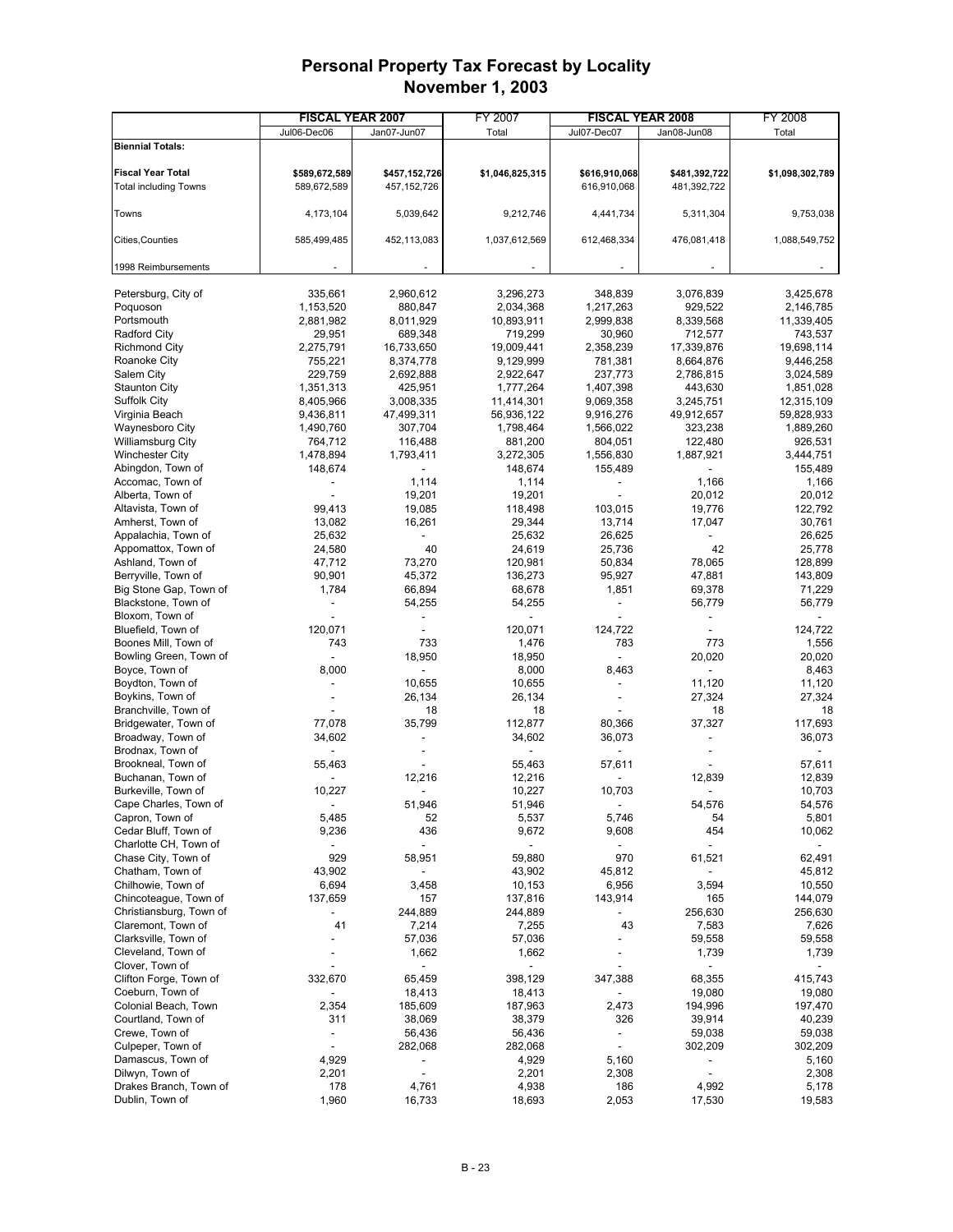|                                         | <b>FISCAL YEAR 2007</b>  |                              | FY 2007                  | <b>FISCAL YEAR 2008</b>  |                          | FY 2008         |
|-----------------------------------------|--------------------------|------------------------------|--------------------------|--------------------------|--------------------------|-----------------|
|                                         | Jul06-Dec06              | Jan07-Jun07                  | Total                    | Jul07-Dec07              | Jan08-Jun08              | Total           |
| <b>Biennial Totals:</b>                 |                          |                              |                          |                          |                          |                 |
|                                         |                          |                              |                          |                          |                          |                 |
| <b>Fiscal Year Total</b>                | \$589,672,589            | \$457,152,726                | \$1,046,825,315          | \$616,910,068            | \$481,392,722            | \$1,098,302,789 |
| <b>Total including Towns</b>            | 589,672,589              | 457, 152, 726                |                          | 616,910,068              | 481,392,722              |                 |
|                                         |                          |                              |                          |                          |                          |                 |
| Towns                                   | 4,173,104                | 5,039,642                    | 9,212,746                | 4,441,734                | 5,311,304                | 9,753,038       |
|                                         |                          |                              |                          |                          |                          |                 |
| Cities, Counties                        | 585,499,485              | 452,113,083                  | 1,037,612,569            | 612,468,334              | 476,081,418              | 1,088,549,752   |
|                                         |                          |                              |                          |                          |                          |                 |
| 1998 Reimbursements                     |                          |                              |                          |                          |                          |                 |
|                                         |                          |                              |                          |                          |                          | 1,088           |
| Eastville, Town of<br>Edinburg, Town of |                          | 1,035<br>32,534              | 1,035<br>32,534          |                          | 1,088<br>34,585          | 34,585          |
| Elkton, Town of                         | 11,321                   | 16,975                       | 28,295                   | 11,808                   | 17,706                   | 29,514          |
| Exmore, Town of                         | 2,886                    | $\overline{a}$               | 2,886                    | 3,040                    |                          | 3,040           |
| Fries, Town of                          | 3,723                    | $\overline{a}$               | 3,723                    | 3,872                    |                          | 3,872           |
| Front Royal, Town of                    | 3                        | 65                           | 68                       | 3                        | 69                       | 72              |
| Glade Spring, Town of                   |                          | 12,263                       | 12,263                   |                          | 12,865                   | 12,865          |
| Glasgow, Town of                        | 13,664                   |                              | 13,664                   | 14,386                   |                          | 14,386          |
| Glen Lyn, Town of                       |                          | 1,522                        | 1,522                    |                          | 1,591                    | 1,591           |
| Gordonsville, Town of                   | 36,710                   | 32,514                       | 69,224                   | 39,228                   | 34,745                   | 73,974          |
| Gretna, Town of                         | 15,920                   | $\overline{\phantom{a}}$     | 15,920                   | 16,606                   | $\overline{\phantom{a}}$ | 16,606          |
| Grottoes, Town of                       |                          | 22,723                       | 22,723                   | $\frac{1}{2}$            | 23,712                   | 23,712          |
| Grundy, Town of                         |                          | 8,299                        | 8,299                    | $\frac{1}{2}$            | 8,562                    | 8,562           |
| Halifax, Town of                        | 50,345                   | $\overline{a}$               | 50,345                   | 52,606                   |                          | 52,606          |
| Hallwood, Town of                       |                          | 3,118                        | 3,118                    | $\overline{\phantom{a}}$ | 3,269                    | 3,269           |
| Hamilton, Town of                       | 21,175                   | 1,703                        | 22,877                   | 23,105                   | 1,858                    | 24,963          |
| Haymarket, Town of                      |                          | 12                           | 12                       |                          | 13                       | 13              |
| Hillsville, Town of                     | 59,611                   | 488                          | 60,099                   | 62,435                   | 511                      | 62,946          |
| Hurt, Town of                           |                          | 36,087                       | 36,087                   |                          | 37,656                   | 37,656          |
| Independence                            |                          | 23,139                       | 23,139                   | L,                       | 24,052                   | 24,052          |
| Iron Gate, Town of                      | 3,654                    | $\qquad \qquad \blacksquare$ | 3,654                    | 3,826                    |                          | 3,826           |
| Ivor, Town of                           | $\overline{a}$           | 6,054                        | 6,054                    | $\blacksquare$           | 6,327                    | 6,327           |
| Jarratt, Town of                        |                          |                              |                          |                          |                          |                 |
| Jonesville, Town of                     | 2,510                    | 3,765                        | 6,275                    | 2,615                    | 3,923                    | 6,538           |
| Keller, Town of                         | 2,571                    | $\overline{a}$               | 2,571                    | 2,693                    |                          | 2,693           |
| Kenbridge, Town of                      | 7,809                    | 48,962                       | 56,771                   | 8,188                    | 51,337                   | 59,525          |
| Keysville, Town of                      |                          | 13,466                       | 13,466                   |                          | 14,110                   | 14,110          |
| Kilmarnock, Town of                     | 7,224                    | 971                          | 8,195                    | 7,593                    | 1,020                    | 8,613           |
| La Crosse, Town of                      | 605                      | 2,066                        | 2,671                    | 633                      | 2,162                    | 2,795           |
| Lawrenceville, Town of                  | 122                      | 40,954                       | 41,076                   | 127                      | 42,631                   | 42,759          |
| Lebanon, Town of                        | 34,989                   |                              | 34,989                   | 36,663                   |                          | 36,663          |
| Leesburg, Town of                       | 1,581,831                | 212,904                      | 1,794,735                | 1,719,787                | 231,472                  | 1,951,260       |
| Louisa, Town of                         |                          | 22,927                       | 22,927                   |                          | 24,426                   | 24,426          |
| Luray, Town of                          | 77,642                   | 67                           | 77,709                   | 81,439                   | 70                       | 81,509          |
| Marion, Town of                         | 281                      | 41,322                       | 41,604                   | 292                      | 42,886                   | 43,178          |
| McKenney, Town of                       | 5,855                    |                              | 5,855                    | 6,217                    |                          | 6,217           |
| Middletown, Town of                     | 45,438                   | 24                           | 45,462                   | 48,417                   | 25                       | 48,442          |
| Mineral, Town of                        |                          |                              |                          |                          |                          |                 |
| Monterey, Town of                       |                          | 2,530                        | 2,530                    |                          | 2,658                    | 2,658           |
| Mount Crawford, Town of                 | 1,419                    | $\overline{a}$               | 1,419                    | 1,482                    | $\overline{\phantom{a}}$ | 1,482           |
| Mount Jackson, Town of                  | 14,897                   | 21,251                       | 36,148                   | 15,782                   | 22,514                   | 38,297          |
| Narrows, Town of                        | $\overline{\phantom{0}}$ | 66,519                       | 66,519                   |                          | 69,358                   | 69,358          |
| New Castle, Town of                     | $\overline{\phantom{a}}$ | $\overline{\phantom{a}}$     | $\overline{\phantom{a}}$ | $\overline{a}$           |                          |                 |
| New Market, Town of                     | 347                      | 48,911                       | 49,258                   | 368                      | 51,940                   | 52,308          |
| Onancock, Town of                       |                          | 88,668                       | 88,668                   | $\overline{a}$           | 92,799                   | 92,799          |
| Onley, Town of                          |                          | 3,058                        | 3,058                    |                          | 3,205                    | 3,205           |
| Orange, Town of<br>Painter, Town of     |                          | 85,225                       | 85,225                   |                          | 90,761<br>2,980          | 90,761<br>2,980 |
| Pamplin, Town of                        |                          | 2,851                        | 2,851                    | $\overline{\phantom{a}}$ |                          |                 |
| Parksley, Town of                       | 2,781                    | ۰<br>15,818                  | 2,781<br>15,818          | 2,922                    | 16,586                   | 2,922<br>16,586 |
| Pearisburg, Town of                     |                          | 96,642                       | 96,642                   |                          | 100,690                  | 100,690         |
| Pembroke, Town of                       |                          | 24,126                       | 24,126                   |                          | 25,151                   | 25,151          |
| Pennington Gap, Town of                 |                          | 10,360                       | 10,360                   |                          | 10,789                   | 10,789          |
| Phenix, Town of                         |                          | 2,213                        | 2,213                    |                          | 2,314                    | 2,314           |
| Pocahontas, Town of                     |                          | 8,040                        | 8,040                    |                          | 8,376                    | 8,376           |
| Pound, Town of                          | 10,676                   | $\qquad \qquad \blacksquare$ | 10,676                   | 11,090                   |                          | 11,090          |
| Pulaski, Town of                        | 1,899                    | 135,085                      | 136,984                  | 1,983                    | 141,034                  | 143,017         |
| Purceville, Town of                     | 18,697                   | 174,294                      | 192,991                  | 20,384                   | 190,026                  | 210,410         |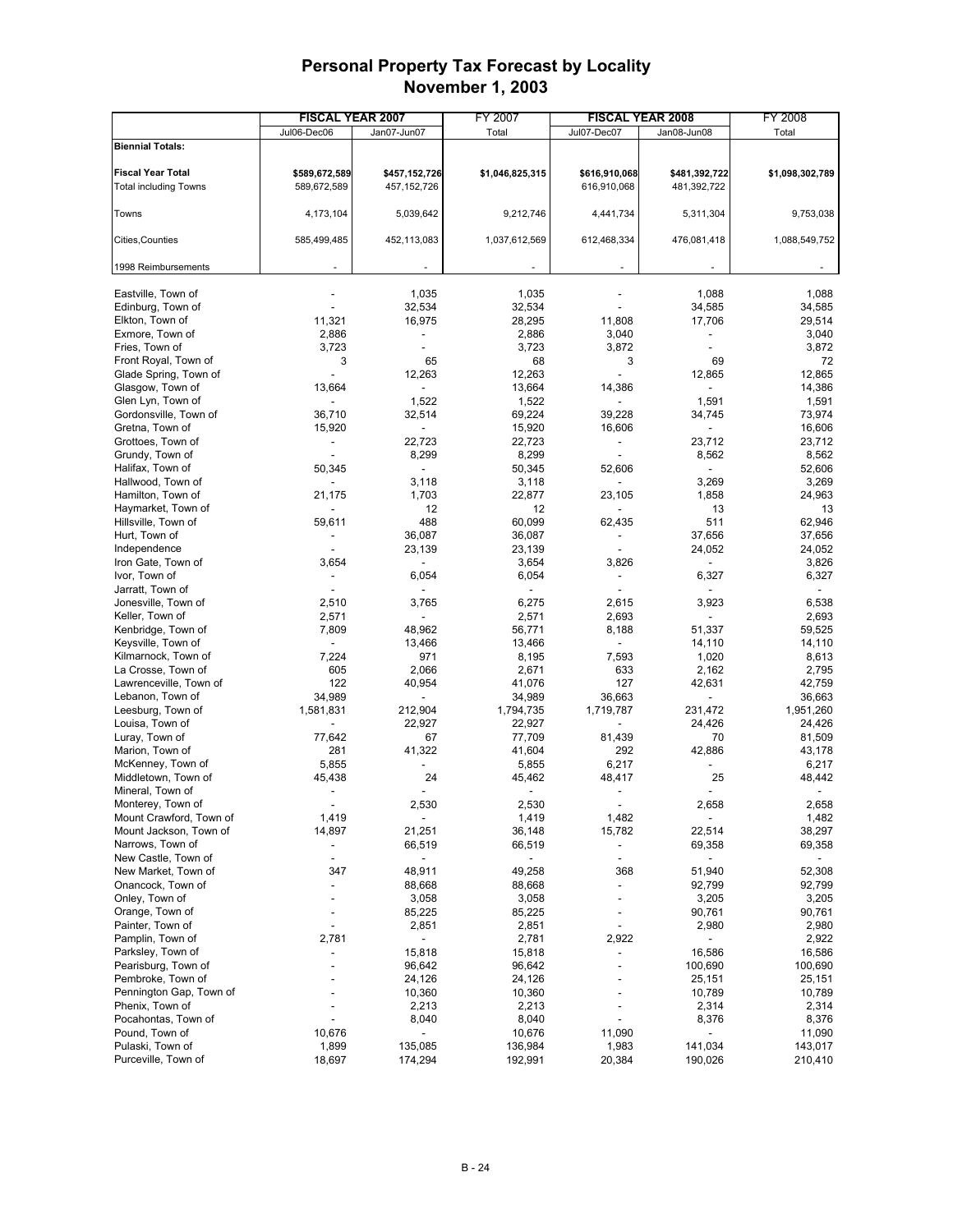|                              | <b>FISCAL YEAR 2007</b>  |                | FY 2007         | <b>FISCAL YEAR 2008</b>  |               | FY 2008         |  |
|------------------------------|--------------------------|----------------|-----------------|--------------------------|---------------|-----------------|--|
|                              | Jul06-Dec06              | Jan07-Jun07    | Total           | Jul07-Dec07              | Jan08-Jun08   | Total           |  |
| <b>Biennial Totals:</b>      |                          |                |                 |                          |               |                 |  |
|                              |                          |                |                 |                          |               |                 |  |
| <b>Fiscal Year Total</b>     | \$589,672,589            | \$457,152,726  | \$1,046,825,315 | \$616,910,068            | \$481,392,722 | \$1,098,302,789 |  |
| <b>Total including Towns</b> | 589,672,589              | 457, 152, 726  |                 | 616,910,068              | 481,392,722   |                 |  |
|                              |                          |                |                 |                          |               |                 |  |
| Towns                        | 4,173,104                | 5,039,642      | 9,212,746       | 4,441,734                | 5,311,304     | 9,753,038       |  |
|                              |                          |                |                 |                          |               |                 |  |
| Cities, Counties             | 585,499,485              | 452,113,083    | 1,037,612,569   | 612,468,334              | 476,081,418   | 1,088,549,752   |  |
|                              |                          |                |                 |                          |               |                 |  |
| 1998 Reimbursements          |                          |                |                 |                          |               |                 |  |
|                              |                          |                |                 |                          |               |                 |  |
| Remington, Town of           |                          | 15,784         | 15,784          |                          | 16,730        | 16,730          |  |
| Rich Creek, Town of          |                          | 12,780         | 12,780          |                          | 13,299        | 13,299          |  |
| Ridgeway, Town of            | 1,496                    |                | 1,496           | 1,554                    |               | 1,554           |  |
| Rocky Mount, Town of         |                          | 111,922        | 111,922         | $\overline{\phantom{a}}$ | 118,011       | 118,011         |  |
| Round Hill, Town of          |                          | 20,441         | 20,441          |                          | 22,339        | 22,339          |  |
| Rural Retreat, Town of       | 7,313                    | 8,177          | 15,489          | 7,682                    | 8,590         | 16,272          |  |
| Saint Paul, Town of          | 9,262                    |                | 9,262           | 9,616                    |               | 9,616           |  |
| Saltville, Town of           | $\overline{\phantom{a}}$ | 33,489         | 33,489          | $\overline{a}$           | 34,797        | 34,797          |  |
| Saxis, Town of               | 2,499                    |                | 2,499           | 2,629                    |               | 2,629           |  |
| Scottsburg, Town of          | 46                       | 473            | 520             | 48                       | 494           | 543             |  |
| Shenandoah, Town of          | 18,852                   |                | 18,852          | 19,767                   |               | 19,767          |  |
| Smithfield, Town of          | 187,143                  | 40,454         | 227,597         | 198,750                  | 42,964        | 241,714         |  |
| South Boston                 | 1,666                    | 373,396        | 375,062         | 1,734                    | 388,615       | 390,348         |  |
| South Hill, Town of          |                          | 127,568        | 127,568         | ٠                        | 132,607       | 132,607         |  |
| Stanley, Town of             |                          | 17,586         | 17,586          | $\overline{\phantom{a}}$ | 18,441        | 18,441          |  |
| Stephens City, Town of       |                          | 31,583         | 31,583          |                          | 33,682        | 33,682          |  |
| Stony Creek, Town of         | 9,410                    |                | 9,410           | 9,860                    |               | 9,860           |  |
| Strasburg, Town of           | 68,197                   | 85.647         | 153,844         | 72,346                   | 90.856        | 163,202         |  |
| Stuart, Town of              | 7,815                    | $\overline{a}$ | 7,815           | 8,200                    |               | 8,200           |  |
| Surry, Town of               |                          | 4,516          | 4,516           |                          | 4,760         | 4,760           |  |
| Tappahannock, Town of        | 468                      | 64,399         | 64,867          | 495                      | 68,033        | 68,527          |  |
| Tazewell, Town of            |                          | 57,280         | 57,280          | $\overline{\phantom{a}}$ | 59,534        | 59,534          |  |
| The Plains, Town of          |                          | 2,913          | 2,913           | $\overline{a}$           | 3,091         | 3,091           |  |
| Timberville, Town of         | 6,021                    | 8,693          | 14,714          | 6,285                    | 9,074         | 15,359          |  |
| Toms Brook, Town of          |                          | 5,119          | 5,119           |                          | 5,438         | 5,438           |  |
| Urbanna, Town of             |                          | 6,735          | 6,735           |                          | 7,103         | 7,103           |  |
| Victoria, Town of            | 4,925                    | 43,514         | 48,439          | 5,173                    | 45,710        | 50,883          |  |
| Vinton, Town of              | 15,329                   | 218,256        | 233,585         | 16,128                   | 229,631       | 245,759         |  |
| Virgilina, Town of           |                          | 1,351          | 1,351           |                          | 1,408         | 1,408           |  |
| Wakefield, Town of           | 29                       | 19,114         | 19,143          | 30                       | 19,976        | 20,006          |  |
| Warrenton, Town of           | 17,898                   | 670,254        | 688,152         | 18,925                   | 708,750       | 727,675         |  |
| Warsaw, Town of              | 22,393                   | $\overline{a}$ | 22,393          | 23,717                   |               | 23,717          |  |
| Waverly, Town of             | 2,054                    | 84,861         | 86,916          | 2,147                    | 88,687        | 90,834          |  |
| West Point, Town of          | 257,774                  | 36,411         | 294,186         | 271,909                  | 38,408        | 310,317         |  |
| Windsor, Town of             | 12,993                   |                | 12,993          | 13,852                   |               | 13,852          |  |
| Wise, Town of                |                          | 59,104         | 59,104          |                          | 61,322        | 61,322          |  |
| Woodstock, Town of           | 116,195                  |                | 116,195         | 123,362                  |               | 123,362         |  |
| Wytheville, Town of          | 60,209                   | 12,927         | 73,137          | 63,078                   | 13,543        | 76,621          |  |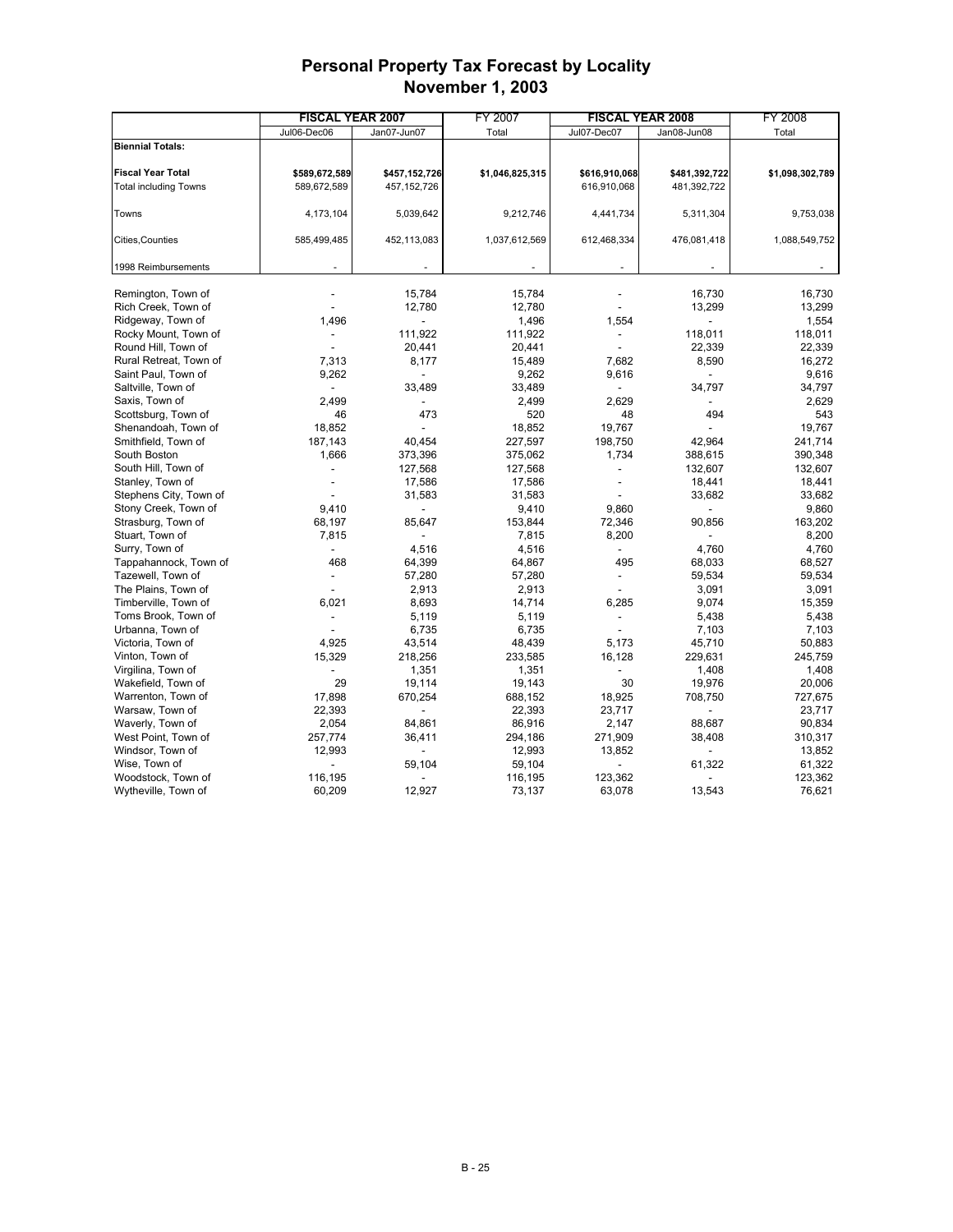| Towns Accepting the Forecast - Tax Years 2000 to 2002 |  |  |
|-------------------------------------------------------|--|--|
|                                                       |  |  |

|                               |                | Tax Year 2000       |                        | Tax Year 2001          |                     |                          | Tax Year 2002          |                     |                        |                        |
|-------------------------------|----------------|---------------------|------------------------|------------------------|---------------------|--------------------------|------------------------|---------------------|------------------------|------------------------|
| Locality                      | <b>Tax Due</b> | <b>Estimate</b>     | Date                   | <b>Notice Sent</b>     | <b>Estimate</b>     | Date                     | <b>Notice Sent</b>     | Estimate            | Date                   | Notice Sent            |
| (Towns)                       | Date           | 2000 *              | Accepted               | to DOA                 | 2001*               | Accepted                 | to DOA                 | 2002*               | Accepted               | to DOA                 |
| Abingdon                      | 5-Dec          | \$83,722            | 5-Jan-01               | 8-Jan-01               | \$127,474           | 20-Dec-01                | 20-Dec-01              | \$127,282           | 19-Dec-02              | 19-Dec-02              |
| Accomac                       | 5-Dec          | \$608               | 11-Apr-01              | 11-Apr-01              | \$938               | 11-Apr-02                | 11-Apr-02              | \$943               | 20-Dec-02              | 20-Dec-02              |
| Alberta                       | 5-Jan          |                     |                        |                        |                     |                          |                        | \$14,886            | 26-Feb-03              | 26-Feb-03              |
| Appalachia                    | 5-Dec          | \$14,267            | 18-Dec-00              | 19-Dec-00              | \$21,564            | 21-Dec-01                | 21-Dec-01              | \$21,954            | 17-Dec-02              | 19-Dec-02              |
| Bloxom                        | 5-Dec          | \$736               | 11-Apr-02              | 11-Apr-02              | \$1,108             | 11-Apr-02                | 11-Apr-02              |                     |                        |                        |
| <b>Boones Mill</b>            | 1-Mar          | \$1,131             | 6-Sep-01               | 6-Sep-01               | \$1,116             | 30-Apr-02                | 30-Apr-02              | \$1,173             | 26-Mar-03              | 26-Mar-03              |
| Boyce                         | 5-Dec          | \$4,468             | 5-Jan-01               | 8-Jan-01               | \$6,015             | 21-Dec-01                | 28-Dec-01              | \$6,310             | 31-Dec-02              | 31-Dec-02              |
| Boydton                       | 1-Jan          | \$4,640             | 9-Apr-02               | 9-Apr-02               | \$7,062             | 9-Apr-02                 | 9-Apr-02               |                     |                        |                        |
| <b>Boykins</b>                | 5-Dec          | \$13,583            | 22-Dec-00              | 28-Dec-00              |                     |                          |                        | \$21,804            | 13-Jan-03              | 13-Jan-03              |
| Broadway                      | 5-Dec          |                     |                        |                        | \$28,675            | 20-Dec-01                | 20-Dec-01              | \$29,551            | 20-Dec-02              | 23-Dec-02              |
| Brookneal                     | 5-Dec          |                     |                        | 21-Dec-00              | \$23,460            | 27-Jan-03                | 28-Jan-03<br>28-Jan-02 | \$24,328            | 27-Jan-03              | 28-Jan-03<br>18-Dec-02 |
| Buchanan<br><b>Burkeville</b> | 5-Dec<br>5-Dec | \$6,241<br>\$5,518  | 18-Dec-00<br>19-Jan-01 | 19-Jan-01              | \$9,384<br>\$8,295  | 22-Jan-02<br>21-Dec-01   | 21-Dec-01              | \$9,845<br>\$8,486  | 18-Dec-02<br>30-Dec-02 | 30-Dec-02              |
| Capron                        | 5-Dec          |                     |                        |                        |                     |                          |                        | \$5,205             | 21-Jul-03              | 21-Jul-03              |
| Cedar Bluff                   | 5-Dec          |                     |                        |                        | \$8,235             | 21-Dec-01                | 21-Dec-01              | \$8,356             | 2-Jan-03               | $2$ -Jan-03            |
| Chatham                       | 5-Dec          | \$23,760            | 13-Dec-00              | 14-Dec-00              | \$36,085            | 21-Dec-01                | 21-Dec-01              | \$37,718            | 30-Dec-02              | 30-Dec-02              |
| Chincoteague                  | 5-Dec          | \$75,020            | 13-Dec-00              | 14-Dec-00              | \$113,017           | 21-Dec-01                | 26-Dec-01              | \$117,267           | 20-Dec-02              | 20-Dec-02              |
| Coeburn                       | 5-Dec          |                     |                        |                        | \$15,895            | 26-Apr-02                | 26-Apr-02              | \$15,963            | 3-Jan-03               | 9-Jan-03               |
| Clarksville                   | 1-Feb          | \$31,939            | 22-Feb-02              | 22-Feb-02              | \$48,609            | 3-May-02                 | 3-May-02               | \$47,585            | 4-Jun-03               | 4-Jun-03               |
| Cleveland                     | 5-Dec          | \$874               | 18-Dec-00              | 21-Dec-00              | \$1,316             | 14-Jan-02                | 14-Jan-02              | \$1,363             | 21-Jan-03              | 21-Jan-03              |
| Crewe                         | 5-Dec          | \$30,494            | 25-Jan-01              | 25-Jan-01              | \$45,839            | 14-Jan-02                | 14-Jan-02              | \$46,909            | 30-Dec-02              | 30-Dec-02              |
| Damascus                      | 5-Dec          | \$2,576             | 8-Jan-01               | 8-Jan-00               | \$3,889             | 27-Dec-01                | 27-Dec-01              | \$4,053             | 19-Dec-02              | 19-Dec-02              |
| Dillwyn                       | 5-Dec          | \$1,115             | 13-Dec-00              | 14-Dec-00              | \$1,702             | 22-Dec-01                | 26-Dec-01              | \$1,787             | 27-Jan-03              | 27-Jan-03              |
| Eastville                     | 5-Dec          | \$609               | 15-Dec-00              | 15-Dec-00              | \$803               | 25-Jan-02                | 25-Jan-02              | \$833               | 5-Feb-03               | 5-Feb-03               |
| Edinburg                      | 31-Dec         | \$8,302             | 8-Jan-01               | 8-Jan-01               | \$12,608            | 2-Jan-02                 | 2-Jan-02               | \$13,093            | 19-Dec-02              | 19-Dec-02              |
| Fries                         | 5-Dec          | \$2,012             | 15-Dec-00              | 15-Dec-00              | \$3,022             | 27-Dec-01                | 27-Dec-01              | \$3,127             | 20-Dec-02              | 20-Dec-02              |
| Glasglow                      | 5-Dec          | \$9,712             | 22-Dec-00              | 22-Dec-00              | \$10,665            | 21-Dec-01                | 21-Dec-01              | \$10,925            | 19-Dec-02              | 19-Dec-02              |
| Glen Lyn                      | 5-Dec          | \$800               | 25-Jan-01              | 25-Jan-01              | \$1,208             | 28-Jan-02                | 29-Jan-02              | \$1,251             | 31-Dec-02              | 31-Dec-02              |
| Gretna                        | 5-Dec          |                     |                        |                        | \$13,178            | 21-Dec-01                | 21-Dec-01              | \$13,552            | 21-Jan-03              | 21-Jan-03              |
| Grottoes                      | 5-Dec          | \$11,543            | 10-Jan-01              | 11-Jan-01              |                     |                          |                        | \$18,912            | 22-May-03              | 22-May-03              |
| Grundy                        | 5-Dec          | \$5,969             | 5-Jan-01               | 8-Jan-01               | \$8,601             | 27-Dec-01                | 2-Jan-02               | \$7,950             | 10-Jan-03              | 10-Jan-03              |
| Hallwood                      | 5-Dec          | \$1,621             | 8-Jan-01               | 8-Jan-01               | \$2,442             | 28-Mar-02                | 28-Mar-02              | \$2,534             | 20-Dec-02              | 20-Dec-02              |
| Haymarket                     | 1-Mar          | \$0                 |                        |                        |                     |                          |                        |                     |                        |                        |
| Hillsville                    | 5-Dec          | \$32,742            | 13-Dec-00              | 14-Dec-00              | \$49,531            | 26-Dec-01                | 26-Dec-01              | \$50,240            | 30-Dec-02              | 30-Dec-02              |
| Hurt                          | 5-Dec          |                     |                        | 23-Apr-02              | \$29,388            | 30-Jan-02                | 30-Jan-02              | \$30,425            | 16-Jan-03<br>19-Dec-02 | 21-Jan-03<br>19-Dec-02 |
| Independence<br>Ivor          | 5-Dec<br>1-Feb | \$11,076<br>\$5,058 | 22-Apr-02<br>18-Apr-01 | 19-Apr-01              | \$19,649            | 22-Apr-02<br>$2$ -Jan-02 | 23-Apr-02<br>2-Jan-02  | \$19,900<br>\$5,094 | 29-Jan-03              | 29-Jan-03              |
| Jonesville                    | 5-Jan          | \$3,589             | 21-Dec-01              | 21-Dec-01              | \$5,004<br>\$5,384  | 5-Apr-02                 | 5-Apr-02               | \$5,392             | 3-Jan-03               | 3-Jan-03               |
| Keller                        | 5-Dec          |                     |                        |                        |                     |                          |                        | \$1,249             | 29-May-03              | 26-May-03              |
| Keysville                     | 5-Dec          | \$7,238             | 19-Dec-00              | 19-Dec-00              | \$10,937            | 11-Jan-02                | 11-Jan-02              | \$11,155            | 20-Dec-02              | 20-Dec-02              |
| Lebanon                       | 12-Dec         | \$19,109            | 10-Sep-02              | 10-Sep-02              | \$28,911            | 10-Sep-02                | 10-Sep-02              |                     |                        |                        |
| Leesburg                      | 5-Oct          |                     |                        |                        |                     |                          |                        |                     |                        |                        |
| Louisa                        | 15-Jan         |                     |                        |                        | \$19,203            | 28-May-02                | 28-May-02              | \$17,648            | 23-Jan-03              | 23-Jan-03              |
| Luray                         | 5-Dec          | \$43,744            | 7-Feb-01               | 9-Feb-01               | \$65,956            | 20-Dec-01                | 20-Dec-01              | \$65,740            | 14-Jan-03              | 21-Jan-03              |
| McKenney                      | 31-Dec         | \$4,128             | 19-Dec-00              | 19-Dec-00              | \$4,337             | 21-Dec-01                | 26-Dec-01              | \$4,527             | 21-Jan-03              | 21-Jan-03              |
| Middletown                    | 5-Dec          |                     |                        |                        | \$33,724            | 20-Dec-01                | 20-Dec-01              | \$35,124            | 20-Dec-02              | 20-Dec-02              |
| Mineral                       | 15-Jan         | \$2,266             | 22-Apr-02              | 22-Apr-02              | \$3,493             | 22-Apr-02                | 22-Apr-02              |                     |                        |                        |
| Monterey                      | 5-Dec          | \$1,457             | 19-Dec-00              | 21-Dec-00              | \$2,191             | 26-Apr-02                | 26-Apr-02              | \$2,154             | 22-Jan-03              | 23-Jan-03              |
| Mt. Crawford                  | 31-Jan         | \$1,862             | 4-Jan-01               | 5-Jan-01               | \$1,122             | 26-Dec-01                | 26-Dec-01              | \$1,173             | 29-Jan-03              | 29-Jan-03              |
| Narrows                       | 5-Dec          | \$69,408            | 19-Dec-00              | 19-Dec-00              | \$54,512            | 4-Jan-02                 | 4-Jan-02               | \$55,896            | 19-Dec-02              | 19-Dec-02              |
| New Castle                    | 5-Mar          | \$595               | 21-Mar-01              | 21-Mar-01              |                     |                          |                        |                     |                        |                        |
| New Market                    | 31-Jan         |                     |                        |                        | \$36,359            | 30-Jan-02                | 30-Jan-02              | \$38,059            | 4-Mar-03               | 4-Mar-03               |
| Onancock                      | 5-Dec          | \$37,973            | 23-Jan-01              | 23-Jan-01              |                     |                          |                        | \$60,367            | 26-Dec-02              | 26-Dec-02              |
| Onley                         | 5-Dec          | \$755               | 23-Mar-01              | 23-Mar-01              |                     |                          |                        | \$2,047             | 5-Feb-03               | 5-Feb-03               |
| Pamplin                       | 30-Jun         |                     |                        |                        |                     |                          |                        | \$2,243             | 17-Dec-02              | 18-Dec-02              |
| Parksley                      | 5-Dec          | \$8,225             | 4-Apr-02               | 5-Apr-02               | \$12,391            | 4-Apr-02                 | 5-Apr-02               | \$12,857            | 30-Dec-02              | 30-Dec-02              |
| Pearisburg                    | 15-Mar         | \$53,683            | 24-Jan-01              | 24-Jan-01              | \$81,109            | 11-Jan-02                | 11-Jan-02              | \$82,314            | $6$ -Jan-03            | 6-Jan-03               |
| Pembroke                      | 5-Mar          | \$12,966            | 11-Jan-01              | 11-Jan-01              | \$19,817            | 23-Jan-02                | 28-Jan-02              | \$20,328            | 26-Dec-02              | 26-Dec-02              |
| Phenix                        | 5-Dec          | \$1,183             | 28-Dec-01              | 28-Dec-01              | \$1,788             | 25-Apr-02                | 25-Apr-02              | \$1,913             | 7-Jan-03               | 7-Jan-03               |
| Pocahontas<br>Pound           | 5-Dec<br>5-Dec | \$5,874             | 6-Jun-01               | 6-Jun-01               | \$6,509             | 3-Jan-02                 | 3-Jan-02<br>28-Dec-01  | \$6,705             | 15-Jan-03<br>20-Dec-02 | 21-Jan-03              |
| Remington                     | 5-Mar          | \$5,991<br>\$14,439 | 22-Dec-00<br>12-Mar-01 | 22-Dec-00<br>12-Mar-01 | \$9,055<br>\$12,276 | 28-Dec-01<br>17-Jan-02   | 17-Jan-02              | \$9,180<br>\$12,921 | 28-Feb-03              | 20-Dec-02<br>28-Feb-03 |
| <b>Rich Creek</b>             | 5-Dec          | \$8,992             | 27-Dec-00              | 27-Dec-00              | \$13,587            | 22-Jan-02                | 22-Jan-02              | \$14,021            | 20-Dec-02              | 20-Dec-02              |
| Rocky Mount                   | 28-Feb         | \$28,614            | 23-Apr-02              | 23-Apr-02              | \$44,340            | 16-Sep-02                | 17-Sep-02              | \$46,552            | 26-Jun-03              | 26-Jun-03              |
| Round Hill                    | 5-Dec          | \$6,625             | 27-Feb-01              | 27-Feb-01              | \$8,957             | 20-Feb-02                | 20-Feb-02              |                     |                        |                        |
| Saint Paul                    | 5-Dec          |                     |                        |                        | \$7,783             | 21-Dec-01                | 21-Dec-01              | \$7,903             | $3 - Jan-03$           | $3 - Jan-03$           |
| Saltville                     | 5-Dec          | \$20,551            | 19-Dec-00              | 19-Dec-00              | \$27,652            | 4-Jan-02                 | 4-Jan-02               | \$28,381            | 24-Jan-03              | 24-Jan-03              |
| Saxis                         | 5-Dec          | \$1,814             | 21-Mar-01              | 21-Mar-01              | \$2,032             | 18-Sep-02                | 22-Oct-02              |                     |                        |                        |
| Scottsburg                    | 31-Dec         | \$440               | 11-Jun-01              | 12-Jun-01              | \$409               | 2-May-02                 | 2-May-02               | \$429               | 19-Dec-02              | 19-Dec-02              |
| Shenandoah                    | 5-Dec          | \$10,248            | 8-Dec-00               | 14-Dec-00              | \$14,772            | 27-Dec-01                | 27-Dec-01              | \$15,187            | 18-Dec-02              | 20-Dec-02              |
| Stanley                       | 5-Dec          | \$11,732            | 28-Dec-00              | 28-Dec-00              | \$13,962            | 2-Jan-02                 | 2-Jan-02               | \$14,418            | 2-Jan-03               | 2-Jan-03               |
| <b>Stony Creek</b>            | 5-Dec          |                     |                        |                        | \$3,811             | 29-Jul-02                | 29-Jul-02              | \$3,952             | 23-Dec-02              | 23-Dec-02              |
| Strasburg                     | 5-Dec          |                     |                        |                        |                     |                          |                        | \$118,123           | 17-Dec-02              | 17-Dec-02              |
| Stuart                        | 31-Dec         | \$4,198             | 11-Jun-01              | 11-Jun-01              | \$6,356             | 27-Dec-01                | 28-Dec-01              | \$6,565             | $2$ -Jan-03            | $3-Jan-03$             |
| Surry                         | 5-Dec          | \$1,174             | 25-Apr-02              | 25-Apr-02              | \$1,774             | 25-Jul-02                | 25-Jul-02              | \$1,857             | 19-Dec-02              | 19-Dec-02              |
| The Plains                    | 15-Mar         |                     |                        |                        | \$2,368             | 3-May-02                 | 3-May-02               |                     |                        |                        |
| Timberville                   | 31-Dec         |                     |                        |                        |                     |                          |                        | \$12,297            | 8-Jan-03               | 8-Jan-03               |
| Toms Brook                    | 15-Dec         | \$1,828             | 30-Jul-02              | 7-Aug-02               |                     |                          |                        | \$2,980             | 8-Jan-03               | 8-Jan-03               |
| Urbanna                       | 5-Dec          |                     |                        |                        | \$5,062             | 9-Apr-02                 | 9-Apr-02               | \$5,347             | 19-Dec-02              | 19-Dec-02              |
| Victoria                      | 5-Dec          |                     |                        |                        | \$37,707            | 25-Mar-02                | 26-Mar-02              | \$39,086            | 26-Dec-02              | 26-Dec-02              |
| Virgilina                     | 5-Dec          | \$1,191             | 28-Dec-00              | 28-Dec-00              | \$1,141             | 5-Apr-02                 | 5-Apr-02               | \$1,166             | 20-Dec-02              | 23-Dec-02              |
| West Point                    | 5-Aug          | \$195,409           | 16-Feb-01              | 28-Feb-01              |                     |                          |                        |                     |                        |                        |
| Windsor                       | 5-Dec          | \$9,414             | 23-Mar-01              | 23-Mar-01              |                     |                          |                        |                     |                        |                        |
| Woodstock                     | 5-Dec          | \$61,951            | 11-Jan-01              | 11-Jan-01              | \$90,410            | 21-Dec-01                | 21-Dec-01              | \$92,217            | 20-Dec-02              | 20-Dec-02              |
| <b>Totals</b>                 |                | \$1,048,802         |                        |                        | \$1,356,974         |                          |                        | \$1,590,077         |                        |                        |

\* 2000 estimate dates as of 12/12/00<br>\* 2001 estimate dates as of 1/1/26/01<br>\* 2001 revised estimate dates as of 12/20/01<br>\* 2002 estimate dates as of 12/17/02<br>5/8: Jarratt will not be taking the estimate for tax year 2000, 2